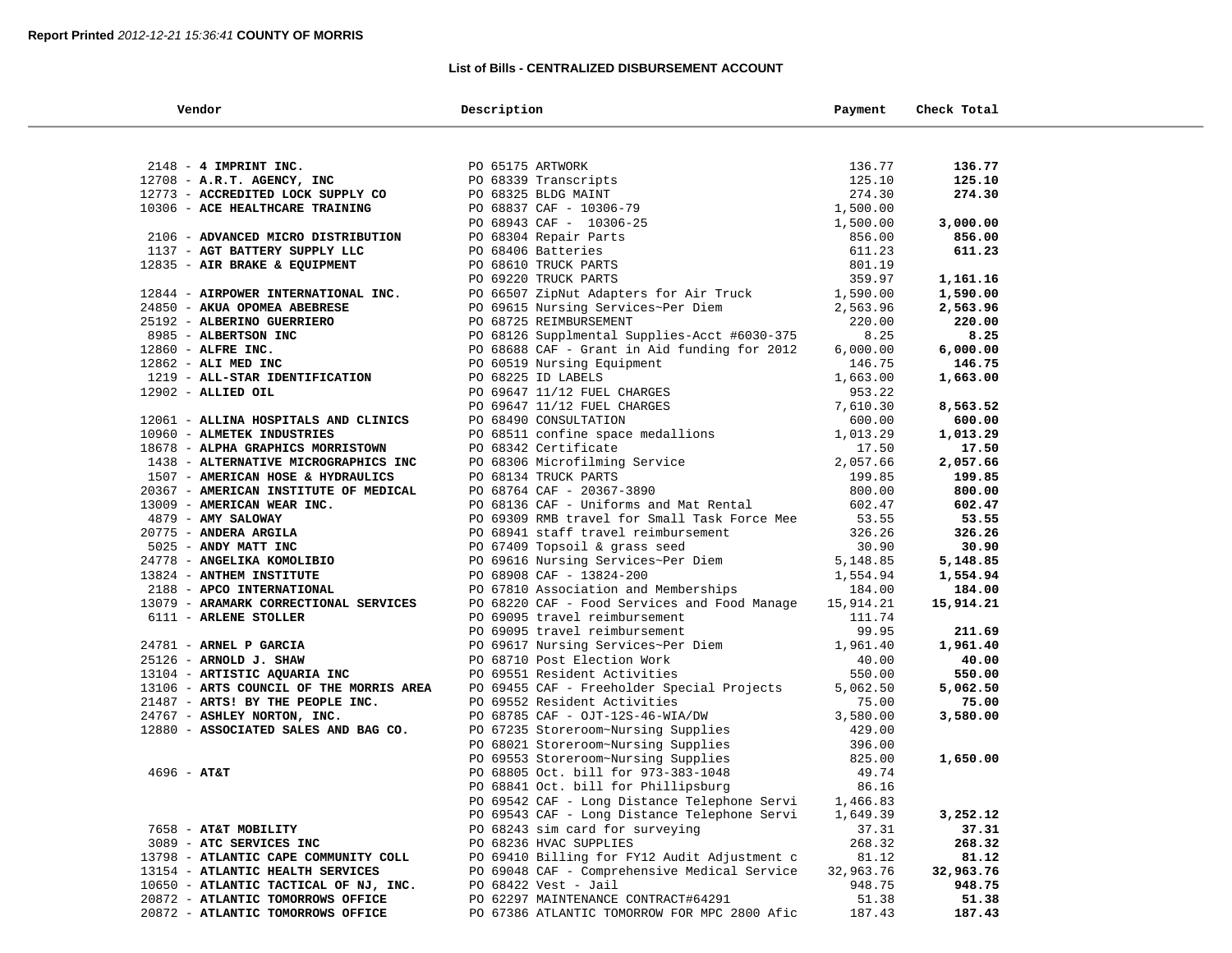|                                        | 20872 - ATLANTIC TOMORROWS OFFICE<br>20872 - ATLANTIC TOMORROWS OFFICE<br>3899 - AVTECH INSTITUTE | PO 67604 Printer maintenance billing from 6/<br>PO 69554 Supplies for Office Machines<br>PO 68807 CAF - 3899-148<br>PO 68808 CAF - 3899-147<br>PO 68808 CAF - 3899-147<br>PO 68809 CAF - 3899-626<br>PO 68809 CAF - 3899-191<br>PO 68683 CAF - 3899-127<br>PO 68684 CAF - 3899-127<br>PO 68944 CAF - 3899-781<br>PO 68944 CAF - 3899-781<br>PO 68945 CAF - 3899-674<br>943.11<br>PO 68918 CAF - | 980.08<br>69.00<br>1,493.33<br>960.00 | 980.08<br>69.00      |
|----------------------------------------|---------------------------------------------------------------------------------------------------|-------------------------------------------------------------------------------------------------------------------------------------------------------------------------------------------------------------------------------------------------------------------------------------------------------------------------------------------------------------------------------------------------|---------------------------------------|----------------------|
|                                        |                                                                                                   |                                                                                                                                                                                                                                                                                                                                                                                                 |                                       |                      |
|                                        | 3899 - AVTECH INSTITUTE                                                                           |                                                                                                                                                                                                                                                                                                                                                                                                 |                                       | 8,427.47<br>1,109.33 |
|                                        | 20578 - AWARD EXCELLENCE CO LLC                                                                   |                                                                                                                                                                                                                                                                                                                                                                                                 |                                       | 825.37               |
|                                        | 20578 - AWARD EXCELLENCE CO LLC                                                                   |                                                                                                                                                                                                                                                                                                                                                                                                 |                                       | 1,578.06             |
|                                        | 13217 - BAKER & TAYLOR BOOKS                                                                      |                                                                                                                                                                                                                                                                                                                                                                                                 |                                       |                      |
|                                        |                                                                                                   |                                                                                                                                                                                                                                                                                                                                                                                                 |                                       | 815.53               |
|                                        | 5880 - BARBARASUE PRATT SCHMIDT                                                                   |                                                                                                                                                                                                                                                                                                                                                                                                 |                                       | 130.00               |
|                                        | 12060 - BARKEL FLEMMING                                                                           |                                                                                                                                                                                                                                                                                                                                                                                                 |                                       | 2,351.16             |
|                                        | 11400 - BARON HR HEALTHCARE LLC                                                                   | PO 69555 CAF - Nursing Services, Agency                                                                                                                                                                                                                                                                                                                                                         | 34,412.79                             | 34,412.79            |
| 13259 - BAYWAY LUMBER                  |                                                                                                   | PO 68319 RPL DOORS<br>PO 68321 SM TOOLS<br>PO 69363 CEILING REPL<br>PO 69365 ICE MELT<br>PO 69372 BLDG SUPPLIES<br>PO 67760 Course - ICS-400<br>PO 69361 Supplemental Case Pay<br>TO 69361 Supplemental Case Pay                                                                                                                                                                                | 1,181.99                              |                      |
|                                        |                                                                                                   |                                                                                                                                                                                                                                                                                                                                                                                                 | 400.96                                |                      |
|                                        |                                                                                                   |                                                                                                                                                                                                                                                                                                                                                                                                 | 1,829.10                              |                      |
|                                        |                                                                                                   |                                                                                                                                                                                                                                                                                                                                                                                                 | 7,500.00                              |                      |
|                                        |                                                                                                   |                                                                                                                                                                                                                                                                                                                                                                                                 | 59.96<br>140.00                       | 10,972.01            |
| $21359$ - BERYL SKOG                   | 13319 - BERGEN COUNTY LAW & PUBLIC                                                                |                                                                                                                                                                                                                                                                                                                                                                                                 | 53.60                                 | 140.00<br>53.60      |
| 6327 - BETH DENMEAD                    |                                                                                                   |                                                                                                                                                                                                                                                                                                                                                                                                 | 68.70                                 | 68.70                |
|                                        | 8986 - BETTY ANN DERCO                                                                            | PO 69355 SANE Nurse Supplemental Pay-Novermb                                                                                                                                                                                                                                                                                                                                                    | 67.10                                 | 67.10                |
| 23983 - BEYER FORD                     |                                                                                                   | PO 68613 AUTO PARTS                                                                                                                                                                                                                                                                                                                                                                             | 121.34                                | 121.34               |
| 7997 - BFI                             |                                                                                                   | PO 65211 Office Rennovations                                                                                                                                                                                                                                                                                                                                                                    | 11,860.02                             |                      |
|                                        |                                                                                                   | PO 65255 Furniture                                                                                                                                                                                                                                                                                                                                                                              | 9,675.72                              | 21,535.74            |
|                                        | 6725 - BIO- REFERENCE LABORATORIES                                                                | PO 67963 Testing for Prosecutors Office Empl                                                                                                                                                                                                                                                                                                                                                    | 164.54                                |                      |
|                                        |                                                                                                   | PO 68167 Testing for County Employees - Octo                                                                                                                                                                                                                                                                                                                                                    | 1,316.32                              | 1,480.86             |
|                                        | 21042 - BIRDSALL SERVICES GROUP, INC.                                                             | PO 69198 CAF - Safety and Loss Prevention Se                                                                                                                                                                                                                                                                                                                                                    | 1,194.98                              | 1,194.98             |
|                                        | 13318 - BLACK BOX NETWORK SERVICES                                                                | PO 67687 Black Box maintenance renewal for E                                                                                                                                                                                                                                                                                                                                                    | 1,140.00                              | 1,140.00             |
|                                        | 24590 - BLACKHEART INTERNATIONAL LLC                                                              | PO 60063 Please Order - Tool Kit / Det.C.Bro                                                                                                                                                                                                                                                                                                                                                    | 1,172.07                              | 1,172.07             |
|                                        | 13378 - BLACKSTONE AUDIO BOOKS                                                                    | PO 60005 Ficase Sines<br>PO 67051 Received Replacement CD's<br>PO 67033 Hygiene/Clothing<br>DO 68614 AUTO BODY SUPPLIES                                                                                                                                                                                                                                                                         | 10.00                                 | 10.00                |
|                                        | 13239 - BOB BARKER COMPANY, INC.                                                                  |                                                                                                                                                                                                                                                                                                                                                                                                 | 452.35                                | 452.35               |
|                                        | 13413 - BOONTON AUTO PARTS                                                                        | PO 68614 AUTO BODY SUPPLIES<br>PO 68959 Butler Boro Electric                                                                                                                                                                                                                                                                                                                                    | 338.60                                | 338.60               |
|                                        | 13560 - BOROUGH OF BUTLER                                                                         |                                                                                                                                                                                                                                                                                                                                                                                                 | 257.92                                |                      |
|                                        | 3145 - BRISTOL DONALD COMPANY                                                                     | PO 69514 Butler Boro Electric 340.46<br>PO 68615 CAF - Snow Plow Parts 17,990.23                                                                                                                                                                                                                                                                                                                |                                       | 598.38<br>17,990.23  |
|                                        | 13497 - BROOKSIDE DINER & RESTAURANT                                                              | PO 68737 emergency meals                                                                                                                                                                                                                                                                                                                                                                        | 184.00                                | 184.00               |
| 12626 - BRUSHSTROKES                   |                                                                                                   | PO 68737 emergency meals<br>PO 69556 Resident Activities                                                                                                                                                                                                                                                                                                                                        | 135.00                                | 135.00               |
|                                        | 20985 - BTII INSTITUTE, LLC                                                                       |                                                                                                                                                                                                                                                                                                                                                                                                 | 3,200.00                              | 3,200.00             |
|                                        | 13540 - BURRINI'S OLDE WORLD MARKET                                                               | PO 68921 CAF - 20985-159<br>PO 68010 CBA Annual Dinner<br>PO 68258 Lunches for Elections                                                                                                                                                                                                                                                                                                        | 350.99                                | 350.99               |
| 25165 - C & J DELI                     |                                                                                                   |                                                                                                                                                                                                                                                                                                                                                                                                 | 393.55                                | 393.55               |
| 13856 - CABLEVISION                    |                                                                                                   | PO 65805 Cablevision/Optimum Hanover Garage                                                                                                                                                                                                                                                                                                                                                     | 69.21                                 | 69.21                |
| 13856 - CABLEVISION                    |                                                                                                   | PO 66729 Cable Service for Administration                                                                                                                                                                                                                                                                                                                                                       | 354.77                                | 354.77               |
| 20526 - CABLEVISION                    |                                                                                                   | PO 67408 cable for the Wharton Garage                                                                                                                                                                                                                                                                                                                                                           | 70.26                                 | 70.26                |
| 13856 - CABLEVISION                    |                                                                                                   | PO 67657 OPTIMUM ONLINE                                                                                                                                                                                                                                                                                                                                                                         | 49.95                                 | 49.95                |
| 13856 - CABLEVISION                    |                                                                                                   | PO 68936 Cable Service                                                                                                                                                                                                                                                                                                                                                                          | 269.66                                | 269.66               |
| 8451 - CABLEVISION                     |                                                                                                   | PO 69083 Cable Service                                                                                                                                                                                                                                                                                                                                                                          | 153.99                                | 153.99               |
| 13856 - CABLEVISION                    |                                                                                                   | PO 69252 Optimum online                                                                                                                                                                                                                                                                                                                                                                         | 309.80                                | 309.80               |
| 13856 - CABLEVISION<br>$13609 - CALEA$ |                                                                                                   | PO 69368 OPTIMUM ONLINE<br>PO 68418 Maintenance                                                                                                                                                                                                                                                                                                                                                 | 239.90<br>130.00                      | 239.90<br>130.00     |
|                                        | 4865 - CAMPBELL FOUNDRY COMPANY                                                                   | PO 68525 catch basins drainage & pipes                                                                                                                                                                                                                                                                                                                                                          | 16,390.00                             | 16,390.00            |
|                                        | 24595 - CAPOZZI OVERHEAD DOORS, INC.                                                              | PO 68307 CAF - Garage Door Repair                                                                                                                                                                                                                                                                                                                                                               | 1,442.76                              | 1,442.76             |
|                                        | 1523 - CARGOTEC USA INC                                                                           | PO 68137 TRUCK PARTS                                                                                                                                                                                                                                                                                                                                                                            | 442.13                                | 442.13               |
|                                        | 13675 - CARSTENS HEALTH INDUSTRIES INC                                                            | PO 68020 Nursing Supplies                                                                                                                                                                                                                                                                                                                                                                       | 530.29                                | 530.29               |
|                                        | 21725 - CARTRIDGE WORLD OF PARSIPPANY                                                             | PO 68170 Confirmed Toner Cartridges Received                                                                                                                                                                                                                                                                                                                                                    | 679.83                                | 679.83               |
|                                        | 3006 - CDM INSTITUTE                                                                              | PO 68811 CAF - 3006-783                                                                                                                                                                                                                                                                                                                                                                         | 3,200.00                              |                      |
|                                        |                                                                                                   | PO 68853 CAF - 3006-39                                                                                                                                                                                                                                                                                                                                                                          | 3,200.00                              |                      |
|                                        |                                                                                                   | PO 68862 CAF - 3006-817                                                                                                                                                                                                                                                                                                                                                                         | 3,200.00                              |                      |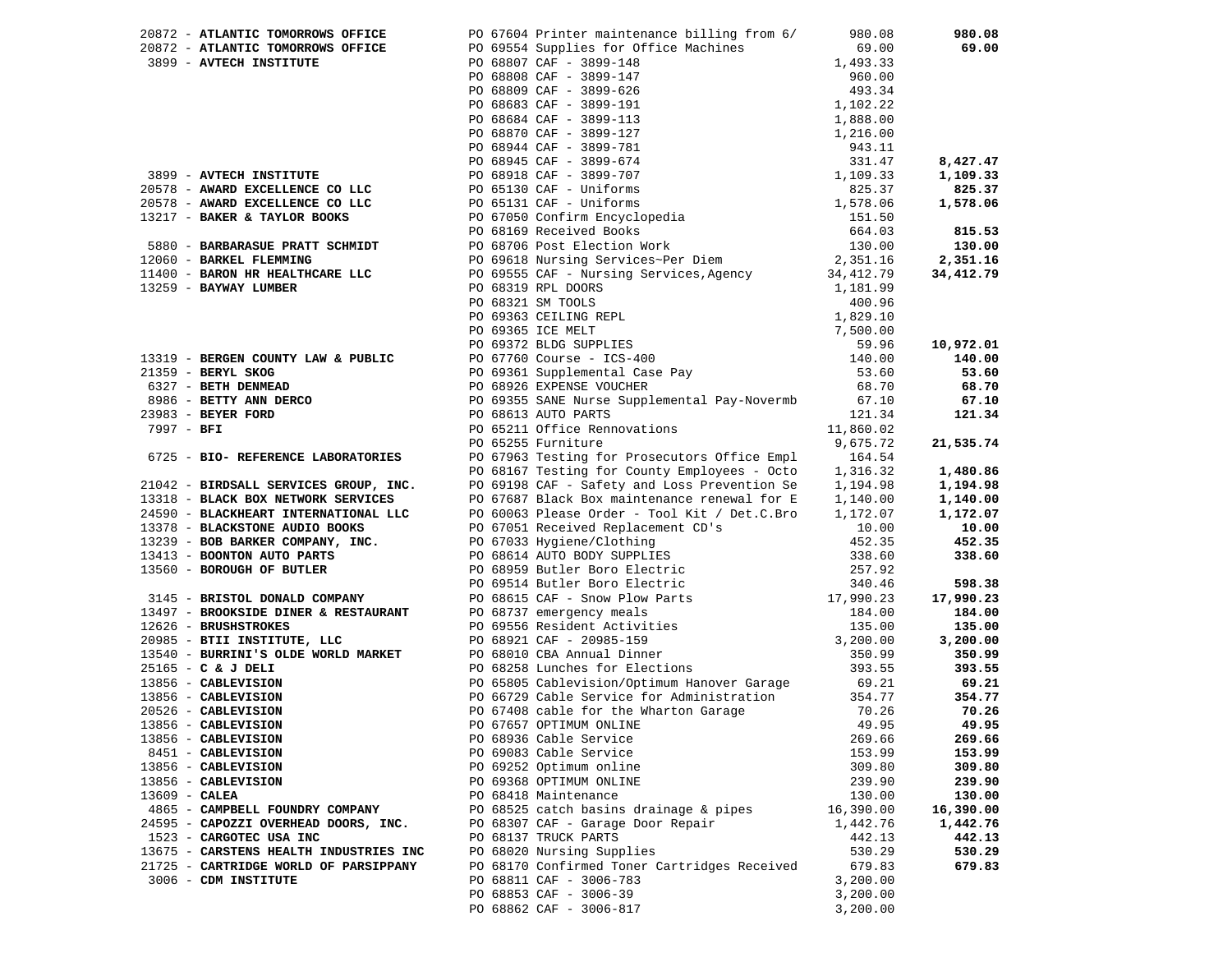|                                        |                | PO 68863 CAF - 3006-638                      | 3,200.00    |            |
|----------------------------------------|----------------|----------------------------------------------|-------------|------------|
|                                        |                | PO 68869 CAF - 3006-60                       | 3,200.00    |            |
|                                        |                | PO 68796 CAF - 3006-71                       | 3,200.00    |            |
|                                        |                | PO 68910 CAF - 3006-146                      | 3,200.00    |            |
|                                        |                | PO 68911 CAF - 3006-57                       | 3,200.00    | 25,600.00  |
| 3006 - CDM INSTITUTE                   |                | PO 68912 CAF - 3006-158                      | 3,200.00    |            |
|                                        |                | PO 68913 CAF - 3006-126                      | 3,200.00    |            |
|                                        |                | PO 68914 CAF - 3006-176                      | 3,200.00    |            |
|                                        |                | PO 68915 CAF - 3006-256                      | 3,200.00    |            |
|                                        |                | PO 68924 CAF - 3006-60                       | 800.00      | 13,600.00  |
| 13726 - CENTRAL JERSEY TITLE CO INC    |                | PO 69041 Title search fees-Sussex Turnpike I | 517.00      | 517.00     |
| 13731 - CENTRAL POLY CORP              |                | PO 68363 CAN LINERS                          | 1,260.50    | 1,260.50   |
| 24625 - CFCS - HOPE HOUSE              |                | PO 68531 CAF - Grant in Aid funding for 2012 | 2,730.00    | 2,730.00   |
| 24625 - CFCS - HOPE HOUSE              |                | PO 69503 CAF - 2012 Funding through the Olde | 1,942.00    | 1,942.00   |
| 24625 - CFCS - HOPE HOUSE              |                | PO 69504 CAF - 2012 Funding through the Olde | 2,000.00    | 2,000.00   |
| 24625 - CFCS - HOPE HOUSE              |                | PO 69505 CAF - 2012 Peer Grouping Initiative | 5,792.00    | 5,792.00   |
| 24625 - CFCS - HOPE HOUSE              |                | PO 69506 CAF - Grant in Aid funding for 2012 | 1,067.00    | 1,067.00   |
| 24625 - CFCS - HOPE HOUSE              |                | PO 69508 CAF - Grant in Aid funding for 2012 | 2,453.00    | 2,453.00   |
| 7940 - CHARLES NADARAJAH               |                | PO 69619 Nursing Services~Per Diem           | 1,120.00    | 1,120.00   |
| 13788 - CHERRY WEBER & ASSOC. PC       |                | PO 68740 CAF - Construction Inspection Servi | 5,408.00    |            |
|                                        |                | PO 69474 CAF - Construction Inspection for R | 12,598.74   | 18,006.74  |
| 10123 - CHRISNADINE FRANCOIS           |                | PO 69620 Nursing Services~Per Diem           | 2,665.04    | 2,665.04   |
| 10466 - CIRCLE COMPUTER INC            |                | PO 68424 Computer Part                       | 161.00      | 161.00     |
| 12595 - CITY LIMO AND TAXI, INC.       |                | PO 68890 Transportation                      | 130.14      | 130.14     |
| 11824 - CIVIL DYNAMICS INC             |                | PO 69692 CAF - Inspection - Leddell's Pond D | 3,200.00    | 3,200.00   |
| 8340 - CLINICAL REFERENCE LABORATORY   |                | PO 68605 Laboratory Services - September & O | 1,206.95    | 1,206.95   |
| 20928 - CLINICAL RESEARCH ACADEMY      |                | PO 68786 CAF - 20928-886                     | 3,200.00    | 3,200.00   |
| 6435 - COLOPLAST CORP                  |                | PO 68024 Storeroom~Nursing Supplies          | 840.00      | 840.00     |
| 13917 - COMMUNITY HOPE INC.            |                | PO 69370 CAF - Grant in Aid funding for 2012 | 39,592.80   | 39,592.80  |
| 9486 - COMPLETE SECURITY SYSTEMS, INC. |                | PO 67592 Labor charges                       | 140.00      |            |
|                                        |                | PO 68414 Service Calls                       | 1,362.50    | 1,502.50   |
| 13937 - COMPUTER CABLE & CONNECTOR CO  |                | PO 67973 Stock Order                         | 160.44      | 160.44     |
| 13972 - CONSOLIDATED ENVIRONMENTAL INC |                | PO 69557 Duct & Vent Cleaning in Laundry and | 7,270.00    | 7,270.00   |
| 5521 - CONTECH CONTRUCTION             |                | PO 62942 Bridge planks                       | 4,306.07    |            |
|                                        |                | PO 65557 Rehab Br.682 Whitehead Rd. in the T | 3,013.33    | 7,319.40   |
| 12612 - COPPER SERVICES                |                | PO 67974 Telephone Conferencing Service      | 68.10       | 68.10      |
| $20590$ - CORTEX EDI                   |                | PO 69405 MEDICAL BILLING                     | 375.00      | 375.00     |
| 14029 - COUNTY COLLEGE OF MORRIS       |                | PO 68277 CAF - 14029-438                     | 1,500.80    |            |
|                                        |                | PO 68928 CAF - 14029-438                     | 120.20      | 1,621.00   |
| 14027 - COUNTY COLLEGE OF MORRIS       |                | PO 69068 Expenditures for major repairs and  | 534, 264.52 | 534,264.52 |
| 14022 - COUNTY COLLEGE OF MORRIS       |                | PO 69367 2ND HALF 12/12 OPERATING BUDGET     | 398,409.91  | 398,409.91 |
| 14028 - COUNTY COLLEGE OF MORRIS       |                | PO 69693 CAF - Printing Services for 2012    | 15,333.34   | 15,333.34  |
| 14031 - COUNTY CONCRETE CORP.          |                | PO 67406 Concrete supplies                   | 1,095.00    | 1,095.00   |
| 14031 - COUNTY CONCRETE CORP.          | PO 69343 MASON |                                              | 545.63      | 545.63     |
| 13 - COUNTY OF MORRIS                  |                | PO 68949 Fringe Benefits                     | 152,056.17  | 152,056.17 |
| 18886 - COUNTY OF MORRIS               |                | PO 69466 CAPITAL PROJECTS FOR ENGINEERING DE | 200.00      | 200.00     |
| 13 - COUNTY OF MORRIS                  |                | PO 69601 RMB CURRENT FUND FOR COMPENSATED AB | 43,991.12   | 43,991.12  |
| 13 - COUNTY OF MORRIS                  |                | PO 69689 11/12 - TO CHARGE CAPITAL PROJECTS  | 5,939.00    | 5,939.00   |
| 12426 - CRAFT OIL CORP                 |                | PO 68138 OIL AND LUBRICANTS                  | 5,868.04    | 5,868.04   |
| 11084 - CSAM MARKETING, INC.           |                | PO 66809 Computer Equipment                  | 4,248.64    | 4,248.64   |
| 8370 - CUMMINS POWER SYSTEMS LLC       |                | PO 66327 SOFTWARE UPDATE                     | 750.00      | 750.00     |
| 14102 - CY DRAKE LOCKSMITHS, INC.      |                | PO 68756 Facility Key Reporduction           | 12.60       |            |
|                                        |                | PO 69069 Padlock & Key                       | 42.55       | 55.15      |
| 1840 - CYBERPATROL LLC                 |                | PO 68171 Renewal of Contract for Childrens C | 267.00      | 267.00     |
| 11277 - CYNTHIA BELLA                  |                | PO 69094 Meeting Supplies                    | 17.71       | 17.71      |
| 12683 - D. C. EXPRESS INC              |                | PO 68104 CAF - Delivery of Voting Machines a | 34,931.00   |            |
|                                        |                | PO 68108 CAF - Voting Machines and Associate | 17,793.33   |            |
|                                        |                | PO 68110 CAF - Voting Machines and Associate | 4,074.67    | 56,799.00  |
| $12523$ - D&B AUTO SUPPLY              |                | PO 68616 AUTO PARTS                          | 3, 155. 13  |            |
|                                        |                | PO 69226 AUTO PARTS                          | 1,717.28    | 4,872.41   |
| 11783 - D.R. JOHNSON & ASSOCIATES, LLC |                | PO 69471 CAF - Reviewing of Land Development | 1,931.80    | 1,931.80   |
| 14123 - DAILY RECORD                   |                | PO 68977 Legal Notices - Ordinances for 11/2 | 62.04       | 62.04      |
| 14123 - DAILY RECORD                   |                | PO 69353 ADVERTISEMENT                       | 70.36       | 70.36      |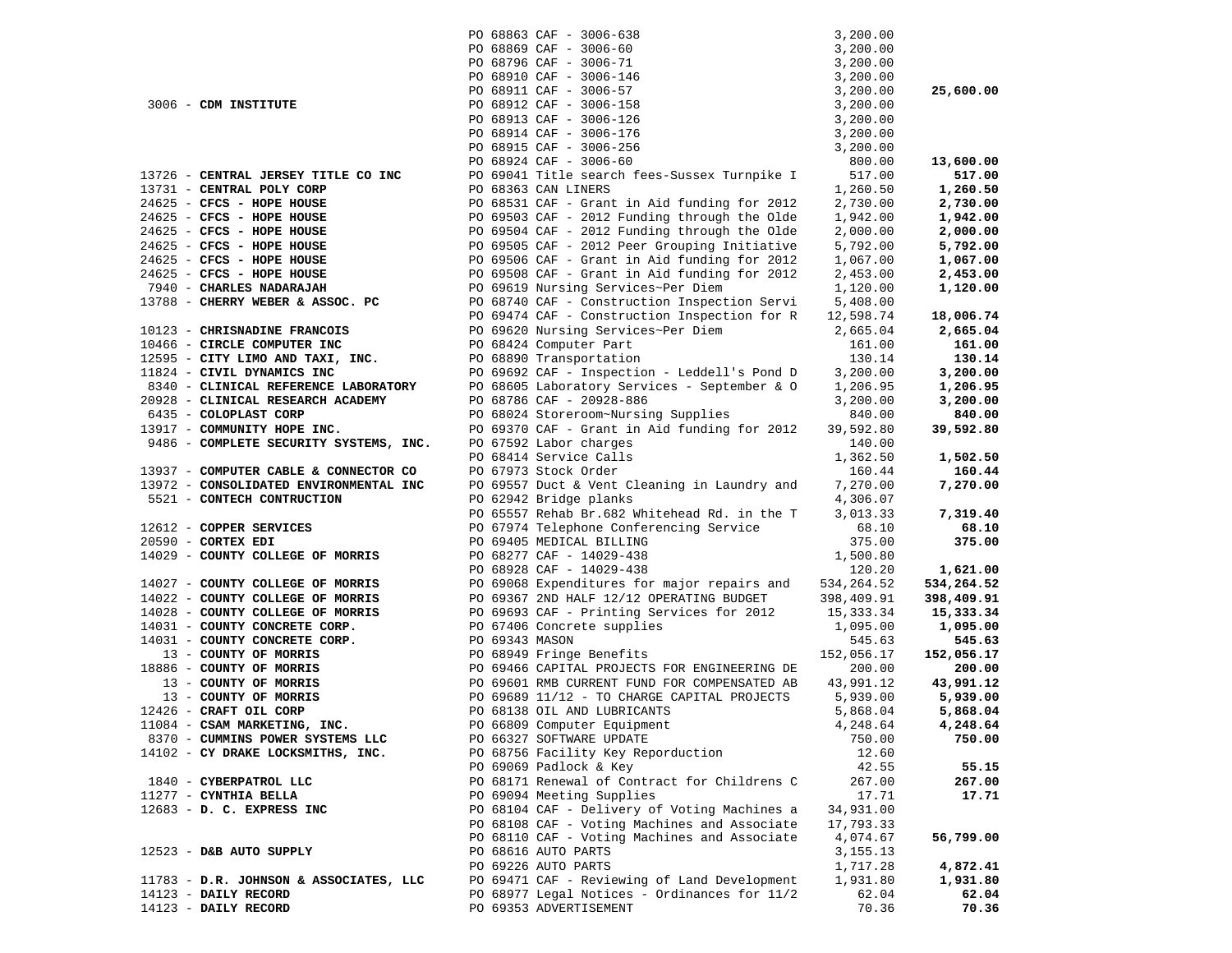|                                       |                                                                                                                                                                                                                                              |             | 160.12     |
|---------------------------------------|----------------------------------------------------------------------------------------------------------------------------------------------------------------------------------------------------------------------------------------------|-------------|------------|
|                                       |                                                                                                                                                                                                                                              |             | 75.00      |
|                                       |                                                                                                                                                                                                                                              |             | 1,818.60   |
|                                       |                                                                                                                                                                                                                                              |             | 200.00     |
|                                       |                                                                                                                                                                                                                                              |             | 2,400.00   |
|                                       | 14234 - DATEV NEGONDR PROGRESS AND 1981 Contract Awards - 11/28/12 Mg, 160.13<br>12226 - DANTEL BOOTANY 110 DESCRIPTION 100 1213 Mg, 100 1213 Mg, 100 1213 Mg, 100 1213 Mg, 100 1213 - DANTEL BOOTANY INTERNATION 12326 - DANTE              |             | 6,966.00   |
|                                       |                                                                                                                                                                                                                                              |             | 33.60      |
|                                       |                                                                                                                                                                                                                                              |             | 30.76      |
|                                       |                                                                                                                                                                                                                                              |             | 157.71     |
|                                       |                                                                                                                                                                                                                                              |             | 8.36       |
|                                       |                                                                                                                                                                                                                                              |             |            |
|                                       | PO 68355 BOTTLED WATER 10/15 - 11/14/12 MAIL<br>PO 68510 bottle water Hanover Garage 31.67<br>PO 68520 bottle water Montville Garage 15.38<br>PO 68617 WATER COLER RENTAL/COFFEE SERVICE 205.90                                              |             | 31.67      |
|                                       |                                                                                                                                                                                                                                              |             | 15.38      |
|                                       |                                                                                                                                                                                                                                              |             | 205.90     |
|                                       |                                                                                                                                                                                                                                              |             | 8.36       |
|                                       |                                                                                                                                                                                                                                              |             | 64.61      |
|                                       |                                                                                                                                                                                                                                              |             | 139.60     |
|                                       |                                                                                                                                                                                                                                              |             | 18.22      |
|                                       |                                                                                                                                                                                                                                              |             | 18.97      |
|                                       |                                                                                                                                                                                                                                              |             | 41.37      |
|                                       |                                                                                                                                                                                                                                              |             | 50.16      |
|                                       |                                                                                                                                                                                                                                              |             | 3,250.00   |
|                                       |                                                                                                                                                                                                                                              |             |            |
|                                       |                                                                                                                                                                                                                                              |             |            |
|                                       |                                                                                                                                                                                                                                              |             | 10,430.87  |
|                                       |                                                                                                                                                                                                                                              |             |            |
|                                       |                                                                                                                                                                                                                                              |             | 2,080.00   |
|                                       |                                                                                                                                                                                                                                              |             | 960.00     |
|                                       |                                                                                                                                                                                                                                              |             |            |
|                                       |                                                                                                                                                                                                                                              |             |            |
|                                       |                                                                                                                                                                                                                                              |             | 1,620.00   |
|                                       |                                                                                                                                                                                                                                              |             | 15.30      |
|                                       |                                                                                                                                                                                                                                              |             | 5,939.99   |
|                                       |                                                                                                                                                                                                                                              |             | 28,463.16  |
|                                       |                                                                                                                                                                                                                                              |             | 887.60     |
|                                       |                                                                                                                                                                                                                                              |             | 71.50      |
|                                       |                                                                                                                                                                                                                                              |             | 235.00     |
|                                       |                                                                                                                                                                                                                                              |             | 1,380.00   |
|                                       |                                                                                                                                                                                                                                              |             |            |
|                                       |                                                                                                                                                                                                                                              |             | 541.75     |
|                                       |                                                                                                                                                                                                                                              |             | 355.00     |
|                                       |                                                                                                                                                                                                                                              |             | 26.06      |
|                                       |                                                                                                                                                                                                                                              |             | 30.00      |
|                                       |                                                                                                                                                                                                                                              |             | 146.95     |
|                                       |                                                                                                                                                                                                                                              |             | 59.73      |
|                                       |                                                                                                                                                                                                                                              |             | 235.00     |
|                                       |                                                                                                                                                                                                                                              |             |            |
|                                       |                                                                                                                                                                                                                                              |             | 835.25     |
|                                       | 18985 - EBSCO SUBSCRIPTION SERVICES<br>172 - EDI/ERGOSPACE DESIGN INC<br>172 - EDI/ERGOSPACE DESIGN INC<br>172 - EDITHA MARQUEZ<br>19985 - ELECTION GRAPHICS, INC.<br>19985 - ELECTION GRAPHICS, INC.<br>19985 - ELECTION GRAPHICS, INC.<br> |             | 29,678.07  |
|                                       |                                                                                                                                                                                                                                              |             | 691.68     |
|                                       |                                                                                                                                                                                                                                              |             | 1,114.75   |
|                                       |                                                                                                                                                                                                                                              |             |            |
|                                       |                                                                                                                                                                                                                                              |             |            |
|                                       |                                                                                                                                                                                                                                              |             |            |
|                                       | PO 69682 CAF - Election Ballot Deisgn & Prin                                                                                                                                                                                                 | 183, 424.42 | 236,301.42 |
| 14501 - ELEVATOR MAINTENANCE CORP     | PO 69189 CAF - Elevator Maintenance & Inspec                                                                                                                                                                                                 | 3,200.00    | 3,200.00   |
| 11345 - EMBROIDME                     | PO 68189 Volunteer Shirts                                                                                                                                                                                                                    | 420.00      |            |
|                                       | PO 69390 SHIRTS                                                                                                                                                                                                                              | 112.00      | 532.00     |
| 17157 - EMERALD PROFESSIONAL          | PO 69562 Janitorial Supplies                                                                                                                                                                                                                 | 176.71      |            |
|                                       | PO 69563 Janitorial Supply & Storeroom for N                                                                                                                                                                                                 | 6,637.77    | 6,814.48   |
| 21765 - EREVIVAL LLC                  | PO 68309 Data Storage Device Destruction                                                                                                                                                                                                     | 451.99      | 451.99     |
| 10410 - ESHA RESEARCH INC             | PO 69397 MAINTENANCE AGREEMENT                                                                                                                                                                                                               | 200.00      | 200.00     |
| 14575 - ESSEX COUNTY COLLEGE          | PO 69526 Chargeback for the Summer II, 2012                                                                                                                                                                                                  | 122.10      |            |
|                                       | PO 69527 Chargeback for the Fall 2012 semest                                                                                                                                                                                                 | 2,322.20    | 2,444.30   |
| 15555 - ESTATE OF RALPH KASZERMAN     | PO 68603 Medicare B Reimbursement January, 20                                                                                                                                                                                                | 482.00      | 482.00     |
| 20265 - EVELYN TOLENTINO              | PO 69623 Nursing Services~Per Diem                                                                                                                                                                                                           | 560.00      | 560.00     |
|                                       | PO 68847 CAF - 2878-178                                                                                                                                                                                                                      |             |            |
| 2878 - FAIRLEIGH DICKINSON UNIVERSITY |                                                                                                                                                                                                                                              | 639.87      |            |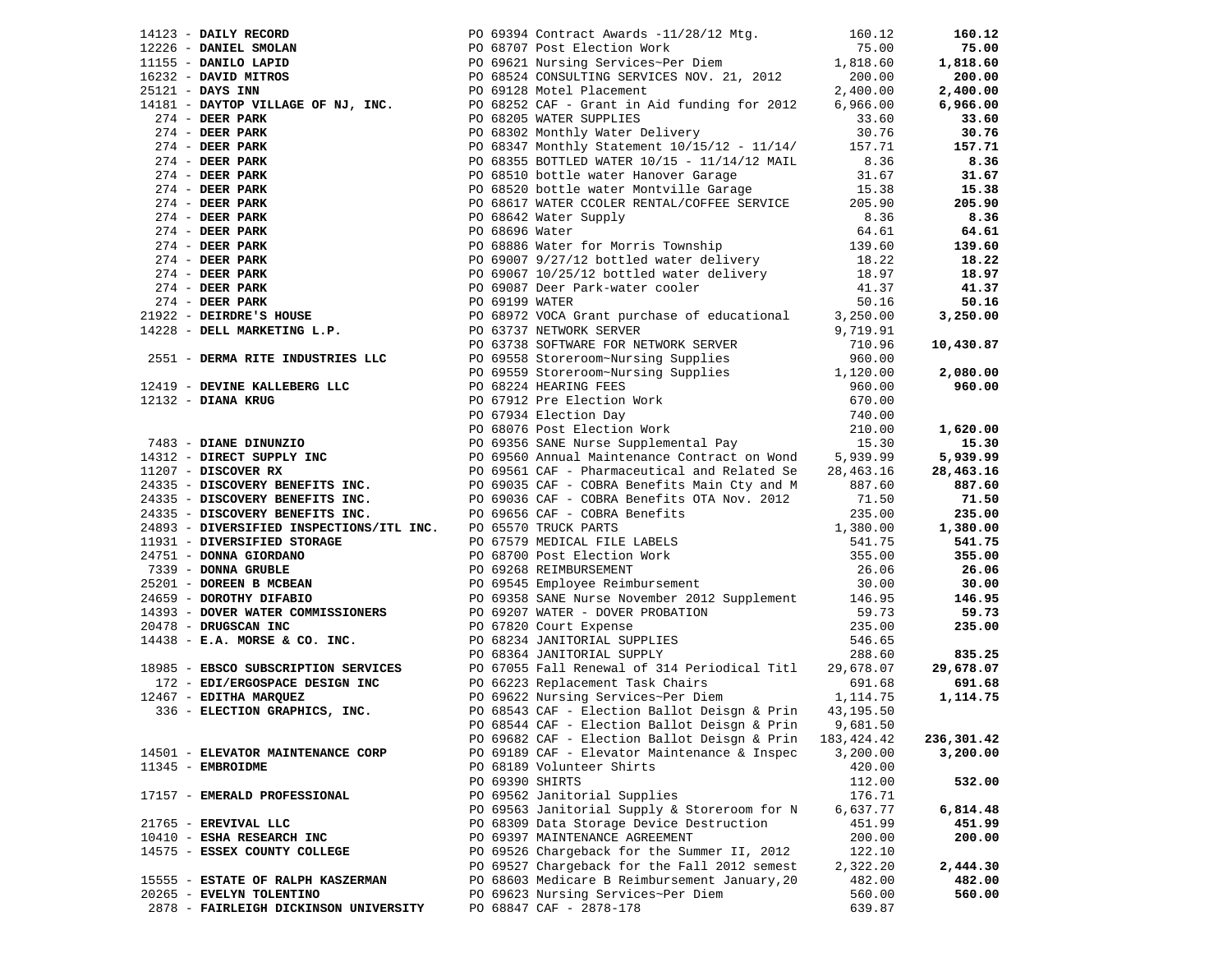|                                                            |                                                                                                                                                                                                                                                                              |            | 1,279.74   |
|------------------------------------------------------------|------------------------------------------------------------------------------------------------------------------------------------------------------------------------------------------------------------------------------------------------------------------------------|------------|------------|
|                                                            |                                                                                                                                                                                                                                                                              |            | 306.71     |
|                                                            | 12515 <b>- FASTENAL COMPANY</b><br>20423 <b>- FASTER URGENT CARE</b><br>20423 <b>- FASTER URGENT CARE</b><br>225.00<br>5088 <b>- FBI/LEEDA</b><br>225.00<br>225.00<br>225.00<br>225.00<br>227.7<br>24702 <b>- FIRE FIGHTERS EQUIPMENT CO INC</b><br>20131 EXPERS Mail Charge |            |            |
|                                                            |                                                                                                                                                                                                                                                                              |            | 270.00     |
|                                                            |                                                                                                                                                                                                                                                                              |            | 50.00      |
|                                                            |                                                                                                                                                                                                                                                                              |            |            |
|                                                            |                                                                                                                                                                                                                                                                              |            |            |
|                                                            |                                                                                                                                                                                                                                                                              |            | 269.77     |
|                                                            |                                                                                                                                                                                                                                                                              |            | 75.00      |
|                                                            |                                                                                                                                                                                                                                                                              |            | 2,713.50   |
|                                                            | PO 66245 Repair Thermo IdentiFINDER-<br>PO 69534 CAF - Intersection Improvements to 103,376.60                                                                                                                                                                               |            | 5,699.25   |
|                                                            |                                                                                                                                                                                                                                                                              |            | 103,376.60 |
| 24596 - FOGGIA TRINITY ELECTRIC LLC<br>14749 - FOLEY, INC. |                                                                                                                                                                                                                                                                              |            | 1,352.24   |
|                                                            |                                                                                                                                                                                                                                                                              |            | 627.45     |
|                                                            |                                                                                                                                                                                                                                                                              |            |            |
|                                                            |                                                                                                                                                                                                                                                                              |            | 4,538.95   |
|                                                            |                                                                                                                                                                                                                                                                              |            | 102.00     |
|                                                            |                                                                                                                                                                                                                                                                              |            |            |
|                                                            |                                                                                                                                                                                                                                                                              |            | 218.93     |
|                                                            |                                                                                                                                                                                                                                                                              |            | 320.00     |
|                                                            |                                                                                                                                                                                                                                                                              |            |            |
|                                                            |                                                                                                                                                                                                                                                                              |            | 755.00     |
|                                                            |                                                                                                                                                                                                                                                                              |            | 2,757.75   |
|                                                            |                                                                                                                                                                                                                                                                              |            |            |
|                                                            |                                                                                                                                                                                                                                                                              |            | 173.76     |
|                                                            |                                                                                                                                                                                                                                                                              |            | 18,975.66  |
|                                                            |                                                                                                                                                                                                                                                                              |            | 1,120.00   |
|                                                            |                                                                                                                                                                                                                                                                              |            | 90.00      |
|                                                            |                                                                                                                                                                                                                                                                              |            | 178.86     |
|                                                            |                                                                                                                                                                                                                                                                              |            |            |
|                                                            |                                                                                                                                                                                                                                                                              |            |            |
|                                                            |                                                                                                                                                                                                                                                                              |            | 597.18     |
|                                                            | 24789 - FLANCHATION 146C.<br>247996 - FOGOSTA TRINITY BLECTRIC ILC PO 69534 CAP - Intersection Improvements to 015,576.50<br>14794 - DOLEKY, INC. THE CHOICE PO 69534 CAP - Intersection Improvements to 015,376.50<br>14791 - DOL                                           |            |            |
|                                                            |                                                                                                                                                                                                                                                                              |            |            |
|                                                            |                                                                                                                                                                                                                                                                              |            | 4,632.85   |
|                                                            |                                                                                                                                                                                                                                                                              |            | 4,000.00   |
|                                                            |                                                                                                                                                                                                                                                                              |            | 2,650.00   |
|                                                            |                                                                                                                                                                                                                                                                              |            | 462.60     |
|                                                            |                                                                                                                                                                                                                                                                              |            | 6,319.10   |
|                                                            |                                                                                                                                                                                                                                                                              |            | 1,021.05   |
|                                                            |                                                                                                                                                                                                                                                                              |            |            |
|                                                            |                                                                                                                                                                                                                                                                              | 51.74      |            |
|                                                            | PO 66102 WELDING SOFFILES<br>PO 68405 Helium Tank Rental<br>PO 68635 WELDING SUPPLIES<br>PO 68635 WELDING SUPPLIES                                                                                                                                                           | 210.50     | 402.94     |
|                                                            |                                                                                                                                                                                                                                                                              |            |            |
| 20545 - H.C. MEADOWVIEW PSYC. HOSPITAL                     | PO 69243 Ct Ordered Pymt for Ernie Stevenson 5,166.60<br>PO 69244 Ct ordered Pymt - Lisa Verdon Dkt #2,548.00                                                                                                                                                                |            |            |
|                                                            |                                                                                                                                                                                                                                                                              |            |            |
|                                                            | PO 69246 Court Order Payment for D. Crane 7/                                                                                                                                                                                                                                 | 10,064.60  |            |
|                                                            | PO 69247 Court Ordered Payment for M. Impell 19,492.20                                                                                                                                                                                                                       |            |            |
|                                                            | PO 69248 Ct Ord Pymt - Francisco Maradiaga M 11,211.20                                                                                                                                                                                                                       |            |            |
|                                                            | PO 69249 Court Ordered Payment for Christoph 3,057.60                                                                                                                                                                                                                        |            | 51,540.20  |
|                                                            | 18190 - HANOVER TOWNSHIP<br>18190 - HANOVER TOWNSHIP<br>19728 - HARRIET VALLECER RN<br>19728 - HARRIET VALLECER RN<br>19728 - HELEN MOTT MACDONALD<br>19752 - HATCH MOTT MACDONALD<br>1988 - HELEN HACKNEY<br>1988 - HELEN PENNELLA<br>1998 -                                |            | 368.00     |
|                                                            |                                                                                                                                                                                                                                                                              |            | 840.00     |
|                                                            |                                                                                                                                                                                                                                                                              |            | 4,500.00   |
|                                                            |                                                                                                                                                                                                                                                                              |            | 255.00     |
|                                                            |                                                                                                                                                                                                                                                                              |            | 275.00     |
| 1698 - HELEN PENNELLA                                      | PO 68705 Post Election Work                                                                                                                                                                                                                                                  | 275.00     |            |
| 21459 - HERTZ EQUIPMENT RENTAL CORP                        | PO 68762 O/S SERVICES                                                                                                                                                                                                                                                        | 1,169.31   | 1,169.31   |
| 24349 - HESS CORPORATION                                   | PO 69208 GAS - HESS - SUPPLY - 1316                                                                                                                                                                                                                                          | 22,470.31  | 22,470.31  |
| 24349 - HESS CORPORATION                                   | PO 69211 GAS - HESS SUPPLY - 1317                                                                                                                                                                                                                                            | 2,441.60   | 2,441.60   |
| 11538 - HEWLETT-PACKARD COMPANY                            | PO 67431 HP LASER JET PRO P1606DN PRINTER                                                                                                                                                                                                                                    | 213.51     | 213.51     |
| 7953 - HILDALE PARK PRESBYTERIAN CHRC                      | PO 68254 General Election                                                                                                                                                                                                                                                    | 50.00      | 50.00      |
| 3160 - HOHOKUS HACKENSACK SCHOOL                           | PO 68836 CAF - 3160-53                                                                                                                                                                                                                                                       | 800.00     | 800.00     |
| 20737 - HOOVER TRUCK CENTERS INC                           | PO 68142 TRUCK PARTS                                                                                                                                                                                                                                                         | 1,474.50   | 1,474.50   |
| 15241 - HORIZON BLUE CROSS BLUE SHIELD                     | PO 68604 October 2012 HMO - Main County and 1,370,047.49 1,370,047.49                                                                                                                                                                                                        |            |            |
|                                                            | PO 68875 iInvoice for 10/12                                                                                                                                                                                                                                                  |            |            |
| 15241 - HORIZON BLUE CROSS BLUE SHIELD                     |                                                                                                                                                                                                                                                                              | 147,707.01 | 147,707.01 |
| 15241 - HORIZON BLUE CROSS BLUE SHIELD                     | PO 69657 Dental coverage for the month Dec.                                                                                                                                                                                                                                  | 44,468.73  | 44,468.73  |
| 21297 - ICF INCORPORATED, LLC                              | PO 44948 CAF - NJ UASI Emergency management                                                                                                                                                                                                                                  | 72,808.74  | 72,808.74  |
| 10767 - ILLIENE CHARLES, RN                                | PO 69626 Nursing Services~Per Diem                                                                                                                                                                                                                                           | 2,483.25   | 2,483.25   |
| 15309 - IMAGE ACCESS CORP                                  | PO 67710 KONICA MINOLTA MACHINE                                                                                                                                                                                                                                              | 12,212.04  | 12,212.04  |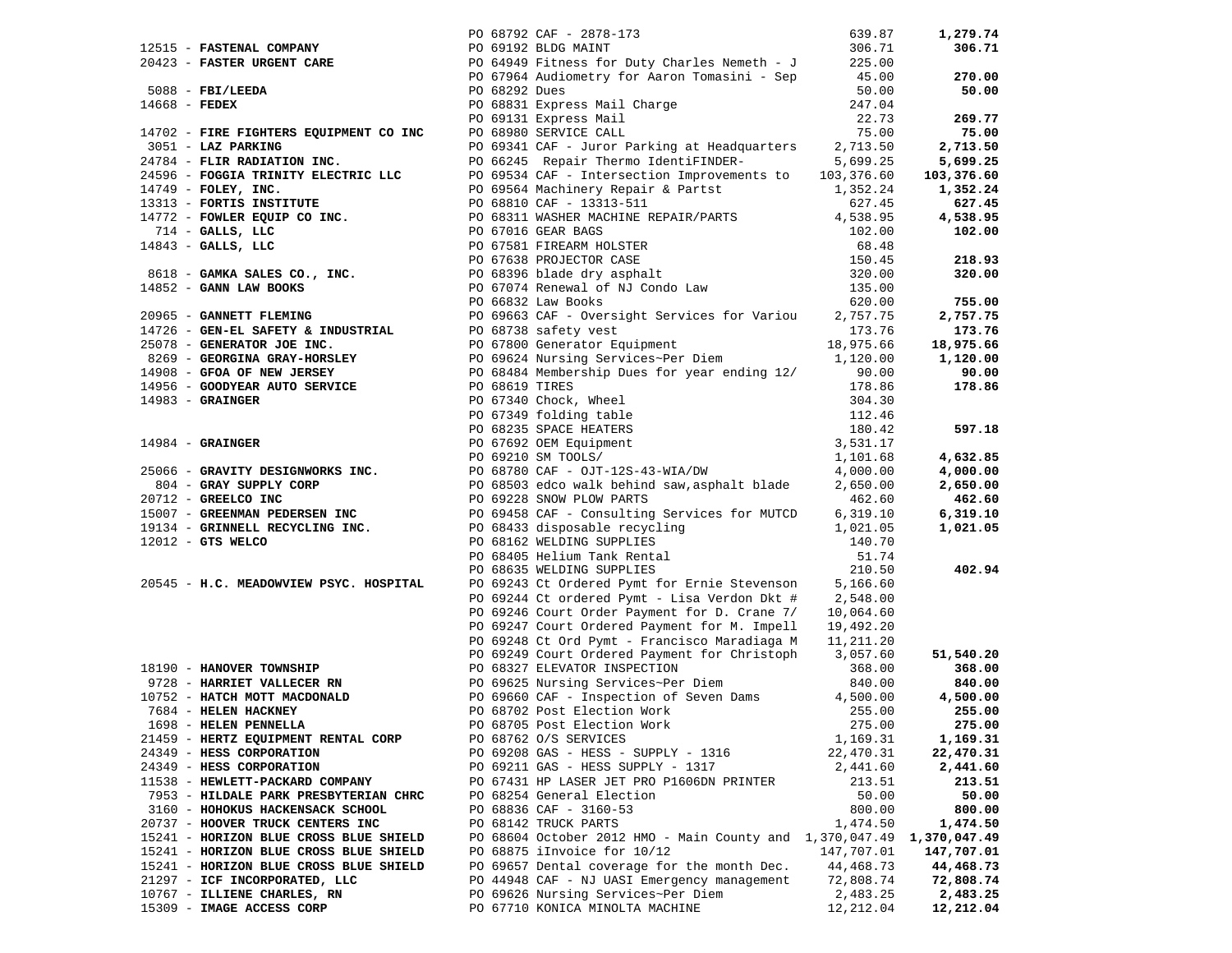| 3490 - INFOUSA CITY DIRECTORIES     | PO 67756 PLEASE ORDER - Cross Reference Book | 740.00           | 740.00    |
|-------------------------------------|----------------------------------------------|------------------|-----------|
| 4592 - INFORMATION & TECHNOLOGY     | PO 68777 CAF - 4592-740                      | 870.00           |           |
|                                     | PO 68778 CAF - 4592-742                      | 1,020.00         |           |
|                                     | PO 68779 CAF - 4592-842                      | 870.00           |           |
|                                     | PO 68765 CAF - 4592-834                      | 809.92           |           |
|                                     | PO 68766 CAF - 4592-832                      | 809.92           |           |
|                                     | PO 68767 CAF - 4592-840                      | 809.92           |           |
|                                     | PO 68768 CAF - 4592-15                       | 1,237.72         |           |
|                                     | PO 68842 CAF - 4592-754                      | 3,999.20         | 10,426.68 |
| 4592 - INFORMATION & TECHNOLOGY     | PO 68813 CAF - 4592-720                      | 630.00           |           |
|                                     | PO 68814 CAF - 4592-731                      | 900.00           |           |
|                                     | PO 68815 CAF - 4592-743                      | 1,020.00         |           |
|                                     | PO 68816 CAF - 4592-740                      | 1,020.00         |           |
|                                     | PO 68817 CAF - 4592-716                      | 990.00           |           |
|                                     | PO 68818 CAF - 4592-719                      | 1,020.00         |           |
|                                     | PO 68819 CAF - 4592-737                      | 1,020.00         |           |
|                                     | PO 68820 CAF - 4592-739                      | 990.00           | 7,590.00  |
| 4592 - INFORMATION & TECHNOLOGY     | PO 68823 CAF - 4592-741                      | 960.00           |           |
|                                     | PO 68900 CAF - 4592-863                      | 390.00           |           |
|                                     | PO 68903 CAF - 4592-842                      | 420.00           |           |
|                                     | PO 68904 CAF - 4592-807                      | 480.00           |           |
|                                     | PO 68906 CAF - 4592-816                      |                  |           |
|                                     |                                              | 510.00<br>390.00 |           |
|                                     | PO 68907 CAF - 4592-862                      | 480.00           |           |
|                                     | PO 68917 CAF - 4592-809                      |                  |           |
|                                     | PO 68919 CAF - 4592-830                      | 450.00           | 4,080.00  |
| 4592 - INFORMATION & TECHNOLOGY     | PO 68843 CAF - 4592-13                       | 1,173.84         |           |
|                                     | PO 68844 CAF - 4592-12                       | 1,237.72         |           |
|                                     | PO 68846 CAF - 4592-520                      | 1,358.68         |           |
|                                     | PO 68848 CAF - 4592-862                      | 870.00           |           |
|                                     | PO 68849 CAF - 4592-721                      | 990.00           |           |
|                                     | PO 68850 CAF - 4592-816                      | 840.00           |           |
|                                     | PO 68851 CAF - 4592-863                      | 870.00           |           |
|                                     | PO 68769 CAF - 4592-793                      | 150.00           | 7,490.24  |
| 4592 - INFORMATION & TECHNOLOGY     | PO 68854 CAF - 4592-717                      | 960.00           |           |
|                                     | PO 68855 CAF - 4592-830                      | 870.00           |           |
|                                     | PO 68770 CAF - 4592-807                      | 840.00           |           |
|                                     | PO 68771 CAF - 4592-809                      | 840.00           | 3,510.00  |
| 4592 - INFORMATION & TECHNOLOGY     | PO 68920 CAF - 4592-804                      | 880.44           |           |
|                                     | PO 68922 CAF - 4592-835                      | 987.16           |           |
|                                     | PO 68925 CAF - 4592-55                       | 1,962.28         |           |
|                                     | PO 68930 CAF - 4592-14                       | 987.16           |           |
|                                     | PO 68933 CAF - 4592-54                       | 1,653.72         | 6,470.76  |
| 1664 - INGRAM LIBRARY SERVICES      | PO 69271 Received Books                      | 948.14           |           |
|                                     | PO 69272 Received Books                      | 2,296.32         | 3,244.46  |
| 1664 - INGRAM LIBRARY SERVICES      | PO 69273 Received Books                      | 3,217.21         |           |
|                                     | PO 69274 Received Books                      | 1,015.53         | 4,232.74  |
| 1664 - INGRAM LIBRARY SERVICES      | PO 69275 Received Books                      | 2,779.88         |           |
|                                     | PO 69277 Received Books                      | 2,514.64         | 5,294.52  |
| 1664 - INGRAM LIBRARY SERVICES      | PO 69278 Received Books                      | 936.60           | 936.60    |
| 15373 - INTAB INC                   | PO 68697 Name Tag Labels                     | 118.14           | 118.14    |
| 6100 - INTER CITY TIRE              | PO 66642 TIRES                               | 1,725.78         |           |
|                                     | PO 68141 TIRES                               | 651.12           |           |
|                                     | PO 68620 SCRAP TIRE REMOVAL                  | 24.50            | 2,401.40  |
| 12273 - INTERNATIONAL SALT CO., LLC | PO 68506 CAF - Rock Salt                     | 92,950.58        | 92,950.58 |
| 1291 - INTOXIMETERS INC             | PO 69481 Medical Services Supplies - Novembe | 48.95            | 48.95     |
| $17605 - J.A.$ SEXAUER              | PO 69567 Maintenance Parts & Supplies        | 1,321.78         | 1,321.78  |
| 15720 - JACQUELINE LEACH            | PO 68607 ANNUAL REASSESSMENT                 | 50.00            | 50.00     |
| 8482 - JAGDISH DANG                 | PO 69565 CAF - Psychiatric Consulting Servic | 2,200.00         | 2,200.00  |
| 21739 - JAMES E DEACON              | PO 69096 reimbursement for tolls             | 10.55            | 10.55     |
| $12197$ - JAMES H WOLF              | PO 69566 CAF - Qualified Physician to over s | 1,542.50         | 1,542.50  |
| 12487 - JANET B. NOVELLO            | PO 69359 SANE Supplemental Pay               | 12.60            | 12.60     |
| 20591 - JEFFREY PAUL                | PO 69107 EOC Activation                      | 21.30            | 21.30     |
| 25001 - JENNIFER MARIE MATTES       | PO 66599 Pre Election Work                   | 140.00           | 140.00    |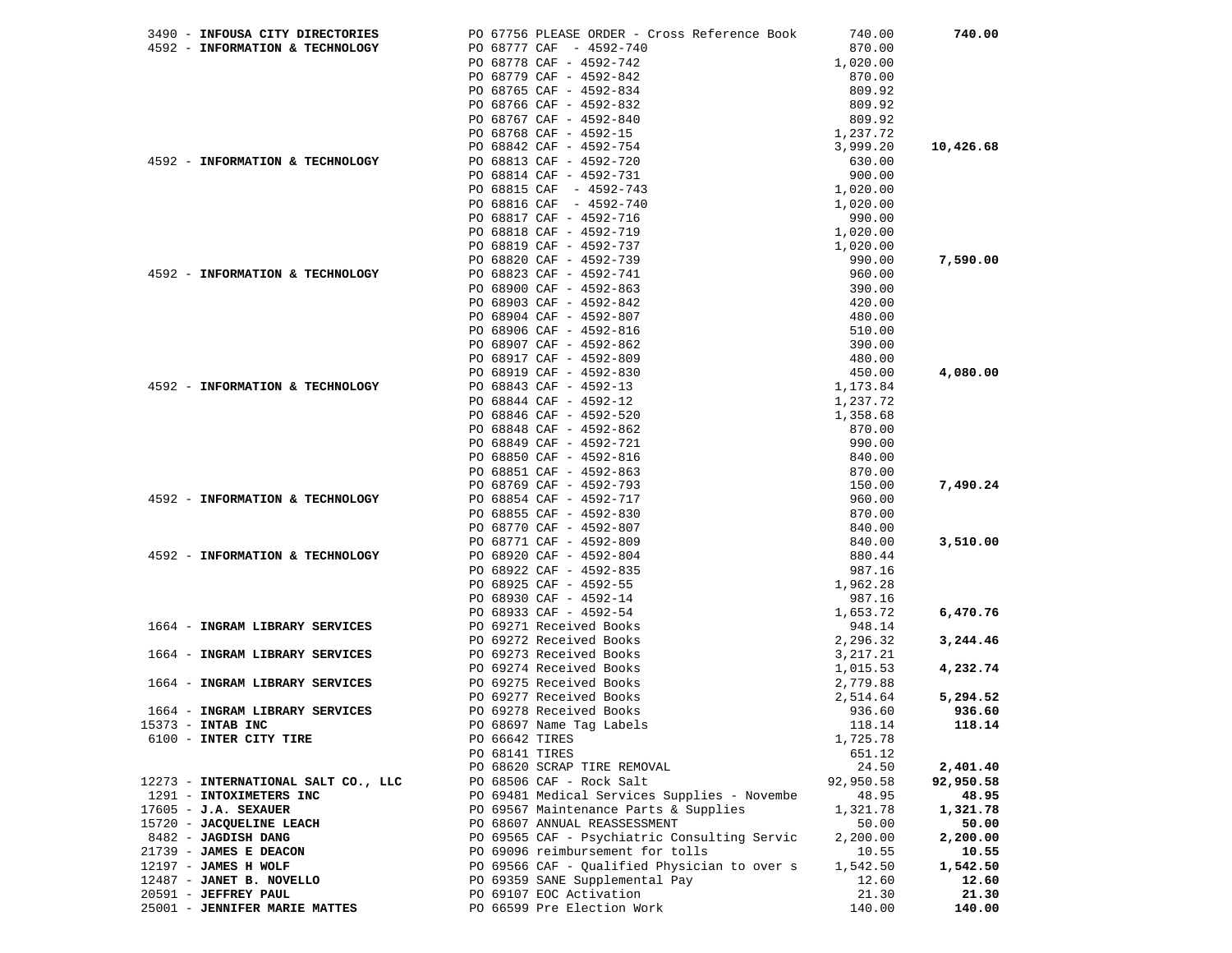|                     | 25001 - JENNIFER MARIE MATTES                                                                 |                                                                                                                                                                                                                                                                                    | 47.50               | 47.50      |
|---------------------|-----------------------------------------------------------------------------------------------|------------------------------------------------------------------------------------------------------------------------------------------------------------------------------------------------------------------------------------------------------------------------------------|---------------------|------------|
|                     | 457 - JERRY THIEL                                                                             | PO 66688 Pre Election Work<br>PO 69118 Mileage reimb. for 11/12                                                                                                                                                                                                                    | 40.25               | 40.25      |
|                     | 960 - JERSEY CENTRAL POWER & LIGHT                                                            | PO 68957 JCP&L                                                                                                                                                                                                                                                                     | 27.17               | 27.17      |
|                     |                                                                                               |                                                                                                                                                                                                                                                                                    |                     |            |
|                     | 960 - JERSEY CENTRAL POWER & LIGHT                                                            | PO 68957 JCP&L<br>PO 68958 JCP&L<br>PO 69077 Utility - Electric JCPL                                                                                                                                                                                                               | $31.57$<br>$642.89$ | 31.57      |
|                     | 960 - JERSEY CENTRAL POWER & LIGHT                                                            |                                                                                                                                                                                                                                                                                    |                     | 642.89     |
|                     | 960 - JERSEY CENTRAL POWER & LIGHT                                                            | PO 69078 Utility - Electric JCPL 535.54<br>PO 69086 Utility - Electric JCPL 432.33<br>PO 69212 ELECTRIC - 0537 83,142.00                                                                                                                                                           |                     | 535.54     |
|                     | 960 - JERSEY CENTRAL POWER & LIGHT                                                            |                                                                                                                                                                                                                                                                                    |                     | 432.33     |
|                     | 960 - JERSEY CENTRAL POWER & LIGHT                                                            |                                                                                                                                                                                                                                                                                    |                     | 83,142.00  |
|                     | 960 - JERSEY CENTRAL POWER & LIGHT                                                            |                                                                                                                                                                                                                                                                                    | 33.16               | 33.16      |
|                     | 960 - JERSEY CENTRAL POWER & LIGHT                                                            |                                                                                                                                                                                                                                                                                    | 20.69               | 20.69      |
|                     | 960 - JERSEY CENTRAL POWER & LIGHT                                                            |                                                                                                                                                                                                                                                                                    | 21.19               | 21.19      |
|                     | 960 - JERSEY CENTRAL POWER & LIGHT                                                            |                                                                                                                                                                                                                                                                                    | 602.68              | 602.68     |
|                     | 960 - JERSEY CENTRAL POWER & LIGHT                                                            | PO 69516 JCP&L<br>PO 69517 JCP&L<br>PO 69518 JCP&L<br>PO 69519 JCP&L<br>PO 69568 Electric                                                                                                                                                                                          | 41,031.34           | 41,031.34  |
|                     | 16888 - JERSEY PAPER PLUS INC                                                                 | PO 68215 CAF - Coarse Paper & Household Prod 3,795.38                                                                                                                                                                                                                              |                     |            |
|                     |                                                                                               |                                                                                                                                                                                                                                                                                    |                     |            |
|                     |                                                                                               | PO 68361 CAF - Coarse Paper & Household Prod                                                                                                                                                                                                                                       | 2,508.30            |            |
|                     |                                                                                               | PO 68751 CAF - Coarse Paper & Household Prod                                                                                                                                                                                                                                       | 719.24              |            |
|                     |                                                                                               | PO 69500 CAF - Coarse Paper & Household Prod                                                                                                                                                                                                                                       | 10,667.97           | 17,690.89  |
|                     |                                                                                               |                                                                                                                                                                                                                                                                                    |                     |            |
|                     |                                                                                               |                                                                                                                                                                                                                                                                                    |                     |            |
|                     |                                                                                               |                                                                                                                                                                                                                                                                                    |                     | 7,200.00   |
|                     |                                                                                               |                                                                                                                                                                                                                                                                                    |                     | 250.00     |
|                     |                                                                                               |                                                                                                                                                                                                                                                                                    |                     | 555.45     |
|                     |                                                                                               |                                                                                                                                                                                                                                                                                    |                     | 420.00     |
|                     |                                                                                               |                                                                                                                                                                                                                                                                                    |                     | 203,027.58 |
|                     |                                                                                               |                                                                                                                                                                                                                                                                                    |                     | 393.07     |
|                     |                                                                                               |                                                                                                                                                                                                                                                                                    |                     |            |
|                     |                                                                                               |                                                                                                                                                                                                                                                                                    |                     | 6,617.36   |
|                     |                                                                                               |                                                                                                                                                                                                                                                                                    |                     | 136.09     |
|                     |                                                                                               |                                                                                                                                                                                                                                                                                    |                     | 80.10      |
|                     |                                                                                               |                                                                                                                                                                                                                                                                                    |                     | 5,822.00   |
|                     |                                                                                               |                                                                                                                                                                                                                                                                                    |                     | 970.00     |
|                     | 10861 - JOHN DALESSIO, P.E. BO 69360 O/S SEE<br>25173 - JOHN'S MAIN AUTO BODY PO 68415 Towing |                                                                                                                                                                                                                                                                                    |                     |            |
|                     |                                                                                               |                                                                                                                                                                                                                                                                                    |                     | 491.50     |
|                     | 5674 - JOHNSON & CONWAY LLP                                                                   | PO 69496 Open Space Preservation Trust Fund-                                                                                                                                                                                                                                       | 2,898.01            |            |
|                     |                                                                                               | PO 69499 Legal Services rendered -County Cou                                                                                                                                                                                                                                       | 527.39              | 3,425.40   |
|                     | 12452 - JOHNSON & JOHNSON, ESQS                                                               | PO 68096 Office of Temporary Assistance - Sh                                                                                                                                                                                                                                       | 343.04              |            |
|                     |                                                                                               | PO 68887 Legal services rendered for 10/12                                                                                                                                                                                                                                         | 4,301.10            | 4,644.14   |
| 11910 - JOI BROWN   |                                                                                               | PO 68799 Travel voucher                                                                                                                                                                                                                                                            | 267.12              | 267.12     |
|                     | 24433 - JOSEPH MARTINELLI                                                                     | PO 67896 Pre Election Work<br>PO 69629 Nursing Serices~Per Diem                                                                                                                                                                                                                    | 30.00               | 30.00      |
|                     | 11770 - JOYCE REED<br>25158 - JUDITH RUGG<br>7432 - JUNE WITTY<br>21317 - KAREN HOGAN         |                                                                                                                                                                                                                                                                                    | 2,906.12            | 2,906.12   |
|                     |                                                                                               | PO 68230 Pre Election, Post Election and Ele                                                                                                                                                                                                                                       | 842.50              | 842.50     |
|                     |                                                                                               |                                                                                                                                                                                                                                                                                    | 8.10                | 8.10       |
|                     |                                                                                               |                                                                                                                                                                                                                                                                                    |                     | 36.24      |
|                     |                                                                                               |                                                                                                                                                                                                                                                                                    |                     | 429.99     |
|                     |                                                                                               | 90 69362 Supplemental SANE Pay<br>21317 - <b>KAREN HOGAN</b><br>21317 - <b>KAREN HOGAN</b><br>21317 - <b>KAREN BOGAN</b><br>229.99<br>24997 - <b>KAY FRANCES WALKER</b><br>24997 - <b>KAY FRANCES WALKER</b><br>24997 - <b>KAY FRANCES WALKER</b><br>24997 - <b>KAY FRANCES WA</b> |                     |            |
|                     |                                                                                               |                                                                                                                                                                                                                                                                                    |                     | 267.91     |
|                     |                                                                                               |                                                                                                                                                                                                                                                                                    |                     | 575.00     |
|                     |                                                                                               |                                                                                                                                                                                                                                                                                    |                     |            |
|                     |                                                                                               |                                                                                                                                                                                                                                                                                    |                     | 624.00     |
|                     | 23936 - KELLY'S DELI                                                                          | PO 68963 meals                                                                                                                                                                                                                                                                     | 11.50               | 11.50      |
|                     | 15574 - KENVIL POWER EQUIPMENT, INC.                                                          | PO 68389 gallon bar oil                                                                                                                                                                                                                                                            | 174.29              |            |
|                     |                                                                                               | PO 68393 pro chain-saw                                                                                                                                                                                                                                                             | 1,452.00            | 1,626.29   |
| $12535 - K$ EY-TECH |                                                                                               | PO 69082 CAF - Materials Testing of County -                                                                                                                                                                                                                                       | 1,200.00            |            |
|                     |                                                                                               |                                                                                                                                                                                                                                                                                    |                     | 1,200.00   |
|                     | 15587 - KEYSTONE PUBLIC SAFETY INC.                                                           | PO 67822 CAF - Maintenance of Proprietary Co                                                                                                                                                                                                                                       | 48,738.00           | 48,738.00  |
|                     | 12333 - KNAPP TRIMBOLI & PRUSINOWSKI, LLC                                                     | PO 69042 Legal services rendered-Prosecutor'                                                                                                                                                                                                                                       | 960.00              | 960.00     |
|                     | 15634 - KORNER STORE INC                                                                      | PO 68964 meals                                                                                                                                                                                                                                                                     | 138.00              | 138.00     |
|                     | 12650 - KYOCERA MITA AMERICA, INC.                                                            | PO 62711 Kyocera Mita copier rental                                                                                                                                                                                                                                                | 529.20              |            |
|                     |                                                                                               | PO 67095 Copier lease bill for the 4th qtr.                                                                                                                                                                                                                                        | 7,366.26            | 7,895.46   |
|                     | 20343 - LAWSOFT INC                                                                           | PO 67824 CAF - Maintenance of Proprietary Co                                                                                                                                                                                                                                       | 7,000.00            | 7,000.00   |
|                     | 5855 - LEXIS NEXIS                                                                            | PO 67058 Confirm Monthly On-Line Service for                                                                                                                                                                                                                                       | 174.00              | 174.00     |
|                     | 11936 - LEXIS NEXIS ACCURINT                                                                  | PO 67752 Monthly Statement 10/1/12 - 10/31/1                                                                                                                                                                                                                                       | 155.00              | 155.00     |
|                     | 24886 - LIBERTY NEWS DISTRIBUTION INC.                                                        | PO 69570 Newspaper for Bistro                                                                                                                                                                                                                                                      | 56.12               | 56.12      |
|                     | 15775 - LIFESAVERS INC                                                                        | PO 67815 Training                                                                                                                                                                                                                                                                  | 108.00              | 108.00     |
|                     | 15783 - LINCOLN TECHNICAL INSTITUTE                                                           | PO 68791 CAF - 15783-4306                                                                                                                                                                                                                                                          | 1,504.88            |            |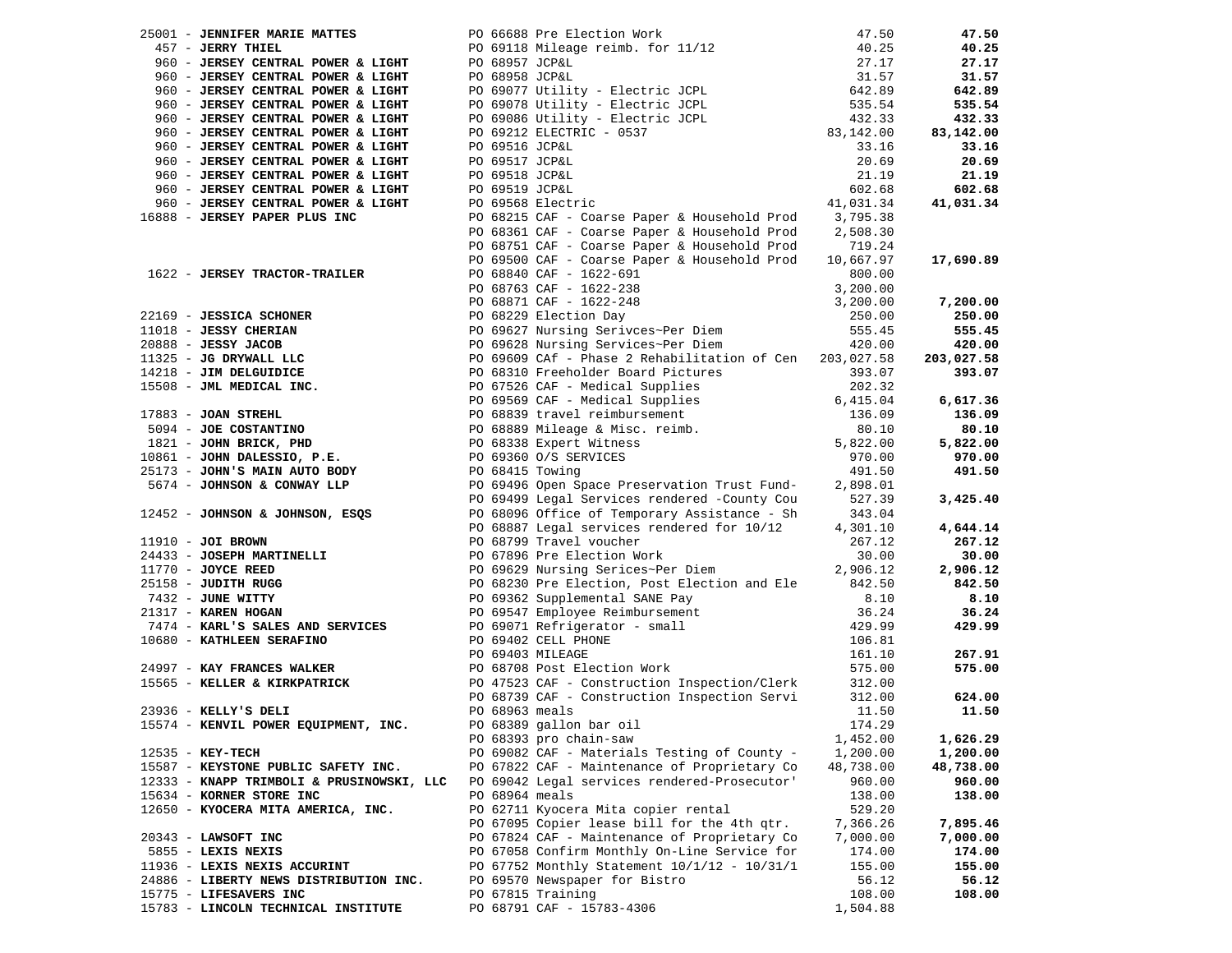|                                                               | PO 68865 CAF - 15783-581<br>PO 68682 CAF - 15783-190                                                                                                                                                                                                                  | 441.22    |           |
|---------------------------------------------------------------|-----------------------------------------------------------------------------------------------------------------------------------------------------------------------------------------------------------------------------------------------------------------------|-----------|-----------|
|                                                               |                                                                                                                                                                                                                                                                       | 340.80    | 2,286.90  |
|                                                               | PO 69121 Mileage reimb. & Parking fees for 1 52.35                                                                                                                                                                                                                    |           | 52.35     |
| $412$ - LINDA CSENGETO<br>5134 - LONG VALLEY PIZZA            | PO 68398 Emergency Meals<br>3134 - LONG VALLEY PTEZA<br>1918 - LONG VALLEY PTEZA<br>1918 - LONG VALLEY PTEZA<br>1918 - LONG VALLEY PTEZA<br>1918 - LONG FELL PO 68358 Emergency Meals<br>1918 - LONG FELL PO 69158 Community Affairs Unit Exp.<br>1918 - LONG FELL IS | 69.00     | 69.00     |
|                                                               |                                                                                                                                                                                                                                                                       |           | 62.00     |
|                                                               |                                                                                                                                                                                                                                                                       |           | 166.32    |
|                                                               |                                                                                                                                                                                                                                                                       |           | 207.00    |
|                                                               |                                                                                                                                                                                                                                                                       |           | 826.70    |
|                                                               |                                                                                                                                                                                                                                                                       |           | 11.45     |
|                                                               |                                                                                                                                                                                                                                                                       |           |           |
|                                                               |                                                                                                                                                                                                                                                                       |           | 672.50    |
|                                                               |                                                                                                                                                                                                                                                                       |           | 2,782.50  |
|                                                               |                                                                                                                                                                                                                                                                       |           | 70.00     |
|                                                               |                                                                                                                                                                                                                                                                       |           | 60.30     |
|                                                               |                                                                                                                                                                                                                                                                       |           |           |
|                                                               |                                                                                                                                                                                                                                                                       |           |           |
|                                                               |                                                                                                                                                                                                                                                                       |           | 26,643.54 |
|                                                               |                                                                                                                                                                                                                                                                       |           | 424.93    |
|                                                               |                                                                                                                                                                                                                                                                       |           | 300.00    |
|                                                               |                                                                                                                                                                                                                                                                       |           |           |
|                                                               |                                                                                                                                                                                                                                                                       |           |           |
|                                                               |                                                                                                                                                                                                                                                                       |           | 1,980.17  |
|                                                               |                                                                                                                                                                                                                                                                       |           | 3,117.10  |
|                                                               |                                                                                                                                                                                                                                                                       |           | 1,123.00  |
|                                                               |                                                                                                                                                                                                                                                                       |           | 2,240.00  |
|                                                               |                                                                                                                                                                                                                                                                       |           | 1,198.80  |
|                                                               |                                                                                                                                                                                                                                                                       |           |           |
|                                                               | PO 68491 Equipment/Parts for (3) K-9 Tahoe V 1,978.33                                                                                                                                                                                                                 |           |           |
| 7660 - MANOR II ELECTRIC, INC.<br>3210 - MANPOWER             | PO 68491 Equipment/Parts for (3) K-9 Tahoe V 10,882.25                                                                                                                                                                                                                |           | 13,591.96 |
|                                                               | PO 69498 CAF - Generator Replacement Project 24,309.35                                                                                                                                                                                                                |           | 24,309.35 |
|                                                               |                                                                                                                                                                                                                                                                       |           |           |
|                                                               |                                                                                                                                                                                                                                                                       |           |           |
|                                                               |                                                                                                                                                                                                                                                                       |           |           |
|                                                               | 3210 - MANOWER PO 68803 Temporary staffing 1,338.60<br>PO 68803 Temporary staffing 1,338.66<br>PO 68803 Temporary staffing 1,338.66<br>PO 68803 Temporary staffing 1,338.66<br>PO 68878 Temporary staffing 1,793.66<br>PO 68878 Temporar                              |           |           |
|                                                               |                                                                                                                                                                                                                                                                       |           | 7,361.77  |
|                                                               |                                                                                                                                                                                                                                                                       |           | 357.50    |
|                                                               |                                                                                                                                                                                                                                                                       |           | 30.00     |
|                                                               |                                                                                                                                                                                                                                                                       |           | 357.50    |
|                                                               |                                                                                                                                                                                                                                                                       |           | 56.00     |
|                                                               |                                                                                                                                                                                                                                                                       |           | 140.00    |
|                                                               |                                                                                                                                                                                                                                                                       |           | 1,385.44  |
| $19409 - \text{MARIO'S PIZZERIA & RESTAURANT}$ PO 68966 meals | 2003 - MARIO'S PIZZERIA & RESTAURANT PO 68966 meals<br>2009 - MARIO'S PIZZERIA & RESTAURANT PO 68966 meals<br>20781 - MARY JANE M. ARCINAS PO 69636 Nursing Services~Per Diem<br>3457 - MASTER GRINDING & SECURITY PO 68514 REVISE R                                  |           | 23.00     |
|                                                               |                                                                                                                                                                                                                                                                       |           | 697.90    |
|                                                               |                                                                                                                                                                                                                                                                       |           | 560.00    |
|                                                               |                                                                                                                                                                                                                                                                       |           | 216.00    |
|                                                               |                                                                                                                                                                                                                                                                       |           | 233.09    |
|                                                               |                                                                                                                                                                                                                                                                       |           | 26,704.50 |
|                                                               |                                                                                                                                                                                                                                                                       |           | 201.30    |
|                                                               |                                                                                                                                                                                                                                                                       |           | 1,401.00  |
|                                                               |                                                                                                                                                                                                                                                                       |           | 1,705.18  |
| 11905 - MEG RODRIGUEZ                                         | PO 68973 Training Expense                                                                                                                                                                                                                                             | 340.20    | 340.20    |
| 8443 - MELOJANE CELESTINO                                     | PO 69638 Nursing Services~Per Diem                                                                                                                                                                                                                                    | 1,540.00  | 1,540.00  |
| 16133 - MERCER COUNTY COMMUNITY                               | PO 69528 Summer 2012 Chargeback - A. Romano                                                                                                                                                                                                                           | 418.69    |           |
|                                                               | PO 69529 Fall 2012 Chargeback - A. Romano                                                                                                                                                                                                                             | 1,574.00  | 1,992.69  |
| 16136 - MERCK HUMAN HEALTH                                    | PO 69573 HEPA 'B' Vaccine                                                                                                                                                                                                                                             | 1,158.52  | 1,158.52  |
| 3527 - METRO COUNT USA INC                                    | PO 68011 Traffic Count Suppllies                                                                                                                                                                                                                                      | 458.00    | 458.00    |
| 267 - METRO IMAGING SERVICES INC                              | PO 67059 Received 1 Minolta Lens 9-16x - use                                                                                                                                                                                                                          | 410.00    | 410.00    |
| 21669 - MICHAEL MCMAHON                                       | PO 68743 Reimbursement                                                                                                                                                                                                                                                | 62.71     | 62.71     |
| 20546 - MICHALSKI FUNERAL HOME                                | PO 68695 INDIGENT BURIAL                                                                                                                                                                                                                                              | 1,750.00  | 1,750.00  |
| 24951 - MICHELLE CAPILI                                       | PO 69639 Nursing Services~Per Diem                                                                                                                                                                                                                                    | 2,515.10  | 2,515.10  |
| 14544 - MICROSYSTEMS-NJ COM, LLC                              | PO 67804 Online Mod-IV, SR1-A and Tax Appeal                                                                                                                                                                                                                          | 8,000.00  |           |
|                                                               | PO 67805 Online Mod-IV, SR1-A and Tax Appeal                                                                                                                                                                                                                          | 24,000.00 | 32,000.00 |
|                                                               |                                                                                                                                                                                                                                                                       |           |           |
| 295 - MID-ATLANTIC TRUCK CENTRE INC                           | PO 68143 TRUCK PARTS                                                                                                                                                                                                                                                  | 1,399.40  |           |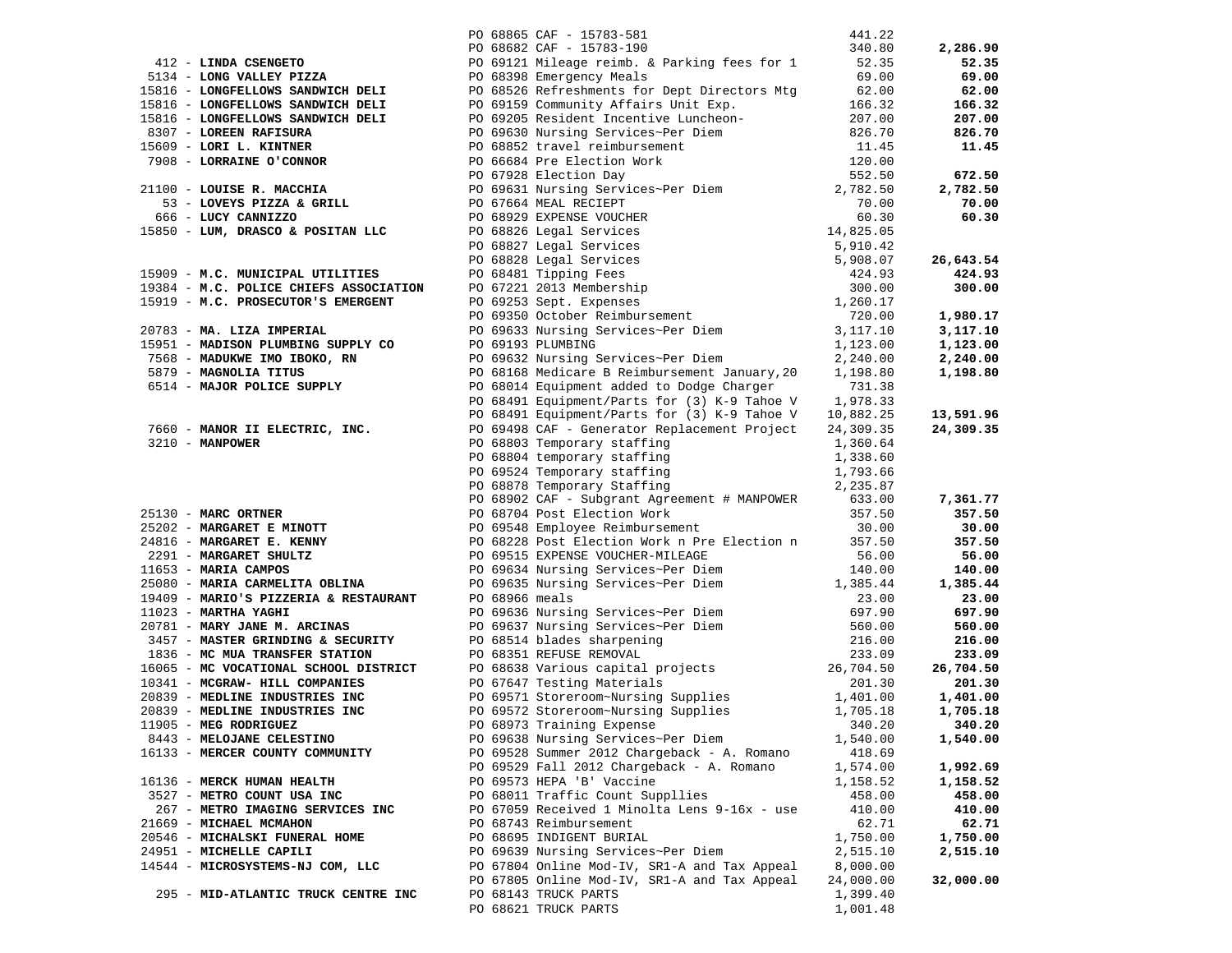|                                       |                 |                                                                                                                                                                                                                                              |            | 3,086.84   |
|---------------------------------------|-----------------|----------------------------------------------------------------------------------------------------------------------------------------------------------------------------------------------------------------------------------------------|------------|------------|
| 11453 - MIDWEST TAPE LLC              |                 |                                                                                                                                                                                                                                              |            | 1,487.75   |
|                                       |                 |                                                                                                                                                                                                                                              |            | 477.33     |
|                                       |                 |                                                                                                                                                                                                                                              |            | 3,309.63   |
|                                       |                 |                                                                                                                                                                                                                                              |            |            |
|                                       |                 |                                                                                                                                                                                                                                              |            |            |
|                                       |                 | 11453 - MIDWEST TAPE LLC<br>6408 - MIRION TECHNOLOGIES (GDS) INC<br>568 - MOBILE LIFTS INC<br>7913 - MODIRE LIFTS INC<br>7913 - MOORE MEDICAL LLC<br>16273 - MOORE MEDICAL LLC<br>7913 - MOORE MEDICAL LLC<br>7966608 CAF - Medical Supplies |            | 4,135.86   |
| 16273 - MOORE MEDICAL LLC             |                 |                                                                                                                                                                                                                                              |            |            |
|                                       |                 |                                                                                                                                                                                                                                              |            |            |
|                                       |                 | PO 66973 CAF - Medical Supplies & OTC Suppli                                                                                                                                                                                                 | 6.00       |            |
|                                       |                 | PO 67395 CAF - Medical Supplies & OTC Suppli                                                                                                                                                                                                 | 7.78       |            |
|                                       |                 | PO 67631 CAF - Medical Supplies & OTC Suppli                                                                                                                                                                                                 | 447.60     |            |
|                                       |                 | PO 67678 In House Medical Supplies                                                                                                                                                                                                           | 913.08     |            |
|                                       |                 | PO 68217 CAF - Medical Supplies & OTC Suppli                                                                                                                                                                                                 | 2,001.42   |            |
|                                       |                 | PO 68360 CAF - Medical Supplies & OTC Suppli                                                                                                                                                                                                 | 392.00     | 4,816.15   |
|                                       |                 | PO 68360 CAF - Medical Supplies & OTC Suppli<br>PO 67061 On-Line Renewal Morning Investment                                                                                                                                                  |            |            |
| 16279 - MORNINGSTAR                   |                 |                                                                                                                                                                                                                                              | 4,560.00   | 4,560.00   |
| 19478 - MORRIS COUNTY CHAMBER OF      |                 | PO 69168 Leadership Alumni Dues                                                                                                                                                                                                              | 40.00      | 40.00      |
| 6213 - MORRIS COUNTY ENGRAVING LLC    |                 | PO 68551 OTHER OPERATING                                                                                                                                                                                                                     | 3,784.10   |            |
|                                       |                 | PO 69202 OTHER OPERATING                                                                                                                                                                                                                     | 32.00      | 3,816.10   |
| 15894 - MORRIS COUNTY ENGRAVING LLC   |                 | PO 69348 Awards for 79th Basic Police Class                                                                                                                                                                                                  | 184.14     | 184.14     |
| 1800 - MORRIS COUNTY PARK COMMISSION  |                 | PO 68753 Resident Activity                                                                                                                                                                                                                   | 89.00      | 89.00      |
| 1800 - MORRIS COUNTY PARK COMMISSION  |                 | PO 69658 REIMBURSE OCTOBER 2012 LEGAL EXPENS                                                                                                                                                                                                 | 2,592.05   | 2,592.05   |
| 1800 - MORRIS COUNTY PARK COMMISSION  |                 | PO 69659 REIMBURSE DAM RELATED SALARY & WAGE                                                                                                                                                                                                 | 11,038.00  | 11,038.00  |
| 4812 - MORRIS COUNTY PREVENTION       |                 | PO 69029 Countywide Training -CADCA Support                                                                                                                                                                                                  | 256.25     |            |
|                                       |                 | PO 69066 CAF - JJ-1212 MC PREVENTION IS KEY                                                                                                                                                                                                  | 2,700.00   | 2,956.25   |
|                                       |                 | PO 69364 CAF - Freeholder Special Projects                                                                                                                                                                                                   |            |            |
| 16296 - MORRIS MINUTEMEN FIRST AID    |                 |                                                                                                                                                                                                                                              | 26,000.00  | 26,000.00  |
| 16321 - MORRISTOWN LUMBER &           |                 | PO 68216 weed&pest control supplies<br>PO 68390 construction adhesive, tools                                                                                                                                                                 | 23.16      |            |
|                                       |                 |                                                                                                                                                                                                                                              | 20.78      |            |
|                                       |                 |                                                                                                                                                                                                                                              |            |            |
|                                       |                 | PO 69351 Supplies - D. Bonfanti / K-9 2,833.56<br>PO 69468 CAF - JJ-1204 Morristown 1:11, 1203.74                                                                                                                                            |            | 3,941.24   |
| 16338 - MORRISTOWN NEIGHBORHOOD HOUSE |                 |                                                                                                                                                                                                                                              |            |            |
|                                       |                 | PO 69467 CAF - JJ-1208 Morristown Neighborho                                                                                                                                                                                                 | 3,900.00   | 9,469.35   |
|                                       |                 |                                                                                                                                                                                                                                              |            | 361,278.71 |
|                                       |                 |                                                                                                                                                                                                                                              |            |            |
|                                       |                 |                                                                                                                                                                                                                                              |            | 46,501.00  |
|                                       |                 |                                                                                                                                                                                                                                              |            | 307.89     |
|                                       |                 |                                                                                                                                                                                                                                              |            |            |
|                                       |                 |                                                                                                                                                                                                                                              |            |            |
|                                       |                 |                                                                                                                                                                                                                                              |            |            |
|                                       |                 |                                                                                                                                                                                                                                              |            | 2,052.83   |
|                                       |                 |                                                                                                                                                                                                                                              |            | 1,077.36   |
|                                       |                 |                                                                                                                                                                                                                                              |            | 1,508.59   |
|                                       |                 |                                                                                                                                                                                                                                              |            | 1,208.42   |
|                                       |                 |                                                                                                                                                                                                                                              |            | 556.30     |
|                                       |                 |                                                                                                                                                                                                                                              |            | 1,029.09   |
|                                       |                 |                                                                                                                                                                                                                                              |            | 87.00      |
|                                       |                 |                                                                                                                                                                                                                                              |            |            |
|                                       |                 | PO 69381 NATURAL GAS - DOVER PROBATION                                                                                                                                                                                                       | 295.01     |            |
|                                       |                 | PO 69386 NATURAL GAS - WHARTON ROADS                                                                                                                                                                                                         | 590.32     |            |
|                                       |                 | PO 69388 NATURAL GAS - WHARTON BRIDGES                                                                                                                                                                                                       | 1,307.91   |            |
|                                       |                 |                                                                                                                                                                                                                                              | 171.03     | 2,391.08   |
|                                       |                 | PO 69416 NATURAL GAS - WHARTON OFF -<br>PO 69089 Training Expenses                                                                                                                                                                           |            |            |
| 7600 - NAMITHA NARAYAN-REDDY          |                 | PO 69089 Training Expenses                                                                                                                                                                                                                   | 150.00     | 150.00     |
| 25162 - NATHALIE MERGEN               |                 | PO 68873 Insurance reimb. for 7/12 to 9/12                                                                                                                                                                                                   | 36.00      | 36.00      |
| 2965 - NATIONAL BUSINESS INSTITUTE    |                 | PO 67769 Land Use Law Seminar                                                                                                                                                                                                                | 349.00     | 349.00     |
| 21122 - NATIONAL FUEL OIL INC.        |                 | PO 68144 CAF - Ultra Low Sulfur Diesel                                                                                                                                                                                                       | 51, 317.57 | 51,317.57  |
| 21122 - NATIONAL FUEL OIL INC.        |                 | PO 69645 11/12 FUEL CHARGES                                                                                                                                                                                                                  | 11,807.39  |            |
|                                       |                 | PO 69645 11/12 FUEL CHARGES                                                                                                                                                                                                                  | 94, 271.23 | 106,078.62 |
| 2364 - NATURE'S CHOICE CORPORATION    | PO 68527 stumps |                                                                                                                                                                                                                                              | 150.00     | 150.00     |
| 16533 - NEW HOPE FOUNDATION INC.      |                 | PO 68690 CAF - Chapter 51 Funding Adult Inpa                                                                                                                                                                                                 | 10,935.00  |            |
|                                       |                 | PO 68691 CAF - Chapter 51 Funding Subacute d                                                                                                                                                                                                 | 3,876.00   |            |
|                                       |                 | PO 69064 New Hope Foundation Unencumbered JR                                                                                                                                                                                                 | 4,185.00   | 18,996.00  |
|                                       |                 | PO 69065 CAF - Grant in Aid funding for 2012                                                                                                                                                                                                 |            |            |
| 14560 - NEW JERSEY AIDS SERVICES      |                 |                                                                                                                                                                                                                                              | 5,180.00   | 5,180.00   |
| 8341 - NEW JERSEY FOUNDATION FOR      |                 | PO 68976 Nov/Dec Renaissance Mag                                                                                                                                                                                                             | 225.00     | 225.00     |
| 16552 - NEWBRIDGE SERVICES INC        |                 | PO 68772 CAF - NEWSER-12M-WIA                                                                                                                                                                                                                | 718.00     |            |
|                                       |                 | PO 68773 CAF - NEWSER-12M-WIA                                                                                                                                                                                                                | 4,190.00   |            |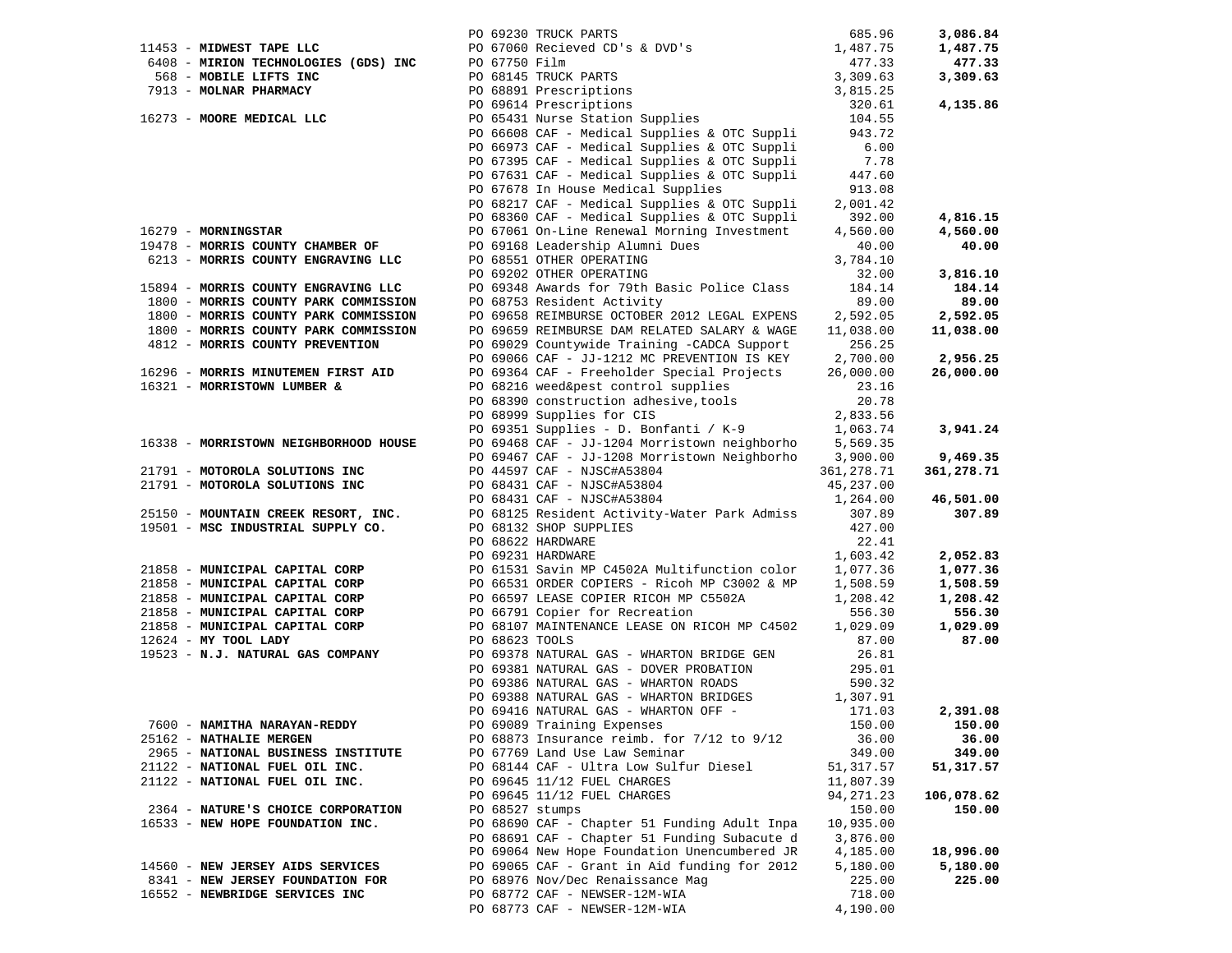|               |                                       |               | PO 68774 CAF - Subgrant Agreement # NEWSER-1                                             | 475.00     |            |
|---------------|---------------------------------------|---------------|------------------------------------------------------------------------------------------|------------|------------|
|               |                                       |               | PO 68775 CAF - Subgrant Agreement # NEWSER-1                                             | 3,101.00   |            |
|               |                                       |               | PO 68776 CAF - Subgrant Agreement # NEWSER-1                                             | 475.00     |            |
|               |                                       |               | PO 68783 CAF - NEWSER-12M-WIA                                                            | 718.00     |            |
|               |                                       |               | PO 68784 CAF - NEWSER-12M-WIA                                                            | 200.00     |            |
|               |                                       |               | PO 68694 CAF - Chapter 51 Funding NEWBRIDGE                                              | 4,848.00   | 14,725.00  |
|               | 16552 - NEWBRIDGE SERVICES INC        |               | PO 69030 CAF - Chapter 51 Funding Newbridge                                              | 5,438.00   | 5,438.00   |
|               | 12176 - NEWSBANK INC                  |               | PO 66123 Renewal Subscription - Newark Star                                              | 5,995.60   | 5,995.60   |
|               | 4784 - NFPA INTERNATIONAL             |               | PO 67557 National Fire Code Subscription Ser                                             | 950.00     | 950.00     |
|               |                                       |               |                                                                                          |            |            |
|               | 23981 - NIELSEN DODGE - C-J-R         |               | PO 68149 AUTO PARTS                                                                      | 146.12     | 146.12     |
|               | 16570 - NISIVOCCIA LLP                |               | PO 59741 CAF - Professional Auditing Service                                             | 39,015.00  |            |
|               |                                       |               | PO 69325 Payment of remainder of 2011 Single                                             | 8,300.00   |            |
|               |                                       |               | PO 69369 Payment of additional billing for 2                                             | 10,840.00  |            |
|               |                                       |               | PO 69369 Payment of additional billing for 2                                             | 25,300.00  |            |
|               |                                       |               | PO 69644 CAF - Professional Auditing Service                                             | 7,867.00   | 91,322.00  |
|               | 12601 - NJ ASSOC OF VICTIM WITNESS    | PO 68407 Dues |                                                                                          | 150.00     | 150.00     |
|               | 7766 - NJ PUBLIC SAFETY ACCREDITATION |               | PO 67761 Networking Dinner                                                               | 152.00     | 152.00     |
|               | 20398 - NJ TAXI & BLACK CAR SERVICES  |               | PO 68892 Transportation                                                                  | 648.31     | 648.31     |
|               | 16738 - NORTHEASTERN HARDWARE CO INC  |               | PO 69195 BLDG MAINT                                                                      | 20.88      | 20.88      |
|               | 4654 - OFFICE TEAM                    |               | PO 66221 Temporary Employee Melissa R. Steb                                              | 1,139.67   |            |
|               |                                       |               | PO 67169 Temporary employee-Melissa R. Steb                                              | 1,139.67   |            |
|               |                                       |               | PO 67801 Temporary employee Melissa R. Steb                                              | 1,917.54   | 4,196.88   |
|               | 21420 - OGS TECHNOLOGIES, INC.        |               | PO 67749 Sheriff Pins                                                                    | 1,633.18   | 1,633.18   |
|               | 8687 - ON TIME TRANSPORT INC.         |               | PO 67240 Resident Transportation                                                         | 622.00     | 622.00     |
|               | 25021 - ONE SOURCE OF NEW JERSEY LLC  |               | PO 68391 bolts, washers, nuts                                                            | 518.35     | 518.35     |
|               | 2929 - ORIENTAL TRADING COMPANY INC.  |               | PO 68017 Resident Activities                                                             | 36.99      | 36.99      |
|               | 16847 - OXFORD UNIVERSITY PRESS       |               | PO 67063 Confirm ABN On-Line 1.0 Srvc                                                    | 675.00     | 675.00     |
|               |                                       |               |                                                                                          |            |            |
| $23942 - PTS$ |                                       |               | PO 68005 Monthly Payphone Services                                                       | 600.00     | 600.00     |
| $23942 - PTS$ |                                       |               | PO 69264 Monthly Payphone Services                                                       | 600.00     | 600.00     |
|               | 10287 - PANCIELLO CONSTRUCTION LLC    |               | PO 69206 CAF - Labor Rates Concrete Replacem                                             | 2,070.00   | 2,070.00   |
|               | 16887 - PAPER MART INC                |               | PO 68193 Office copy paper                                                               | 109.29     |            |
|               |                                       |               | PO 68346 paper for office                                                                | 1,247.10   | 1,356.39   |
|               | 11693 - PARETTE SOMJEN ARCHITECTS LLC |               | PO 69200 CAF - Design & Construction Adminis                                             | 550.00     | 550.00     |
|               | 14997 - PARKHURST DISTRIBUTING CO INC |               | PO 69191 PLUMBING                                                                        | 154.22     | 154.22     |
|               | 21551 - PARSIPPANY INN                |               | PO 69129 Motel Placement                                                                 | 420.00     | 420.00     |
|               | 25170 - PATRICIA NIEMIEC              |               | PO 68417 Transcript                                                                      | 59.55      | 59.55      |
|               | 2748 - PATRICIA STEWART               |               | PO 69595 VOCA Expense                                                                    | 166.92     | 166.92     |
|               | 12283 - PAUL CHASE                    |               | PO 68699 Post Election Work                                                              | 575.00     | 575.00     |
|               | 16966 - PENN-JERSEY PAPER CO.         |               | PO 69574 Janitorial Supplies, Nursing Suppli                                             | 8,492.89   | 8,492.89   |
|               | 16966 - PENN-JERSEY PAPER CO.         |               | PO 69599 Janitorial Supplies, Chemicals & Sp                                             | 8,338.63   | 8,338.63   |
|               | 20724 - PESI HEALTHCARE               |               | PO 68233 TRAINING                                                                        | 339.98     | 339.98     |
|               | 10794 - PETER NITZSCHE                |               | PO 69116 9/12 to 11/12 expenses                                                          | 402.03     | 402.03     |
|               | 20973 - PETILLO INC.                  |               | PO 69612 CAF - Phase II Recreation Area Cons                                             | 310,263.68 | 310,263.68 |
|               | 17005 - PHARMA CARE INC               |               | PO 69575 CAF - Pharmaceutical Consulting Ser                                             | 4,002.24   | 4,002.24   |
|               | 25168 - PHILIP TED HUSSA              |               | PO 68345 Pre election work                                                               | 100.00     | 100.00     |
|               | 7683 - PHILOMENA BREDBENNER           |               | PO 67920 Pre Election Work                                                               | 140.00     |            |
|               |                                       |               | PO 67926 Election Work and Election Day                                                  | 820.00     |            |
|               |                                       |               | PO 68070 Post Election Work                                                              | 232.50     |            |
|               |                                       |               | PO 68698 Post Election Work                                                              | 180.00     | 1,372.50   |
|               |                                       |               | PO 69412 CAF - Consulting Services for Centr                                             | 22,500.00  |            |
|               | 17047 - PINO CONSULTING GROUP INC.    |               |                                                                                          |            | 22,500.00  |
|               | 17066 - PLAINSMAN AUTO SUPPLY         |               | PO 68293 PAINT / BLDG MANT                                                               | 886.39     |            |
|               |                                       |               | PO 68625 AUTO PARTS                                                                      | 1,555.04   |            |
|               |                                       |               | PO 68984 Equipment                                                                       | 289.00     |            |
|               |                                       |               | PO 69233 AUTO PARTS                                                                      | 594.20     | 3,324.63   |
|               | 12398 - POP-A-LOCK                    |               | PO 68343 SECURITY EQUIP                                                                  | 160.00     | 160.00     |
|               | 13432 - POSITIVE PROMOTIONS, INC.     |               | PO 67243 Resident Activities                                                             | 356.86     | 356.86     |
|               | 9320 - POSTMASTER                     |               | PO 69587 Post Office Box Fee                                                             | 2,030.00   | 2,030.00   |
|               | 17117 - POWER PLACE INC               |               | PO 68152 TRUCK PARTS                                                                     | 85.72      | 85.72      |
|               | 10503 - PREMIER HEALTHCARE            |               | PO 69610 CAF - Management Services                                                       | 76,415.51  | 76,415.51  |
|               |                                       |               | 21397 - PRESERVATION DESIGN PARTNERSHIP LLC PO 68969 CAF - C1113-1 - Consultants for his | 1,377.50   | 1,377.50   |
|               |                                       |               | 21397 - PRESERVATION DESIGN PARTNERSHIP LLC PO 68970 CAF - C1213-1 - Consultants for the | 500.00     | 500.00     |
|               | 17139 - PRIME TIME PERSONNEL INC      |               | PO 68942 Temporary staffing                                                              | 1,253.13   |            |
|               |                                       |               | PO 68800 Temporary staffing                                                              | 913.50     |            |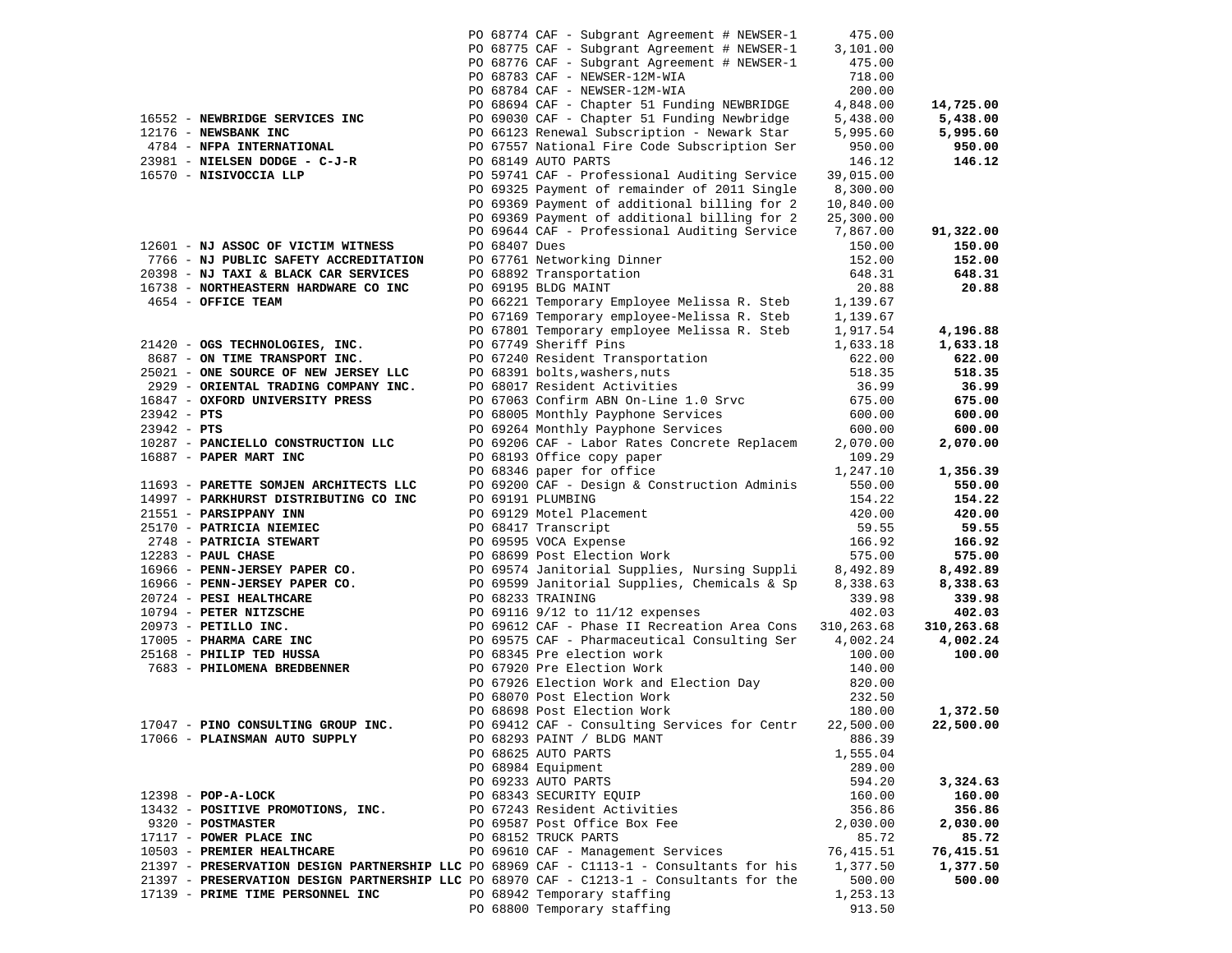|                                                                                       |                              | PO 68801 Temporary staffing 730.04<br>PO 68802 Temporary Staffing 655.04<br>PO 68879 Temporary staffing 2,515.35<br>PO 68880 Temporary staffing 527.80<br>PO 68881 Temporary staffing 494.81<br>PO 66377 Style #7505 tri pens for Office           |                |            |
|---------------------------------------------------------------------------------------|------------------------------|----------------------------------------------------------------------------------------------------------------------------------------------------------------------------------------------------------------------------------------------------|----------------|------------|
|                                                                                       |                              |                                                                                                                                                                                                                                                    |                |            |
|                                                                                       |                              |                                                                                                                                                                                                                                                    |                |            |
|                                                                                       |                              |                                                                                                                                                                                                                                                    |                |            |
|                                                                                       |                              |                                                                                                                                                                                                                                                    |                | 7,089.67   |
| 697 - PROMOTIONAL CAPITAL LLC                                                         |                              |                                                                                                                                                                                                                                                    |                | 865.20     |
| 4811 - PROJECT LIFESAVER, INC.                                                        |                              | PO 68554 Transmitters                                                                                                                                                                                                                              | 7,374.10       | 7,374.10   |
| 3316 - PROJECT SELF SUFFICIENCY                                                       |                              | PO 68857 CAF - Subgrant Agreement #PSSS3316-                                                                                                                                                                                                       | 82.50          |            |
|                                                                                       |                              | PO 68787 CAF - Subgrant Agreement #PSSS3316-                                                                                                                                                                                                       | 687.50         |            |
|                                                                                       |                              | PO 68788 CAF - Subgrant Agreement #PSSS3316-                                                                                                                                                                                                       | 687.50         |            |
|                                                                                       |                              | PO 68789 CAF - Subgrant Agreement #PSSS3316-                                                                                                                                                                                                       | 990.00         |            |
|                                                                                       |                              | PO 68790 CAF - Subgrant Agreement #PSSS3316-                                                                                                                                                                                                       | 137.50         |            |
|                                                                                       |                              | PO 68793 CAF - Subgrant Agreement #PSSS3316-                                                                                                                                                                                                       | 550.00         |            |
|                                                                                       |                              | PO 68794 CAF - Subgrant Agreement #PSSS3316-                                                                                                                                                                                                       | 550.00         |            |
|                                                                                       |                              | PO 68673 CAF - Subgrant Agreement #PSSS3316-                                                                                                                                                                                                       | 687.50         | 4,372.50   |
| 3316 - PROJECT SELF SUFFICIENCY                                                       |                              | PO 68896 CAF - Subgrant Agreement #PSS3316-J                                                                                                                                                                                                       | 9,454.00       |            |
|                                                                                       |                              | PO 68923 CAF - Subgrant Agreement #PSSS3316-                                                                                                                                                                                                       | 275.00         | 9,729.00   |
| 8191 - PSS WORLD MEDICAL, INC.                                                        |                              | PO 69479 Medical Services Supplies November                                                                                                                                                                                                        | 122.71         | 122.71     |
| 17189 - PSE&G CO                                                                      |                              |                                                                                                                                                                                                                                                    | 1,126.50       |            |
|                                                                                       | PO 69576 Gas<br>PO 69577 Gas |                                                                                                                                                                                                                                                    | 13,618.49      | 14,744.99  |
|                                                                                       |                              |                                                                                                                                                                                                                                                    |                | 197.96     |
|                                                                                       |                              |                                                                                                                                                                                                                                                    |                | 126.50     |
|                                                                                       |                              |                                                                                                                                                                                                                                                    |                |            |
|                                                                                       |                              |                                                                                                                                                                                                                                                    |                |            |
|                                                                                       |                              |                                                                                                                                                                                                                                                    |                | 110,295.00 |
|                                                                                       |                              | 21413 - QUALITY AUTO GLASS, INC<br>20642 - R.B.'S DELI<br>20642 - R.D. SALES DOOR & HARDWARE LLC<br>200642 - R.D. SALES DOOR & HARDWARE LLC<br>20068203 Repair on Automatic Doors<br>20068203 Repair on Automatic Doors<br>20068203 Suppl          |                | 56.00      |
|                                                                                       |                              |                                                                                                                                                                                                                                                    |                | 342.31     |
|                                                                                       |                              |                                                                                                                                                                                                                                                    |                |            |
|                                                                                       |                              | PO 69611 CAF - Leading Age<br>PO 69611 CAF - Leading Age<br>PO 68203 supplies<br>DO 68203 supplies<br>PO 68203 supplies<br>PO 68203 supplies<br>PO 68203 supplies<br>PO 68203 supplies<br>PO 68213 PW Print Engine<br>PO 68213 PW Print Engine<br> | 759.95         | 1,077.95   |
|                                                                                       |                              |                                                                                                                                                                                                                                                    | 175.00         | 175.00     |
| 17255 - RARITAN VALLEY COMMUNITY                                                      |                              | PO 69530 Fall 2012 Chargeback - C. Daquila 1,583.00                                                                                                                                                                                                |                | 1,583.00   |
| 12128 - READY SUPPLY                                                                  |                              |                                                                                                                                                                                                                                                    | 844.00         | 844.00     |
| 12128 - RECORDED BOOKS LLC<br>17269 - RECORDED BOOKS LLC<br>10296 - REDMONDBCMS, INC. |                              | PO 69578 Storeroom~Nursing Supplies<br>PO 67064 Confirm CD's & MP3 CD's<br>PO 67064 Confirm CD's & MP3 CD's                                                                                                                                        | 832.70         | 832.70     |
|                                                                                       |                              | PO 68102 CAf - Printing of Poll Books for Pr 6,666.88                                                                                                                                                                                              |                |            |
|                                                                                       |                              | PO 68103 CAF - Printing Addresses and Mailin 25,553.41                                                                                                                                                                                             |                |            |
|                                                                                       |                              | PO 68106 CAF - Printing Addresses and Mailin 5,960.16                                                                                                                                                                                              |                | 38,180.45  |
|                                                                                       |                              |                                                                                                                                                                                                                                                    |                | 290.53     |
|                                                                                       |                              | 1728 - REED SYSTEMS, LTD.<br>1728 - REGENT BOOK CO<br>21275 - RENE AXELROD<br>21275 - RENE AXELROD<br>21275 - RENE ENERTITS, INC.<br>21275 - RENE BENEFITS, INC.<br>21275 - RENE BENEFITS, INC.<br>21275 - RENE BENEFITS, INC.<br>2000.00<br>212   |                | 13.74      |
|                                                                                       |                              |                                                                                                                                                                                                                                                    |                | 40.92      |
|                                                                                       |                              |                                                                                                                                                                                                                                                    |                | 12,500.00  |
|                                                                                       |                              |                                                                                                                                                                                                                                                    |                | 25,000.00  |
|                                                                                       |                              |                                                                                                                                                                                                                                                    |                |            |
|                                                                                       | PO 68341 PAINT               |                                                                                                                                                                                                                                                    | 914.26         | 1,460.62   |
|                                                                                       |                              | PO 68334 PAINT & SUPPLIES W&M BUILDING                                                                                                                                                                                                             | 41.93          | 41.93      |
| 12035 - RICCIARDI BROTHERS OF NJ INC<br>7952 - RIOS' ENGRAVING                        |                              | PO 68208 ENGRAVING                                                                                                                                                                                                                                 | 20.00          |            |
|                                                                                       |                              | 90 68411 Community Affairs Unit<br>PO 69002 Brass Plates<br>PO 69002 Brass Plates<br>PO 69375 Dental Program<br>PO 69242 EXPENSE VOUCHER<br>PO 68211 Election Day                                                                                  |                |            |
|                                                                                       |                              |                                                                                                                                                                                                                                                    |                | 819.00     |
|                                                                                       |                              |                                                                                                                                                                                                                                                    |                | 120.00     |
|                                                                                       |                              |                                                                                                                                                                                                                                                    |                | 234.22     |
| 11911 - ROBERTA HERSH                                                                 |                              | PO 68211 Election Day                                                                                                                                                                                                                              | 1,300.00       |            |
|                                                                                       |                              | PO 68701 Post Election Work                                                                                                                                                                                                                        | 650.00         | 1,950.00   |
| 20142 - ROBOTECH CAD SOLUTIONS                                                        |                              | PO 68798 CAF - 20142-6                                                                                                                                                                                                                             | 3,200.00       | 3,200.00   |
| 7805 - ROSE DUMAPIT                                                                   |                              | PO 69640 Nursing Services~Per Diem                                                                                                                                                                                                                 | 1,255.45       | 1,255.45   |
| 24397 - ROSEMARY BATANE COBCOBO                                                       |                              | PO 69641 Nursing Services~Per Diem                                                                                                                                                                                                                 | 840.00         | 840.00     |
| 5345 - ROUTE 23 AUTO MALL LLC                                                         |                              | PO 68428 CAF - Co-op #15C<br>PO 68856 Motel Placement                                                                                                                                                                                              | 45,120.06      | 45,120.06  |
| 25072 - ROXBURY MOTEL<br>17419 - ROYAL COMMUNICATIONS INC.                            |                              | PO 68222 LIGHT SWITCH/INSTALL FOR VAN                                                                                                                                                                                                              | 150.00         | 150.00     |
|                                                                                       |                              | PO 68971 Radio Parts                                                                                                                                                                                                                               | 70.00<br>55.00 |            |
|                                                                                       |                              | PO 69136 Radio installation/removal                                                                                                                                                                                                                | 400.00         | 525.00     |
| 9938 - RUTGERS CENTER FOR CONTINUING                                                  |                              | PO 68864 CAF - 9938-162                                                                                                                                                                                                                            | 986.00         |            |
|                                                                                       |                              | PO 68866 CAF - 9938-415                                                                                                                                                                                                                            | 534.04         |            |
|                                                                                       |                              | PO 68901 CAF - 9938-132                                                                                                                                                                                                                            | 1,090.00       | 2,610.04   |
| 17443 - RUTGERS STATE UNIVERSITY OF NJ                                                |                              | PO 69406 CONTINUED EDUCATION                                                                                                                                                                                                                       | 40.00          | 40.00      |
|                                                                                       |                              |                                                                                                                                                                                                                                                    |                |            |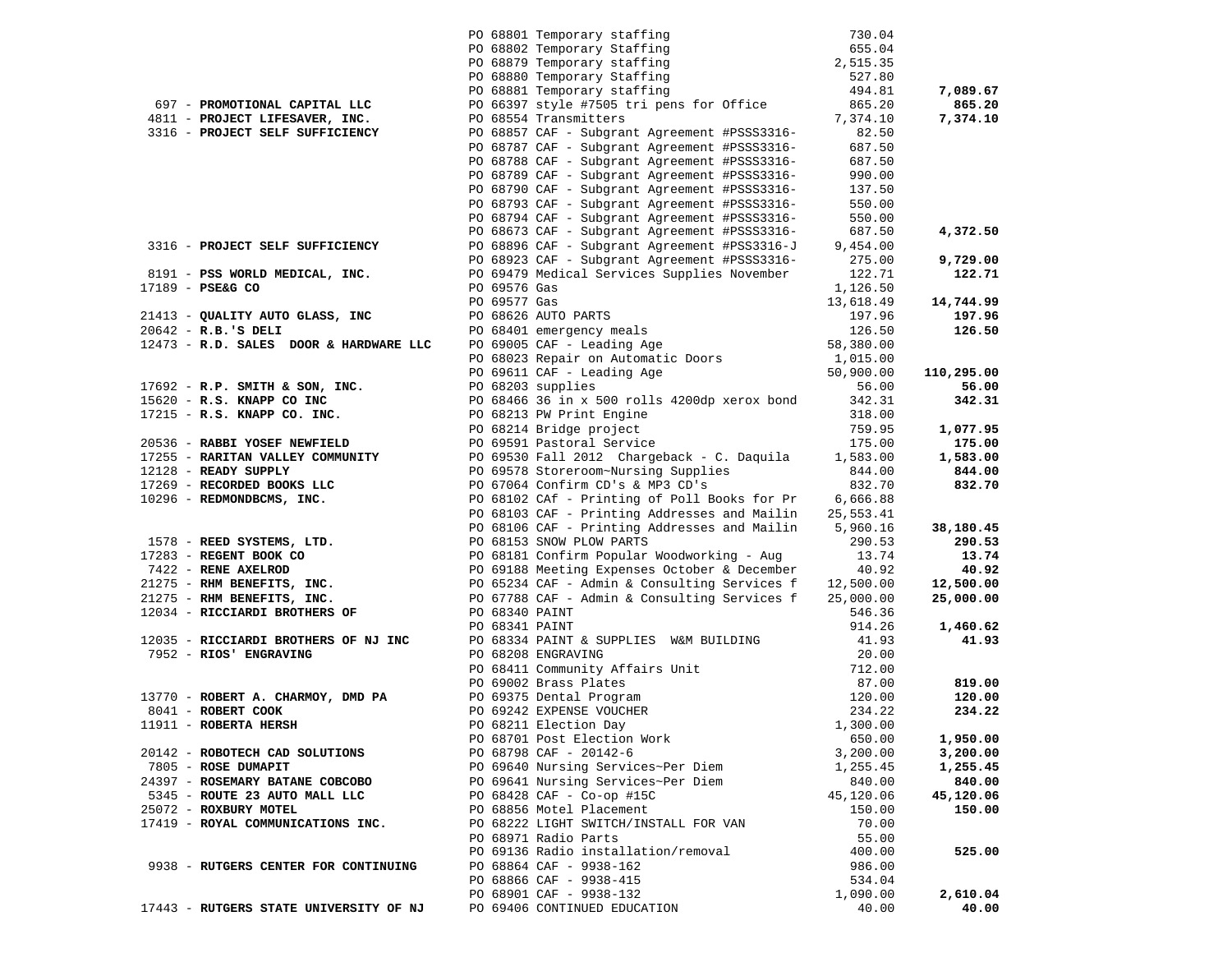| 17445 - RUTGERS THE STATE UNIVERSITY                                                                                                                                                                                                      |               | PO 69600 EXTENSION FACULTY SALARIES 3Q12                                                                                                                                                                                                            | 14,273.08 | 14,273.08  |
|-------------------------------------------------------------------------------------------------------------------------------------------------------------------------------------------------------------------------------------------|---------------|-----------------------------------------------------------------------------------------------------------------------------------------------------------------------------------------------------------------------------------------------------|-----------|------------|
| 17452 - RUTGERS, THE STATE UNIVERSITY<br>19806 - RUTGERS UNIVERSITY<br>19806 - RUTGERS UNIVERSITY<br>12304 - SALEM COMMUNITY COLLEGE<br>17546 - SCHIFANO CONSTRUCTION CORP.<br>17546 - SCHIFANO CONSTRUCTION CORP.<br>20069454 CAF - Vari |               |                                                                                                                                                                                                                                                     | 1,795.00  | 1,795.00   |
|                                                                                                                                                                                                                                           |               | PO 68486 Municipal Budget Process Class for                                                                                                                                                                                                         | 925.00    | 925.00     |
|                                                                                                                                                                                                                                           |               | PO 69525 Fall 2012 Chargebacks - C. Clayton                                                                                                                                                                                                         | 2,373.00  | 2,373.00   |
|                                                                                                                                                                                                                                           |               | PO 69454 CAF - Various Milling & Resurfacing 7,116.44                                                                                                                                                                                               |           |            |
|                                                                                                                                                                                                                                           |               | PO 69454 CAF - Various Milling & Resurfacing                                                                                                                                                                                                        | 15,916.67 | 23,033.11  |
| 21319 - SCHINDLER ELEVATOR CORPORATION                                                                                                                                                                                                    |               | PO 69579 Contract for Elevator Maintenance 2,244.76                                                                                                                                                                                                 |           | 2,244.76   |
| 3032 - SCIENTIFIC WATER CONDITIONING                                                                                                                                                                                                      |               | PO 69113 EQUIP SERV AGREEMENTS - WATERGUARD 6,525.00                                                                                                                                                                                                |           | 6,525.00   |
|                                                                                                                                                                                                                                           |               | 3032 - SCIENTIFIC WATER CONDITIONING PO 69113 EQUIP SERV AGREEMENTS - WATERGUARD 6,525.00<br>19888 - J.A. SEXAPER SUPPLY INC. PO 69197 CAF - Plumbing Supplies 2,369.25<br>19858 - SHEARFER SUPPLY, INC. PO 67591 2-Ton 6ft. Capa                   | 2,369.25  | 2,369.25   |
|                                                                                                                                                                                                                                           |               |                                                                                                                                                                                                                                                     |           | 116.34     |
|                                                                                                                                                                                                                                           |               |                                                                                                                                                                                                                                                     |           |            |
|                                                                                                                                                                                                                                           |               |                                                                                                                                                                                                                                                     |           |            |
|                                                                                                                                                                                                                                           |               |                                                                                                                                                                                                                                                     |           |            |
|                                                                                                                                                                                                                                           |               |                                                                                                                                                                                                                                                     |           | 230.45     |
|                                                                                                                                                                                                                                           |               |                                                                                                                                                                                                                                                     |           | 390.18     |
|                                                                                                                                                                                                                                           |               |                                                                                                                                                                                                                                                     |           | 208.94     |
|                                                                                                                                                                                                                                           |               |                                                                                                                                                                                                                                                     |           | 3,909.75   |
|                                                                                                                                                                                                                                           |               |                                                                                                                                                                                                                                                     |           | 993.29     |
|                                                                                                                                                                                                                                           |               |                                                                                                                                                                                                                                                     |           |            |
|                                                                                                                                                                                                                                           |               |                                                                                                                                                                                                                                                     |           | 4,000.00   |
|                                                                                                                                                                                                                                           |               |                                                                                                                                                                                                                                                     |           | 79.95      |
|                                                                                                                                                                                                                                           |               |                                                                                                                                                                                                                                                     |           |            |
|                                                                                                                                                                                                                                           |               |                                                                                                                                                                                                                                                     |           | 338.60     |
|                                                                                                                                                                                                                                           |               |                                                                                                                                                                                                                                                     |           | 298.44     |
|                                                                                                                                                                                                                                           |               | 8503 - SMITH TRACTOR & EQUIPMENT INC. PO 68158 TRUCK PARTS<br>6981 - SODEXO INC & AFFILIATES PO 69259 Dinner for Flood Mitigation Commmit 97.00<br>6981 - SODEXO INC & AFFILIATES PO 69581 CAF - Housekeeping Management Servi 5,450                |           | 97.00      |
|                                                                                                                                                                                                                                           |               |                                                                                                                                                                                                                                                     |           | 5,450.76   |
| 9777 - SODEXO, INC & AFFILIATES                                                                                                                                                                                                           |               |                                                                                                                                                                                                                                                     | 237.91    |            |
|                                                                                                                                                                                                                                           |               | PO 69063 SODEXO REFRESHMENTS FOR MHSAAB AND                                                                                                                                                                                                         |           |            |
|                                                                                                                                                                                                                                           |               |                                                                                                                                                                                                                                                     |           |            |
|                                                                                                                                                                                                                                           |               |                                                                                                                                                                                                                                                     |           | 342,784.86 |
|                                                                                                                                                                                                                                           |               | PO 69544 CAF - Laundry Services 11/3-11/30/1 5.17.91<br>PO 69544 CAF - Laundry Services 251,921.85<br>25193 - <b>SOJOURN INSTITUTE, LLC</b><br>PO 68981 Six County Meeting Speaker Charges<br>750.00<br>11735 - <b>SOUTHEAST MOREIS COUNTY POLI</b> |           |            |
|                                                                                                                                                                                                                                           |               |                                                                                                                                                                                                                                                     |           | 750.00     |
|                                                                                                                                                                                                                                           |               |                                                                                                                                                                                                                                                     |           | 130.00     |
|                                                                                                                                                                                                                                           |               |                                                                                                                                                                                                                                                     |           | 5,613.41   |
|                                                                                                                                                                                                                                           |               |                                                                                                                                                                                                                                                     |           | 185,974.60 |
|                                                                                                                                                                                                                                           |               |                                                                                                                                                                                                                                                     |           | 761.00     |
|                                                                                                                                                                                                                                           |               |                                                                                                                                                                                                                                                     |           | 224.27     |
|                                                                                                                                                                                                                                           |               |                                                                                                                                                                                                                                                     |           | 1,190.05   |
|                                                                                                                                                                                                                                           |               |                                                                                                                                                                                                                                                     |           | 161.97     |
|                                                                                                                                                                                                                                           |               |                                                                                                                                                                                                                                                     |           | 119.97     |
|                                                                                                                                                                                                                                           |               |                                                                                                                                                                                                                                                     |           | 6,371.02   |
|                                                                                                                                                                                                                                           |               |                                                                                                                                                                                                                                                     |           | 1,192.45   |
| 4611 - STAPLES BUSINESS ADVANTAGE                                                                                                                                                                                                         |               | PO 63064 staples for paper order invoice 317 193.80                                                                                                                                                                                                 |           | 193.80     |
| 4611 - STAPLES BUSINESS ADVANTAGE                                                                                                                                                                                                         |               |                                                                                                                                                                                                                                                     |           | 119.97     |
| 4611 - STAPLES BUSINESS ADVANTAGE                                                                                                                                                                                                         |               | PO 68332 iPad Cases for Emergency Use Units<br>PO 68332 iPad Cases for Emergency Use Units<br>PO 68374 Office Supplies - K. Lehman/Admin<br>97 686539 HP 49A toner<br>99.62<br>PO 68665 Office supplies<br>PO 68685 Office supplies<br>225.4        |           | 44.72      |
| 4611 - STAPLES BUSINESS ADVANTAGE                                                                                                                                                                                                         |               |                                                                                                                                                                                                                                                     |           | 59.62      |
| 4611 - STAPLES BUSINESS ADVANTAGE                                                                                                                                                                                                         |               |                                                                                                                                                                                                                                                     |           | 225.40     |
| 4611 - STAPLES BUSINESS ADVANTAGE                                                                                                                                                                                                         |               |                                                                                                                                                                                                                                                     |           | 31.59      |
| 4611 - STAPLES BUSINESS ADVANTAGE                                                                                                                                                                                                         |               |                                                                                                                                                                                                                                                     |           | 228.52     |
| 4611 - STAPLES BUSINESS ADVANTAGE                                                                                                                                                                                                         |               |                                                                                                                                                                                                                                                     |           | 96.57      |
| 4611 - STAPLES BUSINESS ADVANTAGE                                                                                                                                                                                                         |               |                                                                                                                                                                                                                                                     |           | 185.75     |
| 4611 - STAPLES BUSINESS ADVANTAGE                                                                                                                                                                                                         |               | PO 68939 Supplies - K. Shively CIS                                                                                                                                                                                                                  | 15.38     | 15.38      |
| 4611 - STAPLES BUSINESS ADVANTAGE                                                                                                                                                                                                         |               | PO 68994 SUPPLIES FOR SURROGATE'S COURT                                                                                                                                                                                                             | 1,250.55  | 1,250.55   |
| 4611 - STAPLES BUSINESS ADVANTAGE                                                                                                                                                                                                         |               | PO 69043 11/12 office supplies                                                                                                                                                                                                                      | 283.19    | 283.19     |
| 4611 - STAPLES BUSINESS ADVANTAGE                                                                                                                                                                                                         |               | PO 69142 Office Supplies                                                                                                                                                                                                                            | 2,054.93  | 2,054.93   |
| 4611 - STAPLES BUSINESS ADVANTAGE                                                                                                                                                                                                         |               | PO 69317 Office Supplies                                                                                                                                                                                                                            | 276.48    | 276.48     |
| 4611 - STAPLES BUSINESS ADVANTAGE                                                                                                                                                                                                         |               | PO 69379 supplies                                                                                                                                                                                                                                   | 282.78    | 282.78     |
| 4611 - STAPLES BUSINESS ADVANTAGE                                                                                                                                                                                                         |               | PO 69396 OFFICE SUPPLIES                                                                                                                                                                                                                            | 242.58    | 242.58     |
| 4611 - STAPLES BUSINESS ADVANTAGE                                                                                                                                                                                                         |               | PO 69584 Monthly Office Supplies & 2013 Cale                                                                                                                                                                                                        | 4,931.63  | 4,931.63   |
| 17837 - STATE OF NJ                                                                                                                                                                                                                       | PO 67239 Food |                                                                                                                                                                                                                                                     | 5,440.34  | 5,440.34   |
| 5021 - STATE SHUTTTLE INC                                                                                                                                                                                                                 |               | PO 68781 CAF - Subgrant Agreement #STASHUT-1                                                                                                                                                                                                        | 2,920.08  |            |
|                                                                                                                                                                                                                                           |               | PO 68859 CAF - Subgrant Agreement #STASHUT-1                                                                                                                                                                                                        | 3,650.20  |            |
|                                                                                                                                                                                                                                           |               | PO 68860 CAF - Subgrant Agreement #STASHUT-1                                                                                                                                                                                                        | 3,650.20  | 10,220.48  |
| 16675 - STATE TOXICOLOGY LABORATORY                                                                                                                                                                                                       |               | PO 69160 Drug Tests                                                                                                                                                                                                                                 | 405.00    | 405.00     |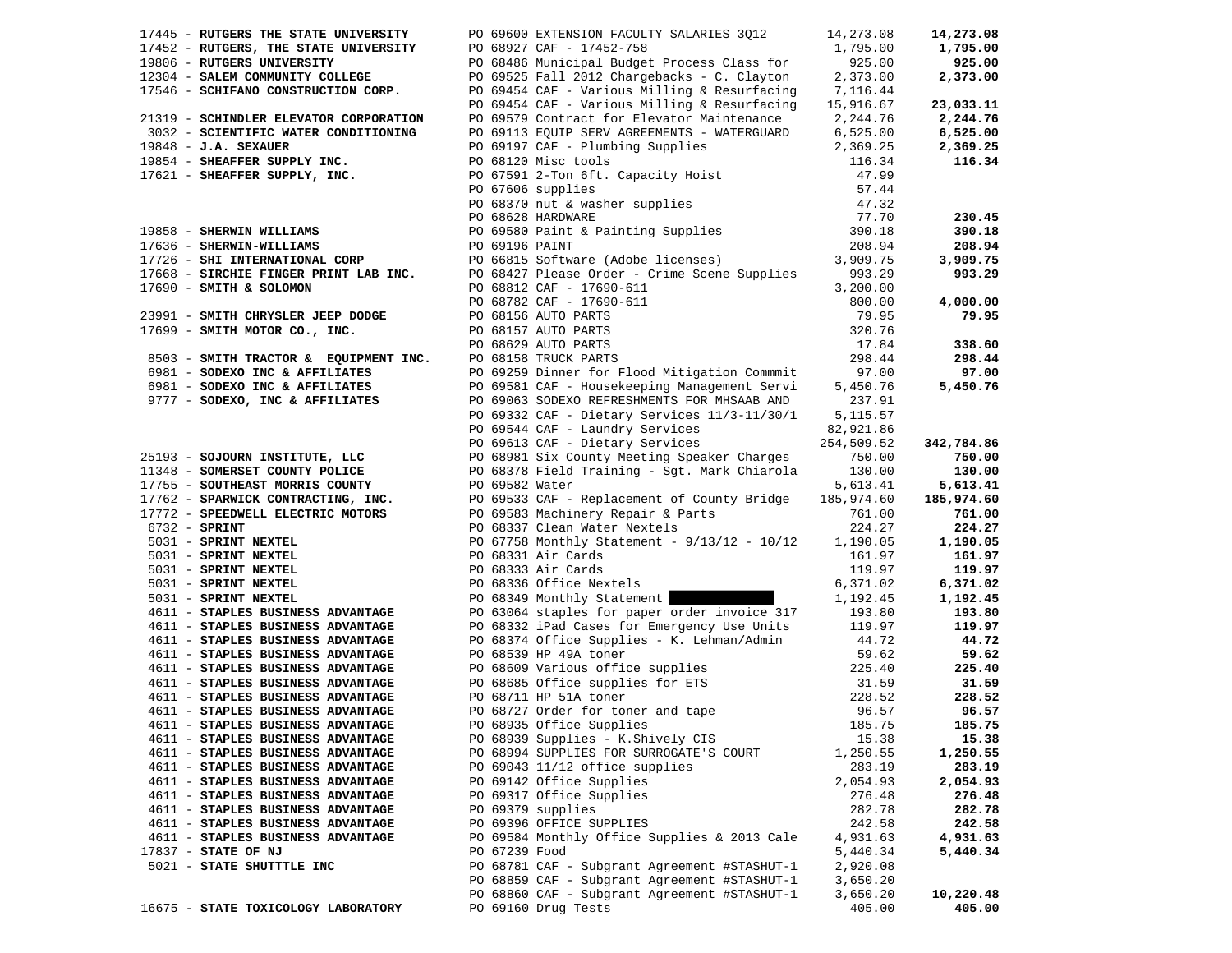|                                                                                                                                                                                                                                                  |                |                                                                                                                                                                                                                                                                 |           | 152.74    |
|--------------------------------------------------------------------------------------------------------------------------------------------------------------------------------------------------------------------------------------------------|----------------|-----------------------------------------------------------------------------------------------------------------------------------------------------------------------------------------------------------------------------------------------------------------|-----------|-----------|
|                                                                                                                                                                                                                                                  |                |                                                                                                                                                                                                                                                                 |           | 3,500.00  |
|                                                                                                                                                                                                                                                  |                |                                                                                                                                                                                                                                                                 |           | 1,285.00  |
|                                                                                                                                                                                                                                                  |                |                                                                                                                                                                                                                                                                 |           | 262.50    |
|                                                                                                                                                                                                                                                  |                | 999 - <b>STATION HARDWARE LAWN &amp;</b><br>PO 66589 mouse traps, pest supplies<br>PO 68497 Lexpay License for September 1, 201 3,500.00<br>9776 - <b>STEFO'S POOL SERVICES</b><br>25167 - <b>STEFO'S POOL SERVICES</b><br>25167 - <b>STEFO'S POOL SERVICES</b> |           | 30.00     |
|                                                                                                                                                                                                                                                  |                |                                                                                                                                                                                                                                                                 |           | 39.94     |
|                                                                                                                                                                                                                                                  |                |                                                                                                                                                                                                                                                                 |           | 1,740.00  |
|                                                                                                                                                                                                                                                  |                |                                                                                                                                                                                                                                                                 |           | 438.35    |
|                                                                                                                                                                                                                                                  |                |                                                                                                                                                                                                                                                                 |           | 112.59    |
|                                                                                                                                                                                                                                                  |                |                                                                                                                                                                                                                                                                 |           | 3,999.59  |
| 24132 - STS TIRE & AUTO CENTERS                                                                                                                                                                                                                  | PO 68160 TIRES |                                                                                                                                                                                                                                                                 | 1,290.20  | 1,290.20  |
| 24132 - STS TIRE & AUTO CENTERS<br>24132 - STS TIRE & AUTO CENTERS<br>PO 68630 TIRES                                                                                                                                                             |                |                                                                                                                                                                                                                                                                 | 1,060.20  | 1,060.20  |
|                                                                                                                                                                                                                                                  |                |                                                                                                                                                                                                                                                                 | 543.60    | 543.60    |
|                                                                                                                                                                                                                                                  |                |                                                                                                                                                                                                                                                                 | 2,846.82  |           |
|                                                                                                                                                                                                                                                  |                | PO 68553 Propane Deliveries                                                                                                                                                                                                                                     | 3,411.68  |           |
|                                                                                                                                                                                                                                                  |                | PU 68553 Propane Deliveries<br>PO 68825 Propane Delivery                                                                                                                                                                                                        | 3,331.93  | 9,590.43  |
|                                                                                                                                                                                                                                                  |                |                                                                                                                                                                                                                                                                 |           |           |
| 10945 - SUPERMEDIA INC.                                                                                                                                                                                                                          |                | PO 48506 Received Manhattan Yellow Pages<br>PO 66122 Manhattan Business White pages Dec                                                                                                                                                                         | 102.00    |           |
|                                                                                                                                                                                                                                                  |                |                                                                                                                                                                                                                                                                 | 85.50     |           |
|                                                                                                                                                                                                                                                  |                | PO 67068 Received Manhattan YP                                                                                                                                                                                                                                  | 81.00     | 268.50    |
| 1487 - SUSAN SMITH                                                                                                                                                                                                                               |                | PO 69127 Mi. & Insurance reimb. for 7/12 to                                                                                                                                                                                                                     | 71.20     | 71.20     |
| 17937 - SUSSEX COUNTY COMMUNITY COLLEGE                                                                                                                                                                                                          |                | PO 68950 CAF - 17937-670                                                                                                                                                                                                                                        | 3,182.40  |           |
|                                                                                                                                                                                                                                                  |                | PO 69531 Chargeback for FA12<br>PO 68393 Street sweeping                                                                                                                                                                                                        | 5,120.00  | 8,302.40  |
| 11429 - SUSSEX COUNTY MUA                                                                                                                                                                                                                        |                | PO 68392 street sweeping                                                                                                                                                                                                                                        | 294.60    | 294.60    |
| 17934 - SUSSEX COUNTY TECH SCHOOL                                                                                                                                                                                                                |                | PO 68838 CAF - Subgrant agreement #SCVOTE-13                                                                                                                                                                                                                    | 657.92    | 657.92    |
| 6265 - T & M ASSOCIATES                                                                                                                                                                                                                          |                | PO 69080 CAF - Design Services & Constructio                                                                                                                                                                                                                    | 1,608.47  |           |
|                                                                                                                                                                                                                                                  |                | PO 69535 CAF - Design Services & Constructio                                                                                                                                                                                                                    | 544.86    | 2,153.33  |
| 16110 - T. Y. LIN INTERNATIONAL                                                                                                                                                                                                                  |                | PO 69472 CAF - Superstructure Replacement of                                                                                                                                                                                                                    | 2,449.70  |           |
|                                                                                                                                                                                                                                                  |                | PO 69473 CAF - Construction Support Services                                                                                                                                                                                                                    | 7,547.85  | 9,997.55  |
| 18096 - TAX COLLECTOR<br>21073 - TECHNOFORCE LLC<br>21073 - TECHNOFORCE LLC<br>27990 - TELESEARCH INC<br>27990 - TELESEARCH INC<br>27990 - TELESEARCH INC<br>27990 - TELESEARCH INC<br>27990 - TELESEARCH INC<br>27990 - TELESEARCH INC<br>27990 |                |                                                                                                                                                                                                                                                                 | 76,886.52 | 76,886.52 |
|                                                                                                                                                                                                                                                  |                |                                                                                                                                                                                                                                                                 | 4,543.31  | 4,543.31  |
|                                                                                                                                                                                                                                                  |                |                                                                                                                                                                                                                                                                 | 1,030.50  |           |
|                                                                                                                                                                                                                                                  |                | PO 68882 temporary staffing<br>PO 68883 Temporary staffing<br>PO 68884 Temporary staffing<br>PO 69585 Boiler Operators                                                                                                                                          | 160.80    |           |
|                                                                                                                                                                                                                                                  |                |                                                                                                                                                                                                                                                                 | 865.80    |           |
|                                                                                                                                                                                                                                                  |                |                                                                                                                                                                                                                                                                 | 3,184.22  | 5,241.32  |
|                                                                                                                                                                                                                                                  |                | 14476 - THE EDUCATIONAL CENTER PO 68689 CAF - JJ-1201 The Educational Cente 13,804.00                                                                                                                                                                           |           | 13,804.00 |
| 11265 - THE HF GROUP LLC                                                                                                                                                                                                                         |                | PO 68174 Confirm Binding made to extend life 1,247.08                                                                                                                                                                                                           |           | 1,247.08  |
| 4859 - THE INSTITUTE FOR FORENSIC                                                                                                                                                                                                                |                | PO 68469 Evaluation                                                                                                                                                                                                                                             | 1,300.00  |           |
|                                                                                                                                                                                                                                                  |                | PO 68221 NEW HIRE EVALUATIONS                                                                                                                                                                                                                                   | 2,975.00  | 4,275.00  |
| 17242 - THE LAW OFFICE OF                                                                                                                                                                                                                        |                | PO 69478 Morris View collections-legal servi                                                                                                                                                                                                                    | 1,146.50  | 1,146.50  |
| 20797 - THE MUSIAL GROUP PA<br>12497 - THE RONED GROUP                                                                                                                                                                                           |                | PO 69452 CAF - Construction Inspection Servi                                                                                                                                                                                                                    | 7,140.00  | 7,140.00  |
| 12497 - THE RONED GROUP                                                                                                                                                                                                                          |                | PO 68212 BDC-18 battery for set 4                                                                                                                                                                                                                               | 185.00    | 185.00    |
| 21342 - THEODORA'S FAMILY RESTAURANT                                                                                                                                                                                                             |                | PO 68403 emergency meals<br>PO 68501 bituminous concrete<br>PO 68502 i                                                                                                                                                                                          | 46.00     | 46.00     |
| 122 - TILCON NEW YORK INC.                                                                                                                                                                                                                       |                |                                                                                                                                                                                                                                                                 | 2,017.84  |           |
|                                                                                                                                                                                                                                                  | PO 68509 stone |                                                                                                                                                                                                                                                                 | 1,236.63  | 3,254.47  |
|                                                                                                                                                                                                                                                  |                | 21479 - TIOGA SOLAR MORRIS COUNTY 1 LLC PO 68309 SLORE<br>281 - TOMAR INDUSTRIES INC PO 68308 Electric / Solar Energy<br>281 - TOMAR INDUSTRIES INC PO 68308 Electric / Solar Energy<br>291 - TOMY SANCHEZ LTD PO 68432 JANITORIAL S                            |           | 1,259.61  |
|                                                                                                                                                                                                                                                  |                |                                                                                                                                                                                                                                                                 |           |           |
|                                                                                                                                                                                                                                                  |                |                                                                                                                                                                                                                                                                 |           | 688.80    |
|                                                                                                                                                                                                                                                  |                |                                                                                                                                                                                                                                                                 |           |           |
|                                                                                                                                                                                                                                                  |                |                                                                                                                                                                                                                                                                 |           |           |
|                                                                                                                                                                                                                                                  |                | PO 68437 CAF - Co-op# 15D                                                                                                                                                                                                                                       | 20,533.55 | 27,164.40 |
| 9055 - TOTAL ADMINISTRATIVE SERVICES                                                                                                                                                                                                             |                | PO 69476 CAF - FLEX SERVICES 10/01/2012 t0 1                                                                                                                                                                                                                    | 2,129.25  | 2,129.25  |
| 13419 - TOWN OF BOONTON                                                                                                                                                                                                                          |                | PO 69385 DRE Grant Reimbursement                                                                                                                                                                                                                                | 715.00    | 715.00    |
| 17379 - TOWNSHIP OF ROXBURY                                                                                                                                                                                                                      |                | PO 69045 CAF - 2012 Municipal Alliance Funds                                                                                                                                                                                                                    | 3,286.62  | 3,286.62  |
| 18105 - TOWNSQUARE DINER RESTAURANT                                                                                                                                                                                                              |                | PO 68404 emergency meals                                                                                                                                                                                                                                        | 46.00     | 46.00     |
| 25009 - TOYELLA E GIBSON                                                                                                                                                                                                                         |                | PO 69642 Nursing Services~Per Diem                                                                                                                                                                                                                              | 1,113.70  | 1,113.70  |
| 18144 - TREE KING INC                                                                                                                                                                                                                            |                | PO 68485 CAF - Snow Plowing & Ice Removal                                                                                                                                                                                                                       | 5,400.00  | 5,400.00  |
| 2101 - TURNING POINT, INC                                                                                                                                                                                                                        |                | PO 68692 CAF - Chapter 51 Funding Subacute d                                                                                                                                                                                                                    | 660.00    |           |
|                                                                                                                                                                                                                                                  |                | PO 68693 CAF - Chapter 51 Funding TURNING PO                                                                                                                                                                                                                    | 2,040.00  | 2,700.00  |
| 1739 - TURTLE & HUGHES, INC                                                                                                                                                                                                                      |                | PO 67861 Generator Cabling                                                                                                                                                                                                                                      | 1,488.86  |           |
|                                                                                                                                                                                                                                                  |                | PO 68237 LIGHT BULBS                                                                                                                                                                                                                                            | 317.04    | 1,805.90  |
| 4144 - U-LINE SHIPPING SUPPLY                                                                                                                                                                                                                    |                | PO 68316 Please Order - Supllies for Evidenc                                                                                                                                                                                                                    | 337.71    | 337.71    |
| 9285 - U.S. SECURITY ASSOCIATES, INC.                                                                                                                                                                                                            |                | PO 67759 CAF - Unarmed Security Guards                                                                                                                                                                                                                          | 1,779.14  |           |
|                                                                                                                                                                                                                                                  |                |                                                                                                                                                                                                                                                                 |           |           |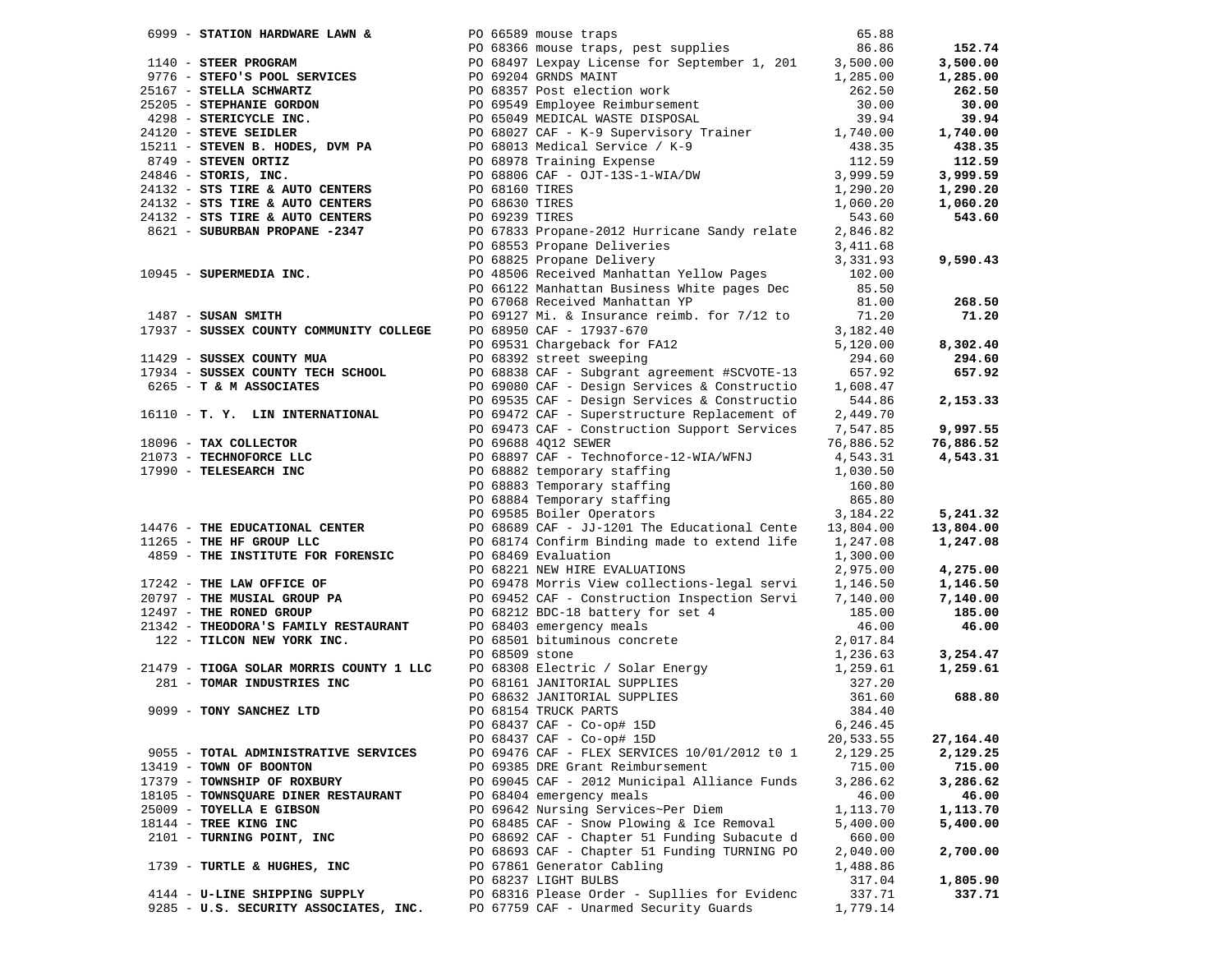|                                        | PO 67757 CAF - Unarmed Security Guards                                                       | 2,177.92           |            |
|----------------------------------------|----------------------------------------------------------------------------------------------|--------------------|------------|
|                                        | PO 68066 CAF - Unarmed Security Guards                                                       | 3,378.41           |            |
|                                        | PO 69586 CAF - Unarmed Security Guards                                                       | 9,960.08           | 17,295.55  |
| 18233 - UNITED PARCEL SERVICE          | PO 67065 Postage for ILL - Returning Materia                                                 | 102.89             |            |
|                                        | PO 68185 Postage used for ILL items                                                          | 37.14              | 140.03     |
| 446 - UNITRONIX DATA SYSTEMS INC       | PO 67599 CAF - Maintenance of Proprietary Co                                                 | 4,908.87           | 4,908.87   |
| 15732 - UNIVERSAL UNIFORM SALES CO INC | PO 67753 CAF - Custom Fitted Uniforms                                                        | 654.49             |            |
|                                        | PO 68018 CAF - Custom Fitted Uniforms                                                        | 1,187.68           |            |
|                                        | PO 68226 CAF - Custom Fitted Uniforms                                                        | 716.15             |            |
|                                        | PO 68365 CAF - Custom Fitted Uniforms                                                        | 467.00             |            |
|                                        | PO 68916 CAF - Custom Fitted Uniforms                                                        | 474.60             |            |
|                                        | PO 69340 Uniforms                                                                            | 806.68             | 4,306.60   |
| 18263 - UNIWORLD BUSINESS PUB.         | PO 68183 On-Line: American & Foreign Firms O                                                 | 878.00             | 878.00     |
| 20989 - USA ARCHITECTS PLANNERS &      | PO 69424 CAF - Layout Design & Final Documen                                                 | 10,510.00          | 10,510.00  |
| 20989 - USA ARCHITECTS PLANNERS &      | PO 69451 CAF - Layout Design & Final Documen                                                 | 10,510.00          | 10,510.00  |
| $17763$ - V.A. SPATZ & SONS INC.       | PO 68315 CAF - Snow Plowing & Ice Removal                                                    | 5,005.00           | 5,005.00   |
| 21273 - VELMA SAVORY                   | PO 69550 Employee Reimbursement                                                              | 30.00              | 30.00      |
| 10172 - VEOLIA ES SOLID WASTE OF       | PO 67637 CAF - Refuse Collection and Removal                                                 | 2,155.46           | 2,155.46   |
| 1855 - VERA BLOSSOM                    | PO 68931 EXPENSE VOUCHER                                                                     | 33.35              | 33.35      |
| $1286$ - VERIZON                       | PO 68007 DATA Services - Monthly Charge                                                      | 12,720.67          | 12,720.67  |
| $1286$ - VERIZON                       | PO 68009 Prosecutor PBX - Voice Service                                                      | 4,331.21           | 4,331.21   |
| $1286$ - VERIZON                       | PO 68731 Telephone/Fax Bill                                                                  | 65.50              | 65.50      |
| $1286$ - VERIZON                       | PO 68829 SHERIFF'S OFFICE                                                                    | 78.21              | 78.21      |
| $1286$ - VERIZON                       | PO 68876 Phone bill for 889-3370 (10/14 to 1                                                 | 1,877.66           | 1,877.66   |
| $1286$ - VERIZON                       | PO 68877 Phone bill for 973-889-2917                                                         | 259.16             | 259.16     |
| $1286$ - VERIZON                       | PO 69164 Land Line                                                                           | 55.23              | 55.23      |
| $1286 - VERIZON$                       | PO 69336 Prosecutor PBX - Voice Service                                                      | 4,057.74           | 4,057.74   |
| $1286 - VERIZON$                       | PO 69338 DATA Services - Monthly Charge                                                      | 12,720.67          | 12,720.67  |
| $1286$ - VERIZON                       | PO 69395 SHERIFF'S OFFICE                                                                    | 34.06              | 34.06      |
| $1286 - VERIZON$                       | PO 69522 Wharton Garage                                                                      | 247.70             | 247.70     |
| $1286$ - VERIZON                       | PO 69536 CAf - Telephone Services for Octob                                                  | 34,777.66          | 34,777.66  |
| $1286$ - VERIZON                       | PO 69537 CAf - Telephone Services for Novem                                                  | 34,203.03          | 34,203.03  |
| $1286$ - VERIZON                       | PO 69588 CAf - Telephone Serives                                                             | 27.44              | 27.44      |
| 10502 - VERIZON BUSINESS               | PO 67825 Telephone - Mgt Network                                                             | 2,646.92           |            |
|                                        | PO 67863 Telephone - Mgt Network                                                             | 2,591.13           |            |
|                                        | PO 68008 Morris County Internet Service Prov                                                 | 11,752.52          |            |
|                                        | PO 68006 OIT - VOIP Dedicated IP Circuits                                                    | 1,211.81           |            |
|                                        | PO 69334 Morris County Internet Service Prov                                                 | 11,752.52          |            |
|                                        | PO 69335 OIT - VOIP Dedicated IP Circuits                                                    | 1,211.81           | 31,166.71  |
| 10668 - VERIZON CABS                   | PO 67818 Telephone Services - 911 switch                                                     | 2,254.08           | 2,254.08   |
| 12431 - VERIZON SELECT SERVICES INC    | PO 69262 Fiber Project - Phase 2                                                             | 220, 365. 75       | 220,365.75 |
| 1348 - VERIZON WIRELESS                | PO 67624 Cell Phones                                                                         | 755.17             |            |
|                                        | PO 67636 CELL PHONES                                                                         | 429.39             |            |
|                                        | PO 67751 Monthly Statement Acct#682268073                                                    | 130.81             |            |
|                                        | PO 67755 Monthly Statement                                                                   | 1,320.39           |            |
|                                        | PO 68399 Cell Phone                                                                          | 59.50              |            |
|                                        | PO 68741 Monthly Statement 10/20/12 -11/19/1<br>PO 69598 VERIZON WIRELESS MOBILE SERVICE FOR | 166.10<br>7,076.66 | 9,938.02   |
| 14319 - VISITING NURSE ASSOC. OF       | PO 69046 CAF - 2012 Funding through the Olde                                                 | 11,134.00          | 11,134.00  |
| 21185 - VIVIAN BLANDURA                | PO 69643 Nursing Services~Per Diem                                                           | 1,277.50           | 1,277.50   |
| 6146 - W.B. MASON COMPANY INC          | PO 66111 Annual Order for MCL calendars                                                      | 334.11             |            |
|                                        | PO 68291 Office Supplies                                                                     | 730.20             |            |
|                                        | PO 68186 Confirm Supplies for MCL                                                            | 1,352.96           |            |
|                                        | PO 68202 office supplies                                                                     | 109.70             |            |
|                                        | PO 68947 mis office supplies                                                                 | 2,212.95           |            |
|                                        | PO 69305 Office Supplies/D. Blank-Legal                                                      | 311.73             |            |
|                                        | PO 69593 VOCA Paper Order                                                                    | 3,874.80           | 8,926.45   |
| 18369 - WALT'S AUTO RADIATOR, LLC.     | PO 68633 TRUCK PARTS                                                                         | 350.00             | 350.00     |
| 18388 - WARREN COUNTY COMMUNITY COLL.  | PO 68845 CAF - 18388-434                                                                     | 878.68             |            |
|                                        | PO 68861 CAF - 18388-4405                                                                    | 800.00             | 1,678.68   |
| 18389 - WARREN COUNTY TECHNICAL SCHOOL | PO 68681 CAF - 18389-155                                                                     | 492.76             | 492.76     |
| 18389 - WARREN COUNTY TECHNICAL SCHOOL | PO 68795 CAF - 18389-166                                                                     | 479.18             |            |
|                                        | PO 68674 CAF - 18389-173                                                                     | 492.76             |            |
|                                        |                                                                                              |                    |            |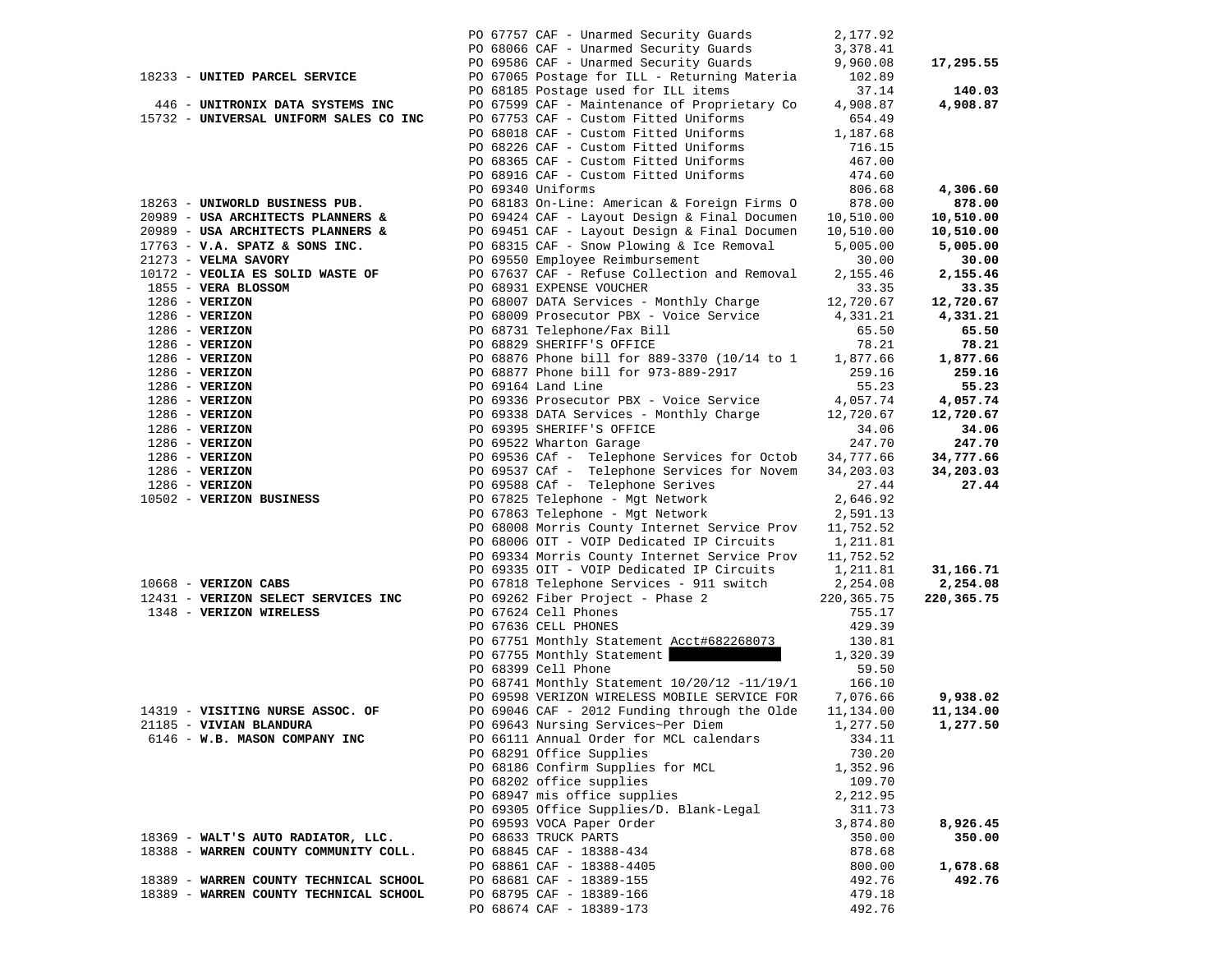|                                                         |               | PO 68675 CAF - 18389-154                                                                                                  | 491.79    |              |
|---------------------------------------------------------|---------------|---------------------------------------------------------------------------------------------------------------------------|-----------|--------------|
|                                                         |               | PO 68676 CAF - 18389-167                                                                                                  | 478.21    |              |
|                                                         |               | PO 68677 CAF - 18389-184                                                                                                  | 486.94    |              |
|                                                         |               | PO 68678 CAF - 18389-411                                                                                                  | 674.88    |              |
|                                                         |               | PO 68679 CAF - 18389-150                                                                                                  | 674.88    |              |
|                                                         |               | PO 68680 CAF - 18389-174                                                                                                  | 674.88    | 4,453.52     |
| 18400 - WASTE MANAGEMENT OF NEW JERSEY                  |               | PO 69408 CAF - Refuse Collection and Removal                                                                              | 8,429.69  |              |
|                                                         |               | PO 69589 CAF - Refuse Collection and Removal                                                                              | 9,255.33  | 17,685.02    |
| 24231 - WATERS, MCPHERSON, MCNEILL, P.C.                |               | PO 69425 Hillside Avenue and Route 10 inters                                                                              | 366.60    | 366.60       |
| 24231 - WATERS, MCPHERSON, MCNEILL, P.C.                |               | PO 69469 Powerville Road, Boonton Twp. proje 792.00                                                                       |           | 792.00       |
| 24231 - WATERS, MCPHERSON, MCNEILL, P.C.                |               | PO 69470 Sussex Turnpike Improvement Project                                                                              | 5,693.40  | 5,693.40     |
| 10809 - WEBGROUP MEDIA LLC                              |               | PO 67181 4th Otr 2012: CERB4-ONDEMAND                                                                                     | 297.00    | 297.00       |
| 13392 - WEBSTER PLUMBING &                              | PO 68313 PSTA |                                                                                                                           | 1,547.03  | 1,547.03     |
| 18435 - WEST CHESTER MACHINERY AND                      |               | PO 67547 SNOW REMOVAL                                                                                                     | 2,215.00  | 2,215.00     |
| 18437 - WEST PAYMENT CENTER                             |               | PO 68375 Subscription 10/5/12 - 11/4/12                                                                                   | 344.00    | 344.00       |
| 5455 - WEST PAYMENT CENTER                              |               | PO 67067 Billing Period: Sept 01, 2012 thro                                                                               | 939.36    |              |
|                                                         |               | PO 68187 Monthly Charges for Oct 01 thru Oct                                                                              | 698.93    | 1,638.29     |
| 10812 - WEST PAYMENT CENTER                             |               | PO 68133 Information charges - October 2012                                                                               | 516.16    | 516.16       |
| 10812 - WEST PAYMENT CENTER                             |               | PO 68468 nj practice v13-13c                                                                                              | 1,162.00  | 1,162.00     |
| 18453 - WHARTON WATER DEPARTMENT                        |               | PO 69190 WATER - WHARTON                                                                                                  | 130.00    | 130.00       |
|                                                         |               | 24307 - WHIPPANY LODGING LLC. PO 68872 Motel placement                                                                    | 600.00    | 600.00       |
|                                                         |               | 24307 - WHIPPANY LODGING LLC. PO 68985 Motel Placement                                                                    | 260.00    | 260.00       |
|                                                         |               | 4677 - WHITEMARSH CORPORATION 68636 FUEL PUMP SUPPLIES 26.19                                                              |           | 136.19       |
| 10826 - WHITES HEALTHCARE                               |               | PO 69347 Resident Medications 1,404.40                                                                                    |           | 1,404.40     |
|                                                         |               |                                                                                                                           | 115.67    | 115.67       |
|                                                         |               |                                                                                                                           | 360.00    | 360.00       |
| 11870 - WILLIAM ROTH                                    |               | PO 67903 Pre Election Work                                                                                                | 330.00    |              |
|                                                         |               |                                                                                                                           | 670.00    | 1,000.00     |
|                                                         |               | PO 67935 Election Day 670.00 PO 67935 Election Day 670.00 Election Day 670.00 PO 69119 Career Development Workshop 100.00 |           | 100.00       |
| 1621 - WINSOR'S TRACTOR TRAILER PO 68909 CAF - 1621-187 |               |                                                                                                                           | 3,200.00  | 3,200.00     |
| 3793 - WOODRUFF ENERGY                                  | PO 69590 Gas  |                                                                                                                           | 19,910.86 | 19,910.86    |
| 18538 - WORK N WEAR STORE TO PO 68353 UNIFORMS          |               |                                                                                                                           | 114.00    | 114.00       |
|                                                         |               | 1604 - WORKFORCE ADVANTAGE PO 68898 CAF - Subgrant Agreement # WORKADVT 3,512.83                                          |           |              |
|                                                         |               | PO 68899 CAF - Subgrant Agreement # WORKADVT 633.00                                                                       |           | 4,145.83     |
| 18564 - XEROX CORP                                      |               | PO 68946 maintenance on color copier                                                                                      | 266.36    | 266.36       |
| 20129 - YORK MOTORS, INC. 90 PO 68312 BLDG SUPPLIES     |               |                                                                                                                           | 85.98     | 85.98        |
| 18599 - ZEP MANUFACTURING CO                            |               | PO 68637 JANITORIAL SUPPLIES                                                                                              | 380.01    | 380.01       |
|                                                         |               |                                                                                                                           |           | ------------ |

|  |  |  |  | Total to be paid from Fund 01 Current Fund    | 4,534,702.01 |
|--|--|--|--|-----------------------------------------------|--------------|
|  |  |  |  | Total to be paid from Fund 02 Grant Fund      | 755,747.68   |
|  |  |  |  | Total to be paid from Fund 04 County Capital  | 2,182,832.40 |
|  |  |  |  | Total to be paid from Fund 13 Dedicated Trust | 85,677.57    |
|  |  |  |  |                                               |              |
|  |  |  |  |                                               | 7,558,959.66 |

TOTAL **7,558,959.66**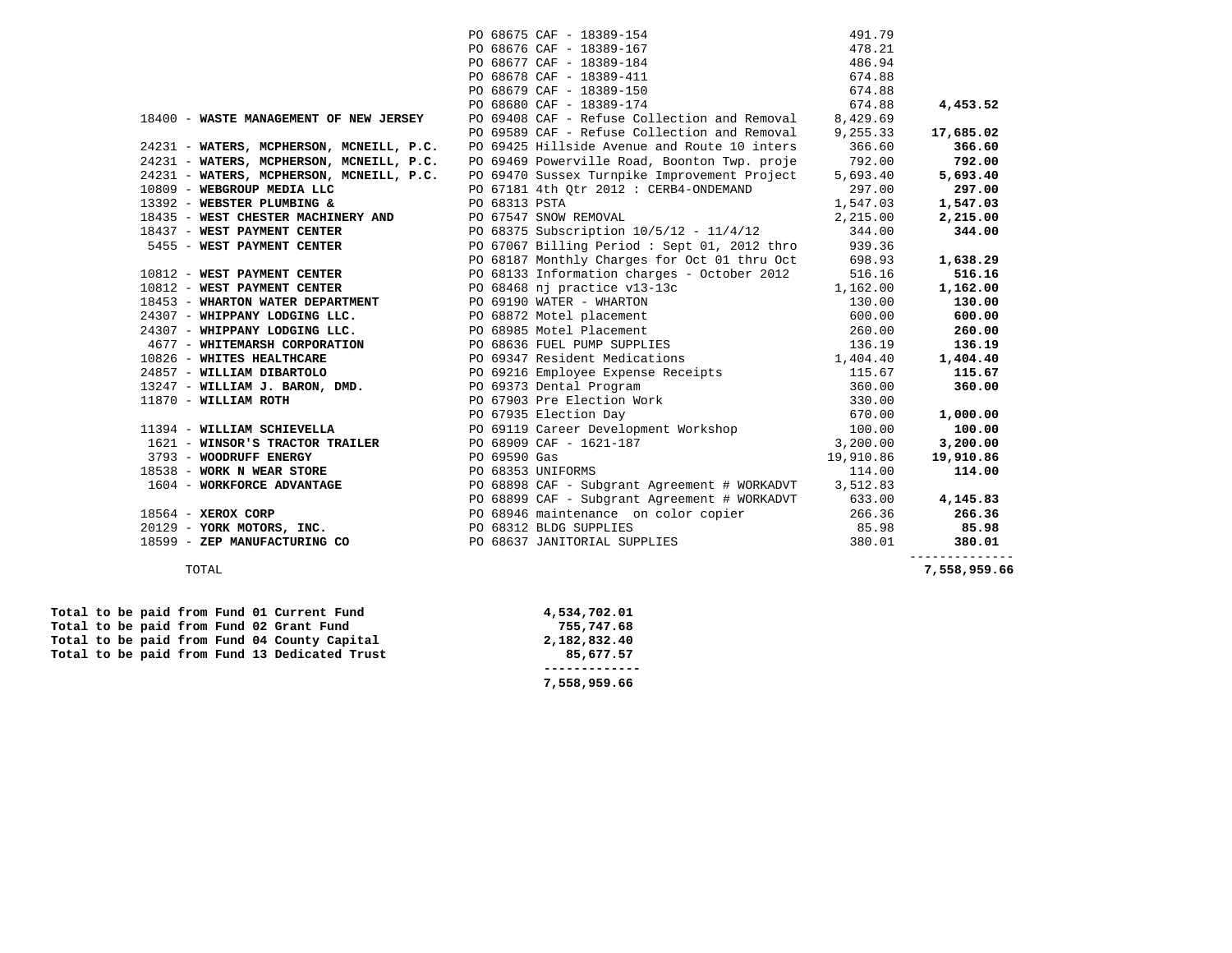### **List of Bills (Department/Account Detail) - CENTRALIZED DISBURSEMENT ACCOUNT**

| Account                            | <b>PO #</b>          | Vendor                                | Description                               | Payment   | Account Total             |
|------------------------------------|----------------------|---------------------------------------|-------------------------------------------|-----------|---------------------------|
|                                    |                      |                                       | <b>Current Fund</b>                       |           |                           |
| <b>County Administrator</b>        |                      |                                       |                                           |           |                           |
|                                    |                      | 68609 STAPLES BUSINESS ADVANTAGE      | HP Black Toner, HP Color Toner, Steno bo  | 225.40    |                           |
|                                    | 68193 PAPER MART INC |                                       | Office copy paper supply                  | 109.29    |                           |
| 01-201-20-100100-058               |                      | Office Supplies & Stationery          | TOTAL FOR ACCOUNT                         |           | 334.69                    |
|                                    | 66729 CABLEVISION    |                                       | 07876-629394-01-4 Cable service for Cty   | 354.77    |                           |
|                                    |                      | 66597 MUNICIPAL CAPITAL CORP          | 416077 RICOH MP C5502A - BILLED QUARTERL  | 1,208.42  |                           |
| 01-201-20-100100-164               |                      | Office Machines - Rental              | TOTAL FOR ACCOUNT                         |           | 1,563.19                  |
|                                    |                      | TOTAL for County Administrator        |                                           |           | ============<br>1,897.88  |
|                                    |                      |                                       |                                           |           |                           |
| <b>Personnel</b>                   |                      |                                       |                                           |           |                           |
|                                    | 68189 EMBROIDME      |                                       | Black Crewneck Sweatshirts                | 420.00    |                           |
| 01-201-20-105100-077               |                      | Social Service Costs                  | TOTAL FOR ACCOUNT                         |           | 420.00                    |
|                                    | 68642 DEER PARK      |                                       | 0436628846 10-15-12-11-14-12              | 8.36      |                           |
| 01-201-20-105100-095               |                      | Other Administrative Supplies         | TOTAL FOR ACCOUNT                         |           | 8.36                      |
|                                    |                      |                                       |                                           |           | ============              |
|                                    | TOTAL for Personnel  |                                       |                                           |           | 428.36                    |
| <b>Board of Chosen Freeholders</b> |                      |                                       |                                           |           |                           |
|                                    |                      | 68981 SOJOURN INSTITUTE, LLC          | Charges for the speaking engagement "Gov  | 750.00    |                           |
|                                    |                      | 69455 ARTS COUNCIL OF THE MORRIS AREA | Art Services to Morris View 4th Quarter   | 1,375.00  |                           |
|                                    |                      | 69455 ARTS COUNCIL OF THE MORRIS AREA | Atrium Art Gallery (L. Piervincenzi) 4th  | 1,437.50  |                           |
|                                    |                      | 69455 ARTS COUNCIL OF THE MORRIS AREA | Annual Contribution 4th Quarter 2012      | 2,250.00  |                           |
|                                    | 68310 JIM DELGUIDICE |                                       | Freeholders Photography                   | 262.50    |                           |
|                                    | 68310 JIM DELGUIDICE |                                       | Processing including CD                   | 43.75     |                           |
|                                    | 68310 JIM DELGUIDICE |                                       | 4x6 color prints                          | 18.00     |                           |
|                                    | 68310 JIM DELGUIDICE |                                       | 8.5x11 color prints                       | 112.50    |                           |
|                                    | 68310 JIM DELGUIDICE |                                       | 10% Discount                              | $-43.68$  |                           |
|                                    |                      | 69364 MORRIS MINUTEMEN FIRST AID      | 2012 Morris Minute Men Funding            | 26,000.00 |                           |
| 01-201-20-110100-079               |                      | Special Projects                      | TOTAL FOR ACCOUNT                         |           | 32,205.57                 |
|                                    |                      | TOTAL for Board of Chosen Freeholders |                                           |           | ============<br>32,205.57 |
|                                    |                      |                                       |                                           |           |                           |
| <b>Clerk of the Board</b>          |                      |                                       |                                           |           |                           |
|                                    | 69353 DAILY RECORD   |                                       | HAZMAT TRUCK 12/03/12                     | 70.36     |                           |
|                                    | 68977 DAILY RECORD   |                                       | Bond Ord. Amending 953257 (p/d 11/30) Ad  | 62.04     |                           |
|                                    | 69394 DAILY RECORD   |                                       | Inservco $(p/d \ 12/4)$                   | 49.56     |                           |
|                                    | 69394 DAILY RECORD   |                                       | $D.R.$ Johnson ( $p/d$ 12/4)              | 54.24     |                           |
|                                    | 69394 DAILY RECORD   |                                       | Roth, Devine/Kalleberg, O'Donnell, Verry( | 56.32     |                           |
| 01-201-20-110105-022               | Advertising          |                                       | TOTAL FOR ACCOUNT                         |           | 292.52                    |
|                                    |                      | 69071 KARL'S SALES AND SERVICES       | split cost                                | 29.99     |                           |
| 01-201-20-110105-079               |                      | Special Projects                      | TOTAL FOR ACCOUNT                         |           | 29.99                     |
|                                    |                      | 69071 KARL'S SALES AND SERVICES       | Summit Appliance Refrigerator Model FF6   | 400.00    |                           |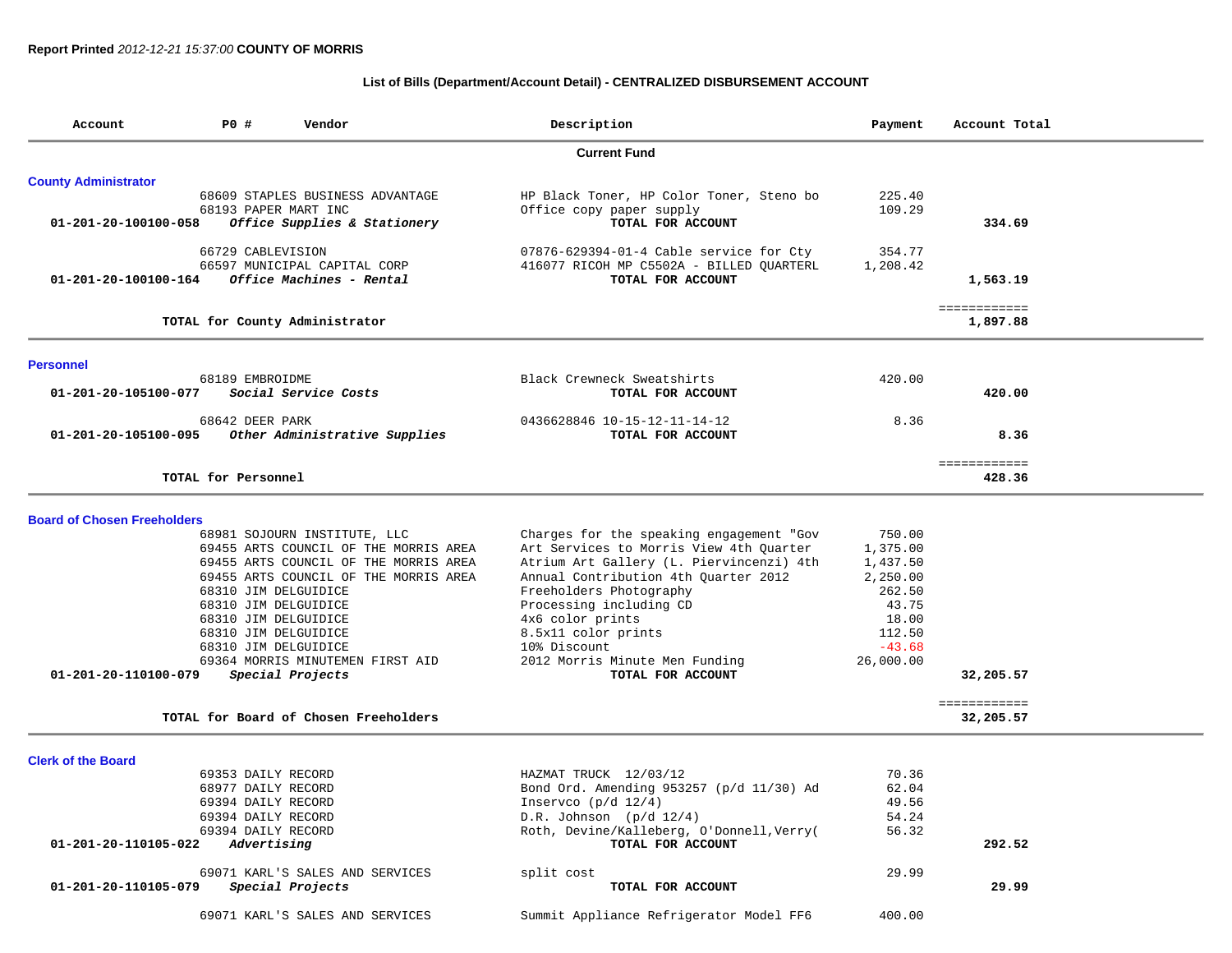**TOTAL for Clerk of the Board 722.51**

============

| <b>County Clerk</b>                                         |                                          |          |          |
|-------------------------------------------------------------|------------------------------------------|----------|----------|
| 68468 WEST PAYMENT CENTER                                   | ref #6082460149 nj practice v13-13c real | 1,162.00 |          |
| <i>Books &amp; Periodicals</i><br>01-201-20-120100-028      | TOTAL FOR ACCOUNT                        |          | 1,162.00 |
| 68946 XEROX CORP                                            | meter usage on wc7335p ser.# fka-937519  | 58.12    |          |
| 68946 XEROX CORP                                            | meter read on WC7335P ser.#FKA-937519 10 | 18.64    |          |
| 68946 XEROX CORP                                            | base charge for wide format copier 6204C | 112.26   |          |
| 68946 XEROX CORP                                            | ser.# frx-359968 8-1-12 to 9-30-12       | 49.90    |          |
| 68946 XEROX CORP                                            | BASE CHARGE FOR OCTOBER                  | 27.44    |          |
| <i>Equipment Service Agreements</i><br>01-201-20-120100-044 | TOTAL FOR ACCOUNT                        |          | 266.36   |
| 68947 W.B. MASON COMPANY INC                                | mis office supplies for all depts.in off | 2,212.95 |          |
| Office Supplies & Stationery<br>01-201-20-120100-058        | TOTAL FOR ACCOUNT                        |          | 2,212.95 |
| 68346 PAPER MART INC                                        | mis paper for the office                 | 1,247.10 |          |
| 66397 PROMOTIONAL CAPITAL LLC                               | style #7505 tri pen color blue1000       | 865.20   |          |
| 68466 R.S. KNAPP CO INC                                     | item code 3R5151 xerox bond paper 4200dp | 342.31   |          |
| 01-201-20-120100-069<br>Printing                            | TOTAL FOR ACCOUNT                        |          | 2,454.61 |
|                                                             |                                          |          |          |
| TOTAL for County Clerk                                      |                                          |          | 6,095.92 |

### **County Board of Elections**

| 68697 INTAB INC                                     | Name Tag Labels                          | 118.14 |        |
|-----------------------------------------------------|------------------------------------------|--------|--------|
| $01-201-20-121100-058$ Office Supplies & Stationery | TOTAL FOR ACCOUNT                        |        | 118.14 |
| 68258 C & J DELI                                    | Lunches for Elections 11/04/12           | 174.83 |        |
| 68258 C & J DELI                                    | Lunches for Elections 11/05/12           | 218.72 |        |
| 68696 DEER PARK                                     | 0435067756 10/15/12-11/14/12             | 64.61  |        |
| 01-201-20-121100-059<br>Other General Expenses      | TOTAL FOR ACCOUNT                        |        | 458.16 |
| 68254 HILDALE PARK PRESBYTERIAN CHRC                | General Election                         | 50.00  |        |
| Polling Place Rental<br>01-201-20-121100-067        | TOTAL FOR ACCOUNT                        |        | 50.00  |
| 67926 PHILOMENA BREDBENNER                          | Pre Election Day                         | 420.00 |        |
| 67926 PHILOMENA BREDBENNER                          | Election Day                             | 400.00 |        |
| 67920 PHILOMENA BREDBENNER                          | Pre Election Work                        | 140.00 |        |
| 68070 PHILOMENA BREDBENNER                          | Post Election Work                       | 232.50 |        |
| 68211 ROBERTA HERSH                                 | Election Day                             | 400.00 |        |
| 68211 ROBERTA HERSH                                 | Pre Election                             | 900.00 |        |
| 67903 WILLIAM ROTH                                  | Pre Election Work                        | 330.00 |        |
| 67935 WILLIAM ROTH                                  | Election Day                             | 300.00 |        |
| 67935 WILLIAM ROTH                                  | Pre Election                             | 370.00 |        |
| 68710 ARNOLD J. SHAW                                | Post Election Work                       | 40.00  |        |
| 68706 BARBARASUE PRATT SCHMIDT                      | Post Election Work                       | 130.00 |        |
| 68707 DANIEL SMOLAN                                 | Post Election Work                       | 75.00  |        |
| 68700 DONNA GIORDANO                                | Post Election Work                       | 355.00 |        |
| 68705 HELEN PENNELLA                                | Post Election Work                       | 275.00 |        |
| 68702 HELEN HACKNEY                                 | Post Election Work                       | 255.00 |        |
| 68229 JESSICA SCHONER                               | Election Day                             | 250.00 |        |
| 66688 JENNIFER MARIE MATTES                         | Pre Election Work                        | 47.50  |        |
| 66599 JENNIFER MARIE MATTES                         | Pre Election Work                        | 140.00 |        |
| 68230 JUDITH RUGG                                   | Pre Election, Post Election and Election | 80.00  |        |
| 68230 JUDITH RUGG                                   | Pre Election, Post Election and Election | 220.00 |        |
| 68230 JUDITH RUGG                                   | Pre Election, Post Election and Election | 342.50 |        |
| 68230 JUDITH RUGG                                   | Pre Election, Post Election and Election | 200.00 |        |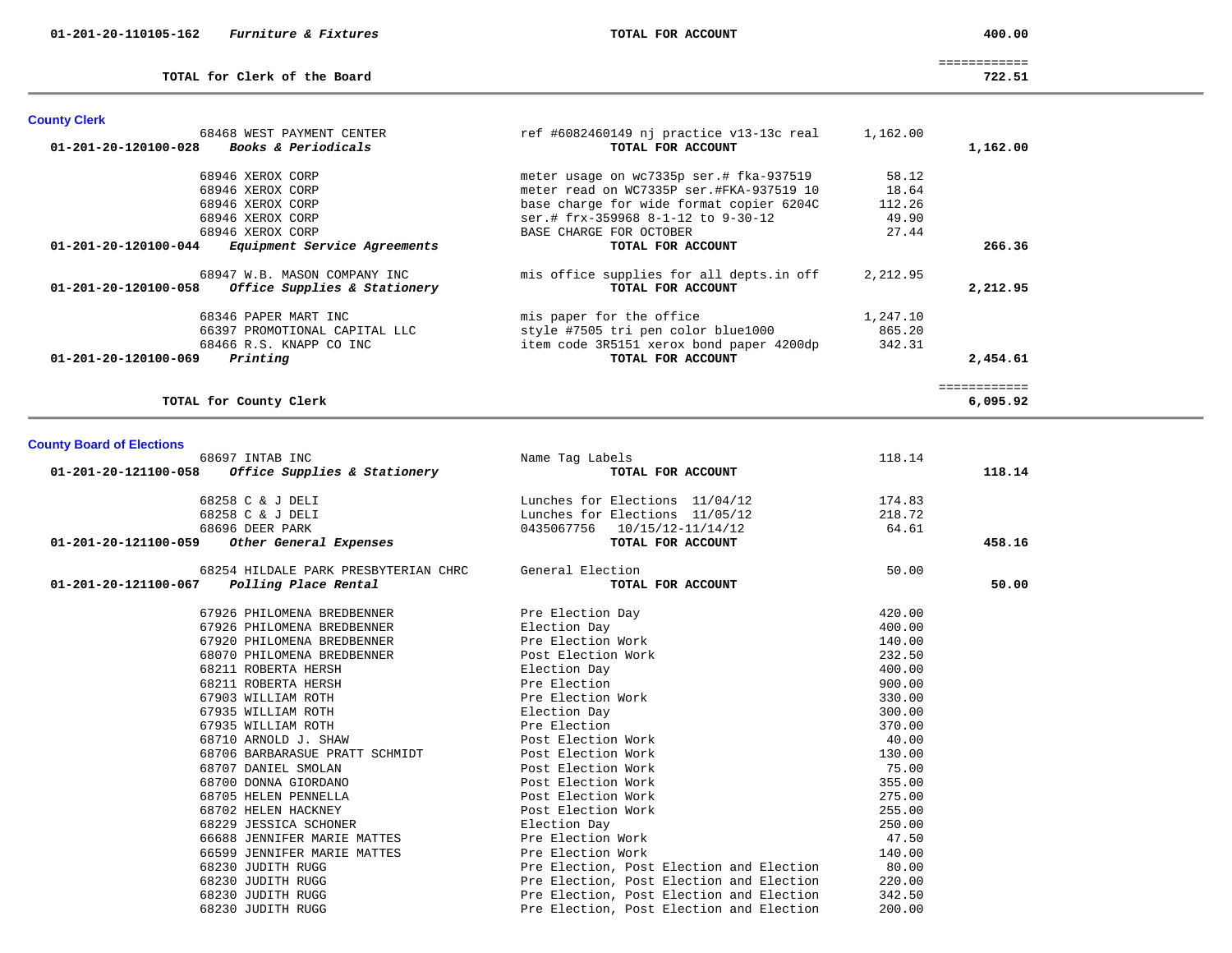|                      | 68228 MARGARET E. KENNY    | Post Election Work n Pre Election n Elec | 70.00     |
|----------------------|----------------------------|------------------------------------------|-----------|
|                      | 68228 MARGARET E. KENNY    | Post Election Work n Pre Election n Elec | 287.50    |
|                      | 68704 MARC ORTNER          | Post Election Work                       | 357.50    |
|                      | 68698 PHILOMENA BREDBENNER | Post Election Work                       | 180.00    |
|                      | 68345 PHILIP TED HUSSA     | Pre election work                        | 100.00    |
|                      | 68357 STELLA SCHWARTZ      | Post election work                       | 262.50    |
|                      | 68076 DIANA KRUG           | Post Election Work                       | 210.00    |
|                      | 67934 DIANA KRUG           | Pre Election                             | 740.00    |
|                      | 67912 DIANA KRUG           | Pre Election Work                        | 670.00    |
|                      | 67896 JOSEPH MARTINELLI    | Pre Election Work                        | 30.00     |
|                      | 68708 KAY FRANCES WALKER   | Post Election Work                       | 575.00    |
|                      | 66684 LORRAINE O'CONNOR    | Pre Election Work                        | 120.00    |
|                      | 67928 LORRAINE O'CONNOR    | Pre Election                             | 120.00    |
|                      | 67928 LORRAINE O'CONNOR    | Election Day                             | 200.00    |
|                      | 67928 LORRAINE O'CONNOR    | POST ELECTION WORK                       | 232.50    |
|                      | 68699 PAUL CHASE           | Post Election Work                       | 575.00    |
|                      | 68701 ROBERTA HERSH        | Post Election Work                       | 650.00    |
| 01-201-20-121100-096 | <i>Election Officer</i>    | TOTAL FOR ACCOUNT                        | 11,282.50 |

| 11,908.80 |  |
|-----------|--|
|           |  |

| 68103 REDMONDBCMS, INC.                          | 2012 Presidential Election Sample Ballot | 25,553.41 |              |
|--------------------------------------------------|------------------------------------------|-----------|--------------|
| 01-201-20-121105-026<br>Ballot Addressing        | TOTAL FOR ACCOUNT                        |           | 25,553.41    |
| 68108 D. C. EXPRESS INC                          | 2ND PART OF PAYMENT FOR PRESIDENTIAL ELE | 17,793.33 |              |
| 68104 D. C. EXPRESS INC                          | Presidential Election - NOvember 6, 2012 | 24,186.50 |              |
| 68104 D. C. EXPRESS INC                          | Presidential Election - Delivery of Canv | 2,330.00  |              |
| 68104 D. C. EXPRESS INC                          | Presidential Election - Pick-Up of Canva | 1,980.00  |              |
| 68104 D. C. EXPRESS INC                          | Presidential Election Extra Weekend Deli | 3,528.00  |              |
| 68104 D. C. EXPRESS INC                          | Presidential Election Redelivery of Voti | 588.00    |              |
| 68104 D. C. EXPRESS INC                          | PARTIAL PAYMENT FOR Presidential Electio | 2,318.50  |              |
| 01-201-20-121105-030<br>Cartage                  | TOTAL FOR ACCOUNT                        |           | 52,724.33    |
| 68102 REDMONDBCMS, INC.                          | November 6, 2012 Presidential Election P | 6,666.88  |              |
| 01-201-20-121105-057 National Voter Registration | TOTAL FOR ACCOUNT                        |           | 6,666.88     |
| 68110 D. C. EXPRESS INC                          | 3RD PART OF PAYMENT FOR PRESIDENTIAL ELE | 4,074.67  |              |
| 68544 ELECTION GRAPHICS, INC.                    | November 6, 2012 Presidential Elections  | 9,681.50  |              |
| 68106 REDMONDBCMS, INC.                          | 2ND PART OF 2012 Presidential Election S | 5,960.16  |              |
| School Board Elections<br>01-201-20-121105-076   | TOTAL FOR ACCOUNT                        |           | 19,716.33    |
| 68543 ELECTION GRAPHICS, INC.                    | November 6, 2012 Presidential Election V | 36,828.00 |              |
| 68543 ELECTION GRAPHICS, INC.                    | Field Technicians                        | 4,800.00  |              |
| 68543 ELECTION GRAPHICS, INC.                    | Supervising Technician                   | 800.00    |              |
| 68543 ELECTION GRAPHICS, INC.                    | Partial Payment of Voting Machine Setup  | 767.50    |              |
| $01-201-20-121105-084$ Other Outside Services    | TOTAL FOR ACCOUNT                        |           | 43,195.50    |
|                                                  |                                          |           | ============ |
| TOTAL for Superintendent of Elections            |                                          |           | 147,856.45   |

============

**TOTAL for Superintendent of Elections 147,856.45**

**Superintendent of Elections**

| <b>County Elections (Cty Clerk)</b>                                             |                                        |            |            |
|---------------------------------------------------------------------------------|----------------------------------------|------------|------------|
| 69682 ELECTION GRAPHICS, INC.<br>School Board Elections<br>01-201-20-121110-076 | TOTAL FOR ACCOUNT                      | 51,233.39  | 51,233.39  |
| 69682 ELECTION GRAPHICS, INC.                                                   | 2012 GENERAL ELECTION NOVEMBER 6, 2012 | 132,191.03 |            |
| 01-201-20-121110-097<br>Printing - Ballots                                      | TOTAL FOR ACCOUNT                      |            | 132,191.03 |

**TOTAL for County Elections (Cty Clerk) 183,424.42**

183,424.42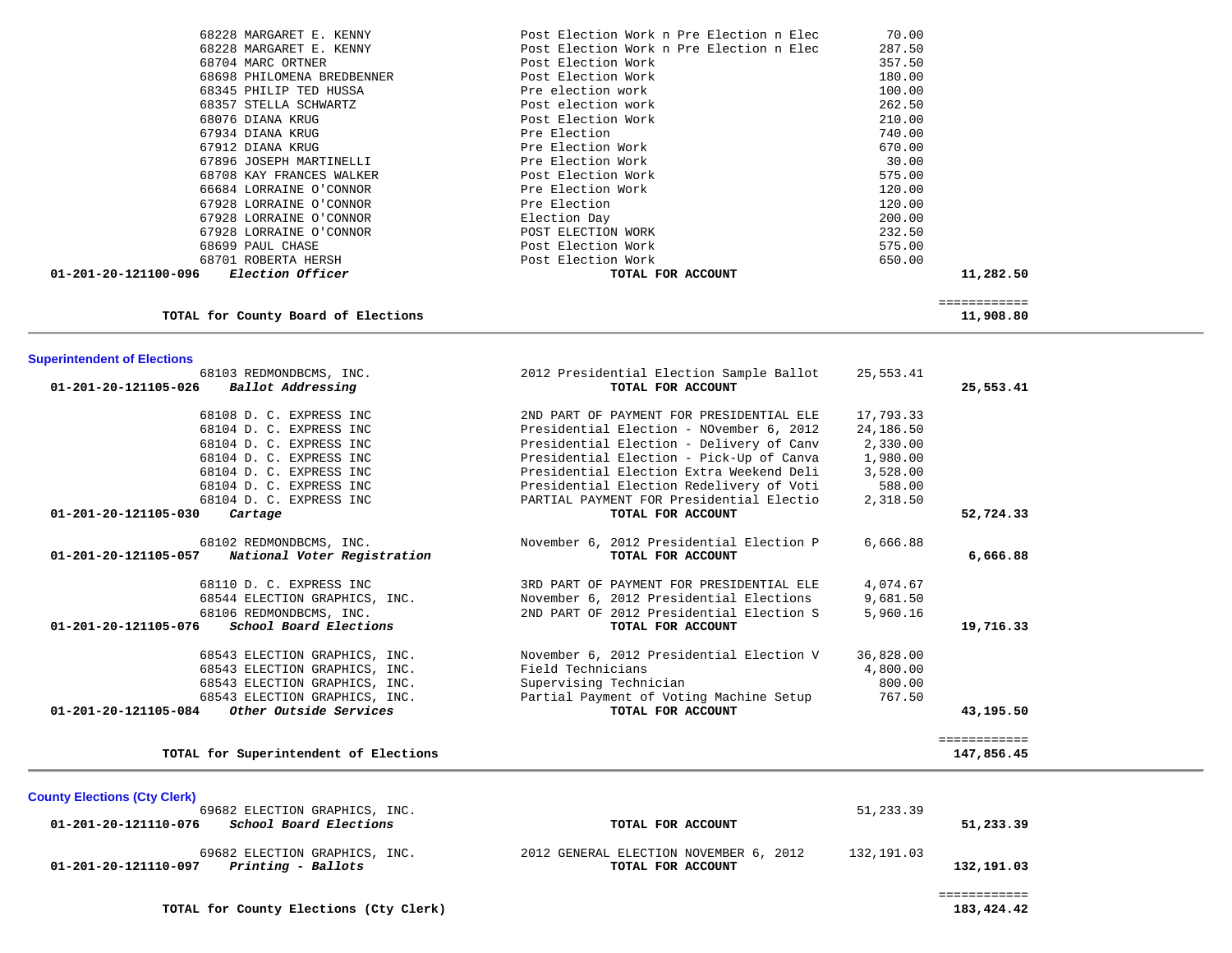| <b>County Treasurer</b>                                                                                                                                                                                                                                                                                                                                                                                                |                                                                                                                                                                                                                                                                                                                                                                            |                                                                                                |                           |  |
|------------------------------------------------------------------------------------------------------------------------------------------------------------------------------------------------------------------------------------------------------------------------------------------------------------------------------------------------------------------------------------------------------------------------|----------------------------------------------------------------------------------------------------------------------------------------------------------------------------------------------------------------------------------------------------------------------------------------------------------------------------------------------------------------------------|------------------------------------------------------------------------------------------------|---------------------------|--|
| 68484 GFOA OF NEW JERSEY<br>01-201-20-130100-023<br>Associations and Memberships                                                                                                                                                                                                                                                                                                                                       | Membership Dues for year ending December<br>TOTAL FOR ACCOUNT                                                                                                                                                                                                                                                                                                              | 90.00                                                                                          | 90.00                     |  |
| 68486 RUTGERS UNIVERSITY<br>Education Schools & Training<br>01-201-20-130100-039                                                                                                                                                                                                                                                                                                                                       | Municipal Budget Process Class for Tom M<br>TOTAL FOR ACCOUNT                                                                                                                                                                                                                                                                                                              | 925.00                                                                                         | 925.00                    |  |
| 68497 STEER PROGRAM<br>Software Maintenance<br>01-201-20-130100-078                                                                                                                                                                                                                                                                                                                                                    | Lexpay License for September 1, 2012 to<br>TOTAL FOR ACCOUNT                                                                                                                                                                                                                                                                                                               | 3,500.00                                                                                       | 3,500.00                  |  |
| 69412 PINO CONSULTING GROUP INC.<br>Other Outside Services<br>01-201-20-130100-084                                                                                                                                                                                                                                                                                                                                     | Preparation of Morris County Central Ser<br>TOTAL FOR ACCOUNT                                                                                                                                                                                                                                                                                                              | 22,500.00                                                                                      | 22,500.00                 |  |
| TOTAL for County Treasurer                                                                                                                                                                                                                                                                                                                                                                                             |                                                                                                                                                                                                                                                                                                                                                                            |                                                                                                | ============<br>27,015.00 |  |
| <b>Purchasing Division</b>                                                                                                                                                                                                                                                                                                                                                                                             |                                                                                                                                                                                                                                                                                                                                                                            |                                                                                                |                           |  |
| 68107 MUNICIPAL CAPITAL CORP<br>$01 - 201 - 20 - 130105 - 164$ Office Machines - Rental                                                                                                                                                                                                                                                                                                                                | RICOH MP C4502A**<br>TOTAL FOR ACCOUNT                                                                                                                                                                                                                                                                                                                                     | 1,029.09                                                                                       | 1,029.09                  |  |
| TOTAL for Purchasing Division                                                                                                                                                                                                                                                                                                                                                                                          |                                                                                                                                                                                                                                                                                                                                                                            |                                                                                                | ============<br>1,029.09  |  |
| <b>Office Services</b>                                                                                                                                                                                                                                                                                                                                                                                                 |                                                                                                                                                                                                                                                                                                                                                                            |                                                                                                |                           |  |
| 68355 DEER PARK<br>01-201-20-130110-058<br>Office Supplies & Stationery                                                                                                                                                                                                                                                                                                                                                | 5 GALLON BOTTLES OF DRINKING WATER<br>TOTAL FOR ACCOUNT                                                                                                                                                                                                                                                                                                                    | 8.36                                                                                           | 8.36                      |  |
| 69693 COUNTY COLLEGE OF MORRIS<br>$01 - 201 - 20 - 130110 - 069$<br>Printing                                                                                                                                                                                                                                                                                                                                           | December 2012 Monthy Printing<br>TOTAL FOR ACCOUNT                                                                                                                                                                                                                                                                                                                         | 15,333.34                                                                                      | 15,333.34                 |  |
| TOTAL for Office Services                                                                                                                                                                                                                                                                                                                                                                                              |                                                                                                                                                                                                                                                                                                                                                                            |                                                                                                | ============<br>15,341.70 |  |
| <b>Medical Services</b>                                                                                                                                                                                                                                                                                                                                                                                                |                                                                                                                                                                                                                                                                                                                                                                            |                                                                                                |                           |  |
| 68605 CLINICAL REFERENCE LABORATORY<br>68605 CLINICAL REFERENCE LABORATORY<br>68605 CLINICAL REFERENCE LABORATORY<br>69479 PSS WORLD MEDICAL, INC.<br>69479 PSS WORLD MEDICAL, INC.<br>69479 PSS WORLD MEDICAL, INC.<br>69479 PSS WORLD MEDICAL, INC.<br>69479 PSS WORLD MEDICAL, INC.<br>67963 BIO- REFERENCE LABORATORIES<br>68167 BIO- REFERENCE LABORATORIES<br>01-201-20-130115-049<br><i>Laboratory Services</i> | Testing for Employees Sept 2012: Bella,<br>Testing for Employees Nov 2012: Corrente<br>Medical Services Supplies September 2012<br>APLISOL 5TU PPD 10 TEST 1ML<br>SYRINGE 1CC 27X.5 TB 100/BX<br>HANDLING FEE<br>MASK PROC EAR LOOP BLU 50/BX<br>HANDLING FEE<br>Testing for Edward Jones, Prosecutors Of<br>Laboratory Testing for Hazmat, Prosecuto<br>TOTAL FOR ACCOUNT | 95.00<br>496.50<br>615.45<br>85.68<br>10.45<br>7.00<br>12.58<br>7.00<br>164.54<br>1,316.32     | 2,810.52                  |  |
| 69481 INTOXIMETERS INC<br>69481 INTOXIMETERS INC<br>69481 INTOXIMETERS INC<br>69481 INTOXIMETERS INC<br>01-201-20-130115-059<br>Other General Expenses<br>67964 FASTER URGENT CARE<br>64949 FASTER URGENT CARE<br>69048 ATLANTIC HEALTH SERVICES<br>69048 ATLANTIC HEALTH SERVICES<br>69048 ATLANTIC HEALTH SERVICES<br>69048 ATLANTIC HEALTH SERVICES                                                                 | Forms Calibration Log<br>Forms Evidence Tape<br>Manual Operators RBT4<br>Shipping<br>TOTAL FOR ACCOUNT<br>1206881 Pure Tone Audiometry, Air - Aaro<br>1173067 Pat. Inv# 29845 Fitness for Duty<br>Fixed Portion for November 2012 per cont<br>Physician/NP hours<br>Drug Screens - Panel 7<br>Contract Rate for Temporary Nursing Serv                                     | 4.00<br>20.00<br>16.00<br>8.95<br>45.00<br>225.00<br>25,550.00<br>5,765.76<br>585.00<br>123.00 | 48.95                     |  |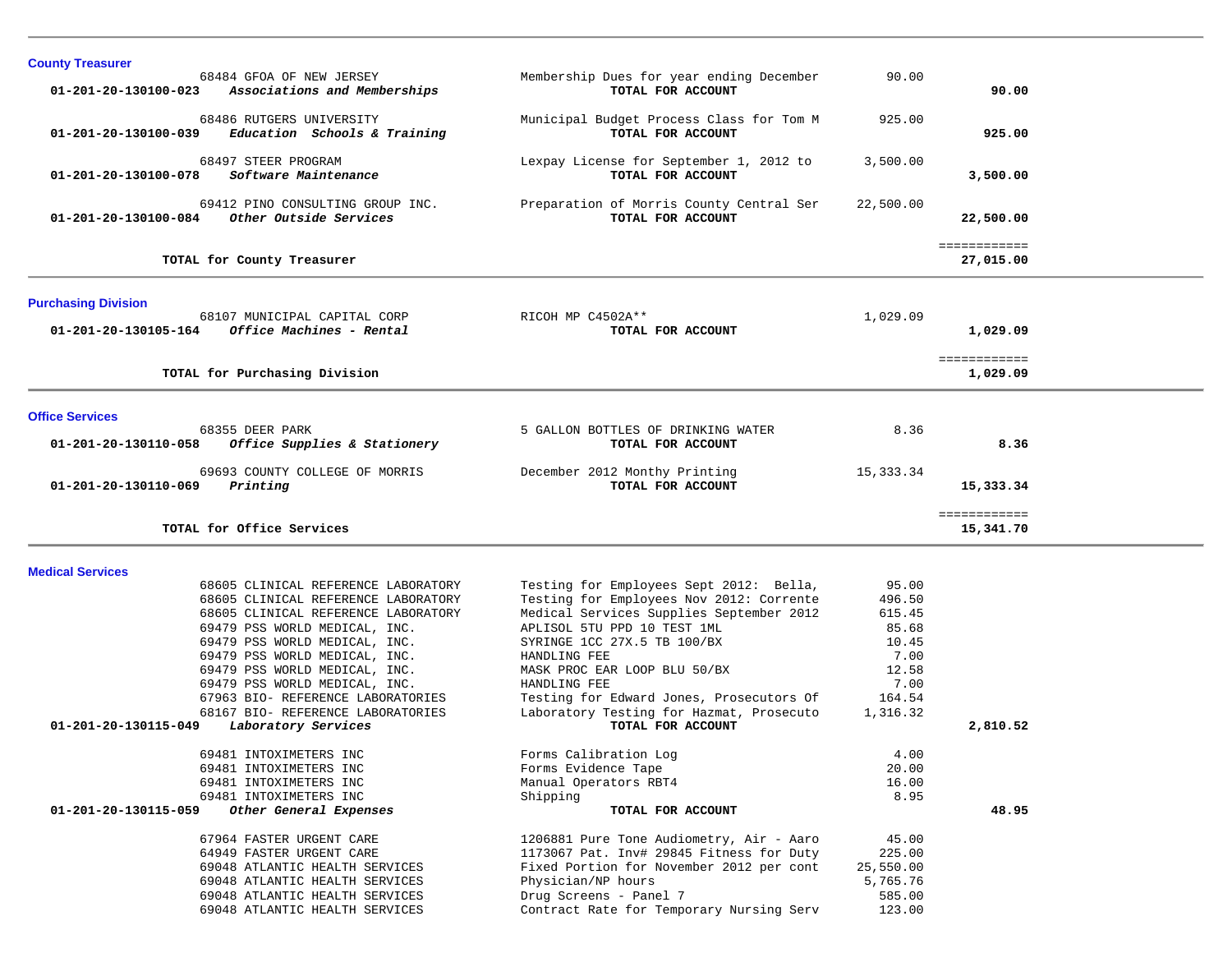| 01-201-20-130115-084<br>Other Outside Services                                                                                                                                             | TOTAL FOR ACCOUNT                                                                                                                   |                                            | 32,293.76                 |  |
|--------------------------------------------------------------------------------------------------------------------------------------------------------------------------------------------|-------------------------------------------------------------------------------------------------------------------------------------|--------------------------------------------|---------------------------|--|
| 69048 ATLANTIC HEALTH SERVICES<br>01-201-20-130115-205<br>Diagnostic Tests                                                                                                                 | Hep B<br>TOTAL FOR ACCOUNT                                                                                                          | 440.00                                     | 440.00                    |  |
| TOTAL for Medical Services                                                                                                                                                                 |                                                                                                                                     |                                            | ============<br>35,593.23 |  |
| <b>Annual Audit</b>                                                                                                                                                                        |                                                                                                                                     |                                            |                           |  |
| 69325 NISIVOCCIA LLP<br>69369 NISIVOCCIA LLP<br>$(2011)$ Audit<br>01-203-20-135100-024                                                                                                     | Payment of remainder owed fro 2011 Singl<br>additional billing for 2011 Single Audit<br>TOTAL FOR ACCOUNT                           | 8,300.00<br>8,990.00                       | 17,290.00                 |  |
| TOTAL for Annual Audit                                                                                                                                                                     |                                                                                                                                     |                                            | ============<br>17,290.00 |  |
| <b>Information Technology Div</b>                                                                                                                                                          |                                                                                                                                     |                                            |                           |  |
| 68306 ALTERNATIVE MICROGRAPHICS INC<br>01-201-20-140100-054<br>Microfilming                                                                                                                | Microfilming Service<br>TOTAL FOR ACCOUNT                                                                                           | 2,057.66                                   | 2,057.66                  |  |
| 69317 STAPLES BUSINESS ADVANTAGE<br>69317 STAPLES BUSINESS ADVANTAGE<br>69317 STAPLES BUSINESS ADVANTAGE<br>69317 STAPLES BUSINESS ADVANTAGE<br>68302 DEER PARK                            | Office Supplies<br>Office Supplies<br>Office Supplies (Order 7093069607)<br><b>SUPPLIES</b><br>Account 0419423314 10/01/12-10/31/12 | 58.13<br>172.34<br>19.85<br>26.16<br>30.76 |                           |  |
| Office Supplies & Stationery<br>01-201-20-140100-058                                                                                                                                       | TOTAL FOR ACCOUNT                                                                                                                   |                                            | 307.24                    |  |
| 68304 ADVANCED MICRO DISTRIBUTION<br>67973 COMPUTER CABLE & CONNECTOR CO<br>68309 EREVIVAL LLC<br>68309 EREVIVAL LLC                                                                       | Parts for various Printers<br>Various CAT5E Cables<br>Destruction of Tapes, HD's and Mobile De<br>Pick Up Service                   | 856.00<br>160.44<br>376.99<br>75.00        |                           |  |
| Other Operating&Repair Supply<br>01-201-20-140100-098                                                                                                                                      | TOTAL FOR ACCOUNT                                                                                                                   |                                            | 1,468.43                  |  |
| TOTAL for Information Technology Div                                                                                                                                                       |                                                                                                                                     |                                            | ============<br>3,833.33  |  |
| <b>O.L.I.S.</b>                                                                                                                                                                            |                                                                                                                                     |                                            |                           |  |
| 67181 WEBGROUP MEDIA LLC<br>Other Outside Services<br>01-201-20-140105-084                                                                                                                 | CERB4-ONDEMAND Cerb4 On-Demand-olis.cerb<br>TOTAL FOR ACCOUNT                                                                       | 297.00                                     | 297.00                    |  |
| TOTAL for O.L.I.S.                                                                                                                                                                         |                                                                                                                                     |                                            | ============<br>297.00    |  |
| <b>County Board of Taxation</b>                                                                                                                                                            |                                                                                                                                     |                                            |                           |  |
| 67805 MICROSYSTEMS-NJ COM, LLC<br>67805 MICROSYSTEMS-NJ COM, LLC<br>67805 MICROSYSTEMS-NJ COM, LLC<br>67804 MICROSYSTEMS-NJ COM, LLC<br>01-201-20-150100-040<br>Electronic Data Processing | Apr, May, June 2012<br>July, Aug, Sept 2012<br>Oct, Nov, Dec 2012<br>Oct, Nov, Dec 2011<br>TOTAL FOR ACCOUNT                        | 8,000.00<br>8,000.00<br>8,000.00<br>816.16 | 24,816.16                 |  |
| 68935 STAPLES BUSINESS ADVANTAGE<br>68935 STAPLES BUSINESS ADVANTAGE                                                                                                                       | Desk Calendar<br>Laser Labels                                                                                                       | 33.15<br>152.60                            |                           |  |
| Office Supplies & Stationery<br>01-201-20-150100-058                                                                                                                                       | TOTAL FOR ACCOUNT                                                                                                                   |                                            | 185.75                    |  |
| 67804 MICROSYSTEMS-NJ COM, LLC<br>01-203-20-150100-040<br>(2011) Electronic Data Processing                                                                                                | Oct, Nov, Dec 2011<br>TOTAL FOR ACCOUNT                                                                                             | 7,183.84                                   | 7,183.84                  |  |
|                                                                                                                                                                                            |                                                                                                                                     |                                            | ============              |  |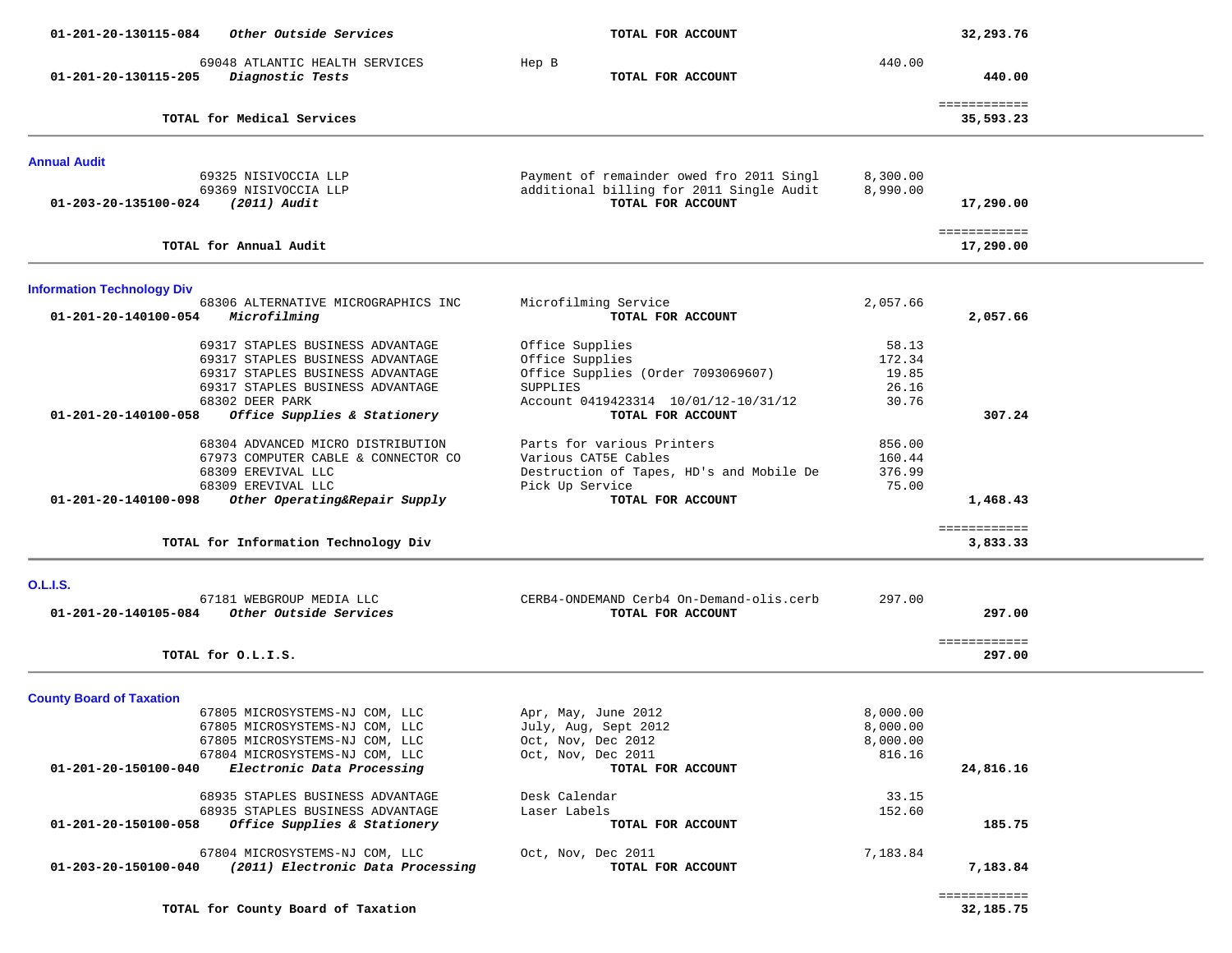|                         | 67769 NATIONAL BUSINESS INSTITUTE       | Land Use Law Seminar (WRB)                                        | 349.00      |                           |
|-------------------------|-----------------------------------------|-------------------------------------------------------------------|-------------|---------------------------|
| 01-201-20-155100-039    | Education Schools & Training            | TOTAL FOR ACCOUNT                                                 |             | 349.00                    |
|                         | 68133 WEST PAYMENT CENTER               |                                                                   |             |                           |
| 01-201-20-155100-050    | Law Books                               | $1003671819$ Information charges - $10-1-12$<br>TOTAL FOR ACCOUNT | 516.16      | 516.16                    |
|                         |                                         |                                                                   |             |                           |
|                         | 69499 JOHNSON & CONWAY LLP              | Morris View-Matheny                                               | 61.07       |                           |
|                         | 69499 JOHNSON & CONWAY LLP              | Special Counsel                                                   | 466.32      |                           |
|                         | 69478 THE LAW OFFICE OF                 | Edward Poculosky                                                  | 191.50      |                           |
|                         | 69478 THE LAW OFFICE OF                 | Mary McKenna                                                      | 448.50      |                           |
|                         | 69478 THE LAW OFFICE OF                 | Helen Snedeker                                                    | 122.00      |                           |
|                         | 69478 THE LAW OFFICE OF                 | Frank Nitti                                                       | 277.00      |                           |
|                         | 69478 THE LAW OFFICE OF                 | William Redding                                                   | 107.50      |                           |
|                         | 69042 KNAPP TRIMBOLI & PRUSINOWSKI, LLC | PBA327-contract neg.                                              | 960.00      |                           |
| 01-201-20-155100-051    | Legal                                   | TOTAL FOR ACCOUNT                                                 |             | 2,633.89                  |
|                         |                                         |                                                                   |             |                           |
|                         | 68727 STAPLES BUSINESS ADVANTAGE        | HP 78A toner (WRB)                                                | 74.09       |                           |
|                         | 68727 STAPLES BUSINESS ADVANTAGE        | 810 magic tape                                                    | 22.48       |                           |
|                         | 68711 STAPLES BUSINESS ADVANTAGE        | HP 51A toner x 2 (LB)                                             | 228.52      |                           |
|                         | 68539 STAPLES BUSINESS ADVANTAGE        | HP 49A toner (WRB)                                                | 59.62       |                           |
| 01-201-20-155100-058    | Office Supplies & Stationery            | TOTAL FOR ACCOUNT                                                 |             | 384.71                    |
|                         | 61531 MUNICIPAL CAPITAL CORP            |                                                                   |             |                           |
|                         | Office Machines - Rental                | 416075 SAVIN MP C 4502A415793 Paper Feed<br>TOTAL FOR ACCOUNT     | 1,077.36    |                           |
| 01-201-20-155100-164    |                                         |                                                                   |             | 1,077.36                  |
|                         |                                         |                                                                   |             | ============              |
|                         | TOTAL for County Counsel                |                                                                   |             | 4,961.12                  |
|                         |                                         |                                                                   |             |                           |
|                         |                                         |                                                                   |             |                           |
|                         |                                         |                                                                   |             |                           |
|                         | 68994 STAPLES BUSINESS ADVANTAGE        | 1032165, 11/30/12                                                 | 57.09       |                           |
|                         | 68994 STAPLES BUSINESS ADVANTAGE        | 11/17/2012                                                        | 1,001.39    |                           |
|                         | 68994 STAPLES BUSINESS ADVANTAGE        | 11/30/2012                                                        | 37.72       |                           |
|                         | 68994 STAPLES BUSINESS ADVANTAGE        | 11/10/2012                                                        | 154.35      |                           |
| 01-201-20-160100-058    | Office Supplies & Stationery            | TOTAL FOR ACCOUNT                                                 |             | 1,250.55                  |
|                         |                                         |                                                                   |             |                           |
|                         | 67710 IMAGE ACCESS CORP                 | NEW DSV 2400 MS600MKII MICROFORM SCANNER                          | 5,495.00    |                           |
|                         | 67710 IMAGE ACCESS CORP                 | MINOLTA WITH UC CARRIER 1 YEAR CARE KIT                           | 2,990.00    |                           |
|                         | 67710 IMAGE ACCESS CORP                 | MSP3500 LASER PRINTER WITH IMAGING KIT                            | 2,495.00    |                           |
|                         | 67710 IMAGE ACCESS CORP                 | UNIVERSAL CARRIER 8 FOR FICHE & ROLL FIL                          | 1,895.00    |                           |
|                         | 67710 IMAGE ACCESS CORP                 | WORKSTATION WITH PULL OUT LOWER SHELF                             | 349.00      |                           |
|                         | 67710 IMAGE ACCESS CORP                 | <b>USB BOARD</b>                                                  | 388.04      |                           |
|                         | 67710 IMAGE ACCESS CORP                 | ZOOM LENS 9-16x                                                   | 600.00      |                           |
|                         | 67710 IMAGE ACCESS CORP                 | TRADE IN ALLOWANCE ON 2 OLD UNITS -- INC                          | $-2,000,00$ |                           |
| 01-201-20-160100-163    | Office Machines                         | TOTAL FOR ACCOUNT                                                 |             | 12,212.04                 |
|                         |                                         |                                                                   |             |                           |
| 01-203-20-160100-024    | 69644 NISIVOCCIA LLP<br>(2011) Audit    | Balance due for professional fees for ac<br>TOTAL FOR ACCOUNT     | 7,867.00    | 7,867.00                  |
|                         |                                         |                                                                   |             |                           |
| <b>County Surrogate</b> | TOTAL for County Surrogate              |                                                                   |             | ============<br>21,329.59 |

**Engineering** 

**County Counsel** 

| 67687 BLACK BOX NETWORK SERVICES<br>Other Outside Services<br>01-201-20-165100-084 | Black Box Maintenance for Engineering Ph<br>TOTAL FOR ACCOUNT | 1,140.00 | 1,140.00 |
|------------------------------------------------------------------------------------|---------------------------------------------------------------|----------|----------|
| 68213 R.S. KNAPP CO. INC.                                                          | PW 300 Print EngineMonthly Base Chg Napp                      | 318.00   |          |
| 66531 MUNICIPAL CAPITAL CORP                                                       | Color CopierVendor# 416035 - Ricoh MP C3                      | 738.48   |          |
| 66531 MUNICIPAL CAPITAL CORP                                                       | Black & White CopierVendor# 415956 - Ric                      | 770.11   |          |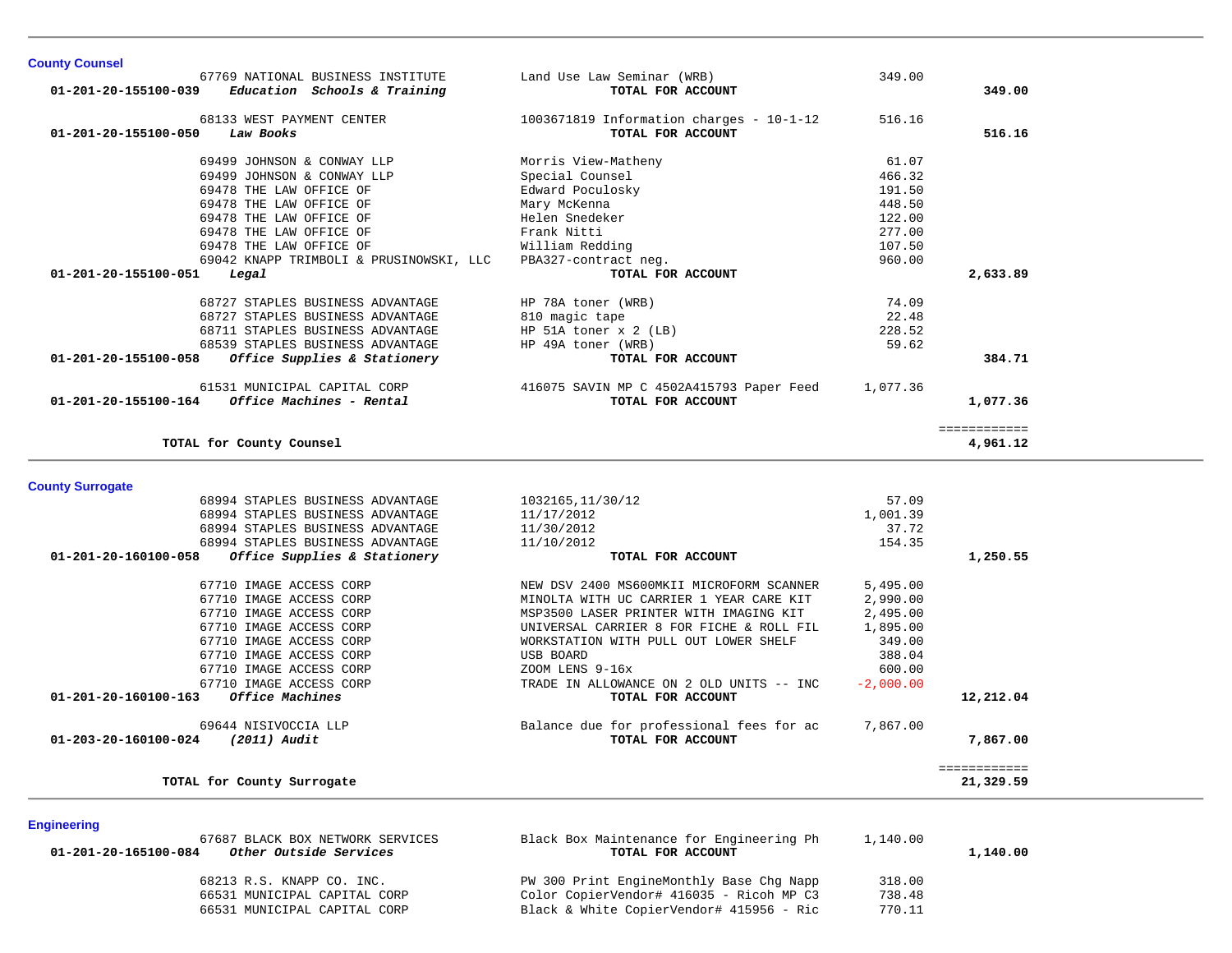| Office Machines - Rental<br>01-201-20-165100-164                                                                              | TOTAL FOR ACCOUNT                                                                                    | 1,826.59                          |  |
|-------------------------------------------------------------------------------------------------------------------------------|------------------------------------------------------------------------------------------------------|-----------------------------------|--|
| 68366 STATION HARDWARE LAWN &<br>68366 STATION HARDWARE LAWN &<br>66589 STATION HARDWARE LAWN &                               | Mouse Traps<br>R.V. Fluid Anti Freeze<br>Mouse Traps                                                 | 76.86<br>10.00<br>65.88           |  |
| 68216 MORRISTOWN LUMBER &<br>01-201-20-165100-225<br>Chemicals & Sprays                                                       | 203028 Flur. red org marking pnt.<br>TOTAL FOR ACCOUNT                                               | 23.16<br>175.90                   |  |
| 68212 THE RONED GROUP<br>68243 AT&T MOBILITY<br>01-201-20-165100-258<br>Equipment                                             | BDC-18 battery for set 4<br>Billing Cycle: 10/2/12 to 11/1/12. Accou<br>TOTAL FOR ACCOUNT            | 185.00<br>37.31<br>222.31         |  |
| TOTAL for Engineering                                                                                                         |                                                                                                      | ============<br>3,364.80          |  |
| <b>Heritage Commission</b>                                                                                                    |                                                                                                      |                                   |  |
| 68208 RIOS' ENGRAVING<br>68524 DAVID MITROS<br>Special Projects<br>01-201-20-175100-079                                       | SPECIAL NAME TAG ENGRAVING FOR MIRIAM MO<br>ROCKAWAY MORRIS CANAL STONE CULVERT<br>TOTAL FOR ACCOUNT | 20.00<br>200.00<br>220.00         |  |
| 69515 MARGARET SHULTZ<br>01-201-20-175100-082<br>Travel Expense                                                               | MILEAGE<br>TOTAL FOR ACCOUNT                                                                         | 56.00<br>56.00                    |  |
| 65175 4 IMPRINT INC.<br>65175 4 IMPRINT INC.<br>65175 4 IMPRINT INC.<br>Other Administrative Supplies<br>01-201-20-175100-095 | #8550 VALUE CLICK PEN<br>SET UP CHARGE<br>SHIPPING<br>TOTAL FOR ACCOUNT                              | 120.00<br>10.00<br>6.77<br>136.77 |  |
| TOTAL for Heritage Commission                                                                                                 |                                                                                                      | ============<br>412.77            |  |
| <b>Planning Board</b>                                                                                                         |                                                                                                      |                                   |  |
| 69188 RENE AXELROD<br>Other General Expenses<br>01-201-20-180100-059                                                          | MCPB Meeting expenses for 10/18/2012 & 1<br>TOTAL FOR ACCOUNT                                        | 40.92<br>40.92                    |  |
| TOTAL for Planning Board                                                                                                      |                                                                                                      | ============<br>40.92             |  |
| <b>Transportation Management</b><br>68011 METRO COUNT USA INC<br>Other Administrative Supplies<br>01-201-20-180105-095        | Traffic Count Supplies Invoice Date 11/1<br>TOTAL FOR ACCOUNT                                        | 458.00<br>458.00                  |  |
| TOTAL for Transportation Management                                                                                           |                                                                                                      | ============<br>458.00            |  |
| <b>PDT - General Admin</b>                                                                                                    |                                                                                                      |                                   |  |
| 69216 WILLIAM DIBARTOLO<br>Associations and Memberships<br>01-201-20-180115-023                                               | Reimbusement for Professional Land Surve<br>TOTAL FOR ACCOUNT                                        | 43.41<br>43.41                    |  |
| 68010 BURRINI'S OLDE WORLD MARKET<br>01-201-20-180115-059<br>Other General Expenses                                           | Morris County Construction Board of Appe<br>TOTAL FOR ACCOUNT                                        | 350.99<br>350.99                  |  |
| 69216 WILLIAM DIBARTOLO<br>01-201-20-180115-082<br>Travel Expense                                                             | Reimbursement for 1 night hotel stay for<br>TOTAL FOR ACCOUNT                                        | 72.26<br>72.26                    |  |
| TOTAL for PDT - General Admin                                                                                                 |                                                                                                      | ============<br>466.66            |  |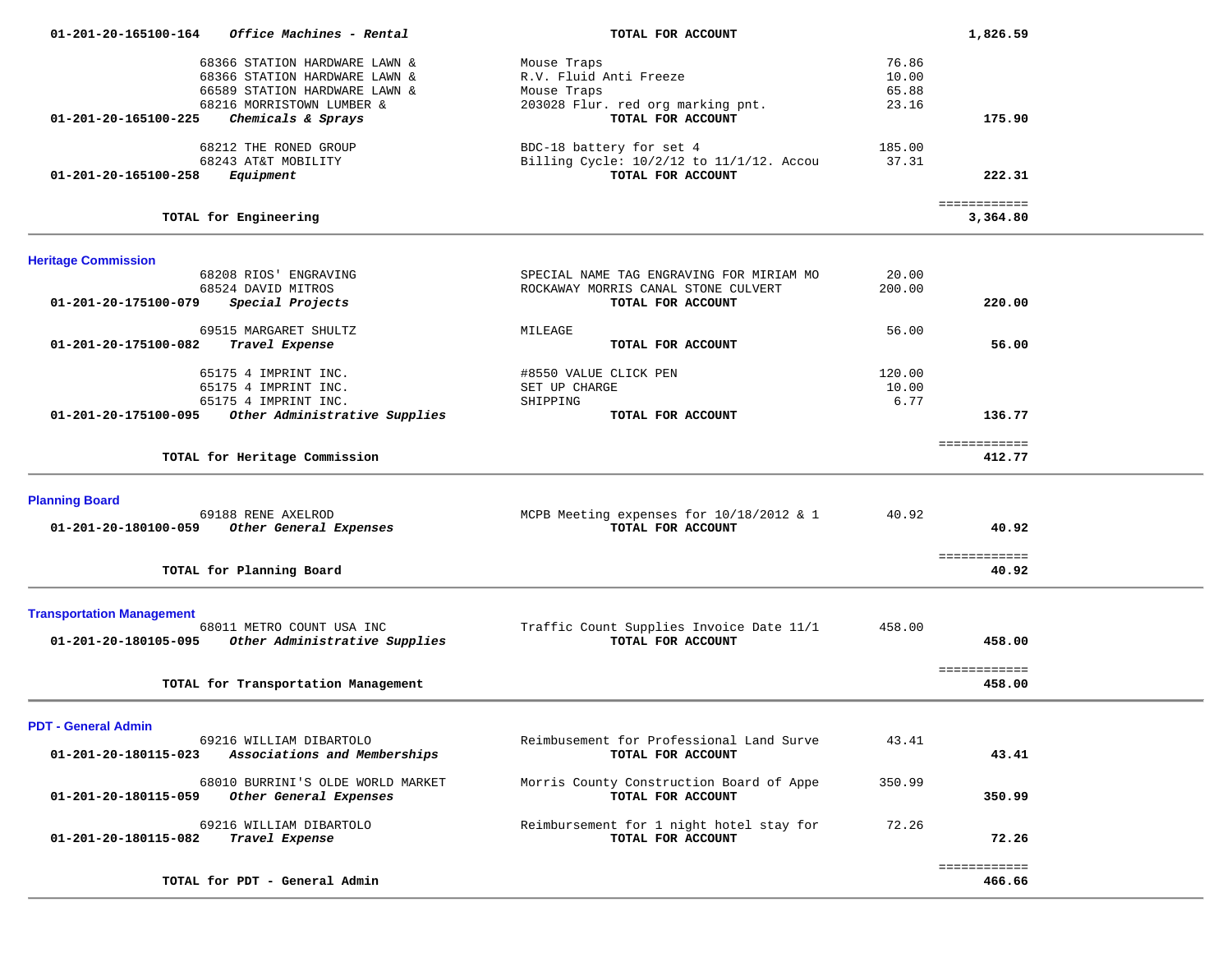| <b>County Weights &amp; Measures</b>          |                                          |          |          |
|-----------------------------------------------|------------------------------------------|----------|----------|
| 69647 ALLIED OIL                              | 11/12 FUEL CHARGES - W&M                 | 92.08    |          |
| 69645 NATIONAL FUEL OIL INC.                  | 11/12 FUEL CHARGES - W&M                 | 1,140.53 |          |
| 01-201-22-201100-140<br>Gas Purchases         | TOTAL FOR ACCOUNT                        |          | 1,232.61 |
| 69208 HESS CORPORATION                        | WEIGHTS & MEASURES (62830/612936)        | 380.33   |          |
| Natural Gas<br>$01 - 201 - 22 - 201100 - 141$ | TOTAL FOR ACCOUNT                        |          | 380.33   |
| 69542 AT&T                                    | CTY W&M 1001-102-9542 DTD 12/1/2012      | 5.10     |          |
| 69543 AT&T                                    | CTY W&M 1001-102-9542 DTD 11/1/2012      | 8.60     |          |
| 69537 VERIZON                                 | W&M 201 V63-1789 999 12Y 12/01/12<br>CTY | 285.87   |          |
| 69536 VERIZON                                 | W&M 201 V63-1789 999 12Y 11/01/12<br>CTY | 290.95   |          |
| Telephone<br>01-201-22-201100-146             | TOTAL FOR ACCOUNT                        |          | 590.52   |
| 68334 RICCIARDI BROTHERS OF NJ INC            | HYDE FLEX KNIFE # 02350                  | 7.99     |          |
| 68334 RICCIARDI BROTHERS OF NJ INC            | VIOLET / CMS                             | 33.94    |          |
| 01-201-22-201100-258<br>Equipment             | TOTAL FOR ACCOUNT                        |          | 41.93    |
|                                               |                                          |          |          |
| TOTAL for County Weights & Measures           |                                          |          | 2,245.39 |

**Employee Group Insurance** 

| 68603 ESTATE OF RALPH KASZERMAN                                         | Medicare B 1/2012- 6/2012                             | 482.00    |              |
|-------------------------------------------------------------------------|-------------------------------------------------------|-----------|--------------|
| 68604 HORIZON BLUE CROSS BLUE SHIELD                                    | October 2012 HMO Main Cty and Morris Vie 1,370,047.49 |           |              |
| 68168 MAGNOLIA TITUS                                                    | Medicare B 1/2012- 6/2012                             | 1,198.80  |              |
| 69656 DISCOVERY BENEFITS INC.                                           | COBRA 5/2012 Main County and Morris View              | 235.00    |              |
| 69657 HORIZON BLUE CROSS BLUE SHIELD                                    | Dental Coverage for the month of Decembe              | 44,468.73 |              |
| 69476 TOTAL ADMINISTRATIVE SERVICES                                     | Flex Main Cty 10/01/2012 to 12/31/2012                | 2,129.25  |              |
| 69036 DISCOVERY BENEFITS INC.                                           | COBRA 11/2012 Offices of Temporary Assis              | 71.50     |              |
| 69035 DISCOVERY BENEFITS INC.                                           | COBRA 11/2012 Main County and Morris Vie              | 887.60    |              |
| 65234 RHM BENEFITS, INC.                                                | August 2012 Health Benefit Consulting Fe              | 12,500.00 |              |
| 67788 RHM BENEFITS, INC.                                                | September, October 2012 Health Benefit C              | 25,000.00 |              |
| Employee Group Insurance Expenditures<br>$01 - 201 - 23 - 220100 - 090$ | TOTAL FOR ACCOUNT                                     |           | 1,457,020.37 |
|                                                                         |                                                       |           |              |

============

1,457,020.37

TOTAL for Employee Group Insurance

# **Office of Emergency Management**

| 69598 VERIZON WIRELESS                               | L&PS/ADMIN                               | 76.02    |       |
|------------------------------------------------------|------------------------------------------|----------|-------|
| Cellular Phones/Pagers<br>01-201-25-252100-031       | TOTAL FOR ACCOUNT                        |          | 76.02 |
| 69107 JEFFREY PAUL                                   | Time For A Bagel $11/11/12$              | 21.30    |       |
| Office Supplies & Stationery<br>01-201-25-252100-058 | TOTAL FOR ACCOUNT                        |          | 21.30 |
| 68424 CIRCLE COMPUTER INC                            | Replacement Battery for Laptop Part #FPC | 148.00   |       |
| 68424 CIRCLE COMPUTER INC                            | Shipping                                 | 13.00    |       |
| 67861 TURTLE & HUGHES, INC                           | Work Order 67296                         | 1,334.84 |       |
| 67861 TURTLE & HUGHES, INC                           | Work Order 67296                         | 154.02   |       |
| 68431 MOTOROLA SOLUTIONS INC                         | Emergency Mgt                            | 1,264.00 |       |
| 68437 TONY SANCHEZ LTD                               | Emergency Mgt                            | 6,246.45 |       |
| 67692 GRAINGER                                       | Item #5JDU3 Logistic Strap               | 916.80   |       |
| 67692 GRAINGER                                       | Item #3XMT9 Tie-Off                      | 241.00   |       |
| 67692 GRAINGER                                       | Item #2GXK2 Cargo Bar                    | 599.76   |       |
| 67692 GRAINGER                                       | Item #20G258 Container Ramp              | 1,609.05 |       |
| 67692 GRAINGER                                       | Item #2YV62 E-Track Tie-Off              | 20.57    |       |
| 67692 GRAINGER                                       | Item #2YV62 E-Track Tie-Off              | 20.57    |       |
| 67692 GRAINGER                                       | Item #2YV62 E-Track Tie-Off              | 20.57    |       |
| 67692 GRAINGER                                       | Item #2YV62 E-Track Tie-Off              | 20.57    |       |
| 67692 GRAINGER                                       | Item #2YV62 E-Track Tie-Off              | 20.57    |       |
| 67692 GRAINGER                                       | Item #2YV62 E-Track Tie-Off              | 20.57    |       |
| 67692 GRAINGER                                       | Item #2YV62 E-Track Tie-Off              | 41.14    |       |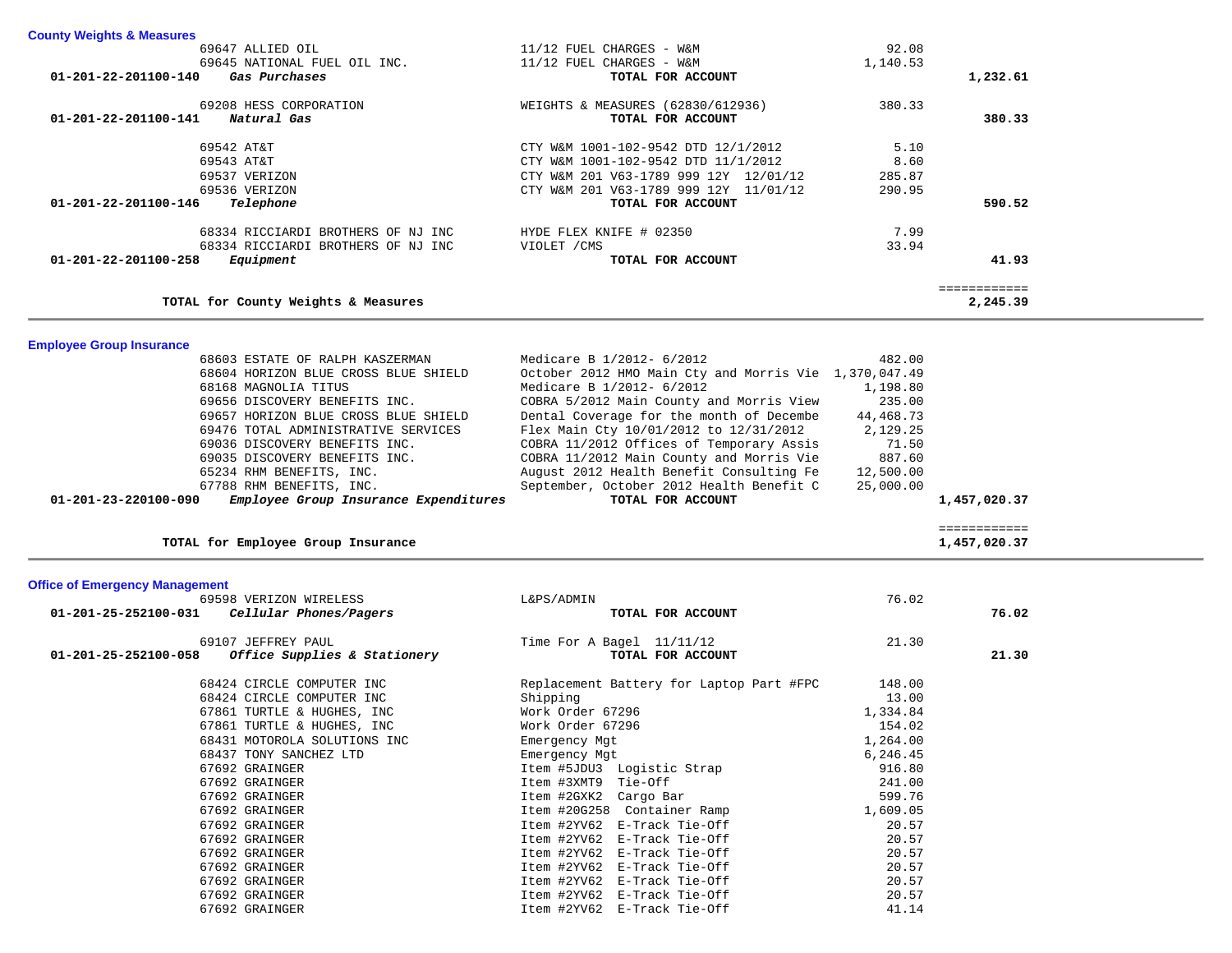| 67557 NFPA INTERNATIONAL<br>68936 CABLEVISION<br>Other General Expenses<br>01-201-25-252100-059                                                                                                                                | Fire Code Subsciption - Electronic<br>$11/3/12 - 12/31/12$<br>TOTAL FOR ACCOUNT                                                                                                                                                               | 950.00<br>269.66                                           | 13,911.14                 |  |
|--------------------------------------------------------------------------------------------------------------------------------------------------------------------------------------------------------------------------------|-----------------------------------------------------------------------------------------------------------------------------------------------------------------------------------------------------------------------------------------------|------------------------------------------------------------|---------------------------|--|
| 68971 ROYAL COMMUNICATIONS INC.<br>Radio Repairs<br>01-201-25-252100-072                                                                                                                                                       | Mobile Ambulance Bus radio parts<br>TOTAL FOR ACCOUNT                                                                                                                                                                                         | 55.00                                                      | 55.00                     |  |
| 68984 PLAINSMAN AUTO SUPPLY<br>Equipment<br>01-201-25-252100-258                                                                                                                                                               | Air Compressor / Battery Jumper for OEM<br>TOTAL FOR ACCOUNT                                                                                                                                                                                  | 289.00                                                     | 289.00                    |  |
| TOTAL for Office of Emergency Management                                                                                                                                                                                       |                                                                                                                                                                                                                                               |                                                            | ============<br>14,352.46 |  |
| <b>Communications Center</b>                                                                                                                                                                                                   |                                                                                                                                                                                                                                               |                                                            |                           |  |
| 67810 APCO INTERNATIONAL<br>01-201-25-252105-023 Associations and Memberships                                                                                                                                                  | Per Invoice, 2013 APCO membership dues<br>TOTAL FOR ACCOUNT                                                                                                                                                                                   | 184.00                                                     | 184.00                    |  |
| 67815 LIFESAVERS INC<br>$01-201-25-252105-039$ Education Schools & Training                                                                                                                                                    | BLS for Healthcare Provider Manual<br>TOTAL FOR ACCOUNT                                                                                                                                                                                       | 108.00                                                     | 108.00                    |  |
| 69136 ROYAL COMMUNICATIONS INC.<br>01-201-25-252105-072 Radio Repairs                                                                                                                                                          | 11/30/12,per invoice #1205, mobile ambul<br>TOTAL FOR ACCOUNT                                                                                                                                                                                 | 400.00                                                     | 400.00                    |  |
| 66815 SHI INTERNATIONAL CORP<br>67822 KEYSTONE PUBLIC SAFETY INC.<br>67822 KEYSTONE PUBLIC SAFETY INC.<br>67822 KEYSTONE PUBLIC SAFETY INC.<br>67824 LAWSOFT INC<br><i>Software Maintenance</i><br>01-201-25-252105-078        | Per quote, 10/17/12, Adobe Acrobat Pro-v<br>11/1-Software maint 11/1/12-10/31/13<br>11/1-Alarm Panel Interface 11/1/12-12/31<br>11/1-Maintenance 11/1/12-12/31/13<br>Maintenance of Proprietary Computer Soft<br>TOTAL FOR ACCOUNT            | 3,909.75<br>33,988.00<br>12,500.00<br>2,250.00<br>7,000.00 | 59,647.75                 |  |
| 69086 JERSEY CENTRAL POWER & LIGHT<br>69077 JERSEY CENTRAL POWER & LIGHT<br>69077 JERSEY CENTRAL POWER & LIGHT<br>69078 JERSEY CENTRAL POWER & LIGHT<br>69078 JERSEY CENTRAL POWER & LIGHT<br>01-201-25-252105-137 Electricity | 10 00 78 7707 1 4, 5/24 Flanders(4/22-5/<br>10 01 00 1949 3 3, 11/23/12, Long Valley<br>10 00 78 7725 4 6, 11/26/12, Oak Ridge(1<br>10 00 78 7744 2 7, 11/27/12 Boonton(10/2<br>10 00 97 9200 3 5, 11/27/12, Long Valley<br>TOTAL FOR ACCOUNT | 432.33<br>239.84<br>403.05<br>479.20<br>56.34              | 1,610.76                  |  |
| 67833 SUBURBAN PROPANE -2347<br>67833 SUBURBAN PROPANE -2347<br>67833 SUBURBAN PROPANE -2347<br>67833 SUBURBAN PROPANE -2347<br>01-201-25-252105-148<br>Other Utilities                                                        | 2347275877 62.9 gals Comm Center tanks D<br>2347275877 78.8 gals Comm Ctr tanks, Fo<br>2347275877 596.3 gals Comm Ctr tanks, W<br>2347275877 402 gals Comm Ctr tanks, W.<br>TOTAL FOR ACCOUNT                                                 | 170.84<br>211.18<br>1,472.26<br>992.54                     | 2,846.82                  |  |
| 66809 CSAM MARKETING, INC.<br>66809 CSAM MARKETING, INC.<br>66809 CSAM MARKETING, INC.<br>Communications Equipment<br>01-201-25-252105-161                                                                                     | 10/1/12, Per quote, Panasonic ToughBook<br>10/1/12, per quote Panasonic Desktop Por<br>AC Adaptor for CF-31<br>TOTAL FOR ACCOUNT                                                                                                              | 3,846.36<br>324.85<br>77.43                                | 4,248.64                  |  |
| 68469 THE INSTITUTE FOR FORENSIC<br>Medical<br>01-201-25-252105-189                                                                                                                                                            | Psychological Examinations and Reports f 1,300.00<br>TOTAL FOR ACCOUNT                                                                                                                                                                        |                                                            | 1,300.00                  |  |
| 69340 UNIVERSAL UNIFORM SALES CO INC<br>69340 UNIVERSAL UNIFORM SALES CO INC<br>Uniform And Accessories<br>01-201-25-252105-202                                                                                                | Norman MC Co-Op#50<br>Belles - MC Co-Op#50<br>TOTAL FOR ACCOUNT                                                                                                                                                                               | 310.89<br>495.79                                           | 806.68                    |  |
| TOTAL for Communications Center                                                                                                                                                                                                |                                                                                                                                                                                                                                               |                                                            | ============<br>71,152.65 |  |

**County Medical Examiner Office**

68695 MICHALSKI FUNERAL HOME CASE 14120259 1,750.00  **01-201-25-254100-030** *Cartage* **TOTAL FOR ACCOUNT 1,750.00**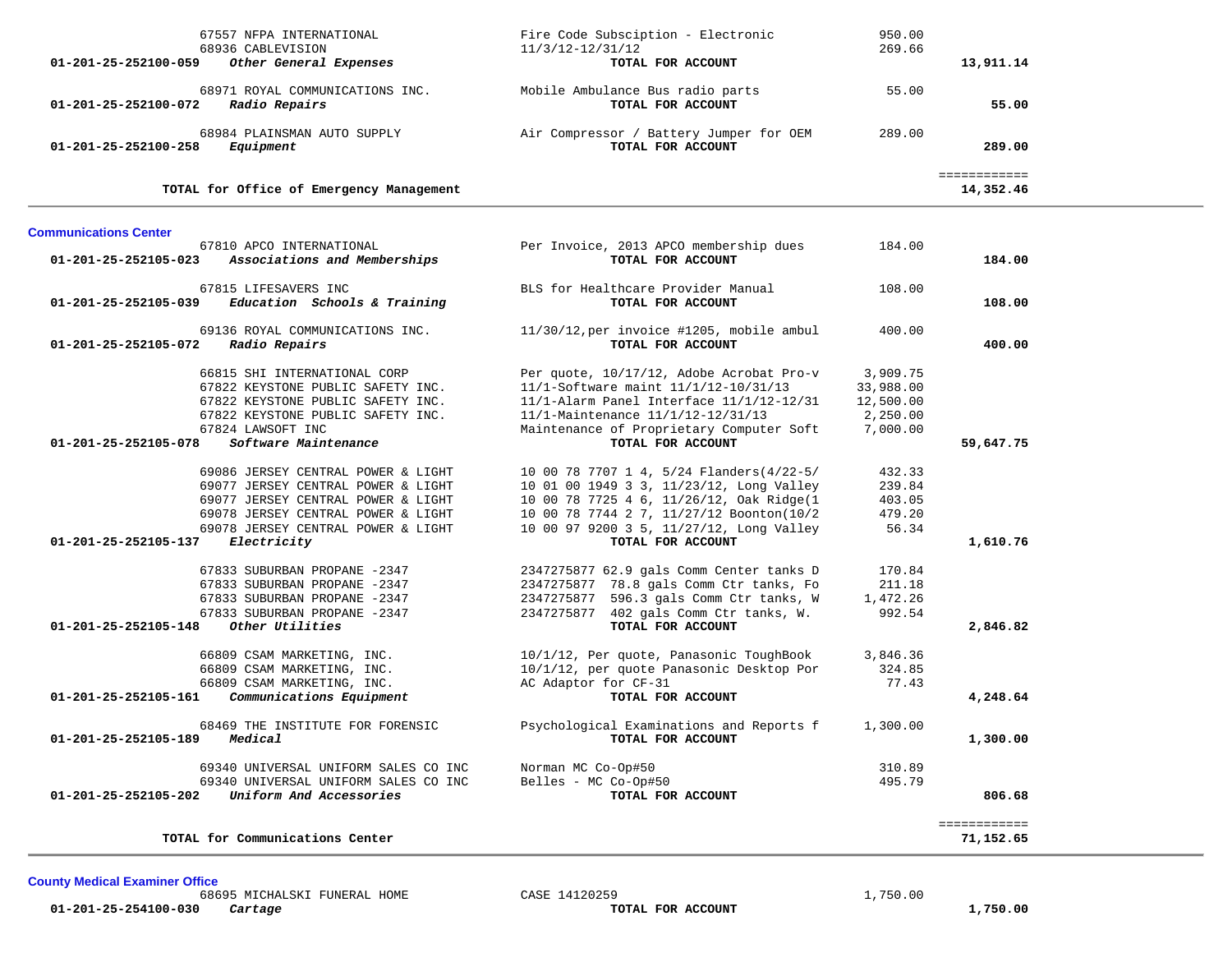| 01-201-25-254100-035               | 68490 ALLINA HOSPITALS AND CLINICS<br>Consultation Fee                                           | CUST #15367 CASE R-12-213 10/31/12<br>TOTAL FOR ACCOUNT                                                   | 600.00               | 600.00                   |  |
|------------------------------------|--------------------------------------------------------------------------------------------------|-----------------------------------------------------------------------------------------------------------|----------------------|--------------------------|--|
| 01-201-25-254100-059               | 69390 EMBROIDME<br>Other General Expenses                                                        | 11/13/12 SHIRTS FOR DR.FONSECA, G.MOSER,<br>TOTAL FOR ACCOUNT                                             | 112.00               | 112.00                   |  |
|                                    | TOTAL for County Medical Examiner Office                                                         |                                                                                                           |                      | ============<br>2,462.00 |  |
| <b>County Sheriff's Department</b> |                                                                                                  |                                                                                                           |                      |                          |  |
| 01-201-25-270100-028               | 67756 INFOUSA CITY DIRECTORIES<br>Books & Periodicals                                            | Morris County Cross Reference Books<br>TOTAL FOR ACCOUNT                                                  | 740.00               | 740.00                   |  |
|                                    | 67751 VERIZON WIRELESS                                                                           | $682268073 - 00001$ $9/20/12 - 10/19/12$                                                                  | 130.81<br>166.10     |                          |  |
| 01-201-25-270100-031               | 68741 VERIZON WIRELESS<br>Cellular Phones/Pagers                                                 | Acct#682268073-00001 Oct 20 - Nov 19, 20<br>TOTAL FOR ACCOUNT                                             |                      | 296.91                   |  |
| 01-201-25-270100-039               | 67760 BERGEN COUNTY LAW & PUBLIC<br>68378 SOMERSET COUNTY POLICE<br>Education Schools & Training | Lt.Gerald Pennino & Lt.Steven Post, Cour<br>Somerset County Police Adademy/Raritan V<br>TOTAL FOR ACCOUNT | 140.00<br>130.00     | 270.00                   |  |
|                                    | 68427 SIRCHIE FINGER PRINT LAB INC.                                                              | Black Hi-Fi Volcanic Latent Powder (BPP0                                                                  | 123.50               |                          |  |
|                                    | 68427 SIRCHIE FINGER PRINT LAB INC.<br>68427 SIRCHIE FINGER PRINT LAB INC.                       | Evidence Sealing Tape (#903E)<br>Photo Laser Smoke (#LTF100S)                                             | 65.00<br>99.75       |                          |  |
|                                    | 68427 SIRCHIE FINGER PRINT LAB INC.                                                              | Syringe Transport Containers (#ECT2)                                                                      | 75.00                |                          |  |
|                                    | 68427 SIRCHIE FINGER PRINT LAB INC.                                                              | Drysafe Filters (#ACFPRE)                                                                                 | 620.00               |                          |  |
|                                    | 68427 SIRCHIE FINGER PRINT LAB INC.<br>68316 U-LINE SHIPPING SUPPLY                              | SHIPPING AND HANDLING<br>Polybags - (50/ct 4MIL 36x60) Item #S-26                                         | 10.04<br>304.00      |                          |  |
|                                    | 68316 U-LINE SHIPPING SUPPLY                                                                     | Shipping & Handling                                                                                       | 33.71                |                          |  |
| 01-201-25-270100-047               | Identification Equip&Supplies                                                                    | TOTAL FOR ACCOUNT                                                                                         |                      | 1,331.00                 |  |
| 01-201-25-270100-050               | 68375 WEST PAYMENT CENTER<br>Law Books                                                           | Acct#1000692998, Inv dtd 11/4/12, NJ Sta<br>TOTAL FOR ACCOUNT                                             | 344.00               | 344.00                   |  |
|                                    | 68347 DEER PARK                                                                                  | 0434561387 10/15/12-11/14/12                                                                              | 157.71               |                          |  |
|                                    | 69069 CY DRAKE LOCKSMITHS, INC.                                                                  | Padlock & Key, Inv dtd 12/5/12                                                                            | 42.55                |                          |  |
|                                    | 68999 MORRISTOWN LUMBER &<br>68554 PROJECT LIFESAVER, INC.                                       | Cust.#2055 Misc.Items<br>Battery/wafer style "L" series, 1 yr Kit                                         | 2,833.56<br>7,294.10 |                          |  |
|                                    | 68554 PROJECT LIFESAVER, INC.                                                                    | Shipping & Handling                                                                                       | 80.00                |                          |  |
|                                    | 69002 RIOS' ENGRAVING                                                                            | Brass Plates w/eng "Retirement Plqs 2012                                                                  | 87.00                |                          |  |
| 01-201-25-270100-059               | Other General Expenses                                                                           | TOTAL FOR ACCOUNT                                                                                         |                      | 10,494.92                |  |
| 01-201-25-270100-078               | 67752 LEXIS NEXIS ACCURINT<br>Software Maintenance                                               | Inv dtd 10/31/12<br>TOTAL FOR ACCOUNT                                                                     | 155.00               | 155.00                   |  |
|                                    | 68743 MICHAEL MCMAHON                                                                            | Food - for the Training/SKIDDS & CATS co                                                                  | 62.71                |                          |  |
| 01-201-25-270100-082               | 67761 NJ PUBLIC SAFETY ACCREDITATION<br>Travel Expense                                           | Sgt. Laurel Burns & Sgt. Denise Thornton,<br>TOTAL FOR ACCOUNT                                            | 152.00               | 214.71                   |  |
|                                    | 68027 STEVE SEIDLER                                                                              | K-9 Training: 10/15,16,17,18,19/12, 10/2                                                                  | 1,455.00             |                          |  |
|                                    | 68027 STEVE SEIDLER                                                                              | K-9 Training $11/8,9/12$ , Inv dtd $11/14/12$                                                             | 285.00               |                          |  |
|                                    | 68066 U.S. SECURITY ASSOCIATES, INC.                                                             | 573-1067-000 GUARDS - $10/19/12-10/25/12$ ,                                                               | 2,268.20             |                          |  |
|                                    | 68066 U.S. SECURITY ASSOCIATES, INC.<br>67759 U.S. SECURITY ASSOCIATES, INC.                     | GUARDS - $10/26/12$ - $11/1/12$ , Inv dtd $11/$<br>$573-1067-000$ GUARDS - $10/5/12$ - $10/11/12$         | 1,110.21<br>1,779.14 |                          |  |
|                                    | 67757 U.S. SECURITY ASSOCIATES, INC.                                                             | $573-1067-000$ Guards - $10/12/12-10/18/12$ ,                                                             | 2,177.92             |                          |  |
| 01-201-25-270100-084               | Other Outside Services                                                                           | TOTAL FOR ACCOUNT                                                                                         |                      | 9,075.47                 |  |
|                                    | 68374 STAPLES BUSINESS ADVANTAGE                                                                 | Order#111315606-000-001, Order dt 11/15/                                                                  | 44.72                |                          |  |
|                                    | 69305 W.B. MASON COMPANY INC                                                                     | Paper, Pens & Calendars "2013", Inv dtd 1                                                                 | 311.73               |                          |  |
|                                    | 68939 STAPLES BUSINESS ADVANTAGE<br>68939 STAPLES BUSINESS ADVANTAGE                             | Bulb Halogen #488827, Inv dtd 9/28/12<br>Zebra Pen/Pencil Set item# ZEB570, Inv d                         | 10.11<br>5.27        |                          |  |
|                                    |                                                                                                  |                                                                                                           |                      |                          |  |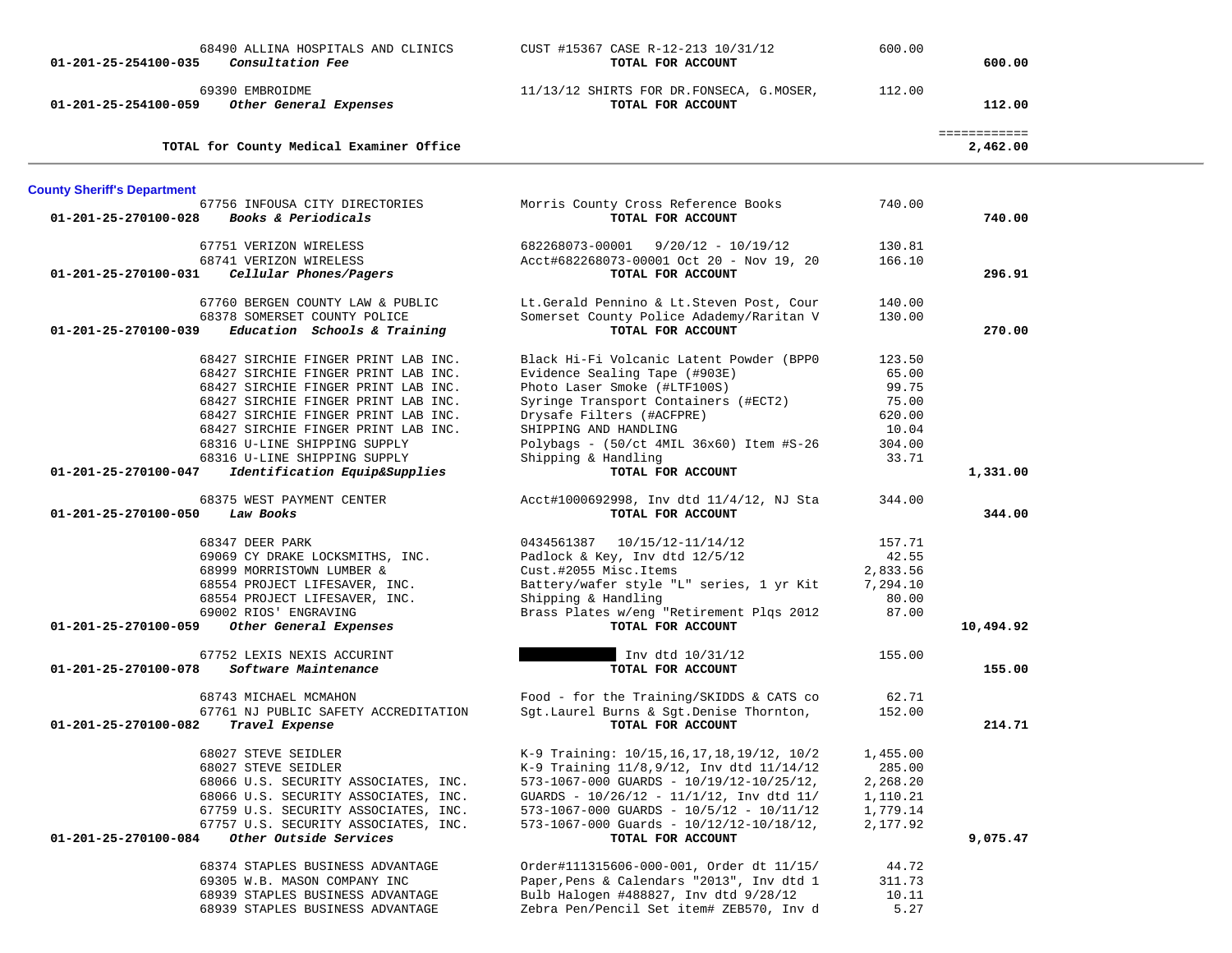| 01-201-25-270100-095           | Other Administrative Supplies         | TOTAL FOR ACCOUNT                              |          | 371.83       |
|--------------------------------|---------------------------------------|------------------------------------------------|----------|--------------|
|                                | 67755 VERIZON WIRELESS                | $482559481 - 00001$ $10/2/12 - 11/1/12$ , Inv  | 1,320.39 |              |
|                                | 68418 CALEA                           | Up-Date Service (CACE-L), Inv dtd 11/14/       | 130.00   |              |
|                                | 68349 SPRINT NEXTEL                   | 961050119 10/13/12 - 11/12/12, Inv dtd         | 1,192.45 |              |
|                                | 67758 SPRINT NEXTEL                   | Sept 13 - Oct 12, 2012                         | 1,190.05 |              |
| 01-201-25-270100-161           | Communications Equipment              | TOTAL FOR ACCOUNT                              |          | 3,832.89     |
|                                | 68013 STEVEN B. HODES, DVM PA         | LUKE - Diarrhea (10/1/12) & RENO - Exam        | 438.35   |              |
| 01-201-25-270100-189           | Medical                               | TOTAL FOR ACCOUNT                              |          | 438.35       |
|                                | 67753 UNIVERSAL UNIFORM SALES CO INC  | P.Mangiafridda (Boots), Inv dtd 10/25/12       | 100.04   |              |
|                                | 67753 UNIVERSAL UNIFORM SALES CO INC  | Police Safety Vests (6)Hi Visibility & (       | 554.45   |              |
|                                | 68916 UNIVERSAL UNIFORM SALES CO INC  | S.Post - Holster, Inv dtd 11/21/12             | 134.95   |              |
|                                | 68916 UNIVERSAL UNIFORM SALES CO INC  | J.Rae - $(2)$ Shirt & $(2)$ Pants, Inv dtd 11/ | 204.70   |              |
|                                | 68916 UNIVERSAL UNIFORM SALES CO INC  | N.Salamone - Boots, Inv dtd 11/16/12           | 134.95   |              |
|                                | 68018 UNIVERSAL UNIFORM SALES CO INC  | M.O'Conner (Trousers), Inv dtd 10/26/12,       | 141.72   |              |
|                                | 68018 UNIVERSAL UNIFORM SALES CO INC  | C.Brooks (Alterations/emblems/trousers),       | 122.46   |              |
|                                | 68018 UNIVERSAL UNIFORM SALES CO INC  | Academy Recruits (Leather goods & Access       | 251.55   |              |
|                                | 68018 UNIVERSAL UNIFORM SALES CO INC  | S.Weiler (Shirts/Trousers), Inv dtd 9/11       | 157.36   |              |
|                                | 68018 UNIVERSAL UNIFORM SALES CO INC  | B.Ahern (Pants/Drop Holster/Boots), Inv        | 413.73   |              |
|                                | 68018 UNIVERSAL UNIFORM SALES CO INC  | N.Salasmone (Radio Holder), Inv dtd 11/3       | 30.00    |              |
|                                | 68018 UNIVERSAL UNIFORM SALES CO INC  | D. Thornton (Trousers), Inv dtd 8/7/12, P      | 70.86    |              |
|                                | 67749 OGS TECHNOLOGIES, INC.          | Lapel Pins, (MCS 6pt Star), Inv dtd 10/2       | 1,620.00 |              |
|                                | 67749 OGS TECHNOLOGIES, INC.          | FREIGHT                                        | 13.18    |              |
| 01-201-25-270100-202           | Uniform And Accessories               | TOTAL FOR ACCOUNT                              |          | 3,949.95     |
|                                | 67750 MIRION TECHNOLOGIES (GDS) INC   | 11512S    Film (M0101), Inv dtd 10/31/12       | 331.89   |              |
|                                | 67750 MIRION TECHNOLOGIES (GDS) INC   | Film (T0801), Inv dtd 10/31/12                 | 145.44   |              |
| 01-201-25-270100-203           | X-Ray & Medical Supplies              | TOTAL FOR ACCOUNT                              |          | 477.33       |
|                                | 69351 MORRISTOWN LUMBER &             | Hardware Supplies, Inv dtd 11/20/12, Cus       | 1,063.74 |              |
| $01 - 201 - 25 - 270100 - 239$ | Small Tools                           | TOTAL FOR ACCOUNT                              |          | 1,063.74     |
|                                | 68014 MAJOR POLICE SUPPLY             | Vehicle Partition w/cntr slider w safety       | 731.38   |              |
|                                | 68491 MAJOR POLICE SUPPLY             | $(3)$ -16" Console Incl MT & Plates, $(3)$ - D | 1,978.33 |              |
| 01-201-25-270100-258           | Equipment                             | TOTAL FOR ACCOUNT                              |          | 2,709.71     |
|                                |                                       |                                                |          | ============ |
|                                | TOTAL for County Sheriff's Department |                                                |          | 35,765.81    |

**County Prosecutor's Office**

| 69361 BERYL SKOG                                     | Supplemental Reg. On Call- November 2012 | 3.60     |          |
|------------------------------------------------------|------------------------------------------|----------|----------|
| 69361 BERYL SKOG                                     | Case Pay                                 | 50.00    |          |
| 69355 BETTY ANN DERCO                                | Reg.On Call Supplement-November 2012     | 17.10    |          |
| 69355 BETTY ANN DERCO                                | Case Pay                                 | 50.00    |          |
| 69356 DIANE DINUNZIO                                 | Reg.On Call Hours-November 2012          | 15.30    |          |
| 69358 DOROTHY DIFABIO                                | November 2012 Supplemental On Call Pay   | 46.95    |          |
| 69358 DOROTHY DIFABIO                                | Supplemental Case Pay                    | 100.00   |          |
| 69359 JANET B. NOVELLO                               | Supplemental Req.Hourly Pay for November | 12.60    |          |
| 69362 JUNE WITTY                                     | Reg.On Call Supplemental Hours- November | 8.10     |          |
| 01-201-25-275100-016<br>Outside Salaries & Wages     | TOTAL FOR ACCOUNT                        |          | 303.65   |
| 68292 FBI/LEEDA                                      | Chief William Schievella-2013 Dues       | 50.00    |          |
| 69168 MORRIS COUNTY CHAMBER OF                       | 2013 Dues                                | 40.00    |          |
| 68407 NJ ASSOC OF VICTIM WITNESS                     | Agent Patricia Stewart-Membership dues f | 150.00   |          |
| 01-201-25-275100-023<br>Associations and Memberships | TOTAL FOR ACCOUNT                        |          | 240.00   |
| 67624 VERIZON WIRELESS                               | Account #982471570-00001 SEP 13 - OCT 1  | 755.17   |          |
| 68336 SPRINT NEXTEL                                  | Account #949480113 Office Nextels for10/ | 6,371.02 |          |
| 68399 VERIZON WIRELESS                               | Account #882249917-00001 (Oct.10-Nov.9,  | 59.50    |          |
| $01-201-25-275100-031$ Cellular Phones/Pagers        | TOTAL FOR ACCOUNT                        |          | 7,185.69 |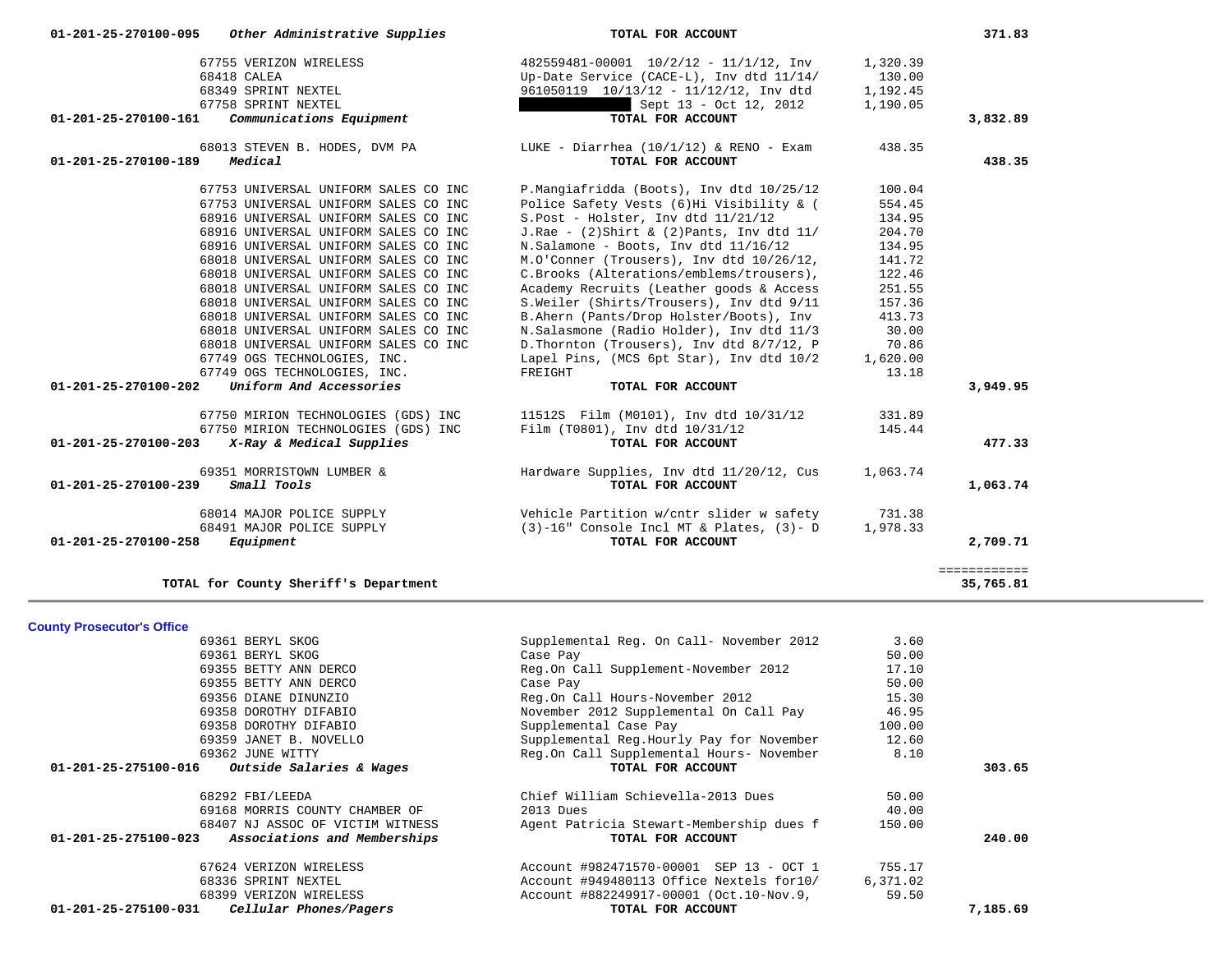| 69142 STAPLES BUSINESS ADVANTAGE                                          | Toner & Ink Cartridges                                               | 673.48          |          |
|---------------------------------------------------------------------------|----------------------------------------------------------------------|-----------------|----------|
| 01-201-25-275100-037<br>Data Processing Supplies                          | TOTAL FOR ACCOUNT                                                    |                 | 673.48   |
| 68973 MEG RODRIGUEZ                                                       | 11/27-11/29/12 Hotel Room at the Stockto                             | 340.20          |          |
| 68978 STEVEN ORTIZ                                                        | 2012 NHTSA Region 2 Child Passenger Safe                             | 112.59          |          |
| 67221 M.C. POLICE CHIEFS ASSOCIATION                                      | 2013 Membership DuesRequested by Chief W                             | 300.00          |          |
| Education Schools & Training<br>01-201-25-275100-039                      | TOTAL FOR ACCOUNT                                                    |                 | 752.79   |
|                                                                           |                                                                      |                 |          |
| 68414 COMPLETE SECURITY SYSTEMS, INC.                                     | Customer #11978-SEU Burgular Alarm                                   | 442.50          |          |
| 68414 COMPLETE SECURITY SYSTEMS, INC.                                     | Customer #11978-MCPO Burgular Alarm                                  | 275.00          |          |
| 68414 COMPLETE SECURITY SYSTEMS, INC.                                     | Customer#11978-MCPO- CCTV                                            | 140.00          |          |
| 68414 COMPLETE SECURITY SYSTEMS, INC.                                     | Customer#11978-SEU DVR Repair/Install                                | 215.00          |          |
| 68414 COMPLETE SECURITY SYSTEMS, INC.                                     | Customer#11978-MCPO Access Control Syste                             | 290.00          |          |
| Equipment Service Agreements<br>01-201-25-275100-044                      | TOTAL FOR ACCOUNT                                                    |                 | 1,362.50 |
| 66832 GANN LAW BOOKS                                                      | 2013 Edition NJ Attorney Ethics                                      | 610.00          |          |
| 66832 GANN LAW BOOKS                                                      | Shipping                                                             | 10.00           |          |
| 01-201-25-275100-050<br>Law Books                                         | TOTAL FOR ACCOUNT                                                    |                 | 620.00   |
|                                                                           |                                                                      |                 |          |
| 68342 ALPHA GRAPHICS MORRISTOWN                                           | AP Certificate                                                       | 17.50           |          |
| 69142 STAPLES BUSINESS ADVANTAGE                                          | Account NYC 1054187 -8x4 Melamine Mrkboa                             | 158.17          |          |
| 69142 STAPLES BUSINESS ADVANTAGE                                          | Account NYC 1054187-Sandisk 16GB Cruzer                              | 14.99<br>455.86 |          |
| 69142 STAPLES BUSINESS ADVANTAGE<br>69142 STAPLES BUSINESS ADVANTAGE      | Labels, Folders, Pencils, Pens & Portfolio                           | 4.70            |          |
| 69142 STAPLES BUSINESS ADVANTAGE                                          | Zip Lock Storage Bags<br>Foam cups, Highland PPC Film, Pads, Paper c | 115.96          |          |
|                                                                           |                                                                      |                 |          |
| 69142 STAPLES BUSINESS ADVANTAGE                                          | Binders, Hanging Folders & Elec.Pencil S                             | 83.04           |          |
| 69142 STAPLES BUSINESS ADVANTAGE                                          | Premium Photo Paper                                                  | 30.56           |          |
| 69142 STAPLES BUSINESS ADVANTAGE<br>69142 STAPLES BUSINESS ADVANTAGE      | Boxes, Card File, Flairs, Hi-Lighters, Shar<br>Staples Crate Blk     | 184.23<br>36.84 |          |
| 69142 STAPLES BUSINESS ADVANTAGE                                          | Legal Exp.Wallets, Clipboards, Staples Chi                           | 297.10          |          |
| 01-201-25-275100-058<br>Office Supplies & Stationery                      | TOTAL FOR ACCOUNT                                                    |                 | 1,398.95 |
|                                                                           |                                                                      |                 |          |
| 68831 FEDEX                                                               | Account #1051-0576-2 (9/17-9/20/12) SEP                              | 136.06          |          |
| 68831 FEDEX                                                               | Account #1051-0576-2 (11/16-11/19/12) NO                             | 110.98          |          |
| 69131 FEDEX                                                               | Account $\text{\#}1051 - 0576 - 2 - 12/3/12$ .                       | 22.73           |          |
| 01-201-25-275100-068<br>Postage & Metered Mail                            | TOTAL FOR ACCOUNT                                                    |                 | 269.77   |
| 69253 M.C. PROSECUTOR'S EMERGENT                                          | Reimburse Confidential Fund for Sept.201                             | 1,260.17        |          |
| 69350 M.C. PROSECUTOR'S EMERGENT                                          | Confidential Revolving Fund-October 2012                             | 720.00          |          |
| 01-201-25-275100-079<br>Special Projects                                  | TOTAL FOR ACCOUNT                                                    |                 | 1,980.17 |
| 68417 PATRICIA NIEMIEC                                                    | RE: Det.Barry Bittenmaster- State vs Ayd                             | 59.55           |          |
| 68339 A.R.T. AGENCY, INC                                                  | Req.by AP J.Napurano for State vs Rsoul                              | 125.10          |          |
| 01-201-25-275100-081<br>Transcripts                                       | TOTAL FOR ACCOUNT                                                    |                 | 184.65   |
| 68415 JOHN'S MAIN AUTO BODY                                               | RE: State vs Stephen Smith-Bank Robbery                              | 491.50          |          |
| 68411 RIOS' ENGRAVING                                                     | Plaques-2012 Polish Heritage Recognition                             | 712.00          |          |
| 69252 CABLEVISION                                                         | Account #07876-616338-01-7 DEC. 2012                                 | 159.90          |          |
| 69252 CABLEVISION                                                         | Account #07876-625785-01-9 DEC. 2012                                 | 149.90          |          |
| 69119 WILLIAM SCHIEVELLA                                                  | Nov.29, 2012 Career Development Workshop                             | 100.00          |          |
| 68405 GTS WELCO                                                           | Account #LB927-Helium Tank Rental- Commu                             | 51.74           |          |
| 69159 LONGFELLOWS SANDWICH DELI                                           | Career Development Lunch 12/6/12                                     | 166.32          |          |
| 68333 SPRINT NEXTEL                                                       | Account #296629811 OCT 7 - NOV 06, 2012                              | 119.97          |          |
| 68331 SPRINT NEXTEL                                                       | Account #899669942 - 3 Air Cards (10/12                              | 161.97          |          |
| 69164 VERIZON                                                             | Account #973 984-2133 421 22Y 11/22/12                               | 55.23           |          |
| Investigation Expense<br>01-201-25-275100-118                             | TOTAL FOR ACCOUNT                                                    |                 | 2,168.53 |
|                                                                           |                                                                      |                 |          |
| 68338 JOHN BRICK, PHD<br>Witness Fees And Mileage<br>01-201-25-275100-121 | October 12,2012 State vs Vanessa Brown-<br>TOTAL FOR ACCOUNT         | 5,822.00        | 5,822.00 |
|                                                                           |                                                                      |                 |          |
| 67820 DRUGSCAN INC                                                        | State vs Vanessa Brown (Blood Test)                                  | 235.00          |          |
| Court Expenses-Extradition<br>01-201-25-275100-126                        | TOTAL FOR ACCOUNT                                                    |                 | 235.00   |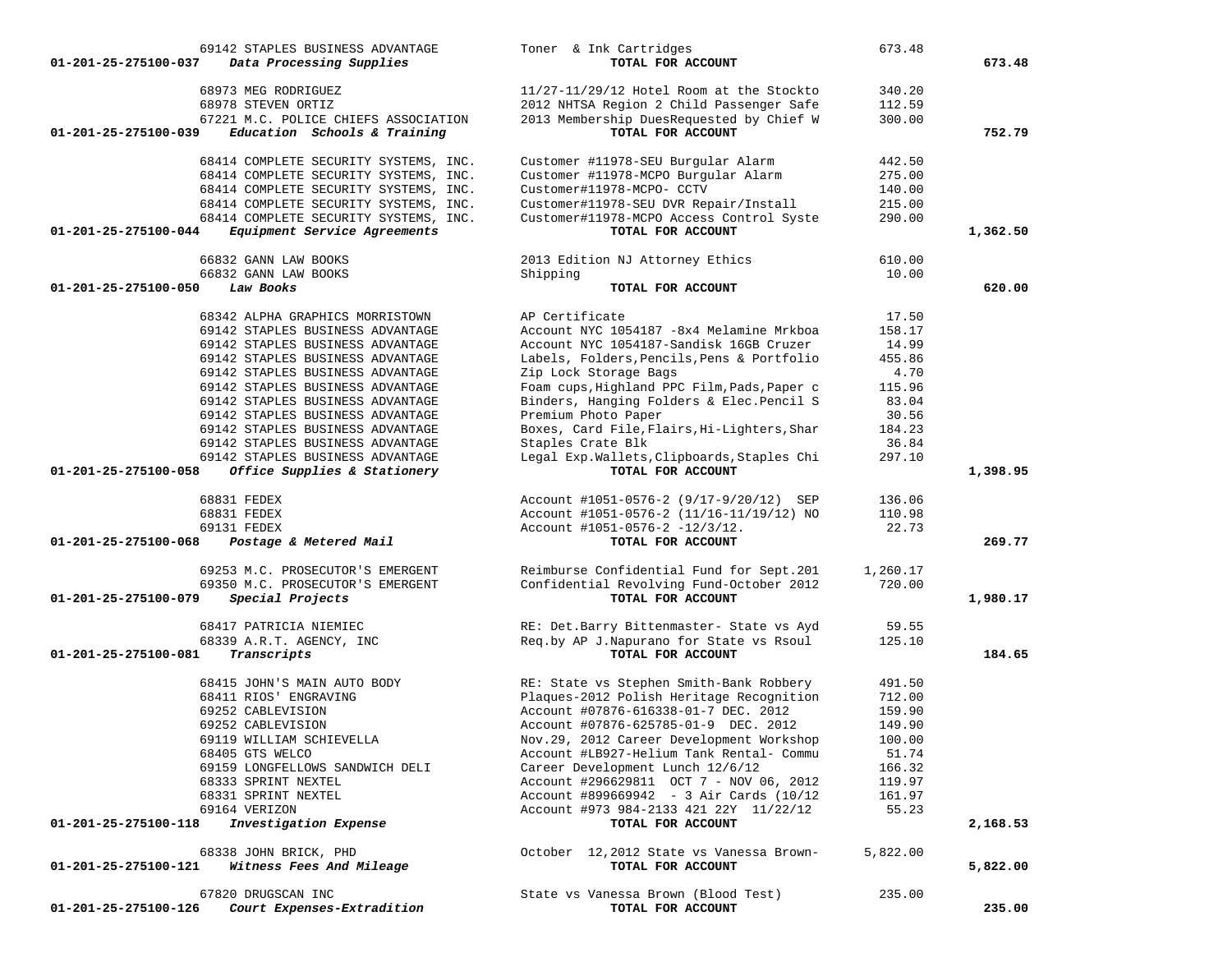| 01-201-25-275100-189 Medical | 69160 STATE TOXICOLOGY LABORATORY<br>69160 STATE TOXICOLOGY LABORATORY         | Background Drug Tests (9/30/12)<br>Background Drug Tests (10/31/12)<br>TOTAL FOR ACCOUNT | 270.00<br>135.00 | 405.00                      |  |
|------------------------------|--------------------------------------------------------------------------------|------------------------------------------------------------------------------------------|------------------|-----------------------------|--|
| 01-201-25-275100-258         | 68406 AGT BATTERY SUPPLY LLC<br>Equipment                                      | AA, 3V Lithium Streamlight & 9V Batterie<br>TOTAL FOR ACCOUNT                            | 611.23           | 611.23                      |  |
|                              | TOTAL for County Prosecutor's Office                                           |                                                                                          |                  | ============<br>24, 213. 41 |  |
| <b>County Jail</b>           |                                                                                |                                                                                          |                  |                             |  |
|                              | 67636 VERIZON WIRELESS<br>$01-201-25-280100-031$ Cellular Phones/Pagers        | 885699058-00001 CELL PHONES DATED 10.26.<br>TOTAL FOR ACCOUNT                            | 429.39           | 429.39                      |  |
|                              |                                                                                |                                                                                          |                  |                             |  |
|                              | 68725 ALBERINO GUERRIERO                                                       | REIMBURSEMENT FOR CDL PERMIT ISSUED ON 6                                                 | 125.00           |                             |  |
|                              | 68725 ALBERINO GUERRIERO                                                       | REIMBURSEMENT FOR FINGERPRINTS FOR CDL O                                                 | 51.00            |                             |  |
|                              | 68725 ALBERINO GUERRIERO                                                       | REIMBURSEMENT FOR PASSENGER ENDORSEMENT                                                  | 44.00            |                             |  |
|                              | 68233 PESI HEALTHCARE                                                          | TRAINING FOR J.TAYLOR ON 12.4.12                                                         | 169.99           |                             |  |
|                              | 68233 PESI HEALTHCARE                                                          | TRAINING FOR D.BACKES ON 12.3.12                                                         | 169.99           |                             |  |
|                              | $01-201-25-280100-039$ Education Schools & Training                            | TOTAL FOR ACCOUNT                                                                        |                  | 559.98                      |  |
|                              | 68225 ALL-STAR IDENTIFICATION                                                  | ID LABELS DATED 11.13.12                                                                 | 1,663.00         |                             |  |
| 01-201-25-280100-047         | Identification Equip&Supplies                                                  | TOTAL FOR ACCOUNT                                                                        |                  | 1,663.00                    |  |
|                              |                                                                                |                                                                                          |                  |                             |  |
|                              | 67016 GALLS, LLC                                                               | 3 GEAR BAGS DATED 10.11.12                                                               | 102.00           |                             |  |
|                              | 67638 GALLS, LLC                                                               | PROJECTOR CASE DATED 10.25.12                                                            | 150.45           |                             |  |
|                              | 68222 ROYAL COMMUNICATIONS INC.<br>01-201-25-280100-059 Other General Expenses | LIGHT SWITCH/INSTALL FOR VAN DATED 10.23<br>TOTAL FOR ACCOUNT                            | 70.00            | 322.45                      |  |
|                              |                                                                                |                                                                                          |                  |                             |  |
|                              | 67637 VEOLIA ES SOLID WASTE OF                                                 | FACILITY REFUSE REMOVAL FOR NOV. 2012 DAT                                                | 2,155.46         |                             |  |
|                              | 68224 DEVINE KALLEBERG LLC                                                     | FEES FOR HEARING ON 10.24.12                                                             | 960.00           |                             |  |
|                              | 01-201-25-280100-084 Other Outside Services                                    | TOTAL FOR ACCOUNT                                                                        |                  | 3,115.46                    |  |
|                              | 68220 ARAMARK CORRECTIONAL SERVICES                                            | STAFF AND INMATE MEALS DATED 11.15.12 15,914.21                                          |                  |                             |  |
| 01-201-25-280100-185         | Food                                                                           | TOTAL FOR ACCOUNT                                                                        |                  | 15,914.21                   |  |
|                              |                                                                                |                                                                                          |                  |                             |  |
|                              | 67631 MOORE MEDICAL LLC                                                        | MEDICAL SUPPLIES DATED 11.1.12                                                           | 21.60            |                             |  |
|                              | 67631 MOORE MEDICAL LLC                                                        | MEDICAL SUPPLIES DATED 10.26.12                                                          | 426.00           |                             |  |
|                              | 67395 MOORE MEDICAL LLC                                                        | MEDICAL SUPPLIES DATED 10.19.12                                                          | 7.78             |                             |  |
|                              | 66973 MOORE MEDICAL LLC                                                        | MEDICAL SUPPLIES DATED 10.15.12                                                          | 6.00             |                             |  |
|                              | 66608 MOORE MEDICAL LLC                                                        | MEDICAL SUPPLIES DATED 10.9.12                                                           | 943.72           |                             |  |
|                              | 69268 DONNA GRUBLE<br>69268 DONNA GRUBLE                                       | REIMBURSEMENT FOR INMATE MEDICATION DATE<br>REIMBURSEMENT FOR INMATE MEDICATION DATE     | 16.48<br>6.40    |                             |  |
|                              | 69268 DONNA GRUBLE                                                             | REIMBURSEMENT FOR INMATE MOUTH GUARDS DA                                                 | 3.18             |                             |  |
|                              | 68360 MOORE MEDICAL LLC                                                        | MEDICAL SUPPLIES DATED 11/14/12                                                          | 392.00           |                             |  |
|                              | 68217 MOORE MEDICAL LLC                                                        | MEDICAL SUPPLIES DATED 11.9.12                                                           | 2,001.42         |                             |  |
|                              | 67579 DIVERSIFIED STORAGE                                                      | MEDICAL FILE LABELS DATED 10.24.12                                                       | 541.75           |                             |  |
|                              | 65049 STERICYCLE INC.                                                          | MEDICAL WASTE DISPOSAL DATED 10.1.12                                                     | 39.94            |                             |  |
| 01-201-25-280100-189 Medical |                                                                                | TOTAL FOR ACCOUNT                                                                        |                  | 4,406.27                    |  |
|                              |                                                                                |                                                                                          |                  |                             |  |
|                              | 68221 THE INSTITUTE FOR FORENSIC                                               | 2 NEW HIRE EVALUATIONS DATED 11.9.12                                                     | 850.00           |                             |  |
| 01-201-25-280100-198         | 68221 THE INSTITUTE FOR FORENSIC<br>Psychiatric Services                       | 5 NEW HIRE EVEALUATIONS DATED 11.9.12<br>TOTAL FOR ACCOUNT                               | 2,125.00         | 2,975.00                    |  |
|                              |                                                                                |                                                                                          |                  |                             |  |
|                              | 68226 UNIVERSAL UNIFORM SALES CO INC                                           | UNIFORMS FOR A. SANTANA DATED 11.9.12                                                    | 424.45           |                             |  |
|                              | 68226 UNIVERSAL UNIFORM SALES CO INC                                           | BADGE WALLETS DATED 11.9.12                                                              | 191.70           |                             |  |
|                              | 68226 UNIVERSAL UNIFORM SALES CO INC                                           | UNIFORMS FOR M.MORSCH DATED 10.26.12                                                     | 100.00           |                             |  |
|                              | 67581 GALLS, LLC                                                               | FIRARM HOLSTER PLUS SHIPPING DATED 10.29                                                 | 68.48            |                             |  |
|                              | 68365 UNIVERSAL UNIFORM SALES CO INC                                           | ACADEMY EQUIPMENT OFC. QUELI DATED 11/15                                                 | 467.00           |                             |  |
| 01-201-25-280100-202         | Uniform And Accessories                                                        | TOTAL FOR ACCOUNT                                                                        |                  | 1,251.63                    |  |
|                              |                                                                                |                                                                                          |                  |                             |  |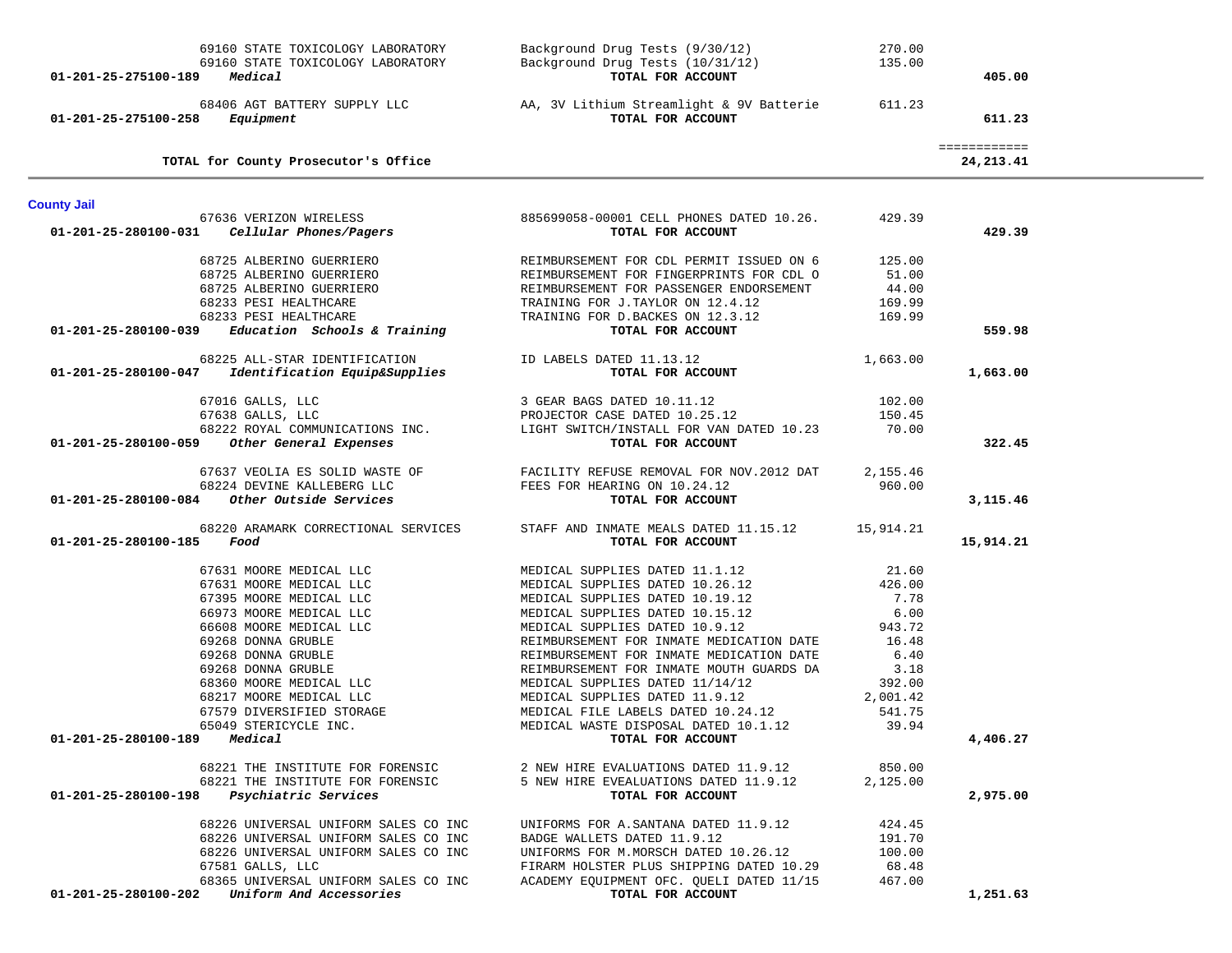| 68236 ATC SERVICES INC                            | HVAC SUPPLIES DATED 11.14.12             | 268.32   |              |
|---------------------------------------------------|------------------------------------------|----------|--------------|
| 68235 GRAINGER                                    | 1 SPACE HEATER DATED 11.12.12            | 30.07    |              |
| 68235 GRAINGER                                    | 5 SPACE HEATERS DATED 11.12.12           | 150.35   |              |
| 68237 TURTLE & HUGHES, INC                        | LIGHT BULBS DATED 11.8.12                | 317.04   |              |
| Bldg Maintenance Supplies<br>01-201-25-280100-249 | TOTAL FOR ACCOUNT                        |          | 765.78       |
| 68215 JERSEY PAPER PLUS INC                       | JANITORIAL SUPPLIES DATED 11.15.12       | 1,445.38 |              |
| 68215 JERSEY PAPER PLUS INC                       | JANITORIAL SUPPLIES DATED 11.15.12       | 2,350.00 |              |
| 68363 CENTRAL POLY CORP                           | CAN LINERS DATED 11/19/12                | 1,260.50 |              |
| 68364 E.A. MORSE & CO. INC.                       | HDO CLEANER DATED 11/20/12               | 288.60   |              |
| 68234 E.A. MORSE & CO. INC.                       | JANITORIAL SUPPLIES DATED 11.15.12       | 546.65   |              |
| 68361 JERSEY PAPER PLUS INC                       | SANITARY NAPKINS DATED 11/19/12          | 303.30   |              |
| 68361 JERSEY PAPER PLUS INC                       | NEUTRAL FLOOR CLEANER DATED 11/16/12     | 2,205.00 |              |
| 01-201-25-280100-252<br>Janitorial Supplies       | TOTAL FOR ACCOUNT                        |          | 8,399.43     |
| 68311 FOWLER EQUIP CO INC.                        | WASHER MACHINE REPAIR/PARTS DATED 11.9.1 | 4,538.95 |              |
| Machinery Repairs & Parts<br>01-201-25-280100-262 | TOTAL FOR ACCOUNT                        |          | 4,538.95     |
|                                                   |                                          |          | ============ |
| TOTAL for County Jail                             |                                          |          | 44,341.55    |

| <b>County Youth Detention Facilit</b>                |                                          |              |  |
|------------------------------------------------------|------------------------------------------|--------------|--|
| 67647 MCGRAW- HILL COMPANIES                         | TABE tests                               | 201.30       |  |
| 01-201-25-281100-039<br>Education Schools & Training | TOTAL FOR ACCOUNT                        | 201.30       |  |
| 65431 MOORE MEDICAL LLC                              | CPR mask, otpscope bulb, opthalmosope bu | 104.55       |  |
| 69347 WHITES HEALTHCARE                              | August Medications                       | 769.21       |  |
| 69347 WHITES HEALTHCARE                              | September Medications                    | 635.19       |  |
| 67033 BOB BARKER COMPANY, INC.                       | Dial shampoo packets                     | 186.05       |  |
| Medical<br>01-201-25-281100-189                      | TOTAL FOR ACCOUNT                        | 1,695.00     |  |
| 67033 BOB BARKER COMPANY, INC.                       | socks for residents                      | 266.30       |  |
| Uniform And Accessories<br>01-201-25-281100-202      | TOTAL FOR ACCOUNT                        | 266.30       |  |
|                                                      |                                          | ============ |  |
| TOTAL for County Youth Detention Facilit             |                                          | 2,162.60     |  |

### **Road Repairs**

|                      | 69647 ALLIED OIL                      | 11/12 FUEL CHARGES - COUNTY ROAD REPAIRS | 479.55   |          |
|----------------------|---------------------------------------|------------------------------------------|----------|----------|
|                      | 69645 NATIONAL FUEL OIL INC.          | 11/12 FUEL CHARGES - COUNTY ROAD REPAIRS | 5,940.16 |          |
|                      | 01-201-26-290100-140<br>Gas Purchases | TOTAL FOR ACCOUNT                        |          | 6,419.71 |
|                      | 69542 AT&T                            | ROAD REPAIRS                             | 12.00    |          |
|                      | 69543 AT&T                            | ROAD REPAIRS                             | 8.91     |          |
|                      | 69522 VERIZON                         | 973-361-2726 132 16Y billing 12/1/2012   | 247.70   |          |
|                      | 69537 VERIZON                         | ROAD REPAIRS                             | 723.07   |          |
|                      | 69536 VERIZON                         | ROAD REPAIRS                             | 735.94   |          |
| 01-201-26-290100-146 | Telephone                             | TOTAL FOR ACCOUNT                        |          | 1,727.62 |
|                      | 68398 LONG VALLEY PIZZA               | meals 4/13-11/18/2012                    | 60.00    |          |
|                      | 68398 LONG VALLEY PIZZA               | 15% gratuity                             | 9.00     |          |
|                      | 68401 R.B.'S DELI                     | meals 8/13/2012                          | 110.00   |          |
|                      | 68401 R.B.'S DELI                     | 15% gratuity                             | 16.50    |          |
|                      | 68403 THEODORA'S FAMILY RESTAURANT    | emergency meals $6/5-11/18/2012$         | 40.00    |          |
|                      | 68403 THEODORA'S FAMILY RESTAURANT    | 15% gratuity                             | 6.00     |          |
|                      | 68404 TOWNSQUARE DINER RESTAURANT     | emergency meals $11/6 - 11/11/12$        | 40.00    |          |
|                      | 68404 TOWNSQUARE DINER RESTAURANT     | 15% gratuity                             | 6.00     |          |
|                      | 68737 BROOKSIDE DINER & RESTAURANT    | meals 5/27-11/27/2012                    | 160.00   |          |
|                      | 68737 BROOKSIDE DINER & RESTAURANT    | 15% Gratuity                             | 24.00    |          |
|                      | 68964 KORNER STORE INC                | meals 11/15-12/3/2012                    | 120.00   |          |
|                      | 68964 KORNER STORE INC                | 15% gratuity                             | 18.00    |          |
|                      |                                       |                                          |          |          |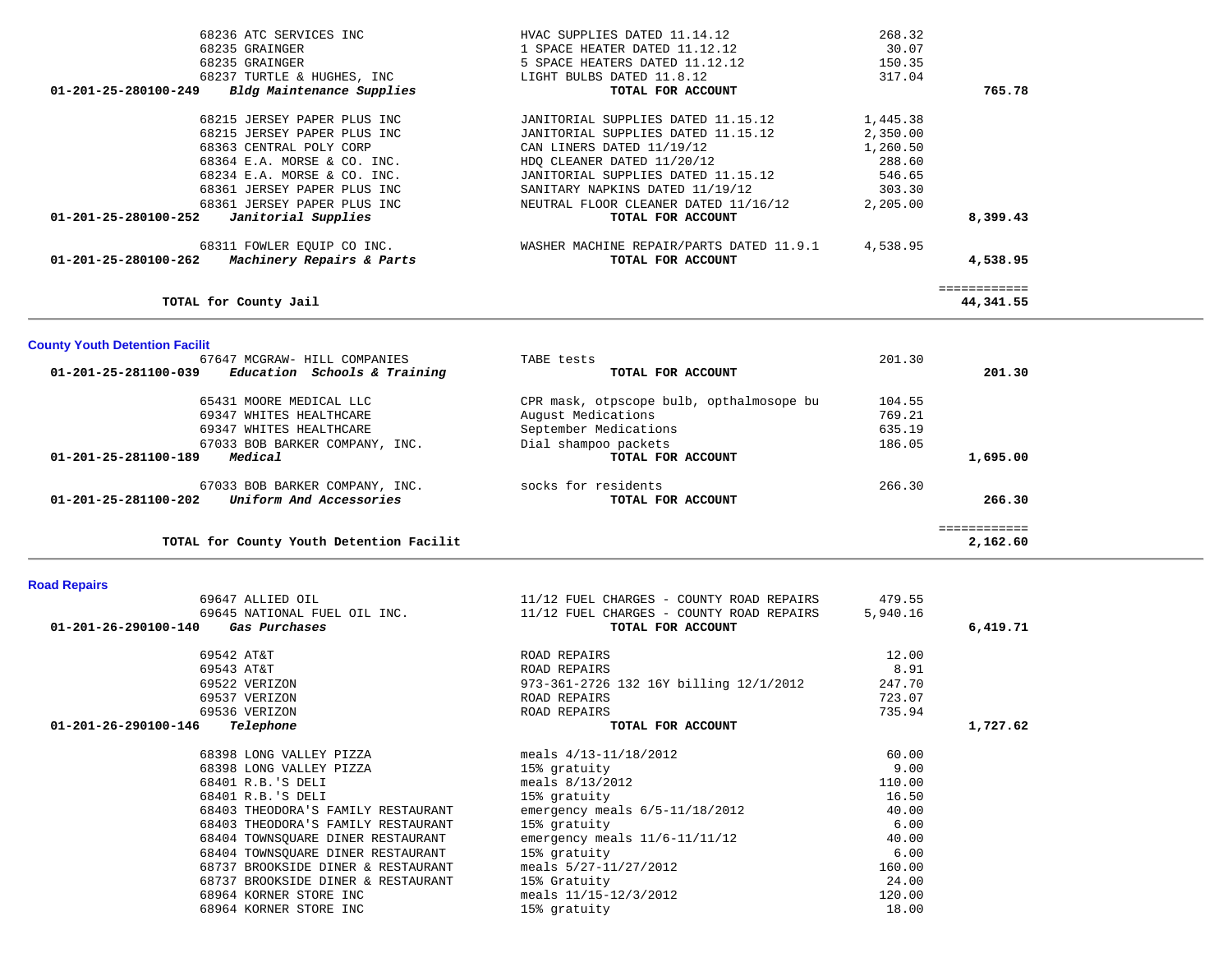| TOTAL for Road Repairs      |                              |                             | 139,371.47 |
|-----------------------------|------------------------------|-----------------------------|------------|
| <b>Bridges and Culverts</b> | 68202 W.B. MASON COMPANY INC | Diary, Rmndr 5.7x8.25       | 73.16      |
|                             | 68202 W.B. MASON COMPANY INC | Battery, D, Energizer, 8 pk | 36.54      |

| 68966 MARIO'S PIZZERIA & RESTAURANT                           | 15% gratuity                             | 3.00      |              |
|---------------------------------------------------------------|------------------------------------------|-----------|--------------|
| 01-201-26-290100-188<br>Meals                                 | TOTAL FOR ACCOUNT                        |           | 644.00       |
| 68501 TILCON NEW YORK INC.                                    | $I - 5$                                  | 213.64    |              |
| 68501 TILCON NEW YORK INC.                                    | $I - 5$                                  | 990.66    |              |
| 68501 TILCON NEW YORK INC.                                    | $I - 5$                                  | 102.82    |              |
| 68501 TILCON NEW YORK INC.                                    | $I - 5$                                  | 217.97    |              |
| 68501 TILCON NEW YORK INC.                                    | $I - 5$                                  | 492.75    |              |
| Bituminous Concrete<br>01-201-26-290100-222                   | TOTAL FOR ACCOUNT                        |           | 2,017.84     |
| 68525 CAMPBELL FOUNDRY COMPANY                                | various frame & grate bike designs       | 16,390.00 |              |
| 01-201-26-290100-224 Catch Basin Drainage & Pipes             | TOTAL FOR ACCOUNT                        |           | 16,390.00    |
| 68485 TREE KING INC                                           | Storm 11/7-11/8/2012 Routes 10 & 18      | 5,400.00  |              |
| 68315 V.A. SPATZ & SONS INC.                                  | snow plowing 11/7-11/8/2012Sections 32,  | 5,005.00  |              |
| $01 - 201 - 26 - 290100 - 228$<br>Contracted Snow/Ice Removal | TOTAL FOR ACCOUNT                        |           | 10,405.00    |
| 68391 ONE SOURCE OF NEW JERSEY LLC                            | bolts, washers, nuts                     | 518.35    |              |
| 01-201-26-290100-238<br>Signage                               | TOTAL FOR ACCOUNT                        |           | 518.35       |
| 68506 INTERNATIONAL SALT CO., LLC                             | salt Hanover Garage                      | 35,260.77 |              |
| 68506 INTERNATIONAL SALT CO., LLC                             | salt Wharton Garage                      | 50,708.90 |              |
| 68506 INTERNATIONAL SALT CO., LLC                             | salt Wharton Garage                      | 1,464.83  |              |
| 68506 INTERNATIONAL SALT CO., LLC                             | salt Montville Garage                    | 5,516.08  |              |
| Snow Removal & Ice Control<br>01-201-26-290100-242            | TOTAL FOR ACCOUNT                        |           | 92,950.58    |
| 68509 TILCON NEW YORK INC.                                    | quarry process, rip-rap                  | 1,236.63  |              |
| 01-201-26-290100-244<br>Stone                                 | TOTAL FOR ACCOUNT                        |           | 1,236.63     |
| 68396 GAMKA SALES CO., INC.                                   | blade dry asphalt                        | 320.00    |              |
| 68503 GRAY SUPPLY CORP                                        | edco walk behind 18" saw w/water tak ass | 2,300.00  |              |
| 68503 GRAY SUPPLY CORP                                        | premium dry asphalt blade                | 350.00    |              |
| 68390 MORRISTOWN LUMBER &                                     | tools                                    | 11.00     |              |
| 68393 KENVIL POWER EQUIPMENT, INC.                            | pro chain-saw                            | 1,452.00  |              |
| Tools - Others<br>01-201-26-290100-246                        | TOTAL FOR ACCOUNT                        |           | 4,433.00     |
| 68433 GRINNELL RECYCLING INC.                                 | disposable recycling 10/19-10/24/2012    | 229.59    |              |
| 68433 GRINNELL RECYCLING INC.                                 |                                          | 284.71    |              |
| 68433 GRINNELL RECYCLING INC.                                 |                                          | 345.55    |              |
| 68433 GRINNELL RECYCLING INC.                                 |                                          | 161.20    |              |
| 68390 MORRISTOWN LUMBER &                                     | adhesive                                 | 9.78      |              |
| 68392 SUSSEX COUNTY MUA                                       | CTM00001CM street sweeping 10/22-10/23/2 | 178.95    |              |
| 68392 SUSSEX COUNTY MUA                                       |                                          | 115.65    |              |
| 68510 DEER PARK                                               | 0434540159 period 9/15-10/14/2012        | 18.97     |              |
| 68510 DEER PARK                                               | 0434540159 period 10/15-11/14/2012       | 12.70     |              |
| 68520 DEER PARK                                               | 0434540175 Montville Garage period 10/15 | 15.38     |              |
| Construction Materials<br>01-201-26-290100-260                | TOTAL FOR ACCOUNT                        |           | 1,372.48     |
| 68511 ALMETEK INDUSTRIES                                      | confine space medallions                 | 1,013.29  |              |
| 65805 CABLEVISION                                             | 07876-512349-01-9 billing 10/1-10/31/201 | 69.21     |              |
| 68738 GEN-EL SAFETY & INDUSTRIAL                              | class 2 safety vest                      | 173.76    |              |
| 01-201-26-290100-266<br>Safety Items                          | TOTAL FOR ACCOUNT                        |           | 1,256.26     |
|                                                               |                                          |           | ============ |
| TOTAL for Road Repairs                                        |                                          |           | 139.371.47   |

 68963 KELLY'S DELI meal 12/5/2012 10.00 68963 KELLY'S DELI 15% gratuity 1.50

68966 MARIO'S PIZZERIA & RESTAURANT meals 20.00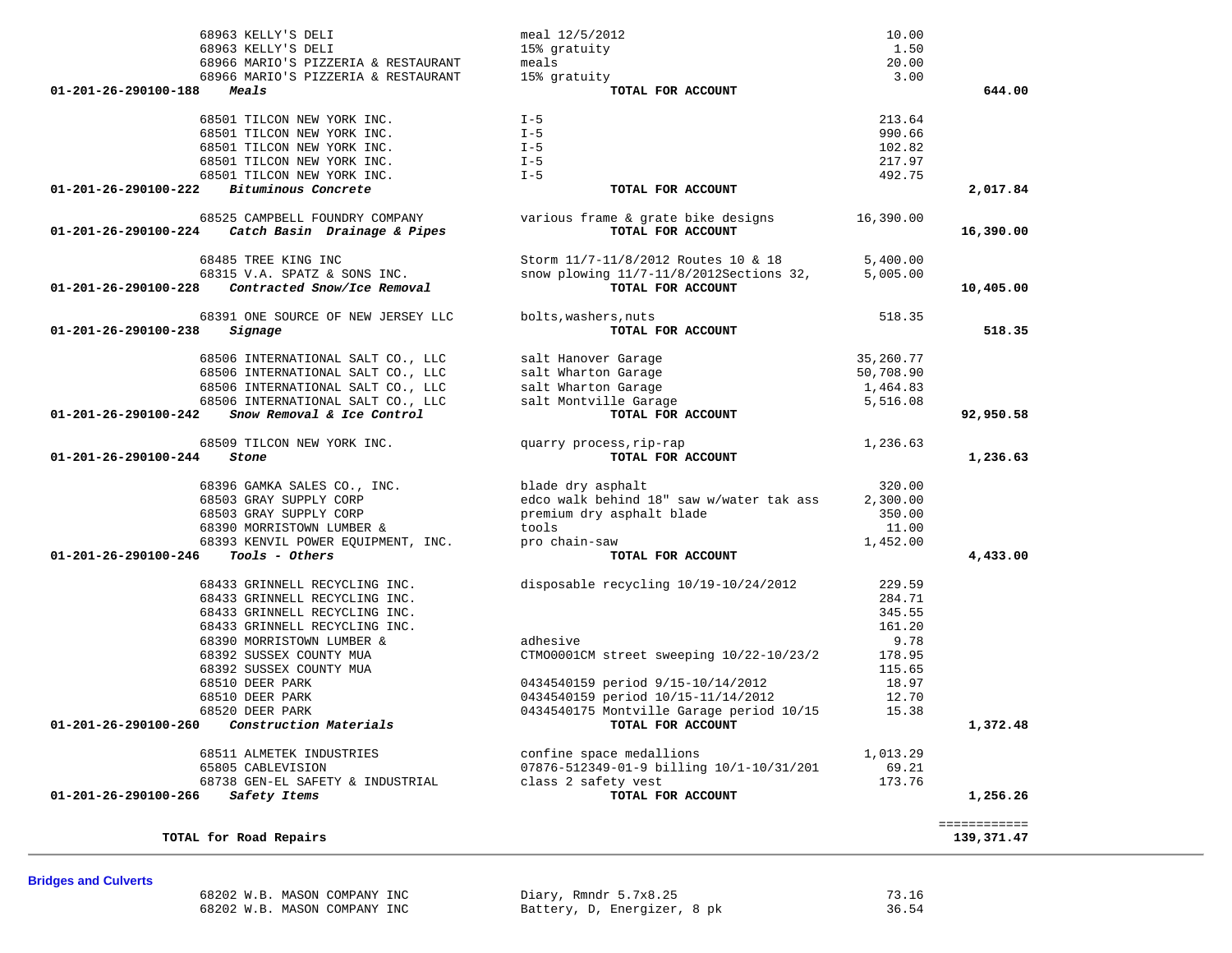| 67406 COUNTY CONCRETE CORP.                                       | NJ DOT Class B                            | 270.00   |              |
|-------------------------------------------------------------------|-------------------------------------------|----------|--------------|
| 67406 COUNTY CONCRETE CORP.                                       | Delivery Charge                           | 215.00   |              |
| 67406 COUNTY CONCRETE CORP.                                       | 4000 Design                               | 90.00    |              |
| 67406 COUNTY CONCRETE CORP.                                       | Delivery Charge                           | 215.00   |              |
| 67406 COUNTY CONCRETE CORP.                                       | NJDOT Class B                             | 90.00    |              |
| 67406 COUNTY CONCRETE CORP.                                       | Delivery Charge                           | 215.00   |              |
| Concrete<br>01-201-26-292100-227                                  | TOTAL FOR ACCOUNT                         |          | 1,095.00     |
|                                                                   |                                           |          |              |
| 67409 ANDY MATT INC                                               | Yard screened topsoil, Ticket No.8478     | 20.40    |              |
| 67409 ANDY MATT INC                                               | 3# bag Sun/shade grass seed               | 10.50    |              |
| 01-201-26-292100-236<br>Sand & Gravel                             | TOTAL FOR ACCOUNT                         |          | 30.90        |
|                                                                   |                                           |          |              |
| 62942 CONTECH CONTRUCTION                                         | Bridge Plank 6x2 Galv 12ga 24"20"-0"      | 3,249.07 |              |
| 62942 CONTECH CONTRUCTION                                         | Bridge Plank Side Dams Galv. 3.4" (6x2)   | 792.00   |              |
| 62942 CONTECH CONTRUCTION                                         | Freight                                   | 265.00   |              |
| 01-201-26-292100-243<br>Steel                                     | TOTAL FOR ACCOUNT                         |          | 4,306.07     |
|                                                                   |                                           |          |              |
| 62711 KYOCERA MITA AMERICA, INC.                                  | 7629689-014 For the period of 7/20/12 t   | 529.20   |              |
| 01-201-26-292100-246<br>Tools - Others                            | TOTAL FOR ACCOUNT                         |          | 529.20       |
|                                                                   |                                           |          |              |
| 67606 SHEAFFER SUPPLY, INC.                                       | 12x1/8x20MMMET C/O                        | 57.44    |              |
| 67591 SHEAFFER SUPPLY, INC.                                       | 2-Ton 6 ft. Capacity Hoist#175422         | 47.99    |              |
| 68120 SHEAFFER SUPPLY INC.                                        | $5x1/4x7/8$ MTL Grind                     | 20.64    |              |
| 68120 SHEAFFER SUPPLY INC.                                        | 12x1/8x20MMMET C/O                        | 57.44    |              |
| 68120 SHEAFFER SUPPLY INC.                                        | $5/16x1-1/2$ "USS G5 HEX C/S              | 15.90    |              |
| 68120 SHEAFFER SUPPLY INC.                                        | $5/16x2 - 1/2$ " USS G5 Hex C/S Z         | 18.36    |              |
| 68120 SHEAFFER SUPPLY INC.                                        | 5/16"USS G5 Hex Nut Z                     | 4.00     |              |
| 68370 SHEAFFER SUPPLY, INC.                                       | $5/26x1-1/2$ USS G5 Hex C/S               | 15.90    |              |
| 68370 SHEAFFER SUPPLY, INC.                                       | $5/16x2$ $1/2$ USS G5 Hex $C/S$           | 18.36    |              |
| 68370 SHEAFFER SUPPLY, INC.                                       | 5/16 USS G5 Hex Nut Z                     | 8.00     |              |
| 68370 SHEAFFER SUPPLY, INC.                                       | 5/16 Flat Washer                          | 5.06     |              |
| 68203 R.P. SMITH & SON, INC.                                      | Marshall Fresno Adapter                   | 7.00     |              |
| 68203 R.P. SMITH & SON, INC.                                      | Multi Mount Fresno 30x5                   | 49.00    |              |
| 01-201-26-292100-260<br>Construction Materials                    | TOTAL FOR ACCOUNT                         |          | 325.09       |
|                                                                   |                                           |          |              |
| 67408 CABLEVISION                                                 | Period: 10/11/12 to 11/21/12. Account# 07 | 70.26    |              |
| 01-201-26-292100-266<br>Safety Items                              | TOTAL FOR ACCOUNT                         |          | 70.26        |
|                                                                   |                                           |          | ============ |
| TOTAL for Bridges and Culverts                                    |                                           |          | 6,466.22     |
|                                                                   |                                           |          |              |
|                                                                   |                                           |          |              |
| <b>Shade Tree Commission</b><br>68527 NATURE'S CHOICE CORPORATION | stumps                                    | 150.00   |              |
| Other Operating&Repair Supply<br>01-201-26-300100-098             | TOTAL FOR ACCOUNT                         |          | 150.00       |
|                                                                   |                                           |          |              |
| 68389 KENVIL POWER EQUIPMENT, INC.                                | gallon bar oil                            | 174.29   |              |
| 68514 MASTER GRINDING & SECURITY                                  | chipper blades sharpening                 | 216.00   |              |
| 01-201-26-300100-262<br>Machinery Repairs & Parts                 | TOTAL FOR ACCOUNT                         |          | 390.29       |
|                                                                   |                                           |          |              |
|                                                                   |                                           |          | ============ |
| TOTAL for Shade Tree Commission                                   |                                           |          | 540.29       |
|                                                                   |                                           |          |              |
| <b>Buildings &amp; Grounds</b>                                    |                                           |          |              |
| 69113 SCIENTIFIC WATER CONDITIONING                               | WATERGUARD QTRLY BILLING/ JUNE - JULY -   | 2,175.00 |              |
| 69113 SCIENTIFIC WATER CONDITIONING                               | WATERGUARD QTRLY BILLING/ SEPTEMBER - OC  | 2,175.00 |              |
| 69113 SCIENTIFIC WATER CONDITIONING                               | WATERGUARD QTRLY BILLING/ - DECEMBER 201  | 2,175.00 |              |

 **01-201-26-292100-058** *Office Supplies & Stationery* **TOTAL FOR ACCOUNT 109.70**

67431 HEWLETT-PACKARD COMPANY HP LASER JET PRO P1606DN PRINTER FOR THO 198.52

 **01-201-26-310100-044** *Equipment Service Agreements* **TOTAL FOR ACCOUNT 6,525.00**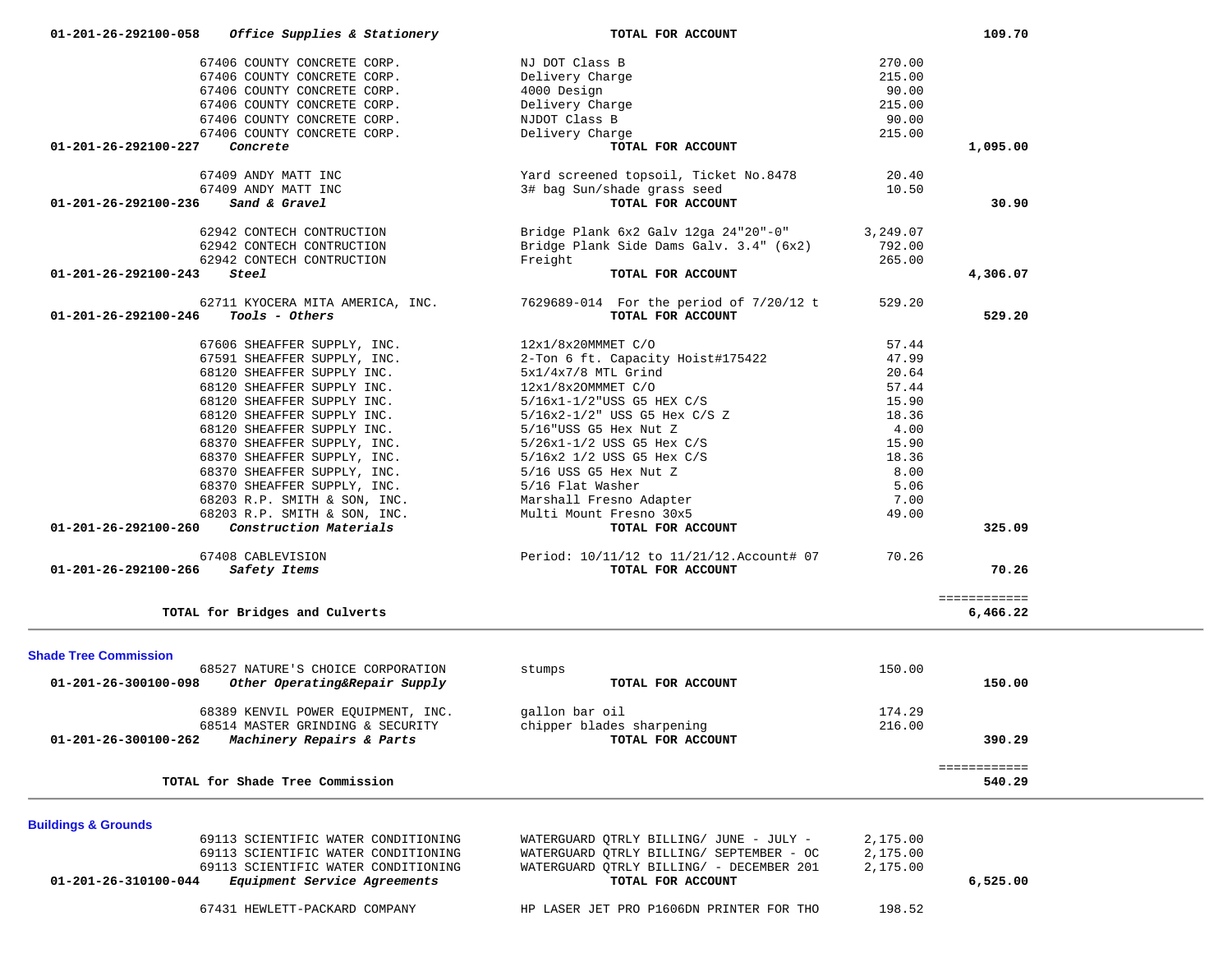| 01-201-26-310100-058 Office Supplies & Stationery                                                                                                                                                                                                                                                                                                                                                        | HEWLETT-PACKARD CUREAL:<br>341 LAZ PARKING - NOVEMBER 2012<br>341 LAZ PARKING - NOVEMBER 2012<br>341 LAZ PARKING - RONEMBER 2012<br>341 LAZ PARKING - NOVEMBER 2012<br>341 TOTAL FOR ACCOUNT<br>341 TOTAL FOR ACCOUNT<br>341 TOTAL FOR ACCO |        | 213.51   |
|----------------------------------------------------------------------------------------------------------------------------------------------------------------------------------------------------------------------------------------------------------------------------------------------------------------------------------------------------------------------------------------------------------|---------------------------------------------------------------------------------------------------------------------------------------------------------------------------------------------------------------------------------------------|--------|----------|
| 69341 LAZ PARKING<br>11-201-26-310100-062 Parking Lot Rental<br>TOTAL FOR ACCOUNT<br>TOTAL FOR ACCOUNT                                                                                                                                                                                                                                                                                                   |                                                                                                                                                                                                                                             |        | 2,713.50 |
|                                                                                                                                                                                                                                                                                                                                                                                                          |                                                                                                                                                                                                                                             |        |          |
|                                                                                                                                                                                                                                                                                                                                                                                                          |                                                                                                                                                                                                                                             |        |          |
|                                                                                                                                                                                                                                                                                                                                                                                                          |                                                                                                                                                                                                                                             |        |          |
|                                                                                                                                                                                                                                                                                                                                                                                                          |                                                                                                                                                                                                                                             |        |          |
|                                                                                                                                                                                                                                                                                                                                                                                                          |                                                                                                                                                                                                                                             |        |          |
|                                                                                                                                                                                                                                                                                                                                                                                                          |                                                                                                                                                                                                                                             |        |          |
|                                                                                                                                                                                                                                                                                                                                                                                                          |                                                                                                                                                                                                                                             |        |          |
|                                                                                                                                                                                                                                                                                                                                                                                                          |                                                                                                                                                                                                                                             |        |          |
|                                                                                                                                                                                                                                                                                                                                                                                                          |                                                                                                                                                                                                                                             |        |          |
|                                                                                                                                                                                                                                                                                                                                                                                                          |                                                                                                                                                                                                                                             |        |          |
|                                                                                                                                                                                                                                                                                                                                                                                                          |                                                                                                                                                                                                                                             |        |          |
|                                                                                                                                                                                                                                                                                                                                                                                                          |                                                                                                                                                                                                                                             |        |          |
|                                                                                                                                                                                                                                                                                                                                                                                                          |                                                                                                                                                                                                                                             |        |          |
|                                                                                                                                                                                                                                                                                                                                                                                                          |                                                                                                                                                                                                                                             |        |          |
|                                                                                                                                                                                                                                                                                                                                                                                                          |                                                                                                                                                                                                                                             |        | 5,707.31 |
|                                                                                                                                                                                                                                                                                                                                                                                                          |                                                                                                                                                                                                                                             |        |          |
|                                                                                                                                                                                                                                                                                                                                                                                                          |                                                                                                                                                                                                                                             |        |          |
| 69189 ELEVATOR MAINTENANCE CORP 762 / RE: PSTA<br>69189 ELEVATOR MAINTENANCE CORP 763 / RE: H/S 177.78<br>69189 ELEVATOR MAINTENANCE CORP 763 / RE: H/S 177.78<br>69189 ELEVATOR MAINTENANCE CORP 869 / RE: MV-2 177.78<br>69189 ELEV                                                                                                                                                                    |                                                                                                                                                                                                                                             |        | 50.16    |
|                                                                                                                                                                                                                                                                                                                                                                                                          |                                                                                                                                                                                                                                             |        |          |
|                                                                                                                                                                                                                                                                                                                                                                                                          |                                                                                                                                                                                                                                             |        |          |
|                                                                                                                                                                                                                                                                                                                                                                                                          |                                                                                                                                                                                                                                             |        |          |
| ${\small \begin{array}{cccc} 68551\text{ MORRIS COUNTY ENGRAVING LLC} \end{array} & \begin{array}{cccc} 68551\text{ MORRIS COUNTY ENGRAVING LLC} \end{array} & \begin{array}{cccc} \text{RE: VARIOUS SIGNS/ 11-05-12} \end{array} & \begin{array}{cccc} 3,784.10 & 3,784.10 & 3,784.10 & 3,784.10 & 3,784.10 & 3,784.10 & 3,784.10 & 3,784.10 & 3,784.10 & 3,784.10 & 3,784.10 & $                       |                                                                                                                                                                                                                                             |        | 3,816.10 |
|                                                                                                                                                                                                                                                                                                                                                                                                          |                                                                                                                                                                                                                                             |        |          |
|                                                                                                                                                                                                                                                                                                                                                                                                          |                                                                                                                                                                                                                                             |        |          |
| ${\tt 68343~POP-A-LOCK} \\ {\tt 01-201-26-310100-128} \\ \hspace*{1.5cm} \textbf{Security~Equiment} \\ \hspace*{1.5cm} \textbf{Re} : \textbf{HEALTH} \textbf{ MNGMNT} / 10-26-12 \\ \hspace*{1.5cm} \textbf{TOTAL FOR ACCCOUNT} \\ \hspace*{1.5cm} \textbf{D} : \textbf{D} : \textbf{D} : \textbf{D} : \textbf{D} : \textbf{D} : \textbf{D} : \textbf{D} : \textbf{D} : \textbf{D} : \textbf{D} : \text$ |                                                                                                                                                                                                                                             |        | 160.00   |
|                                                                                                                                                                                                                                                                                                                                                                                                          |                                                                                                                                                                                                                                             |        |          |
|                                                                                                                                                                                                                                                                                                                                                                                                          |                                                                                                                                                                                                                                             |        |          |
|                                                                                                                                                                                                                                                                                                                                                                                                          | 68351 MC MUA TRANSFER STATION $000291/RE: REFUSE REMOVAL/DATED 11-14-$ 233.09<br>69408 MASTE MANAGEMENT OF NEW JERSEY 100-0070651-0836-2/REFUSE REMOVAL - NOV 8,429.69                                                                      |        |          |
| $01-201-26-310100-143$ Rubbish & Trash Removal                                                                                                                                                                                                                                                                                                                                                           | TOTAL FOR ACCOUNT                                                                                                                                                                                                                           |        | 8,662.78 |
|                                                                                                                                                                                                                                                                                                                                                                                                          |                                                                                                                                                                                                                                             |        |          |
|                                                                                                                                                                                                                                                                                                                                                                                                          |                                                                                                                                                                                                                                             |        |          |
| 68353 WORK N WEAR STORE WO67868/RE: UNIFORMS/10-20-12<br>114.00 01-201-26-310100-207 Uniform & Clothing Allowance TOTAL FOR ACCOUNT                                                                                                                                                                                                                                                                      |                                                                                                                                                                                                                                             |        | 114.00   |
|                                                                                                                                                                                                                                                                                                                                                                                                          | 545.63 NE: MASONARY SUPPLIES (12-03-12<br>3 Building Repairs<br>3 TOTAL FOR ACCOUNT                                                                                                                                                         |        |          |
|                                                                                                                                                                                                                                                                                                                                                                                                          |                                                                                                                                                                                                                                             |        |          |
| $01 - 201 - 26 - 310100 - 223$ Building Repairs                                                                                                                                                                                                                                                                                                                                                          |                                                                                                                                                                                                                                             |        | 545.63   |
|                                                                                                                                                                                                                                                                                                                                                                                                          |                                                                                                                                                                                                                                             |        |          |
|                                                                                                                                                                                                                                                                                                                                                                                                          |                                                                                                                                                                                                                                             |        |          |
|                                                                                                                                                                                                                                                                                                                                                                                                          |                                                                                                                                                                                                                                             |        |          |
|                                                                                                                                                                                                                                                                                                                                                                                                          |                                                                                                                                                                                                                                             |        |          |
|                                                                                                                                                                                                                                                                                                                                                                                                          |                                                                                                                                                                                                                                             |        |          |
|                                                                                                                                                                                                                                                                                                                                                                                                          |                                                                                                                                                                                                                                             |        |          |
|                                                                                                                                                                                                                                                                                                                                                                                                          |                                                                                                                                                                                                                                             |        |          |
|                                                                                                                                                                                                                                                                                                                                                                                                          |                                                                                                                                                                                                                                             |        |          |
| 68341 RICCIARDI BROTHERS OF                                                                                                                                                                                                                                                                                                                                                                              | WO67679/ RE: B & G/ 10-25-12                                                                                                                                                                                                                | 323.72 |          |
| 68341 RICCIARDI BROTHERS OF                                                                                                                                                                                                                                                                                                                                                                              | WO67679/ RE: B & G/ 10-25-12                                                                                                                                                                                                                | 86.32  |          |
| 68340 RICCIARDI BROTHERS OF                                                                                                                                                                                                                                                                                                                                                                              | WO67548/ RE: A & R/ 10-03-12                                                                                                                                                                                                                | 116.28 |          |
| 68340 RICCIARDI BROTHERS OF                                                                                                                                                                                                                                                                                                                                                                              | WO66847/ RE: SCHUYLER/ 10-05-12                                                                                                                                                                                                             | 68.06  |          |
| 68340 RICCIARDI BROTHERS OF                                                                                                                                                                                                                                                                                                                                                                              | WO67548/ RE: A & R/ 10-11-12                                                                                                                                                                                                                | 170.93 |          |
| 68340 RICCIARDI BROTHERS OF                                                                                                                                                                                                                                                                                                                                                                              | WO67640/ RE: CH/ 10-15-12                                                                                                                                                                                                                   | 26.97  |          |
| 68340 RICCIARDI BROTHERS OF                                                                                                                                                                                                                                                                                                                                                                              | W067640/ RE: CH/ 10-15-12                                                                                                                                                                                                                   | 65.60  |          |
| 68340 RICCIARDI BROTHERS OF                                                                                                                                                                                                                                                                                                                                                                              | W067640/ RE: CH/ 10-16-12                                                                                                                                                                                                                   | 98.52  |          |
| 69196 SHERWIN-WILLIAMS                                                                                                                                                                                                                                                                                                                                                                                   | W067826/ RE: JDC/ 11-15-12                                                                                                                                                                                                                  | 208.94 |          |
| Paint<br>01-201-26-310100-234                                                                                                                                                                                                                                                                                                                                                                            | TOTAL FOR ACCOUNT                                                                                                                                                                                                                           |        | 2,539.97 |
|                                                                                                                                                                                                                                                                                                                                                                                                          |                                                                                                                                                                                                                                             |        |          |
| 69193 MADISON PLUMBING SUPPLY CO                                                                                                                                                                                                                                                                                                                                                                         | RE: PSTA/ 11-06-12                                                                                                                                                                                                                          | 344.60 |          |
| 69193 MADISON PLUMBING SUPPLY CO                                                                                                                                                                                                                                                                                                                                                                         | W067810/ RE: OTA/ 11-09-12                                                                                                                                                                                                                  | 224.10 |          |
| 69193 MADISON PLUMBING SUPPLY CO                                                                                                                                                                                                                                                                                                                                                                         | WO67708/ RE: STOCK/ 11-13-12                                                                                                                                                                                                                | 230.76 |          |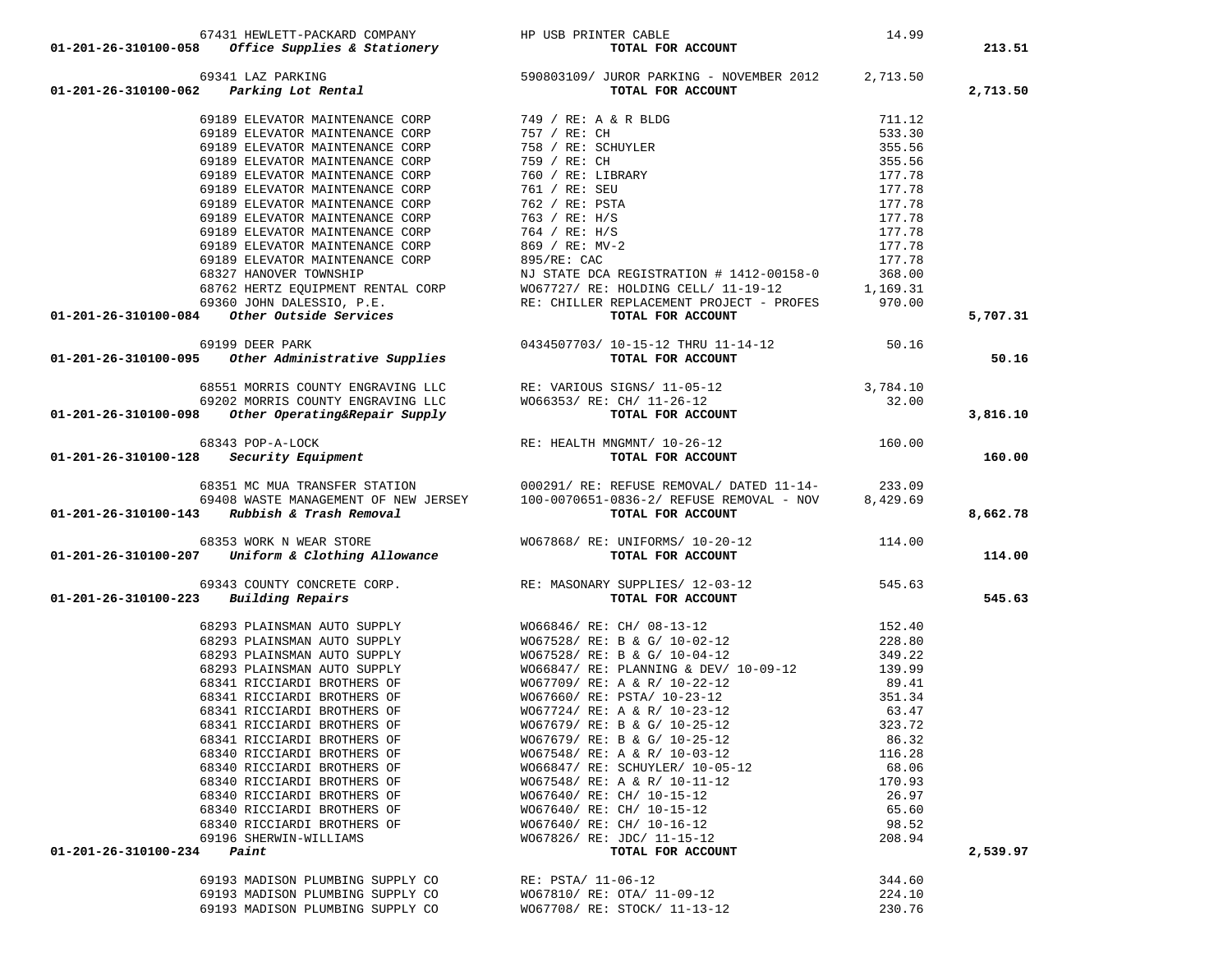|                                                                                                                                                                                                                                                                                                                                                                | $\begin{array}{lllllllllllllllllllllll} \text{\#} & & & & & \text{W067904}\text{/ RE: SNOW REMOVAL/}\text{11--29--12} & & & 3,750.00 \\ 69365 BAYWAY LUMBER & & & & & \text{W067904}\text{/ RE: SNOW REMOVAL/}\text{11--29--12} & & & 3,750.00 \\ 69210 GRAINGER & & & & & \text{W067881}\text{/ RE: SNOW REMOVAL/}\text{11--21--12} & & & 3,750.00 \\ 69210 GRAINGER & & & & & \text{W0$ |        |              |
|----------------------------------------------------------------------------------------------------------------------------------------------------------------------------------------------------------------------------------------------------------------------------------------------------------------------------------------------------------------|-------------------------------------------------------------------------------------------------------------------------------------------------------------------------------------------------------------------------------------------------------------------------------------------------------------------------------------------------------------------------------------------|--------|--------------|
| 01-201-26-310100-242                                                                                                                                                                                                                                                                                                                                           |                                                                                                                                                                                                                                                                                                                                                                                           |        | 10,363.96    |
|                                                                                                                                                                                                                                                                                                                                                                |                                                                                                                                                                                                                                                                                                                                                                                           |        |              |
|                                                                                                                                                                                                                                                                                                                                                                |                                                                                                                                                                                                                                                                                                                                                                                           |        |              |
|                                                                                                                                                                                                                                                                                                                                                                |                                                                                                                                                                                                                                                                                                                                                                                           |        |              |
|                                                                                                                                                                                                                                                                                                                                                                |                                                                                                                                                                                                                                                                                                                                                                                           |        |              |
|                                                                                                                                                                                                                                                                                                                                                                |                                                                                                                                                                                                                                                                                                                                                                                           |        |              |
|                                                                                                                                                                                                                                                                                                                                                                |                                                                                                                                                                                                                                                                                                                                                                                           |        |              |
|                                                                                                                                                                                                                                                                                                                                                                |                                                                                                                                                                                                                                                                                                                                                                                           |        |              |
|                                                                                                                                                                                                                                                                                                                                                                |                                                                                                                                                                                                                                                                                                                                                                                           |        |              |
| 01-201-26-310100-249 Bldg Maintenance Supplies                                                                                                                                                                                                                                                                                                                 |                                                                                                                                                                                                                                                                                                                                                                                           |        | 782.37       |
| 69210 GRAINGER<br>69210 GRAINGER<br>69210 GRAINGER<br>69204 STEFO'S POOL SERVICES<br>69204 STEFO'S POOL SERVICES<br>69204 STEFO'S POOL SERVICES<br>RE: 9-11 MEMORIAL MAINTENANCE/ DATED 08-<br>TOTAL FOR ACCOUNT<br>TOTAL FOR ACCOUNT                                                                                                                          |                                                                                                                                                                                                                                                                                                                                                                                           |        |              |
|                                                                                                                                                                                                                                                                                                                                                                |                                                                                                                                                                                                                                                                                                                                                                                           |        |              |
|                                                                                                                                                                                                                                                                                                                                                                |                                                                                                                                                                                                                                                                                                                                                                                           |        |              |
|                                                                                                                                                                                                                                                                                                                                                                |                                                                                                                                                                                                                                                                                                                                                                                           |        | 1,381.42     |
|                                                                                                                                                                                                                                                                                                                                                                |                                                                                                                                                                                                                                                                                                                                                                                           |        |              |
|                                                                                                                                                                                                                                                                                                                                                                |                                                                                                                                                                                                                                                                                                                                                                                           |        |              |
|                                                                                                                                                                                                                                                                                                                                                                |                                                                                                                                                                                                                                                                                                                                                                                           |        |              |
|                                                                                                                                                                                                                                                                                                                                                                |                                                                                                                                                                                                                                                                                                                                                                                           |        |              |
|                                                                                                                                                                                                                                                                                                                                                                |                                                                                                                                                                                                                                                                                                                                                                                           |        |              |
|                                                                                                                                                                                                                                                                                                                                                                |                                                                                                                                                                                                                                                                                                                                                                                           |        |              |
|                                                                                                                                                                                                                                                                                                                                                                |                                                                                                                                                                                                                                                                                                                                                                                           |        |              |
|                                                                                                                                                                                                                                                                                                                                                                |                                                                                                                                                                                                                                                                                                                                                                                           |        |              |
| $\begin{tabular}{c c c c c} \hline 69500 JERSEY PAPER PLUS INC & 287342/ W067884/ RE: JANTORIAL SUPPLIES & 1,217.20 \\ 69500 JERSEY PAPER PLUS INC & 287342/ W067884/ RE: JANTORIAL SUPPLIES & 6,764.57 \\ 69500 JERSEY PAPER PLUS INC & 287342/ W067884/ RE: JANTORIAL SUPPLIES & 544.00 \\ 69500 JERSEY PAPER PLUS INC & 287342/ W067884/ RE: JANTORIAL SUP$ |                                                                                                                                                                                                                                                                                                                                                                                           |        | 10,667.97    |
| 69210 GRAINGER                                                                                                                                                                                                                                                                                                                                                 | $\begin{tabular}{ccccc} \texttt{W067793/ RE: } & & & & \\ & & & & \\ \texttt{N067793/ RE: } & & & \\ & & & \texttt{TOTAL FOR ACCCOUNT} \end{tabular}$                                                                                                                                                                                                                                     |        |              |
| 01-201-26-310100-264 Heat & A/C                                                                                                                                                                                                                                                                                                                                |                                                                                                                                                                                                                                                                                                                                                                                           |        | 266.23       |
|                                                                                                                                                                                                                                                                                                                                                                |                                                                                                                                                                                                                                                                                                                                                                                           |        | ============ |
| TOTAL for Buildings & Grounds                                                                                                                                                                                                                                                                                                                                  |                                                                                                                                                                                                                                                                                                                                                                                           |        | 58,628.85    |
|                                                                                                                                                                                                                                                                                                                                                                |                                                                                                                                                                                                                                                                                                                                                                                           |        |              |
| <b>Motor Services Center</b><br>68132 MSC INDUSTRIAL SUPPLY CO.                                                                                                                                                                                                                                                                                                | PRIMARY WIRE, GLOVES<br>BOOMS, DISC<br>CREDIT<br>LUNCH                                                                                                                                                                                                                                                                                                                                    | 217.02 |              |
| 68132 MSC INDUSTRIAL SUPPLY CO. BOOMS, DISC                                                                                                                                                                                                                                                                                                                    |                                                                                                                                                                                                                                                                                                                                                                                           | 227.64 |              |
|                                                                                                                                                                                                                                                                                                                                                                |                                                                                                                                                                                                                                                                                                                                                                                           |        |              |
|                                                                                                                                                                                                                                                                                                                                                                |                                                                                                                                                                                                                                                                                                                                                                                           |        |              |
|                                                                                                                                                                                                                                                                                                                                                                |                                                                                                                                                                                                                                                                                                                                                                                           |        |              |
|                                                                                                                                                                                                                                                                                                                                                                |                                                                                                                                                                                                                                                                                                                                                                                           |        |              |
|                                                                                                                                                                                                                                                                                                                                                                |                                                                                                                                                                                                                                                                                                                                                                                           |        |              |
|                                                                                                                                                                                                                                                                                                                                                                |                                                                                                                                                                                                                                                                                                                                                                                           |        |              |
|                                                                                                                                                                                                                                                                                                                                                                |                                                                                                                                                                                                                                                                                                                                                                                           |        |              |
|                                                                                                                                                                                                                                                                                                                                                                |                                                                                                                                                                                                                                                                                                                                                                                           |        |              |
|                                                                                                                                                                                                                                                                                                                                                                |                                                                                                                                                                                                                                                                                                                                                                                           |        |              |
|                                                                                                                                                                                                                                                                                                                                                                |                                                                                                                                                                                                                                                                                                                                                                                           |        |              |
|                                                                                                                                                                                                                                                                                                                                                                |                                                                                                                                                                                                                                                                                                                                                                                           |        |              |

 69193 MADISON PLUMBING SUPPLY CO WO67472/ RE: WHARTON GRG/ 11-16-12 249.09 69193 MADISON PLUMBING SUPPLY CO WO67911/ RE: CH/ 11-29-12 74.45 69197 J.A. SEXAUER WO65531/ RE: STOCK/ 10-05-12 315.18 69197 J.A. SEXAUER WO67708/ RE: B & G/ 11-20-12 1,361.15 69197 J.A. SEXAUER WO67708/ RE: B & G/ 11-20-12 454.14 69197 J.A. SEXAUER WO67817/ RE: OTA/ 11-15-12 238.78 69191 PARKHURST DISTRIBUTING CO INC RE: SHADETREE/ 11-19-12 154.22  **01-201-26-310100-235** *Pipes - Others* **TOTAL FOR ACCOUNT 3,646.47**

> 68321 BAYWAY LUMBER WO67758/ RE: SM TOOLS/ 11-05-12 400.96 69210 GRAINGER WO67672/ RE: SM TOOLS/ 11-26-12 71.51

> > 472.47

01-201-26-310100-239 *Small Tools COUNT* **TOTAL FOR ACCOUNT**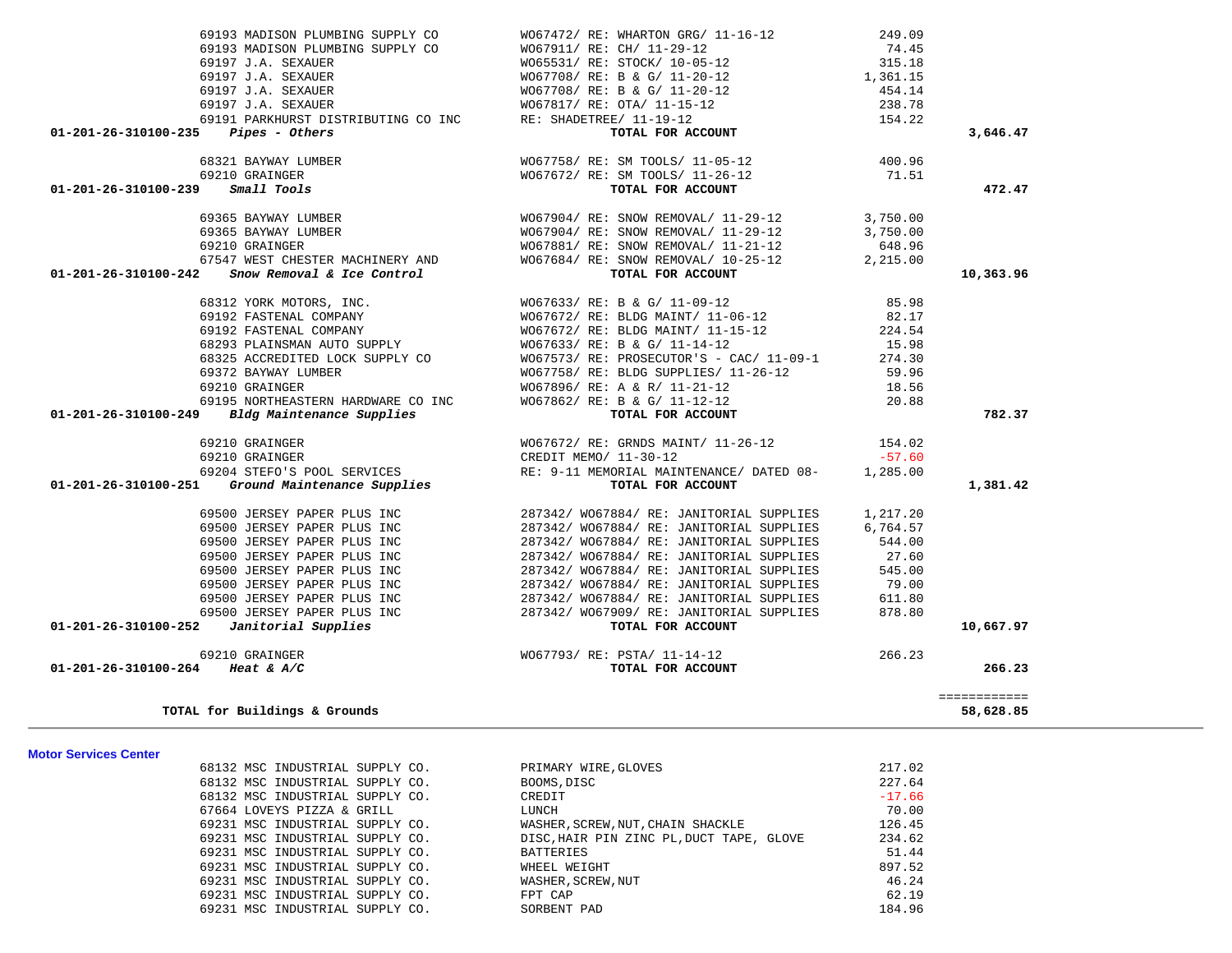| 68162 GTS WELCO<br>68635 GTS WELCO<br>68635 GTS WELCO<br>68635 GTS WELCO<br>68635 GTS WELCO |                                                                                                                                                                      | REPAIR REGULATOR<br>CYLINDER RENTAL<br>WIRE HYPERGLIDE<br>WIRE HYPERGLIDE<br>CONTACT TIP                                                                                                                                                                                                                                                                                                                     | 140.70<br>102.90<br>42.02<br>42.02<br>23.56 |           |
|---------------------------------------------------------------------------------------------|----------------------------------------------------------------------------------------------------------------------------------------------------------------------|--------------------------------------------------------------------------------------------------------------------------------------------------------------------------------------------------------------------------------------------------------------------------------------------------------------------------------------------------------------------------------------------------------------|---------------------------------------------|-----------|
|                                                                                             |                                                                                                                                                                      |                                                                                                                                                                                                                                                                                                                                                                                                              |                                             |           |
|                                                                                             |                                                                                                                                                                      |                                                                                                                                                                                                                                                                                                                                                                                                              |                                             |           |
|                                                                                             |                                                                                                                                                                      |                                                                                                                                                                                                                                                                                                                                                                                                              |                                             |           |
|                                                                                             |                                                                                                                                                                      |                                                                                                                                                                                                                                                                                                                                                                                                              |                                             |           |
|                                                                                             |                                                                                                                                                                      |                                                                                                                                                                                                                                                                                                                                                                                                              |                                             |           |
|                                                                                             |                                                                                                                                                                      |                                                                                                                                                                                                                                                                                                                                                                                                              |                                             |           |
| 01-201-26-315100-245<br>Tires                                                               |                                                                                                                                                                      | TOTAL FOR ACCOUNT                                                                                                                                                                                                                                                                                                                                                                                            |                                             | 5,882.60  |
|                                                                                             | 68154 TONY SANCHEZ LTD                                                                                                                                               | PTO HOSE KIT                                                                                                                                                                                                                                                                                                                                                                                                 | 56.90                                       |           |
|                                                                                             | 68154 TONY SANCHEZ LTD                                                                                                                                               | QUICK ATTACH LOOP                                                                                                                                                                                                                                                                                                                                                                                            | 327.50                                      |           |
|                                                                                             | 68630 STS TIRE & AUTO CENTERS                                                                                                                                        | TIRES<br>TIRES                                                                                                                                                                                                                                                                                                                                                                                               | 604.20                                      |           |
|                                                                                             | 68620 INTER CITY TIRE<br>68630 STS TIRE & AUTO CENTERS                                                                                                               | SCRAP TIRE REMOVAL                                                                                                                                                                                                                                                                                                                                                                                           | 24.50<br>456.00                             |           |
|                                                                                             |                                                                                                                                                                      |                                                                                                                                                                                                                                                                                                                                                                                                              |                                             |           |
|                                                                                             |                                                                                                                                                                      |                                                                                                                                                                                                                                                                                                                                                                                                              |                                             |           |
|                                                                                             |                                                                                                                                                                      |                                                                                                                                                                                                                                                                                                                                                                                                              |                                             |           |
|                                                                                             |                                                                                                                                                                      |                                                                                                                                                                                                                                                                                                                                                                                                              |                                             |           |
|                                                                                             |                                                                                                                                                                      |                                                                                                                                                                                                                                                                                                                                                                                                              |                                             |           |
|                                                                                             |                                                                                                                                                                      |                                                                                                                                                                                                                                                                                                                                                                                                              |                                             |           |
|                                                                                             |                                                                                                                                                                      |                                                                                                                                                                                                                                                                                                                                                                                                              |                                             |           |
|                                                                                             |                                                                                                                                                                      |                                                                                                                                                                                                                                                                                                                                                                                                              |                                             |           |
|                                                                                             |                                                                                                                                                                      |                                                                                                                                                                                                                                                                                                                                                                                                              |                                             |           |
|                                                                                             |                                                                                                                                                                      |                                                                                                                                                                                                                                                                                                                                                                                                              |                                             |           |
|                                                                                             |                                                                                                                                                                      |                                                                                                                                                                                                                                                                                                                                                                                                              |                                             | 18,743.36 |
|                                                                                             |                                                                                                                                                                      |                                                                                                                                                                                                                                                                                                                                                                                                              |                                             |           |
|                                                                                             |                                                                                                                                                                      |                                                                                                                                                                                                                                                                                                                                                                                                              |                                             |           |
|                                                                                             |                                                                                                                                                                      |                                                                                                                                                                                                                                                                                                                                                                                                              |                                             |           |
|                                                                                             |                                                                                                                                                                      |                                                                                                                                                                                                                                                                                                                                                                                                              |                                             |           |
|                                                                                             |                                                                                                                                                                      |                                                                                                                                                                                                                                                                                                                                                                                                              |                                             |           |
| $01 - 201 - 26 - 315100 - 239$ Small Tools                                                  | 68623 MY TOOL LADY SOCKET SET SMALL TOOLS                                                                                                                            | TOTAL FOR ACCOUNT                                                                                                                                                                                                                                                                                                                                                                                            |                                             | 87.00     |
|                                                                                             |                                                                                                                                                                      |                                                                                                                                                                                                                                                                                                                                                                                                              | 87.00                                       |           |
|                                                                                             | ${\begin{tabular}{l} 68138 CRAPT OIL CORP & HYD 32 \\ 68138 CRAPT OIL CORP & 15W40 OIL \\ 01-201-26-315100-232 & \textit{Lubricants & Anti Freeze \\ \end{tabular}}$ |                                                                                                                                                                                                                                                                                                                                                                                                              |                                             |           |
|                                                                                             |                                                                                                                                                                      | TOTAL FOR ACCOUNT                                                                                                                                                                                                                                                                                                                                                                                            | 4,094.74                                    | 5,868.04  |
|                                                                                             |                                                                                                                                                                      |                                                                                                                                                                                                                                                                                                                                                                                                              | 1,773.30                                    |           |
|                                                                                             |                                                                                                                                                                      |                                                                                                                                                                                                                                                                                                                                                                                                              |                                             |           |
|                                                                                             |                                                                                                                                                                      |                                                                                                                                                                                                                                                                                                                                                                                                              |                                             | 3,005.90  |
|                                                                                             |                                                                                                                                                                      |                                                                                                                                                                                                                                                                                                                                                                                                              |                                             |           |
|                                                                                             |                                                                                                                                                                      |                                                                                                                                                                                                                                                                                                                                                                                                              |                                             |           |
|                                                                                             |                                                                                                                                                                      | 31 AWARD EXCELLENCE CO LLC<br>65131 AWARD EXCELLENCE CO LLC<br>65131 AWARD EXCELLENCE CO LLC<br>65131 AWARD EXCELLENCE CO LLC<br>65131 AWARD EXCELLENCE CO LLC<br>65131 AWARD EXCELLENCE CO LLC<br>65131 AWARD EXCELLENCE CO LLC<br>4X LARGE                                                                                                                                                                 |                                             |           |
|                                                                                             |                                                                                                                                                                      |                                                                                                                                                                                                                                                                                                                                                                                                              |                                             |           |
|                                                                                             | 65131 AWARD EXCELLENCE CO LLC                                                                                                                                        | MEDIUM IRI-MOUNIAIN 4900 3/4 LENGIH WINI 118.94<br>LARGE TRI-MOUNTAIN 4900 3/4 LENGTH WINTE 416.29                                                                                                                                                                                                                                                                                                           |                                             |           |
|                                                                                             | 65131 AWARD EXCELLENCE CO LLC                                                                                                                                        | MEDIUM TRI-MOUNTAIN 4900 3/4 LENGTH WINT                                                                                                                                                                                                                                                                                                                                                                     | 118.94                                      |           |
|                                                                                             | 65130 AWARD EXCELLENCE CO LLC<br>65130 AWARD EXCELLENCE CO LLC                                                                                                       | DICKIES HOODED HEAVYWEIGHT ZIPPER SWEAT                                                                                                                                                                                                                                                                                                                                                                      | 33.27                                       |           |
|                                                                                             |                                                                                                                                                                      | DICKIES HOODED HEAVYWEIGHT ZIPPER SWEAT                                                                                                                                                                                                                                                                                                                                                                      | 133.08                                      |           |
|                                                                                             |                                                                                                                                                                      | EXERCISE AN ARRIVE CONTROL CONTROLLER CONTROL OF THE SERVICE OF THE SERVICE OF THE SERVICE OF THE SERVICE OF THE SERVICE OF THE SERVICE OF THE SERVICE OF THE SERVICE OF THE SERVICE OF THE SERVICE OF THE SERVICE OF THE SERV                                                                                                                                                                               | 533.34<br>125.68                            |           |
|                                                                                             |                                                                                                                                                                      |                                                                                                                                                                                                                                                                                                                                                                                                              | 391.73                                      |           |
|                                                                                             | 68136 AMERICAN WEAR INC.                                                                                                                                             | UNIFORMS                                                                                                                                                                                                                                                                                                                                                                                                     | 210.74                                      |           |
|                                                                                             |                                                                                                                                                                      |                                                                                                                                                                                                                                                                                                                                                                                                              |                                             |           |
|                                                                                             |                                                                                                                                                                      | $\begin{tabular}{c c c c} 69242 \,\, \text{ROBERT COOK} & \text{PULIC WORK S ASOC. - BOB BECKMANN} & 10.00 \\ 69242 \,\, \text{ROBERT COOK} & \text{NI M OTOR VBLIC COMMISTON - 2 TITLES} & 120.00 \\ 69242 \,\, \text{ROBERT COOK} & \text{SILETT - DIESEL FUEL} & 75.00 \\ 69242 \,\, \text{ROBERT COOK} & \text{SHEETZ - DIESEL FUEL} & 75.00 \\ 69242 \,\, \text{ROBERT COOK} & \text{SHEETZ - DIESEL F$ |                                             | 3,892.98  |
|                                                                                             |                                                                                                                                                                      |                                                                                                                                                                                                                                                                                                                                                                                                              |                                             |           |
|                                                                                             |                                                                                                                                                                      |                                                                                                                                                                                                                                                                                                                                                                                                              |                                             |           |
|                                                                                             |                                                                                                                                                                      |                                                                                                                                                                                                                                                                                                                                                                                                              |                                             |           |
|                                                                                             |                                                                                                                                                                      |                                                                                                                                                                                                                                                                                                                                                                                                              |                                             |           |
|                                                                                             |                                                                                                                                                                      |                                                                                                                                                                                                                                                                                                                                                                                                              |                                             |           |
|                                                                                             |                                                                                                                                                                      |                                                                                                                                                                                                                                                                                                                                                                                                              |                                             |           |
|                                                                                             |                                                                                                                                                                      |                                                                                                                                                                                                                                                                                                                                                                                                              |                                             |           |
|                                                                                             |                                                                                                                                                                      |                                                                                                                                                                                                                                                                                                                                                                                                              |                                             |           |
|                                                                                             |                                                                                                                                                                      |                                                                                                                                                                                                                                                                                                                                                                                                              |                                             |           |
|                                                                                             |                                                                                                                                                                      |                                                                                                                                                                                                                                                                                                                                                                                                              |                                             |           |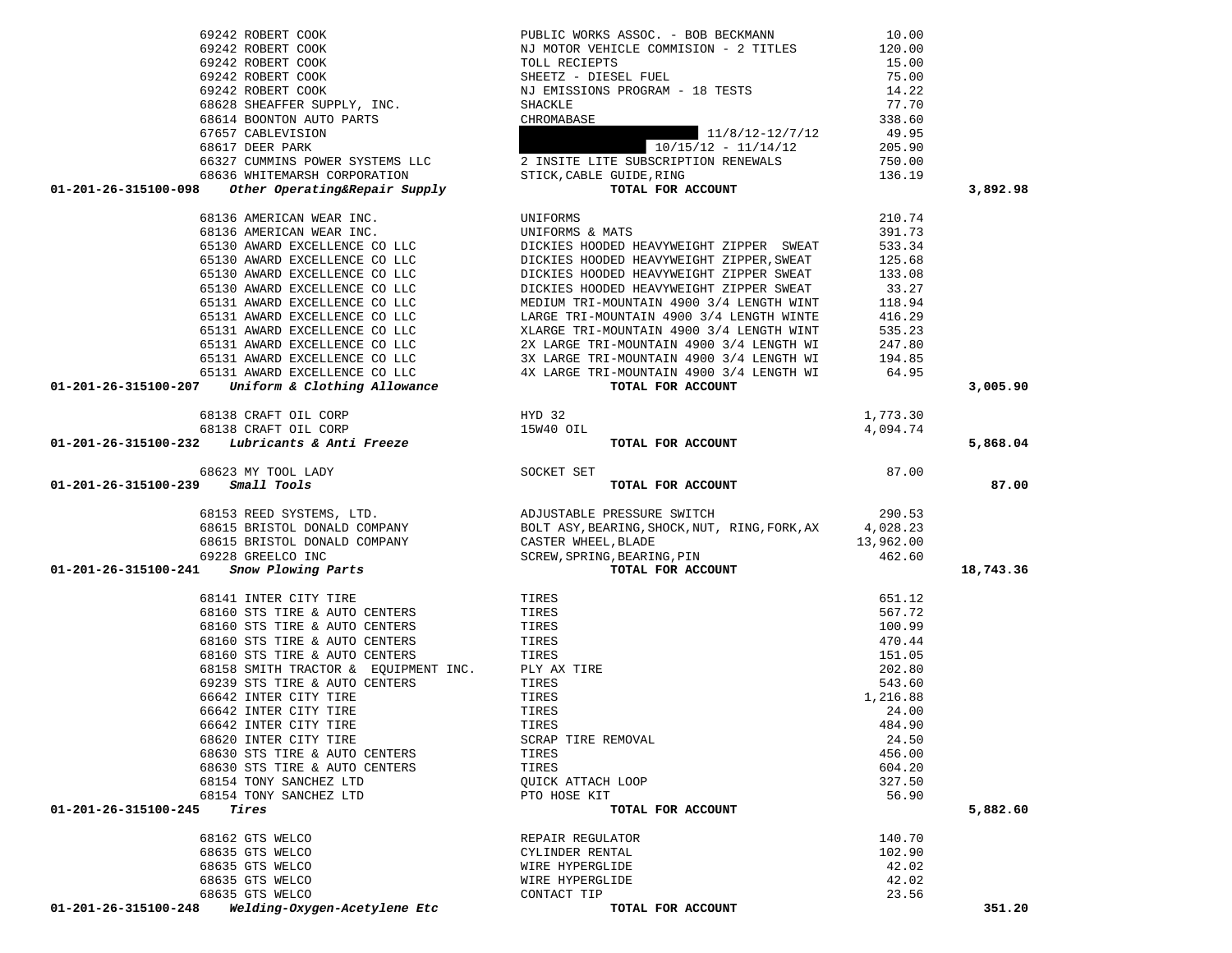| 68161 TOMAR INDUSTRIES INC                                                                                         | TIRE SHINE                                                                                                                                                                                       | 78.00    |           |
|--------------------------------------------------------------------------------------------------------------------|--------------------------------------------------------------------------------------------------------------------------------------------------------------------------------------------------|----------|-----------|
|                                                                                                                    |                                                                                                                                                                                                  | 249.20   |           |
|                                                                                                                    |                                                                                                                                                                                                  | 361.60   |           |
|                                                                                                                    |                                                                                                                                                                                                  | 380.01   |           |
| 01-201-26-315100-252                                                                                               | 68161 TOMAR INDUSTRIES INC<br>68632 TOMAR INDUSTRIES INC<br>68637 ZEP MANUFACTURING CO<br>7 Janitorial Supplies<br>7 CHER TRO, ZEP TRO, ZEP 2000<br>7 Janitorial Supplies<br>7 COTAL FOR ACCOUNT |          | 1,068.81  |
|                                                                                                                    |                                                                                                                                                                                                  |          |           |
| 68134 AMERICAN HOSE & HYDRAULICS                                                                                   |                                                                                                                                                                                                  |          |           |
| 68134 AMERICAN HOSE & HYDRAULICS<br>68137 CARGOTEC USA INC                                                         |                                                                                                                                                                                                  |          |           |
| 68142 HOOVER TRUCK CENTERS INC                                                                                     |                                                                                                                                                                                                  |          |           |
| 68142 HOOVER TRUCK CENTERS INC                                                                                     |                                                                                                                                                                                                  |          |           |
| 68142 HOOVER TRUCK CENTERS INC                                                                                     |                                                                                                                                                                                                  |          |           |
| 68145 MOBILE LIFTS INC                                                                                             |                                                                                                                                                                                                  |          |           |
| 68145 MOBILE LIFTS INC                                                                                             |                                                                                                                                                                                                  |          |           |
| 68143 MID-ATLANTIC TRUCK CENTRE INC                                                                                |                                                                                                                                                                                                  |          |           |
| 68143 MID-ATLANTIC TRUCK CENTRE INC                                                                                |                                                                                                                                                                                                  |          |           |
| 68143 MID-ATLANTIC TRUCK CENTRE INC                                                                                |                                                                                                                                                                                                  |          |           |
|                                                                                                                    |                                                                                                                                                                                                  |          |           |
| 68143 MID-ATLANTIC TRUCK CENTRE INC<br>68143 MID-ATLANTIC TRUCK CENTRE INC<br>68158 SMITH TRACTOR & EQUIPMENT INC. |                                                                                                                                                                                                  |          |           |
|                                                                                                                    |                                                                                                                                                                                                  |          |           |
| 68610 AIR BRAKE & EQUIPMENT                                                                                        |                                                                                                                                                                                                  |          |           |
| 68610 AIR BRAKE & EQUIPMENT                                                                                        |                                                                                                                                                                                                  |          |           |
| 69220 AIR BRAKE & EQUIPMENT                                                                                        |                                                                                                                                                                                                  |          |           |
| 69220 AIR BRAKE & EQUIPMENT                                                                                        |                                                                                                                                                                                                  |          |           |
| 69220 AIR BRAKE & EQUIPMENT                                                                                        |                                                                                                                                                                                                  |          |           |
| 69230 MID-ATLANTIC TRUCK CENTRE INC                                                                                |                                                                                                                                                                                                  |          |           |
| 69230 MID-ATLANTIC TRUCK CENTRE INC                                                                                |                                                                                                                                                                                                  |          |           |
| 69230 MID-ATLANTIC TRUCK CENTRE INC                                                                                |                                                                                                                                                                                                  |          |           |
| 69230 MID-ATLANTIC TRUCK CENTRE INC                                                                                |                                                                                                                                                                                                  |          |           |
| 68622 MSC INDUSTRIAL SUPPLY CO.                                                                                    |                                                                                                                                                                                                  |          |           |
| 68622 MSC INDUSTRIAL SUPPLY CO.                                                                                    |                                                                                                                                                                                                  |          |           |
| 68621 MID-ATLANTIC TRUCK CENTRE INC                                                                                |                                                                                                                                                                                                  |          |           |
| 68621 MID-ATLANTIC TRUCK CENTRE INC                                                                                |                                                                                                                                                                                                  |          |           |
| 68621 MID-ATLANTIC TRUCK CENTRE INC                                                                                |                                                                                                                                                                                                  |          |           |
| 68621 MID-ATLANTIC TRUCK CENTRE INC                                                                                |                                                                                                                                                                                                  |          |           |
| 68621 MID-ATLANTIC TRUCK CENTRE INC                                                                                |                                                                                                                                                                                                  |          |           |
| 68621 MID-ATLANTIC TRUCK CENTRE INC                                                                                |                                                                                                                                                                                                  |          |           |
| 68621 MID-ATLANTIC TRUCK CENTRE INC                                                                                |                                                                                                                                                                                                  |          |           |
| 68621 MID-ATLANTIC TRUCK CENTRE INC                                                                                |                                                                                                                                                                                                  |          |           |
| 68621 MID-ATLANTIC TRUCK CENTRE INC                                                                                |                                                                                                                                                                                                  |          |           |
| 68621 MID-ATLANTIC TRUCK CENTRE INC                                                                                |                                                                                                                                                                                                  |          |           |
| 68621 MID-ATLANTIC TRUCK CENTRE INC                                                                                |                                                                                                                                                                                                  |          |           |
| 68621 MID-ATLANTIC TRUCK CENTRE INC                                                                                |                                                                                                                                                                                                  |          |           |
| 68621 MID-ATLANTIC TRUCK CENTRE INC                                                                                |                                                                                                                                                                                                  |          |           |
| 68621 MID-ATLANTIC TRUCK CENTRE INC                                                                                |                                                                                                                                                                                                  |          |           |
| 68633 WALT'S AUTO RADIATOR, LLC.                                                                                   |                                                                                                                                                                                                  |          |           |
| 65570 DIVERSIFIED INSPECTIONS/ITL INC. ANNUAL LIFT TRUCK INSPECTION                                                |                                                                                                                                                                                                  |          |           |
| 68152 POWER PLACE INC                                                                                              | CARBURETOR, GASKET                                                                                                                                                                               | 85.72    |           |
| Spare Parts for Equipment<br>01-201-26-315100-261                                                                  | TOTAL FOR ACCOUNT                                                                                                                                                                                |          | 11,607.88 |
| 68149 NIELSEN DODGE - C-J-R                                                                                        | WHEEL CYLINDER, CABLE                                                                                                                                                                            | 64.64    |           |
| 68149 NIELSEN DODGE - C-J-R                                                                                        | MOLDING                                                                                                                                                                                          | 12.16    |           |
| 68149 NIELSEN DODGE - C-J-R                                                                                        | LINE                                                                                                                                                                                             | 12.44    |           |
| 68149 NIELSEN DODGE - C-J-R                                                                                        | SENSOR                                                                                                                                                                                           | 56.88    |           |
| 68156 SMITH CHRYSLER JEEP DODGE                                                                                    | BATTERY                                                                                                                                                                                          | 79.95    |           |
| 68613 BEYER FORD                                                                                                   | KIT                                                                                                                                                                                              | 71.36    |           |
| 68613 BEYER FORD                                                                                                   | KIT                                                                                                                                                                                              | 49.98    |           |
| 69226 D&B AUTO SUPPLY                                                                                              | <b>BATTERY</b>                                                                                                                                                                                   | 133.79   |           |
| 69226 D&B AUTO SUPPLY                                                                                              | BALL JOINT, TIE ROD END, OUTER TIE ROD END                                                                                                                                                       | 1,231.52 |           |
| 69226 D&B AUTO SUPPLY                                                                                              | HOSE, BUYERS, FILTER, PADS, STRUT                                                                                                                                                                | 418.97   |           |
| 69226 D&B AUTO SUPPLY                                                                                              | CREDIT                                                                                                                                                                                           | $-67.00$ |           |
| 69233 PLAINSMAN AUTO SUPPLY                                                                                        | PAD, FILTER, CARB CLEANER                                                                                                                                                                        | 232.12   |           |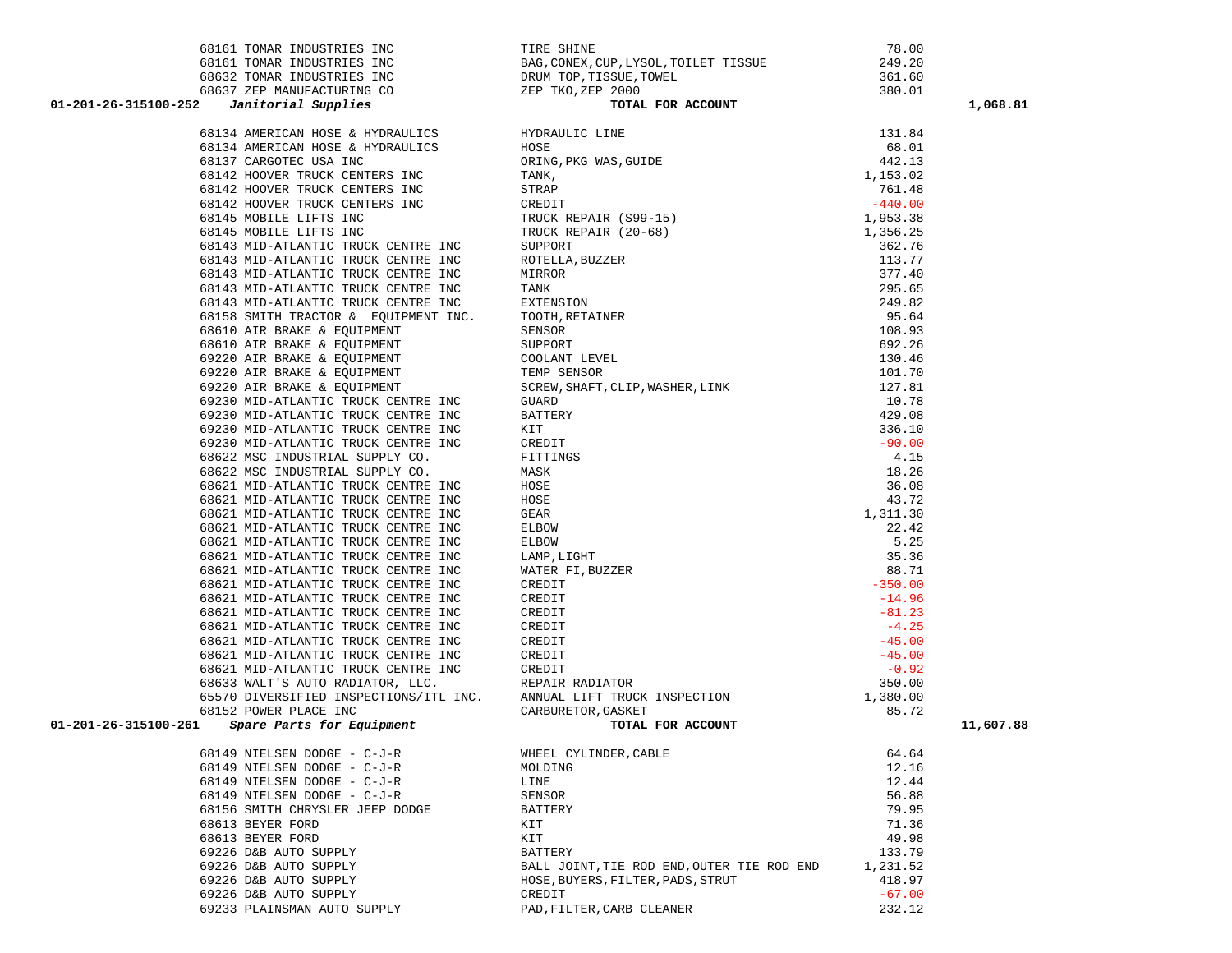| $01 - 201 - 26 - 315100 - 291$<br><i><b>Vehicle Repairs</b></i> | TOTAL FOR ACCOUNT                                               | 8,084.48 |  |
|-----------------------------------------------------------------|-----------------------------------------------------------------|----------|--|
| 68157 SMITH MOTOR CO., INC. CREDIT                              |                                                                 | $-74.58$ |  |
| 68157 SMITH MOTOR CO., INC.                                     | CREDIT                                                          | $-78.35$ |  |
| 68157 SMITH MOTOR CO., INC.                                     | PUMP ASY, THERMOSTAT, GASKET                                    | 274.01   |  |
| 68157 SMITH MOTOR CO., INC.                                     | CABLE ASY                                                       | 80.59    |  |
| 68157 SMITH MOTOR CO., INC.                                     | PAD, KIT                                                        | 119.09   |  |
| 68625 PLAINSMAN AUTO SUPPLY                                     | WIPER MOTOR, HOSE END, COIL, GAS CAP                            | 240.00   |  |
| 68625 PLAINSMAN AUTO SUPPLY                                     | SENSOR, VALVE, COIL, TUBING, SKT3, WIPER MOT                    | 467.59   |  |
| 68625 PLAINSMAN AUTO SUPPLY                                     | BELT, CONE, CUP, BEARING SET, LAMP, VALVE.                      | 198.81   |  |
| 68625 PLAINSMAN AUTO SUPPLY                                     | U-BOLT, SENSOR, FITTING, BEARING, FILTER, BA                    | 648.64   |  |
| 68619 GOODYEAR AUTO SERVICE                                     | TIRES                                                           | 178.86   |  |
| 68616 D&B AUTO SUPPLY                                           | CREDIT                                                          | $-50.92$ |  |
| 68616 D&B AUTO SUPPLY                                           | CREDIT                                                          | $-13.87$ |  |
| 68616 D&B AUTO SUPPLY<br>68616 D&B AUTO SUPPLY                  | BRAKLEEN, BULB, COIL SPRING                                     | 301.74   |  |
|                                                                 | ALTERNATOR, LAMP, FILTER, HEADLAMP, PADS, HDP 793.48            |          |  |
| 68616 D&B AUTO SUPPLY<br>68616 D&B AUTO SUPPLY                  | GASKET, CONVERTOER, FILTER, DEXCOOLPOWER ST                     | 1,499.28 |  |
|                                                                 | FILLER NECK, BULB, NUT, UNION, RATCHET, WATE                    | 262.03   |  |
| 68616 D&B AUTO SUPPLY                                           | FILTER, PENETRANT, LUBRICANT, BRAKLEEN, AIR                     | 363.39   |  |
| 68629 SMITH MOTOR CO., INC.                                     | BUSH                                                            | 17.84    |  |
| 68626 OUALITY AUTO GLASS, INC                                   | WINDSHIELD INSTALL (7-30)                                       | 197.96   |  |
| 69233 PLAINSMAN AUTO SUPPLY                                     | SEAT, FILTER, NUT KIT, RING SUPPORT, SEAL                       | 153.57   |  |
| 69233 PLAINSMAN AUTO SUPPLY                                     | FILTER, BELT, PADS                                              | 50.86    |  |
|                                                                 | 69233 PLAINSMAN AUTO SUPPLY SPARK PLUG, BRK CALP, BATTERY, BELT | 178.22   |  |
| 69233 PLAINSMAN AUTO SUPPLY                                     | CREDIT                                                          | $-20.57$ |  |
|                                                                 |                                                                 |          |  |

============

TOTAL for Motor Services Center

### **Health Management**

| 69598 VERIZON WIRELESS<br>Cellular Phone/Pagers<br>01-201-27-330100-031                    | L&PS/HEALTH MANAGEMENT<br>TOTAL FOR ACCOUNT                   | 114.03 | 114.03       |
|--------------------------------------------------------------------------------------------|---------------------------------------------------------------|--------|--------------|
| 69048 ATLANTIC HEALTH SERVICES<br>$01 - 201 - 27 - 330100 - 084$<br>Other Outside Services | Fixed Portion Healthcare Management Nove<br>TOTAL FOR ACCOUNT | 500.00 | 500.00       |
| 69095 ARLENE STOLLER<br>01-201-27-330100-088<br>Meeting Exp Advisory Board Etc             | MILEAGE<br>TOTAL FOR ACCOUNT                                  | 111.74 | 111.74       |
| 69096 JAMES E DEACON<br>Environmental Compliance<br>01-201-27-330100-210                   | reimbursement for tolls on NJ Turnpike<br>TOTAL FOR ACCOUNT   | 10.55  | 10.55        |
| 69087 DEER PARK<br>$01 - 201 - 27 - 330100 - 258$<br>Equipment                             | 0434540191 billing period 10/15/12-11/14<br>TOTAL FOR ACCOUNT | 41.37  | 41.37        |
|                                                                                            |                                                               |        | ============ |
| TOTAL for Health Management                                                                |                                                               |        | 777.69       |

### **Human Services**

| 63064 STAPLES BUSINESS ADVANTAGE                        | spls 8. $5x11$ copy paper inv. date $6/19/$ | 193.80 |        |
|---------------------------------------------------------|---------------------------------------------|--------|--------|
| Office Supplies & Stationery<br>01-201-27-331100-058    | TOTAL FOR ACCOUNT                           |        | 193.80 |
| 68526 LONGFELLOWS SANDWICH DELI                         | Food and Beverage for the Oct 3rd 2012 D    | 62.00  |        |
| 69063 SODEXO, INC & AFFILIATES                          | REFRESHMENTS FOR MSAAB MTG ON 10/11/12 F    | 119.08 |        |
| 69063 SODEXO, INC & AFFILIATES                          | REFRESHMENTS FOR HSAC MTG ON 10/24/12 FO    | 118.83 |        |
| Meeting Exp Advisory Board Etc<br>01-201-27-331100-088  | TOTAL FOR ACCOUNT                           |        | 299.91 |
| 67386 ATLANTIC TOMORROWS OFFICE                         | Maintenance contract 65611 FOR Aficio MP    | 187.43 |        |
| <i>Office Machines - Rental</i><br>01-201-27-331100-164 | TOTAL FOR ACCOUNT                           |        | 187.43 |

58,592.25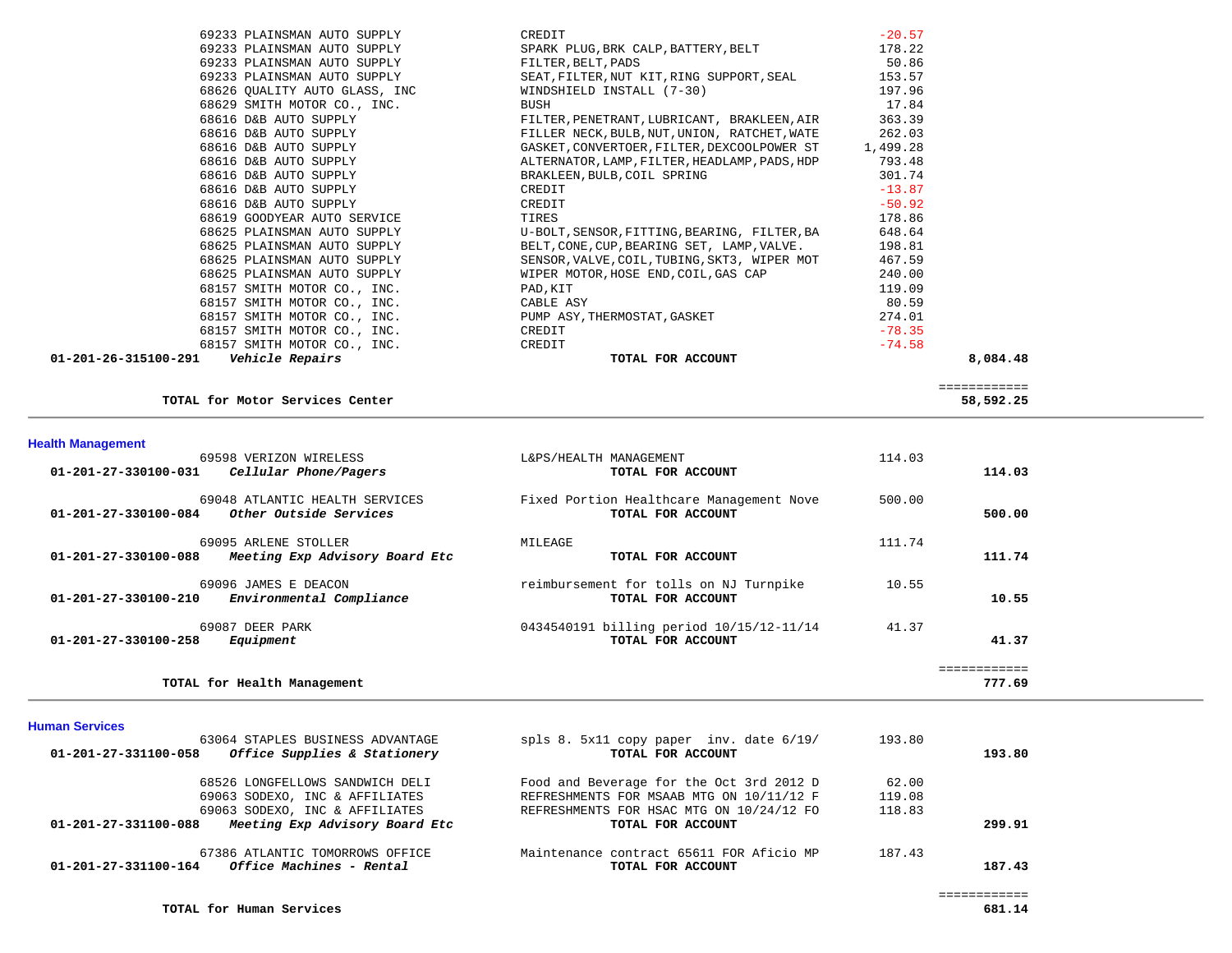| <b>Youth Shelter</b>                           |                                        |           |              |
|------------------------------------------------|----------------------------------------|-----------|--------------|
| 68753 MORRIS COUNTY PARK COMMISSION            | 11-14 Admission                        | 6.00      |              |
| 68753 MORRIS COUNTY PARK COMMISSION            | 11-14 Rentals                          | 7.00      |              |
| 68753 MORRIS COUNTY PARK COMMISSION            | 11-18 Admission                        | 28.00     |              |
| 68753 MORRIS COUNTY PARK COMMISSION            | $11/18$ Rental                         | 14.00     |              |
| 68753 MORRIS COUNTY PARK COMMISSION            | 11/24 Admission                        | 7.00      |              |
| 68753 MORRIS COUNTY PARK COMMISSION            | $11/24$ Rental                         | 3.50      |              |
| 68753 MORRIS COUNTY PARK COMMISSION            | 11/28 Admission                        | 6.00      |              |
| 68753 MORRIS COUNTY PARK COMMISSION            | 11/28 Rentals                          | 7.00      |              |
| 68753 MORRIS COUNTY PARK COMMISSION            | 12/1 Admission                         | 7.00      |              |
| 68753 MORRIS COUNTY PARK COMMISSION            | 12/1 Admission                         | 3.50      |              |
| 01-201-27-331110-059<br>Other General Expenses | TOTAL FOR ACCOUNT                      |           | 89.00        |
| 66223 EDI/ERGOSPACE DESIGN INC                 | Task Chair w/adjustable arms           | 1,048.00  |              |
| 66223 EDI/ERGOSPACE DESIGN INC                 | Less NJ Contract Discount 34%          | $-356.32$ |              |
| Furniture & Fixtures<br>01-201-27-331110-162   | TOTAL FOR ACCOUNT                      |           | 691.68       |
| 69332 SODEXO, INC & AFFILIATES                 | Contractual Charge                     | 2,752.00  |              |
| 69332 SODEXO, INC & AFFILIATES                 | Lunch Meals                            | 580.50    |              |
| 69332 SODEXO, INC & AFFILIATES                 | Dinner Meals                           | 608.88    |              |
| 69332 SODEXO, INC & AFFILIATES                 | Snacks & Groceries                     | 1,174.19  |              |
| 68126 ALBERTSON INC                            | 6030 3751 0002 6118 Acme-Morris Plains | 8.25      |              |
| 69205 LONGFELLOWS SANDWICH DELI                | Salad, sandwhiches, chips soda         | 207.00    |              |
| 01-201-27-331110-185<br>Food                   | TOTAL FOR ACCOUNT                      |           | 5,330.82     |
| 67678 MOORE MEDICAL LLC                        | Medical Supplies                       | 70.25     |              |
| 67678 MOORE MEDICAL LLC                        | Medical Supplies                       | 842.83    |              |
| Medical<br>01-201-27-331110-189                | TOTAL FOR ACCOUNT                      |           | 913.08       |
| 68751 JERSEY PAPER PLUS INC                    | Household Supplies                     | 719.24    |              |
| Janitorial Supplies<br>01-201-27-331110-252    | TOTAL FOR ACCOUNT                      |           | 719.24       |
| 68756 CY DRAKE LOCKSMITHS, INC.                | Facility Key Reporduction              | 12.60     |              |
| Equipment<br>01-201-27-331110-258              | TOTAL FOR ACCOUNT                      |           | 12.60        |
|                                                |                                        |           | ============ |
| TOTAL for Youth Shelter                        |                                        |           | 7,756.42     |

## **Office on Aging**

| 69406 RUTGERS STATE UNIVERSITY OF NJ                 | Date: December $6,2012$ , Time: $10am-330pm$ , | 40.00  |        |
|------------------------------------------------------|------------------------------------------------|--------|--------|
| Education Schools & Training<br>01-201-27-333100-039 | TOTAL FOR ACCOUNT                              |        | 40.00  |
| 68926 BETH DENMEAD                                   | Car Insurance Reimbursement for November       | 12.00  |        |
| 68929 LUCY CANNIZZO                                  | Car Insurance Reimbursement for November       | 12.00  |        |
| 68931 VERA BLOSSOM                                   | Car Insurance Reimbursement for November       | 12.00  |        |
| 01-201-27-333100-048<br>Insurance                    | TOTAL FOR ACCOUNT                              |        | 36.00  |
| 69396 STAPLES BUSINESS ADVANTAGE                     | Foldr endtab class 2EX 1tr Ble, Gloves N       | 197.02 |        |
| Office Supplies & Stationery<br>01-201-27-333100-058 | TOTAL FOR ACCOUNT                              |        | 197.02 |
| 68976 NEW JERSEY FOUNDATION FOR                      | Nov/Dec Renaissance Mag<br>300 units @         | 225.00 |        |
| 01-201-27-333100-059<br>Other General Expenses       | TOTAL FOR ACCOUNT                              |        | 225.00 |
| 68926 BETH DENMEAD                                   | Miles reimbursement for November 2012.         | 56.70  |        |
| 68929 LUCY CANNIZZO                                  | Miles reimbursement for November 2012.         | 48.30  |        |
| 68931 VERA BLOSSOM                                   | Miles reimbursement for November 2012.         | 21.35  |        |
| 01-201-27-333100-082<br>Travel Expense               | TOTAL FOR ACCOUNT                              |        | 126.35 |
| 69405 CORTEX EDI                                     | Medical Billing for January, February &        | 300.00 |        |
| 69405 CORTEX EDI                                     | ERNs-for January, February & March, 2013       | 75.00  |        |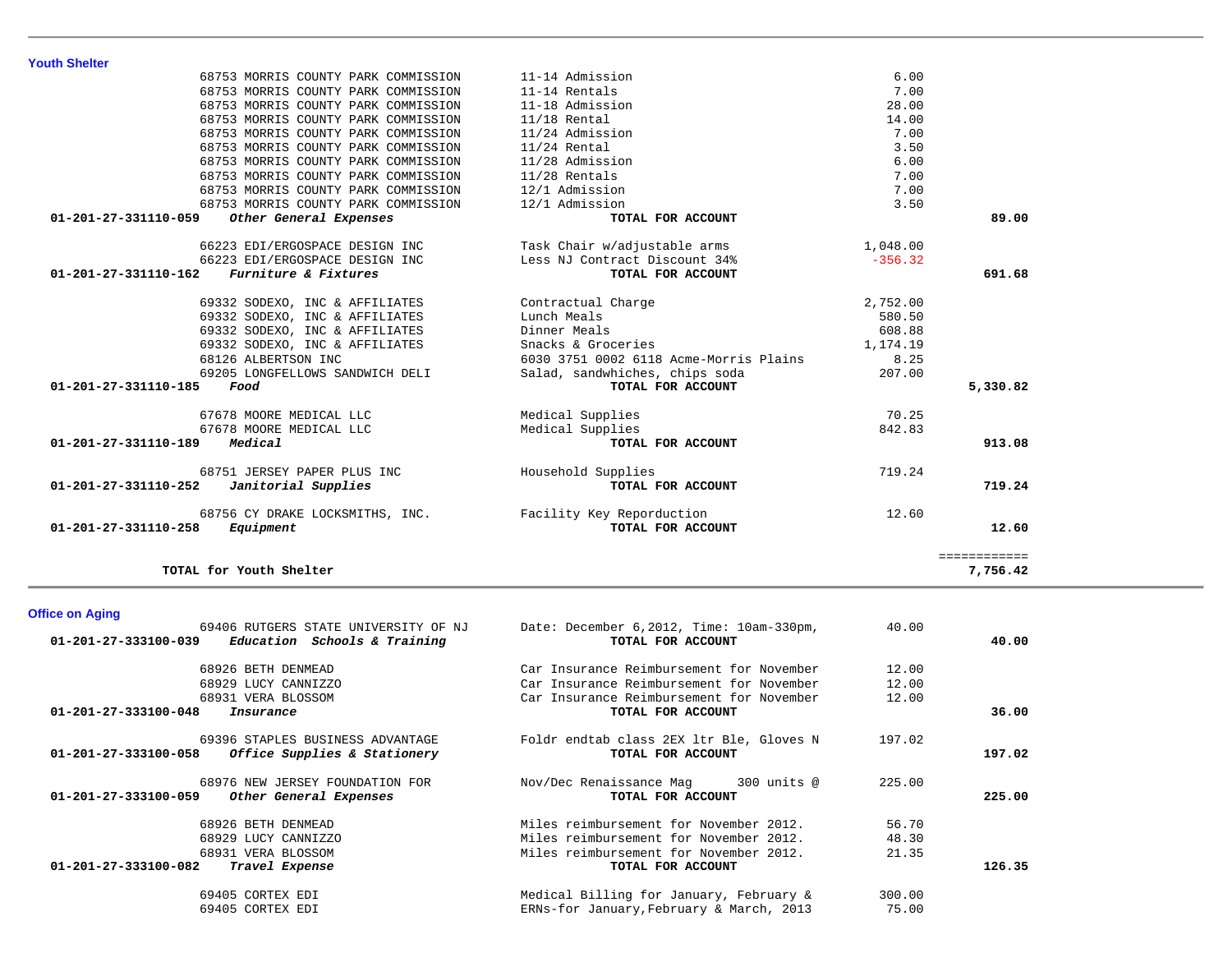**Grant in Aid** 

 68688 ALFRE INC. SERVICES FOR MORRIS COUNTY WOMEN PRE ADM 1,900.00 68688 ALFRE INC. AFTERCARE SESSIONS 3,150.00

 68688 ALFRE INC. PSYCOLOGICAL EVALUATIONS 300.00 68688 ALFRE INC. MEDICATION MONITORING 650.00

============

#### **TOTAL for Office on Aging 999.37**

# **01-201-27-342000-453** *Grant in Aid GIA: ALFRE INC* **TOTAL FOR ACCOUNT 6,000.00** 69065 NEW JERSEY AIDS SERVICES THIRD QUARTER FOR SESSIONS ATTENDED SUBS 5,180.00 11-201-27-342000-454 *Grant in Aid GIA: ERIC JOHNSON CONSTRUES COUNT* **TOTAL FOR ACCOUNT** 5,180.00 69370 COMMUNITY HOPE INC. FOR SERVICES RENDORED APRIL-JUNE 2012 19,356.48 69370 COMMUNITY HOPE INC. FOR SERVICES RENDERED JULY-SEPT 2012 20,236.32  **01-201-27-342000-468** *Grant in Aid GIA:COMMUNITY HOPE* **TOTAL FOR ACCOUNT 39,592.80** 69506 CFCS - HOPE HOUSE Fix-It Period  $10/1/12$  1,067.00<br>
Chara There Period  $10/1/12$  2,453.00 69508 CFCS - HOPE HOUSE Chore Period 10/1/12 2,453.00 68531 CFCS - HOPE HOUSE Substance abuse case Manager 4 Individua 360.00 68531 CFCS - HOPE HOUSE Case Management 2,370.00  **01-201-27-342000-480** *Grant in Aid GIA:HOPEHOUSEOPERTNFIXIT* **TOTAL FOR ACCOUNT 6,250.00** 68252 DAYTOP VILLAGE OF NJ, INC. For Adolescent services rendered in Ocot 6,966.00  **01-201-27-342000-490** *Grant in Aid: Daytop* **TOTAL FOR ACCOUNT 6,966.00** ============ **TOTAL for Grant in Aid 63,988.80 County Board of Social Service** 68889 JOE COSTANTINO Misc. exp. for DSNAP interviews 77.65<br>68291 W.B. MASON COMPANY INC Office Supplies Order no. 15468948/09-20 730.20 68291 Office Supplies Order no. 15468948/09-20 730.20  **01-201-27-345100-058** *Office Supplies & Stationery* **TOTAL FOR ACCOUNT 807.85** 68886 DEER PARK 139.60 01-201-27-345100-059 *Other General Expenses* **but the contract of the contract of the General Expenses TOTAL FOR ACCOUNT 139.60**  69542 AT&T OFFICE OF TEMP. ASSISTANCE 110.73 69543 AT&T OFFICE OF TEMP. ASSISTANCE 129.43 69537 VERIZON OFFICE OF TEMP. ASSISTANCE 992.12 69536 VERIZON OFFICE OF TEMP. ASSISTANCE 1,009.78 68877 VERIZON 973 889-2917 642 14Y 10/14/12 - 11/13/12 -1,285.19 68877 VERIZON 973889291764214Y 11-14-12-12-13-12 1,544.35 68876 VERIZON Acct. #973 889-3370 640 33Y/ 10-14-12-11 60.18 68876 VERIZON 973889337064033Y 11-14-12-12-13 1,817.48  **01-201-27-345100-146** *Telephone* **TOTAL FOR ACCOUNT 4,378.88** 67095 KYOCERA MITA AMERICA, INC. <br>Acct. #7629689-012 - Copier lease bill f 7,366.26  **01-201-27-345100-164** *Office Machines - Rental* **TOTAL FOR ACCOUNT 7,366.26** 67604 ATLANTIC TOMORROWS OFFICE Printer maintenance billing from 6/30/12 980.08 67592 COMPLETE SECURITY SYSTEMS, INC. Labor charges - Customer no. 12399 140.00  **01-201-27-345100-166** *Office Machine- Repair* **TOTAL FOR ACCOUNT 1,120.08** 67599 UNITRONIX DATA SYSTEMS INC Software maintenance for the month of No 4,908.87 68096 JOHNSON & JOHNSON, ESQS Legal services 343.04 68887 JOHNSON & JOHNSON, ESQS Legal services rendered for the month of 4,116.00 68887 JOHNSON & JOHNSON, ESQS Child Support - Support Services 185.10  **01-201-27-345100-325** *Special Services* **TOTAL FOR ACCOUNT 9,553.01**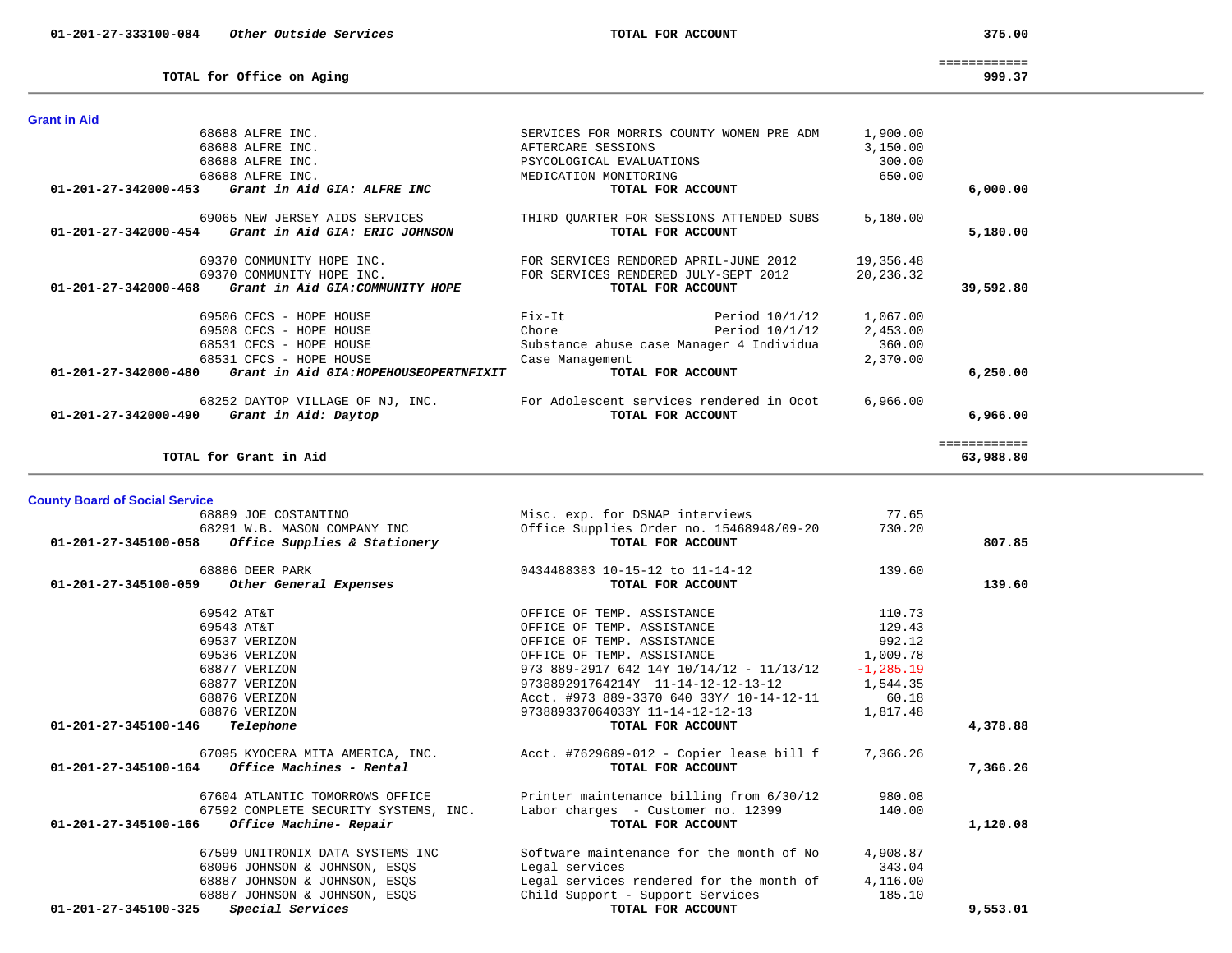| 68891 MOLNAR PHARMACY                           |                                          | 1,080.70  |                            |
|-------------------------------------------------|------------------------------------------|-----------|----------------------------|
| 68891 MOLNAR PHARMACY                           |                                          | 36.09     |                            |
| 68891 MOLNAR PHARMACY                           |                                          | 306.42    |                            |
| 68891 MOLNAR PHARMACY                           |                                          | 1,517.64  |                            |
| 68891 MOLNAR PHARMACY                           |                                          | 347.86    |                            |
| 68891 MOLNAR PHARMACY                           |                                          | 200.54    |                            |
| 68891 MOLNAR PHARMACY                           |                                          | 183.28    |                            |
| 68891 MOLNAR PHARMACY                           |                                          | 51.57     |                            |
| 01-201-27-345100-338<br>Health Related Services | TOTAL FOR ACCOUNT                        |           | 4,135.86                   |
| 68890 CITY LIMO AND TAXI, INC.                  |                                          | 28.99     |                            |
| 68890 CITY LIMO AND TAXI, INC.                  |                                          | 72.16     |                            |
| 68890 CITY LIMO AND TAXI, INC.                  |                                          | 28.99     |                            |
| 68892 NJ TAXI & BLACK CAR SERVICES              |                                          | 107.81    |                            |
| 68892 NJ TAXI & BLACK CAR SERVICES              |                                          | 179.93    |                            |
| 68892 NJ TAXI & BLACK CAR SERVICES              |                                          | 53.31     |                            |
| 68892 NJ TAXI & BLACK CAR SERVICES              |                                          | 91.39     |                            |
| 68892 NJ TAXI & BLACK CAR SERVICES              |                                          | 48.55     |                            |
| 68892 NJ TAXI & BLACK CAR SERVICES              |                                          | 88.30     |                            |
| 68892 NJ TAXI & BLACK CAR SERVICES              |                                          | 27.85     |                            |
| 68892 NJ TAXI & BLACK CAR SERVICES              |                                          | 51.17     |                            |
| 01-201-27-345100-340<br>Transportation Services | TOTAL FOR ACCOUNT                        |           | 778.45                     |
| 69128 DAYS INN                                  |                                          | 2,400.00  |                            |
| 69129 PARSIPPANY INN                            |                                          | 120.00    |                            |
| 69129 PARSIPPANY INN                            |                                          | 300.00    |                            |
| 68985 WHIPPANY LODGING LLC.                     |                                          | 60.00     |                            |
| 68985 WHIPPANY LODGING LLC.                     |                                          | 200.00    |                            |
| 68856 ROXBURY MOTEL                             |                                          | 150.00    |                            |
| 68872 WHIPPANY LODGING LLC.                     |                                          | 180.00    |                            |
| 68872 WHIPPANY LODGING LLC.                     |                                          | 420.00    |                            |
| 01-201-27-345100-365<br>Emergency Assistance    | TOTAL FOR ACCOUNT                        |           | 3,830.00                   |
| 59741 NISIVOCCIA LLP                            | Professional fees on account for auditin | 39,015.00 |                            |
| (2011) Audit<br>01-203-27-345100-024            | TOTAL FOR ACCOUNT                        |           | 39,015.00                  |
| TOTAL for County Board of Social Service        |                                          |           | ============<br>228,709.97 |
|                                                 |                                          |           |                            |

68891 MOLNAR PHARMACY 32.65

| 68873 NATHALIE MERGEN                         |
|-----------------------------------------------|
| 01-201-27-345100-333<br>Other Allowances      |
|                                               |
| 65255 BFI                                     |
| Repairs & Alterations<br>01-201-27-345100-336 |
|                                               |
|                                               |

69614 MOLNAR PHARMACY

68891 MOLNAR PHARMACY

68891 MOLNAR PHARMACY

| 69118 JERRY THIEL<br>68889 JOE COSTANTINO<br>69121 LINDA CSENGETO<br>69127 SUSAN SMITH |  |
|----------------------------------------------------------------------------------------|--|
| $01 - 201 - 27 - 345100 - 332$ Mileage                                                 |  |
|                                                                                        |  |
| 69121 LINDA CSENGETO                                                                   |  |
| 69127 SUSAN SMITH                                                                      |  |
| 68873 NATHALIE MERGEN                                                                  |  |
|                                                                                        |  |

| 68875 HORIZON BLUE CROSS BLUE SHIELD<br>01-201-27-345100-329<br>Hospital Insurance Premiums | Invoice for the month of October 2012<br>TOTAL FOR ACCOUNT | 147,707.01 | 147,707.01 |
|---------------------------------------------------------------------------------------------|------------------------------------------------------------|------------|------------|
| 69118 JERRY THIEL                                                                           | SSS - Mileage reimb. for the month of No                   | 40.25      |            |

102.50

ADM - Mileage reimb. for November 2012 2.45 SSS - Mileage reimb. for the month of No 45.85 MAP - Mileage reimb. for Sept. & October 11.20

Parking fees 6.50 Insurance reimb. for July to October 201 60.00 SSS - Insurance reimb. for the 3rd qtr. 36.00

Quote no. 0000220274, Customer no. 59160 9,675.72

 **01-201-27-345100-333** *Other Allowances* **TOTAL FOR ACCOUNT 102.50**

 **01-201-27-345100-332** *Mileage* **TOTAL FOR ACCOUNT 99.75**

 **017AL FOR ACCOUNT 9,675.72** 

320.61

21.89

36.61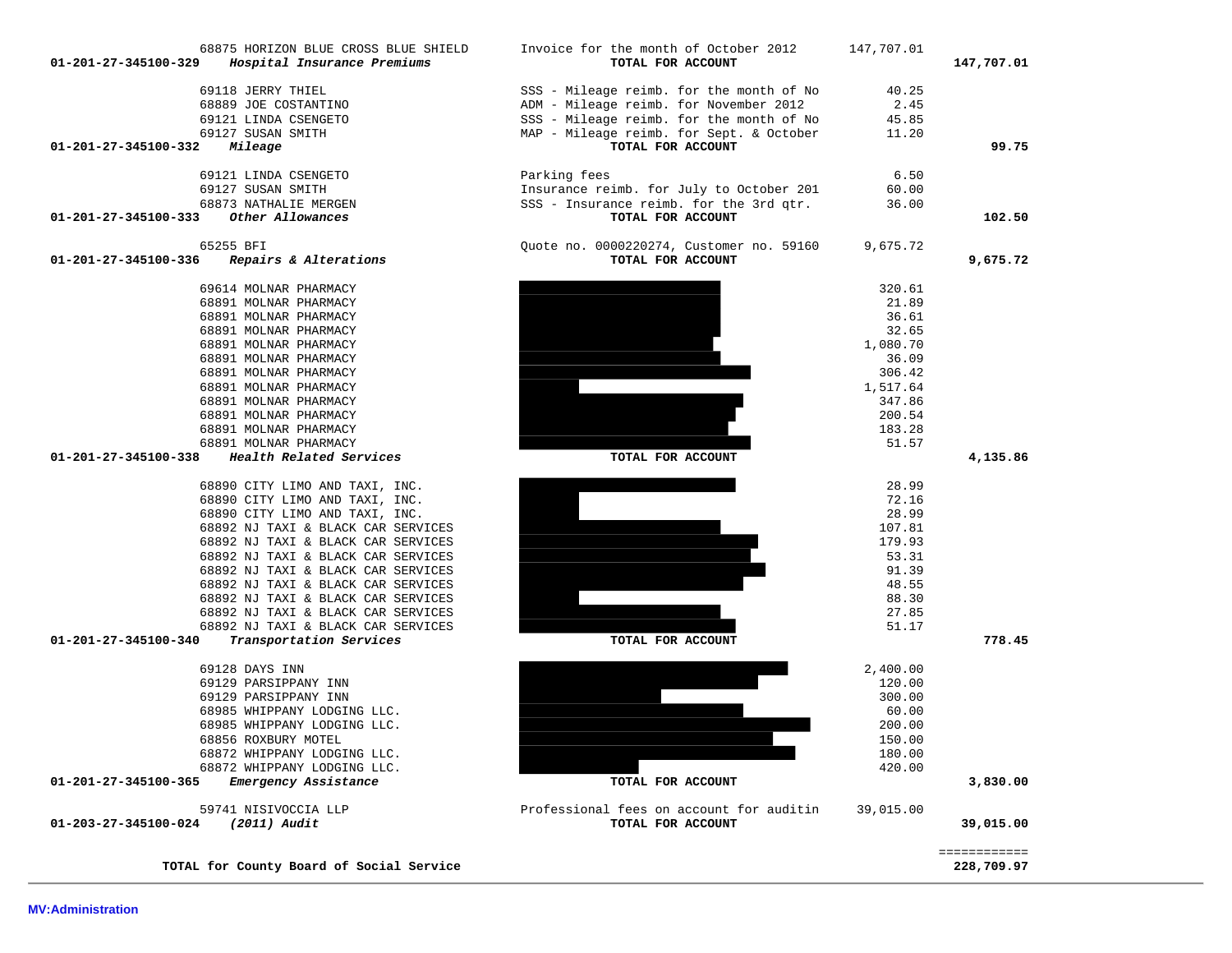| 69555 BARON HR HEALTHCARE LLC                                                                                                                                                                                      |                                                                                                                         |          |           |
|--------------------------------------------------------------------------------------------------------------------------------------------------------------------------------------------------------------------|-------------------------------------------------------------------------------------------------------------------------|----------|-----------|
|                                                                                                                                                                                                                    |                                                                                                                         |          |           |
| 69555 BARON HR HEALTHCARE LLC                                                                                                                                                                                      |                                                                                                                         |          |           |
| 69555 BARON HR HEALTHCARE LLC                                                                                                                                                                                      |                                                                                                                         |          |           |
| 69555 BARON HR HEALTHCARE LLC                                                                                                                                                                                      |                                                                                                                         |          |           |
| 69615 AKUA OPOMEA ABEBRESE                                                                                                                                                                                         |                                                                                                                         |          |           |
| 69616 ANGELIKA KOMOLIBIO                                                                                                                                                                                           |                                                                                                                         |          |           |
| 69617 ARNEL P GARCIA                                                                                                                                                                                               |                                                                                                                         |          |           |
|                                                                                                                                                                                                                    |                                                                                                                         |          |           |
| 69618 BARKEL FLEMMING<br>69619 CHARLES NADARAJAH                                                                                                                                                                   |                                                                                                                         |          |           |
| 69620 CHRISNADINE FRANCOIS                                                                                                                                                                                         |                                                                                                                         |          |           |
| 69621 DANILO LAPID                                                                                                                                                                                                 |                                                                                                                         |          |           |
|                                                                                                                                                                                                                    |                                                                                                                         |          |           |
| 69622 EDITHA MARQUEZ<br>69623 EVELYN TOLENTINO                                                                                                                                                                     |                                                                                                                         |          |           |
| 69624 GEORGINA GRAY-HORSLEY                                                                                                                                                                                        |                                                                                                                         |          |           |
|                                                                                                                                                                                                                    |                                                                                                                         |          |           |
|                                                                                                                                                                                                                    |                                                                                                                         |          |           |
|                                                                                                                                                                                                                    |                                                                                                                         |          |           |
|                                                                                                                                                                                                                    |                                                                                                                         |          |           |
|                                                                                                                                                                                                                    |                                                                                                                         |          |           |
|                                                                                                                                                                                                                    |                                                                                                                         |          |           |
| 69624 GEORGINA GRAY-HORSLEY<br>69625 HARRIET VALLECER RN<br>69626 ILLIENE CHARLES, RN<br>69627 JESSY CHERIAN<br>69629 JOYCE REED<br>69630 LOUESE RAFISURA<br>69631 LOUESE R. MACCHIA<br>69632 MADIKWE TMO TROKO PN |                                                                                                                         |          |           |
|                                                                                                                                                                                                                    |                                                                                                                         |          |           |
| 69632 MADUKWE IMO IBOKO, RN<br>69633 MA. LIZA IMPERIAL<br>69633 MA. LIZA IMPERIAL                                                                                                                                  |                                                                                                                         |          |           |
| 69634 MARIA CAMPOS                                                                                                                                                                                                 |                                                                                                                         |          |           |
| 69635 MARIA CARMELITA OBLINA                                                                                                                                                                                       |                                                                                                                         |          |           |
| 69636 MARTHA YAGHI                                                                                                                                                                                                 |                                                                                                                         |          |           |
|                                                                                                                                                                                                                    |                                                                                                                         |          |           |
| 69637 MARY JANE M. ARCINAS                                                                                                                                                                                         |                                                                                                                         |          |           |
| 69638 MELOJANE CELESTINO                                                                                                                                                                                           |                                                                                                                         |          |           |
| 69639 MICHELLE CAPILI                                                                                                                                                                                              |                                                                                                                         |          |           |
| 69640 ROSE DUMAPIT<br>69640 ROSE DUMAPIT<br>69641 ROSEMARY BATANE COBCOBO                                                                                                                                          |                                                                                                                         |          |           |
|                                                                                                                                                                                                                    |                                                                                                                         |          |           |
| 69641 KUSEMARI DAIANG SUBSON<br>69642 TOYELLA E GIBSON<br>10505 TELESARCH INC                                                                                                                                      |                                                                                                                         |          |           |
| 69585 TELESEARCH INC                                                                                                                                                                                               |                                                                                                                         |          |           |
| 13 VIVIAN BLANDURA<br><i>Outside Salaries &amp; Wages</i><br>69643 VIVIAN BLANDURA                                                                                                                                 |                                                                                                                         |          |           |
| 01-201-27-350100-016                                                                                                                                                                                               |                                                                                                                         |          | 85,516.98 |
| 69610 PREMIER HEALTHCARE                                                                                                                                                                                           | Professional Management, December~2012 66,498.85                                                                        |          |           |
| Consultation Fee<br>01-201-27-350100-035                                                                                                                                                                           | TOTAL FOR ACCOUNT                                                                                                       |          | 66,498.85 |
|                                                                                                                                                                                                                    |                                                                                                                         |          |           |
| 69584 STAPLES BUSINESS ADVANTAGE                                                                                                                                                                                   | 1032198,11/9/2012                                                                                                       |          |           |
| 69584 STAPLES BUSINESS ADVANTAGE                                                                                                                                                                                   | 1032198,11/20/2012                                                                                                      |          |           |
| 69584 STAPLES BUSINESS ADVANTAGE                                                                                                                                                                                   | 1032198,11/17/2012                                                                                                      |          |           |
| 69584 STAPLES BUSINESS ADVANTAGE                                                                                                                                                                                   | 1032198,11/9/2012                                                                                                       |          |           |
| 69584 STAPLES BUSINESS ADVANTAGE                                                                                                                                                                                   |                                                                                                                         |          |           |
| 69584 STAPLES BUSINESS ADVANTAGE                                                                                                                                                                                   | 1032198,11/13/2012<br>1032198, 11/14/2012                                                                               |          |           |
|                                                                                                                                                                                                                    |                                                                                                                         |          |           |
| 69584 STAPLES BUSINESS ADVANTAGE                                                                                                                                                                                   | 1032198, 11/13/2012                                                                                                     |          |           |
| 69584 STAPLES BUSINESS ADVANTAGE                                                                                                                                                                                   | 1032198, 11/13/2012                                                                                                     |          |           |
| 69584 STAPLES BUSINESS ADVANTAGE                                                                                                                                                                                   | 1032198, 12/1/2012                                                                                                      |          |           |
| 01-201-27-350100-058<br>Office Supplies & Stationery                                                                                                                                                               | 1, 219 .16<br>326 .07<br>4 .53<br>122 .17<br>447 .33<br>206 .70<br>2, 333 .19<br>174 .49<br>97 .99<br>TOTAL FOR ACCOUNT |          | 4,931.63  |
| 69587 POSTMASTER                                                                                                                                                                                                   | Annual Fee for 2013                                                                                                     | 2,030.00 |           |
| Postage & Metered Mail<br>01-201-27-350100-068                                                                                                                                                                     | TOTAL FOR ACCOUNT                                                                                                       |          | 2,030.00  |
|                                                                                                                                                                                                                    |                                                                                                                         |          |           |
| 69647 ALLIED OIL                                                                                                                                                                                                   | 11/12 FUEL CHARGES - MORRIS VIEW                                                                                        | 24.21    |           |
| 69645 NATIONAL FUEL OIL INC.                                                                                                                                                                                       | 11/12 FUEL CHARGES - MORRIS VIEW                                                                                        | 299.85   |           |
| Gas Purchases<br>01-201-27-350100-140                                                                                                                                                                              | TOTAL FOR ACCOUNT                                                                                                       |          | 324.06    |
|                                                                                                                                                                                                                    |                                                                                                                         |          |           |
| 69543 AT&T                                                                                                                                                                                                         | MV: ADMINISTRATION                                                                                                      | 158.38   |           |
| 69537 VERIZON                                                                                                                                                                                                      | MV: ADMINISTRATION                                                                                                      | 4,237.54 |           |
| 69536 VERIZON                                                                                                                                                                                                      | MV: ADMINISTRATION                                                                                                      | 4,295.86 |           |
| 69588 VERIZON                                                                                                                                                                                                      |                                                                                                                         |          |           |
| Telephone<br>01-201-27-350100-146                                                                                                                                                                                  | 973 984 0357 078 33 Y, 11/22/2012 thru 12<br>TOTAL FOR ACCOUNT                                                          | 27.44    | 8,719.22  |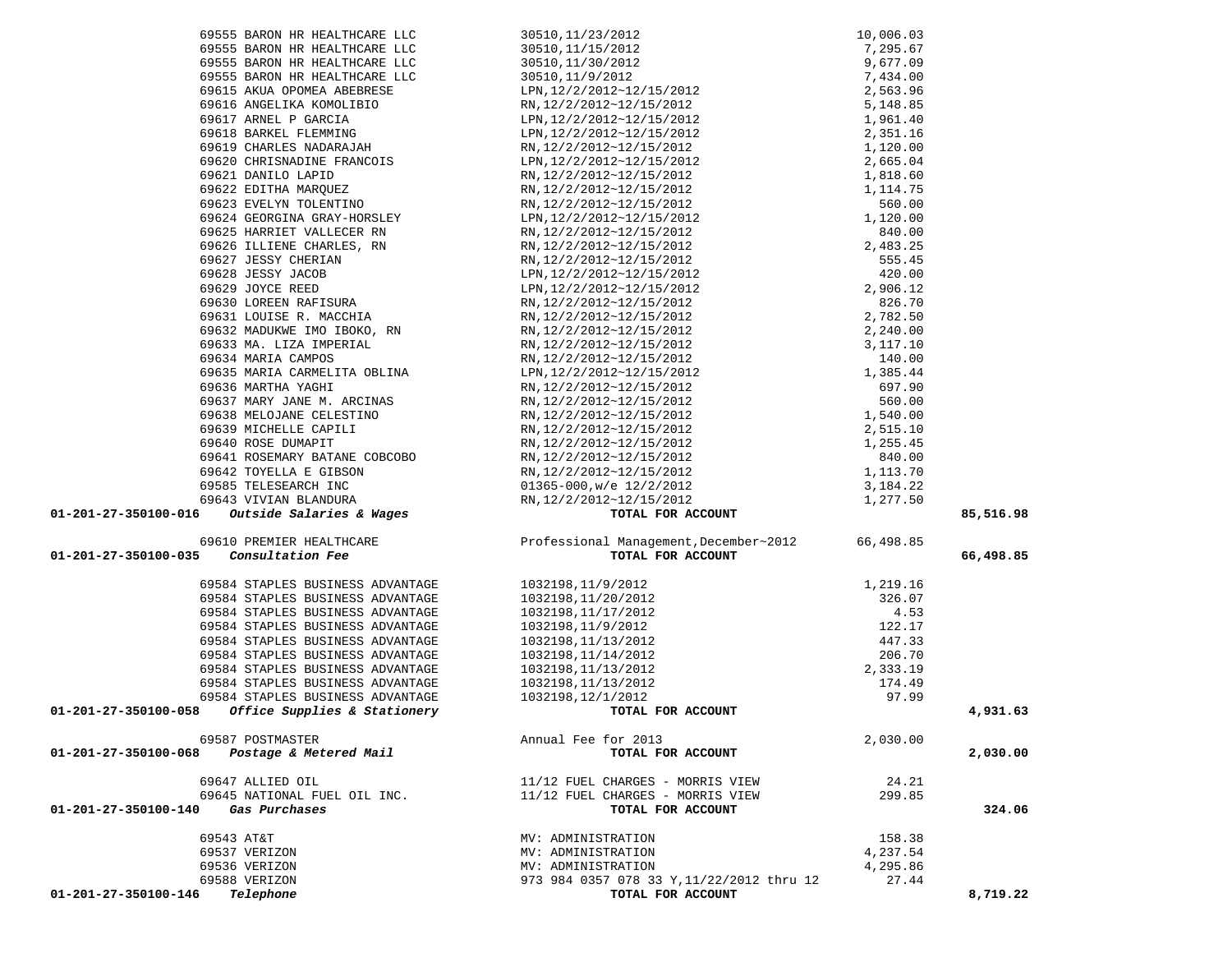| 69554 ATLANTIC TOMORROWS OFFICE<br>66791 MUNICIPAL CAPITAL CORP<br>01-201-27-350100-164<br>Office Machines - Rental  | 1013152, 11/20/2012<br>415526 Ricoh MPC2551<br>TOTAL FOR ACCOUNT                      | 69.00<br>556.30      | 625.30                     |  |
|----------------------------------------------------------------------------------------------------------------------|---------------------------------------------------------------------------------------|----------------------|----------------------------|--|
| 69586 U.S. SECURITY ASSOCIATES, INC.<br>69586 U.S. SECURITY ASSOCIATES, INC.<br>01-201-27-350100-266<br>Safety Items | 573-1134-000, 11/09-11/15/2012<br>573-1134-000, 11/16-11/22/2012<br>TOTAL FOR ACCOUNT | 4,550.56<br>5,409.52 | 9,960.08                   |  |
| TOTAL for MV:Administration                                                                                          |                                                                                       |                      | ============<br>178,606.12 |  |
| <b>MV:Building Services</b>                                                                                          |                                                                                       |                      |                            |  |
| 69557 CONSOLIDATED ENVIRONMENTAL INC                                                                                 | Duct/Vent Cleaning, 7/3/2012                                                          | 7,270.00             |                            |  |
| 69581 SODEXO INC & AFFILIATES                                                                                        | 100022833, November~2012                                                              | 5,450.76             |                            |  |
| Contracted Services<br>01-201-27-350110-036                                                                          | TOTAL FOR ACCOUNT                                                                     |                      | 12,720.76                  |  |
| 69579 SCHINDLER ELEVATOR CORPORATION<br>Equipment Service Agreements<br>01-201-27-350110-044                         | 5000013604, December~2012<br>TOTAL FOR ACCOUNT                                        | 2,244.76             | 2,244.76                   |  |
| 69568 JERSEY CENTRAL POWER & LIGHT<br>Electricity<br>01-201-27-350110-137                                            | 10 00 04803 73 8,10/28/2012~11/29/2012<br>TOTAL FOR ACCOUNT                           | 41,031.34            | 41,031.34                  |  |
| 69590 WOODRUFF ENERGY                                                                                                | 508579, November~2012                                                                 | 18,215.37            |                            |  |
| 69590 WOODRUFF ENERGY                                                                                                | 508584, November~2012                                                                 | 1,695.49             |                            |  |
| 69576 PSE&G CO                                                                                                       | 66 472 055 00, November~2012                                                          | 1,126.50             |                            |  |
| 69577 PSE&G CO                                                                                                       | 65 808 068 08, November~2012                                                          | 13,618.49            |                            |  |
| 01-201-27-350110-141<br>Natural Gas                                                                                  | TOTAL FOR ACCOUNT                                                                     |                      | 34,655.85                  |  |
| 69589 WASTE MANAGEMENT OF NEW JERSEY<br>01-201-27-350110-143<br>Rubbish & Trash Removal                              | 10000578900836-3, November~2012<br>TOTAL FOR ACCOUNT                                  | 9,255.33             | 9,255.33                   |  |
| 69582 SOUTHEAST MORRIS COUNTY                                                                                        | 20-99918709,11/20/2012                                                                | 5,613.41             |                            |  |
| 01-201-27-350110-147<br>Water                                                                                        | TOTAL FOR ACCOUNT                                                                     |                      | 5,613.41                   |  |
| 69567 J.A. SEXAUER                                                                                                   | 276829, 11/21/2012                                                                    | 1,152.49             |                            |  |
| 69567 J.A. SEXAUER                                                                                                   | 276829, 11/21/2012                                                                    | 85.70                |                            |  |
| 69567 J.A. SEXAUER                                                                                                   | 276829, 11/29/2012                                                                    | 83.59                |                            |  |
| 69580 SHERWIN WILLIAMS                                                                                               | 6657-3842-3, 11/26/2012                                                               | 390.18               |                            |  |
| $01 - 201 - 27 - 350110 - 204$<br>Plant Operation                                                                    | TOTAL FOR ACCOUNT                                                                     |                      | 1,711.96                   |  |
| 69574 PENN-JERSEY PAPER CO.                                                                                          | 20955, 12/4/2012                                                                      | 592.00               |                            |  |
| 69599 PENN-JERSEY PAPER CO.                                                                                          | 20955, 12/6/2012                                                                      | 731.19               |                            |  |
| Chemicals & Sprays<br>01-201-27-350110-225                                                                           | TOTAL FOR ACCOUNT                                                                     |                      | 1,323.19                   |  |
| 69562 EMERALD PROFESSIONAL                                                                                           | 285632, 12/10/2012                                                                    | 176.71               |                            |  |
| 69563 EMERALD PROFESSIONAL                                                                                           | 285632, 11/28/2012                                                                    | 112.77               |                            |  |
| 69574 PENN-JERSEY PAPER CO.                                                                                          | 20955, 11/20/2012                                                                     | 5,606.54             |                            |  |
| 69599 PENN-JERSEY PAPER CO.                                                                                          | 20955, 12/6/2012                                                                      | 7,607.44             |                            |  |
| Janitorial Supplies<br>01-201-27-350110-252                                                                          | TOTAL FOR ACCOUNT                                                                     |                      | 13,503.46                  |  |
| 69564 FOLEY, INC.                                                                                                    | 0585508,11/20/2012                                                                    | 1,352.24             |                            |  |
| Machinery Repairs & Parts<br>01-201-27-350110-262                                                                    | TOTAL FOR ACCOUNT                                                                     |                      | 1,352.24                   |  |
|                                                                                                                      |                                                                                       |                      | ============               |  |
| TOTAL for MV: Building Services                                                                                      |                                                                                       |                      | 123,412.30                 |  |
|                                                                                                                      |                                                                                       |                      |                            |  |

**MV:Dietary** 

 69613 SODEXO, INC & AFFILIATES 100005746,November~2012 254,509.52  **01-201-27-350115-036** *Contracted Services* **TOTAL FOR ACCOUNT 254,509.52**

67239 STATE OF NJ 24-007-900,10/15/2012 917.88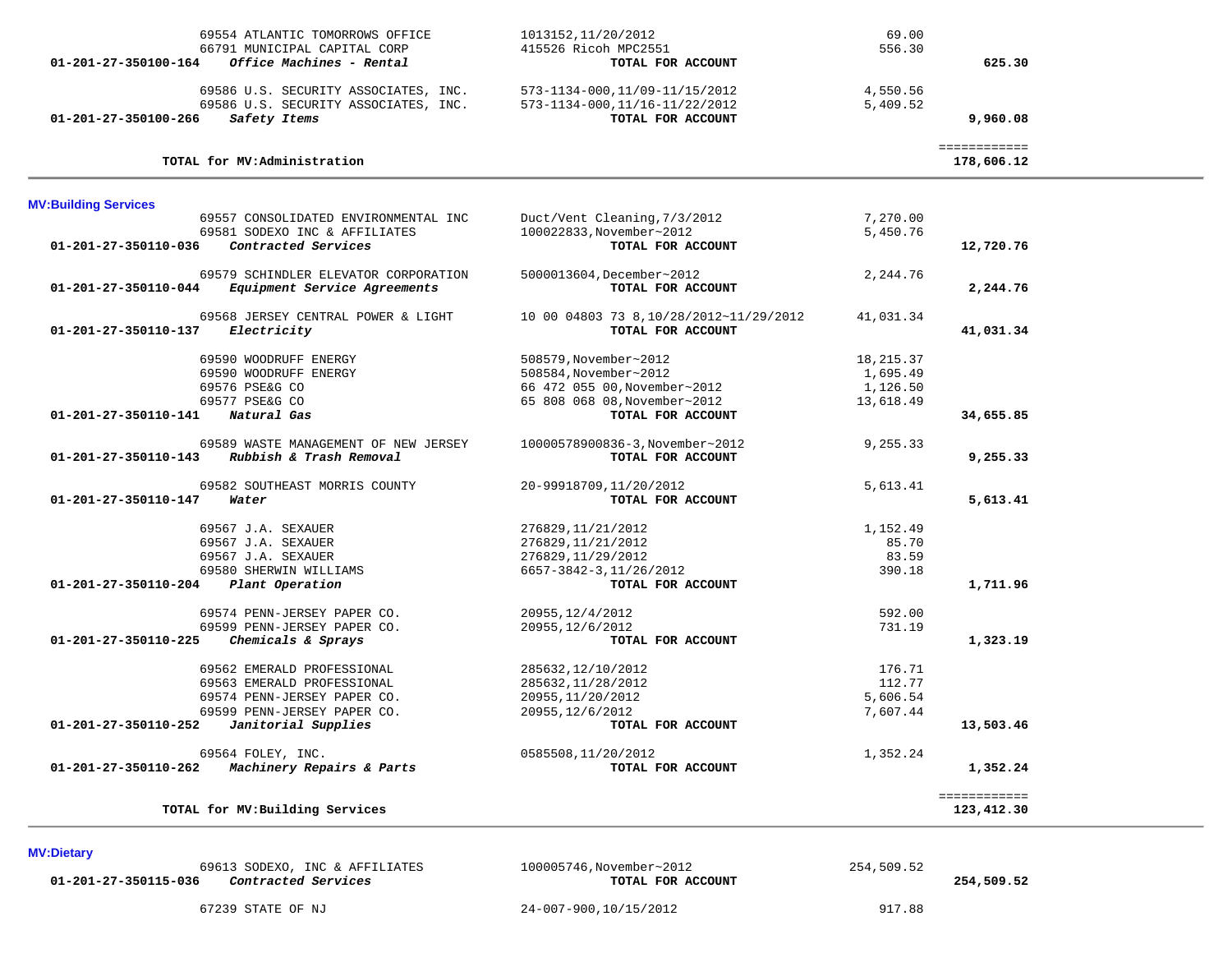| 01-201-27-350115-185 | 67239 STATE OF NJ<br>67239 STATE OF NJ<br>Food               | 24-007-900,10/15/2012<br>24-007-900,10/15/2012<br>TOTAL FOR ACCOUNT                | 640.02<br>3,882.44   | 5,440.34                   |  |
|----------------------|--------------------------------------------------------------|------------------------------------------------------------------------------------|----------------------|----------------------------|--|
| 01-201-27-350115-186 | 69570 LIBERTY NEWS DISTRIBUTION INC.<br>Coffee / Gift Shop   | 08223, w/e 11/24/2012<br>TOTAL FOR ACCOUNT                                         | 56.12                | 56.12                      |  |
| 01-201-27-350115-262 | 69583 SPEEDWELL ELECTRIC MOTORS<br>Machinery Repairs & Parts | Dishwasher Pump Repair, 11/27/2012<br>TOTAL FOR ACCOUNT                            | 761.00               | 761.00                     |  |
|                      | TOTAL for MV: Dietary                                        |                                                                                    |                      | ============<br>260,766.98 |  |
| <b>MV:Laundry</b>    |                                                              |                                                                                    |                      |                            |  |
| 01-201-27-350125-036 | 69544 SODEXO, INC & AFFILIATES<br>Contracted Services        | 100011720, November~2012<br>TOTAL FOR ACCOUNT                                      | 82,921.86            | 82,921.86                  |  |
|                      | TOTAL for MV: Laundry                                        |                                                                                    |                      | ============<br>82,921.86  |  |
| <b>MV:Nursing</b>    |                                                              |                                                                                    |                      |                            |  |
|                      | 69575 PHARMA CARE INC                                        | MORR02, November~2012                                                              | 4,002.24             |                            |  |
| 01-201-27-350130-035 | Consultation Fee                                             | TOTAL FOR ACCOUNT                                                                  |                      | 4,002.24                   |  |
|                      | 69565 JAGDISH DANG<br>69566 JAMES H WOLF                     | Professional Services for November, 2012<br>Medical Director~11/29/2012~12/10/2012 | 2,200.00<br>1,542.50 |                            |  |
|                      | 69610 PREMIER HEALTHCARE                                     | Admissions Nursing, December~2012                                                  | 9,916.66             |                            |  |
| 01-201-27-350130-036 | Contracted Services                                          | TOTAL FOR ACCOUNT                                                                  |                      | 13,659.16                  |  |
|                      | 67526 JML MEDICAL INC.                                       | 5MOC02,10/12/2012                                                                  | 202.32               |                            |  |
|                      | 69553 ASSOCIATED SALES AND BAG CO.                           | 314307, 11/19/2012                                                                 | 825.00               |                            |  |
|                      | 67235 ASSOCIATED SALES AND BAG CO.                           | 314307,10/2/2012                                                                   | 429.00               |                            |  |
|                      | 68021 ASSOCIATED SALES AND BAG CO.                           | 314307,10/17/2012                                                                  | 396.00               |                            |  |
|                      | 68020 CARSTENS HEALTH INDUSTRIES INC                         | 574715,10/16/2012                                                                  | 530.29               |                            |  |
|                      | 68024 COLOPLAST CORP                                         | 7304205,10/17/2012                                                                 | 840.00               |                            |  |
|                      | 69558 DERMA RITE INDUSTRIES LLC                              | MORRIV, 11/21/2012                                                                 | 960.00               |                            |  |
|                      | 69559 DERMA RITE INDUSTRIES LLC                              | MORRIV, 10/10/2012                                                                 | 1,120.00             |                            |  |
|                      | 69563 EMERALD PROFESSIONAL                                   | 285632,11/30/2012                                                                  | 6,525.00             |                            |  |
|                      | 69569 JML MEDICAL INC.                                       | 5MOC02, December~2012                                                              | 6,415.04             |                            |  |
|                      | 69571 MEDLINE INDUSTRIES INC                                 | 1183053, 12/7/2012                                                                 | 1,401.00<br>1,625.00 |                            |  |
|                      | 69572 MEDLINE INDUSTRIES INC<br>69572 MEDLINE INDUSTRIES INC | 1183053,10/18/2012<br>1183053, 11/28/2012                                          | 80.18                |                            |  |
|                      | 69574 PENN-JERSEY PAPER CO.                                  | 20955, 11/20/2012                                                                  | 2,294.35             |                            |  |
| 01-201-27-350130-046 | General Stores                                               | TOTAL FOR ACCOUNT                                                                  |                      | 23,643.18                  |  |
|                      |                                                              |                                                                                    |                      |                            |  |
| 01-201-27-350130-171 | 69561 DISCOVER RX<br>Legend Drugs (Prescription)             | 5438, Medicare for November~2012<br>TOTAL FOR ACCOUNT                              | 25, 229.33           | 25,229.33                  |  |
|                      | 69561 DISCOVER RX                                            | 5438, IV Stock Supply for November~2012                                            | 3,233.83             |                            |  |
|                      | 69573 MERCK HUMAN HEALTH                                     | 6199, 12/4/2012                                                                    | 1,158.52             |                            |  |
|                      | 69578 READY SUPPLY                                           | B06Q, 12/3/2012                                                                    | 844.00               |                            |  |
| 01-201-27-350130-172 | Non-Legend Drugs (OTC)                                       | TOTAL FOR ACCOUNT                                                                  |                      | 5,236.35                   |  |
|                      |                                                              |                                                                                    |                      |                            |  |
|                      | 69545 DOREEN B MCBEAN<br>69548 MARGARET E MINOTT             | CNA Recertification, 11/27/2012                                                    | 30.00                |                            |  |
|                      | 69549 STEPHANIE GORDON                                       | CNA Recertification, 11/28/2012<br>CNA Recertification, 11/27/2012                 | 30.00<br>30.00       |                            |  |
|                      | 69550 VELMA SAVORY                                           | CNA Recertification, 12/4/2012                                                     | 30.00                |                            |  |
| 01-201-27-350130-191 | Nursing                                                      | TOTAL FOR ACCOUNT                                                                  |                      | 120.00                     |  |
|                      |                                                              |                                                                                    |                      |                            |  |
|                      | 60519 ALI MED INC                                            | BG8749 Elevated Toilet Seat - Floor Len                                            | 111.00               |                            |  |
|                      | 60519 ALI MED INC                                            | FREIGHT                                                                            | 18.75                |                            |  |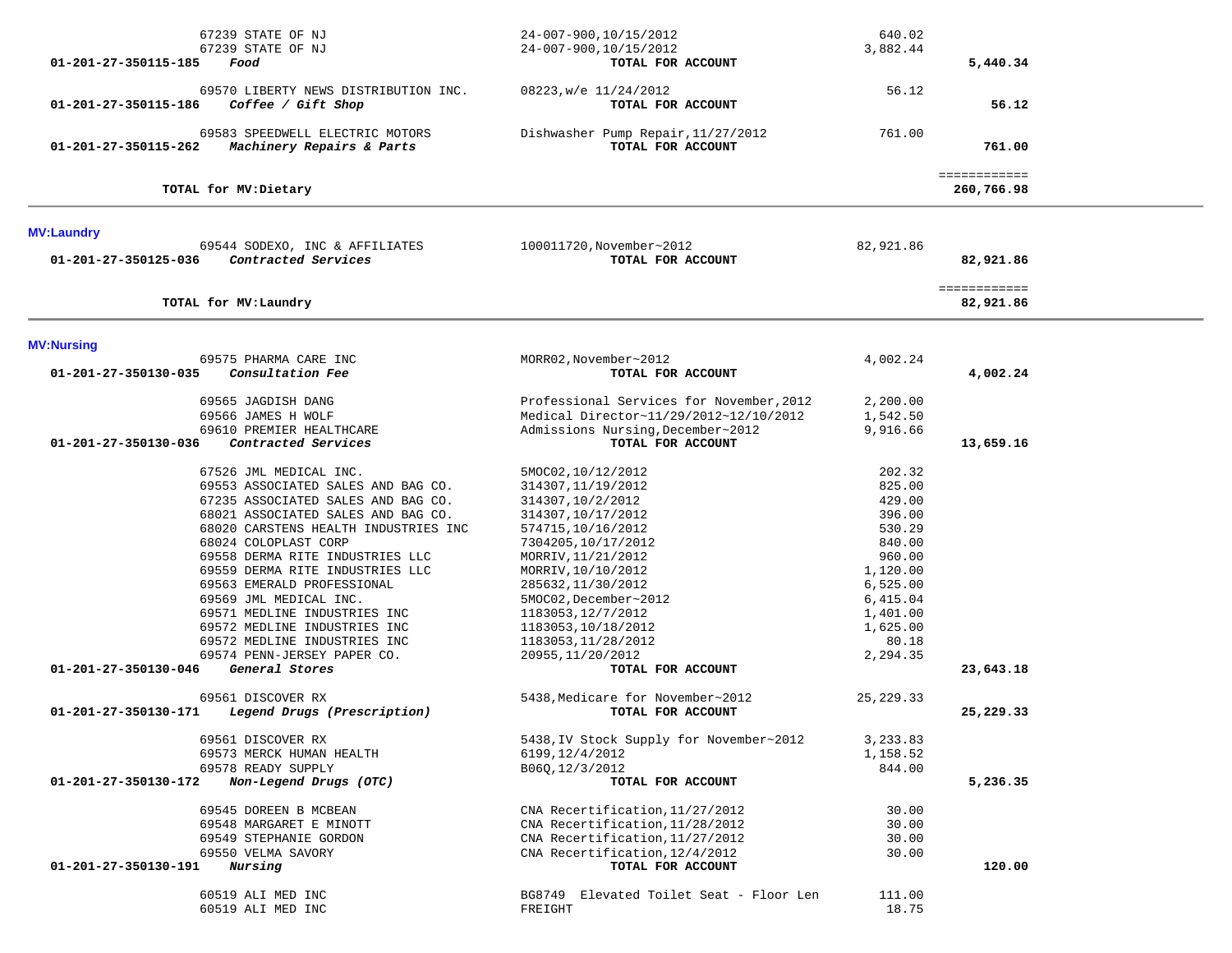| 60519 ALI MED INC<br>01-201-27-350130-258<br>Equipment                                              |                                                                                                                                                                                                                                                                                                                                                                                                                                                                                                               | OVERSIZE FREIGHT<br>TOTAL FOR ACCOUNT                                                                                                                                                                                                           | 17.00                                                                                                                           | 146.75                                           |  |
|-----------------------------------------------------------------------------------------------------|---------------------------------------------------------------------------------------------------------------------------------------------------------------------------------------------------------------------------------------------------------------------------------------------------------------------------------------------------------------------------------------------------------------------------------------------------------------------------------------------------------------|-------------------------------------------------------------------------------------------------------------------------------------------------------------------------------------------------------------------------------------------------|---------------------------------------------------------------------------------------------------------------------------------|--------------------------------------------------|--|
| 01-201-27-350130-340                                                                                | 67240 ON TIME TRANSPORT INC.<br>67240 ON TIME TRANSPORT INC.<br>67240 ON TIME TRANSPORT INC.<br>Transportation Services                                                                                                                                                                                                                                                                                                                                                                                       | Transport, 10/10/2012<br>Transport, 10/10/2012<br>Transport, 10/8/2012<br>TOTAL FOR ACCOUNT                                                                                                                                                     | 94.00<br>118.00<br>410.00                                                                                                       | 622.00                                           |  |
| TOTAL for MV: Nursing                                                                               |                                                                                                                                                                                                                                                                                                                                                                                                                                                                                                               |                                                                                                                                                                                                                                                 |                                                                                                                                 | ============<br>72,659.01                        |  |
| <b>MV:Recreation/Volunteer Svc</b>                                                                  |                                                                                                                                                                                                                                                                                                                                                                                                                                                                                                               |                                                                                                                                                                                                                                                 |                                                                                                                                 |                                                  |  |
| 69556 BRUSHSTROKES<br>69547 KAREN HOGAN<br>01-201-27-350135-194                                     | 69551 ARTISTIC AQUARIA INC<br>69552 ARTS! BY THE PEOPLE INC.<br>69591 RABBI YOSEF NEWFIELD<br>68017 ORIENTAL TRADING COMPANY INC.<br>67243 POSITIVE PROMOTIONS, INC.<br>Patient Activities                                                                                                                                                                                                                                                                                                                    | Aquarium Maintenace, November~2012<br>MORR011, 12/3/2012<br>Art Appreciation Class, 11/28/2012<br>Hanukkah Service, 12/9/2012<br>Resident Calendar Enlargement, 11/30/2012<br>19407861,9/26/2012<br>00371625-24, 2/17/2012<br>TOTAL FOR ACCOUNT | 550.00<br>75.00<br>135.00<br>175.00<br>36.24<br>36.99<br>356.86                                                                 | 1,365.09                                         |  |
|                                                                                                     | TOTAL for MV: Recreation/Volunteer Svc                                                                                                                                                                                                                                                                                                                                                                                                                                                                        |                                                                                                                                                                                                                                                 |                                                                                                                                 | ============<br>1,365.09                         |  |
| <b>County Adjuster</b><br>01-201-27-357100-084<br>01-203-27-357100-084<br>TOTAL for County Adjuster | 69243 H.C. MEADOWVIEW PSYC. HOSPITAL<br>69247 H.C. MEADOWVIEW PSYC. HOSPITAL<br>69247 H.C. MEADOWVIEW PSYC. HOSPITAL<br>69247 H.C. MEADOWVIEW PSYC. HOSPITAL<br>69244 H.C. MEADOWVIEW PSYC. HOSPITAL<br>69248 H.C. MEADOWVIEW PSYC. HOSPITAL<br>69248 H.C. MEADOWVIEW PSYC. HOSPITAL<br>69249 H.C. MEADOWVIEW PSYC. HOSPITAL<br>69246 H.C. MEADOWVIEW PSYC. HOSPITAL<br>69246 H.C. MEADOWVIEW PSYC. HOSPITAL<br>Other Oustide Service<br>69243 H.C. MEADOWVIEW PSYC. HOSPITAL<br>(2011) Other Oustide Service | TOTAL FOR ACCOUNT<br>Court Ordered Payment for Ernie Stevenso<br>TOTAL FOR ACCOUNT                                                                                                                                                              | 4,586.40<br>3,949.40<br>11,720.80<br>3,822.00<br>2,548.00<br>7,389.20<br>3,822.00<br>3,057.60<br>6,370.00<br>3,694.60<br>580.20 | 50,960.00<br>580.20<br>============<br>51,540.20 |  |
| <b>Dental Clinic</b>                                                                                | 69373 WILLIAM J. BARON, DMD.<br>69375 ROBERT A. CHARMOY, DMD PA                                                                                                                                                                                                                                                                                                                                                                                                                                               |                                                                                                                                                                                                                                                 | 360.00<br>120.00                                                                                                                |                                                  |  |
| 01-201-27-365100-095                                                                                | Dental Clinic Other Administrative Suppl                                                                                                                                                                                                                                                                                                                                                                                                                                                                      | TOTAL FOR ACCOUNT                                                                                                                                                                                                                               |                                                                                                                                 | 480.00                                           |  |
| TOTAL for Dental Clinic                                                                             |                                                                                                                                                                                                                                                                                                                                                                                                                                                                                                               |                                                                                                                                                                                                                                                 |                                                                                                                                 | ============<br>480.00                           |  |
| <b>County Library</b><br>01-201-29-390100-027                                                       | 68174 THE HF GROUP LLC<br>Book Binding & Repair                                                                                                                                                                                                                                                                                                                                                                                                                                                               | 000000164210 dated 09/28/12<br>TOTAL FOR ACCOUNT                                                                                                                                                                                                | 1,247.08                                                                                                                        | 1,247.08                                         |  |
|                                                                                                     | 68169 BAKER & TAYLOR BOOKS<br>67074 GANN LAW BOOKS<br>68187 WEST PAYMENT CENTER<br>67055 EBSCO SUBSCRIPTION SERVICES                                                                                                                                                                                                                                                                                                                                                                                          | 321652 C000745 3 B00000 dated 10/04/12<br>000184-0-012, dated 10/18/12 Renewal of<br>1003308031 Oct 01 thru Oct 31, 2012 date<br>TN-S-31910-00 dated 06/01/12 "Fall Renew                                                                       | 664.03<br>135.00<br>698.93<br>28,052.35                                                                                         |                                                  |  |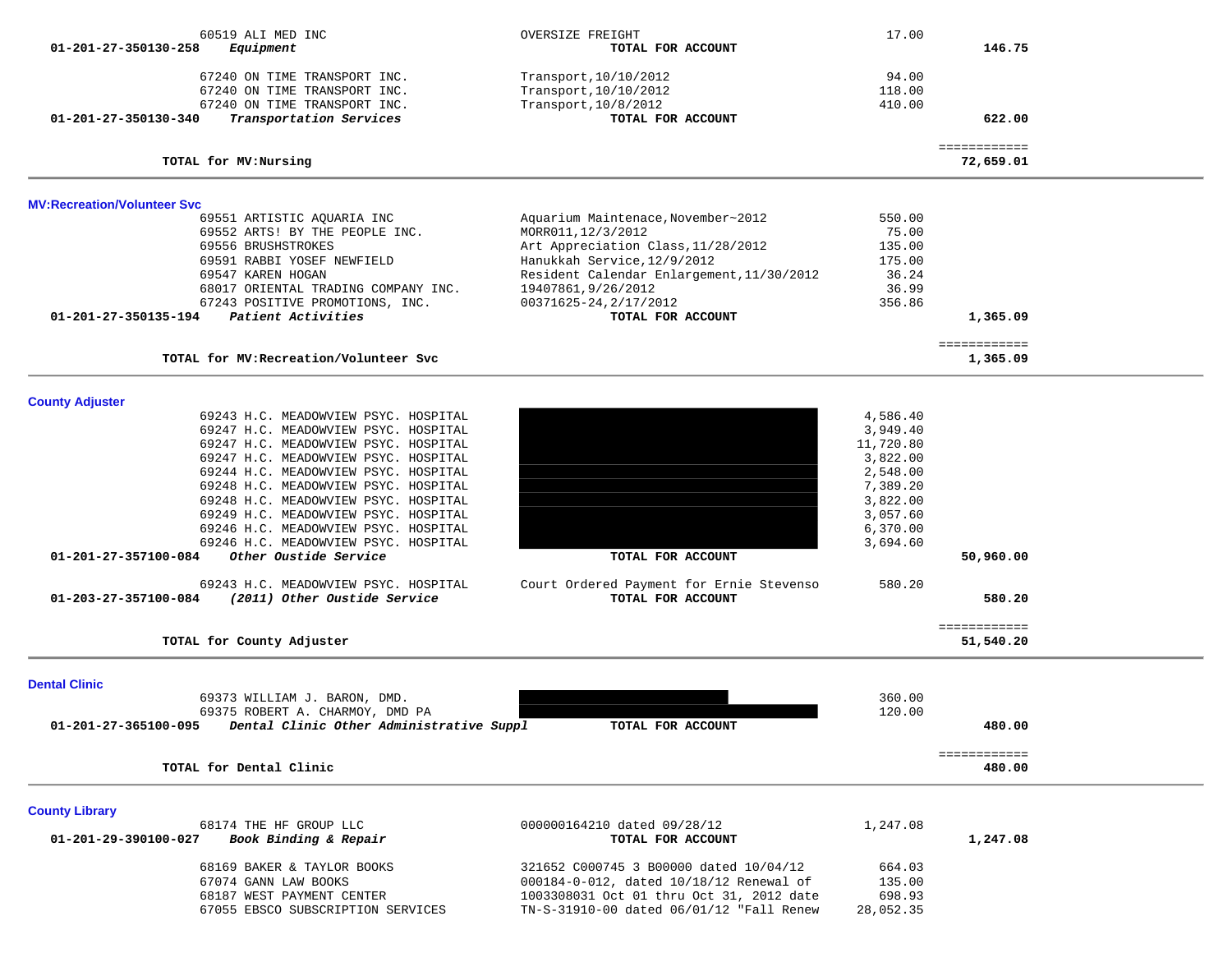|                               | 6/7314 IRROS IRRENTETION SERVICTES (TREAT A DAMES ON CATALLY EINEMEN CHAPACHIES)<br>6/7314 IRROS ERRECT ATOMOTICS SERVICTES (TREAT AND A DAMES A CONSULTANT AND A CONSULTANT CHAPACHIES)<br>6/7314 IRROS ERRECT ATOMOTICS (TREAT |         |
|-------------------------------|----------------------------------------------------------------------------------------------------------------------------------------------------------------------------------------------------------------------------------|---------|
|                               |                                                                                                                                                                                                                                  |         |
|                               |                                                                                                                                                                                                                                  |         |
|                               |                                                                                                                                                                                                                                  |         |
|                               |                                                                                                                                                                                                                                  |         |
|                               |                                                                                                                                                                                                                                  |         |
|                               |                                                                                                                                                                                                                                  |         |
|                               |                                                                                                                                                                                                                                  |         |
|                               |                                                                                                                                                                                                                                  |         |
|                               |                                                                                                                                                                                                                                  |         |
|                               |                                                                                                                                                                                                                                  |         |
|                               |                                                                                                                                                                                                                                  |         |
|                               |                                                                                                                                                                                                                                  |         |
|                               |                                                                                                                                                                                                                                  |         |
|                               |                                                                                                                                                                                                                                  |         |
|                               |                                                                                                                                                                                                                                  |         |
|                               |                                                                                                                                                                                                                                  |         |
|                               |                                                                                                                                                                                                                                  |         |
|                               |                                                                                                                                                                                                                                  |         |
|                               |                                                                                                                                                                                                                                  |         |
|                               |                                                                                                                                                                                                                                  |         |
|                               |                                                                                                                                                                                                                                  |         |
|                               |                                                                                                                                                                                                                                  |         |
|                               |                                                                                                                                                                                                                                  |         |
|                               |                                                                                                                                                                                                                                  |         |
|                               |                                                                                                                                                                                                                                  |         |
|                               |                                                                                                                                                                                                                                  |         |
|                               |                                                                                                                                                                                                                                  |         |
|                               |                                                                                                                                                                                                                                  |         |
|                               |                                                                                                                                                                                                                                  |         |
|                               |                                                                                                                                                                                                                                  |         |
|                               |                                                                                                                                                                                                                                  |         |
|                               |                                                                                                                                                                                                                                  |         |
|                               |                                                                                                                                                                                                                                  |         |
|                               |                                                                                                                                                                                                                                  |         |
|                               |                                                                                                                                                                                                                                  |         |
|                               |                                                                                                                                                                                                                                  |         |
|                               |                                                                                                                                                                                                                                  |         |
|                               |                                                                                                                                                                                                                                  |         |
|                               |                                                                                                                                                                                                                                  |         |
|                               |                                                                                                                                                                                                                                  |         |
|                               |                                                                                                                                                                                                                                  |         |
|                               |                                                                                                                                                                                                                                  |         |
|                               |                                                                                                                                                                                                                                  |         |
|                               |                                                                                                                                                                                                                                  |         |
|                               |                                                                                                                                                                                                                                  |         |
|                               |                                                                                                                                                                                                                                  |         |
|                               |                                                                                                                                                                                                                                  |         |
|                               |                                                                                                                                                                                                                                  |         |
| 69272 INGRAM LIBRARY SERVICES | 20C0083 dated 10/16/12                                                                                                                                                                                                           | 21.62   |
| 69272 INGRAM LIBRARY SERVICES | 20C0083 dated 10/16/12                                                                                                                                                                                                           | 182.56  |
| 69272 INGRAM LIBRARY SERVICES | 20C0083 dated 10/17/12                                                                                                                                                                                                           | 941.99  |
| 69272 INGRAM LIBRARY SERVICES | 20C0083 dated 10/17/12                                                                                                                                                                                                           | 491.06  |
| 69272 INGRAM LIBRARY SERVICES | 20C0083 dated 10/17/12                                                                                                                                                                                                           | 114.38  |
| 69272 INGRAM LIBRARY SERVICES | 20C0083 dated 10/18/12                                                                                                                                                                                                           | 18.06   |
| 69272 INGRAM LIBRARY SERVICES | 20C0083 dated 10/16/12 Split Object COde                                                                                                                                                                                         | 24.86   |
| 69272 INGRAM LIBRARY SERVICES | 20C0083 dated 10/22/12                                                                                                                                                                                                           | 142.56  |
| 69272 INGRAM LIBRARY SERVICES | 20C0083 dated 10/22/12                                                                                                                                                                                                           | 122.47  |
| 69271 INGRAM LIBRARY SERVICES | 20C0083 dated 08/23/12                                                                                                                                                                                                           | 11.90   |
| 69271 INGRAM LIBRARY SERVICES | 20C0083 dated 10/26/12                                                                                                                                                                                                           | $-7.95$ |
| 69271 INGRAM LIBRARY SERVICES | 20C0083 dated 09/21/12                                                                                                                                                                                                           | 100.36  |
| 69271 INGRAM LIBRARY SERVICES | 20C0083 dated 09/27/2                                                                                                                                                                                                            | 26.38   |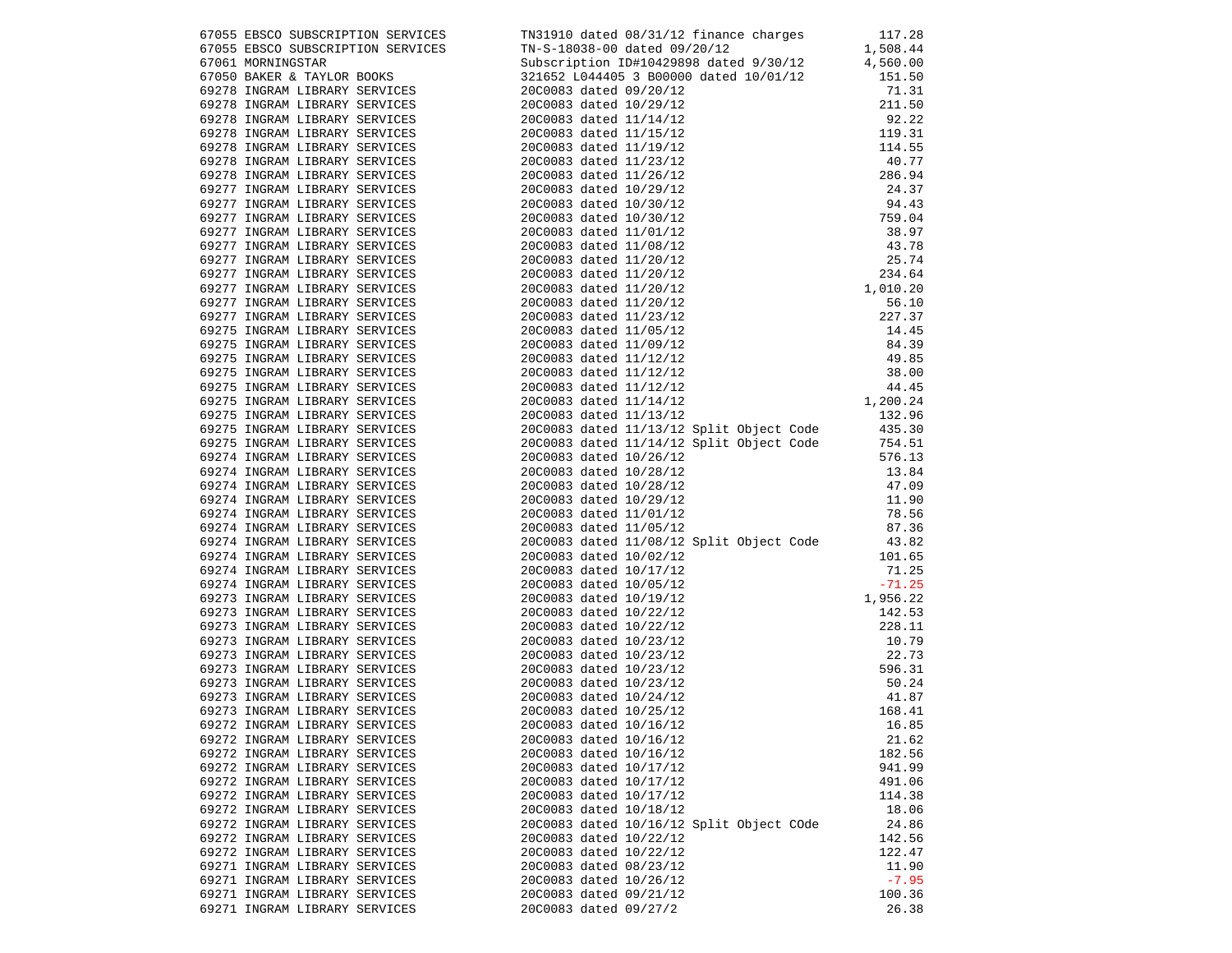|                                     | $01-201-29-390100-028$ Books & Periodicals     | $\begin{tabular}{lllllllllllllllllllll} \textbf{66123 NEWSBANK INC} & & & & & & 24737 \text{ dated } 09/18/12 &; & \text{Renewal#RN675917} & & \textbf{5,995.60} \\ \textbf{67063 OXFORD UNIVERSITY PRESS} & & & & 1087326 \text{ dated } 10/03/12 & & \textbf{675.00} \\ \textbf{68181 RESENT BOOK CO} & & & & 24627 \text{ dated } 10/17/12 & & \textbf{13.74} \\ \textbf{67068 SUEERMEDIA IN$<br>dated 10/01/12<br><b>TOTAL FOR ACCOUNT</b> | 58,051.73    |
|-------------------------------------|------------------------------------------------|------------------------------------------------------------------------------------------------------------------------------------------------------------------------------------------------------------------------------------------------------------------------------------------------------------------------------------------------------------------------------------------------------------------------------------------------|--------------|
|                                     |                                                |                                                                                                                                                                                                                                                                                                                                                                                                                                                |              |
|                                     |                                                | 68170 CARTRIDGE WORLD OF PARSIPPANY Confirmed: Circ 1; Read Svc 7; Ref 9 679.83<br>Ol-201-29-390100-058 Office Supplies & Stationery TOTAL FOR ACCOUNT                                                                                                                                                                                                                                                                                         | 679.83       |
|                                     |                                                |                                                                                                                                                                                                                                                                                                                                                                                                                                                |              |
|                                     |                                                |                                                                                                                                                                                                                                                                                                                                                                                                                                                |              |
|                                     |                                                |                                                                                                                                                                                                                                                                                                                                                                                                                                                |              |
|                                     |                                                |                                                                                                                                                                                                                                                                                                                                                                                                                                                |              |
|                                     |                                                |                                                                                                                                                                                                                                                                                                                                                                                                                                                |              |
|                                     |                                                |                                                                                                                                                                                                                                                                                                                                                                                                                                                |              |
|                                     |                                                |                                                                                                                                                                                                                                                                                                                                                                                                                                                |              |
|                                     |                                                | $\begin{tabular}{c c c c} \hline 68185 \text{ UNITED PARCH} \text{ SERVICE} & \text{258 VICE} & \text{708309 dated 08/25/12} & 13.92 \\ \hline 68185 \text{ UNITED PARCH} \text{ SERVICE} & \text{708309 dated 10/27/12} & 6.48 \\ \hline 68185 \text{ UNITED PARCH} \text{ SERVICE} & \text{708309 dated 11/03/12} & 6.48 \\ \hline 68185 \text{ UNITED PARCH} \text{ SREVICE} & \text{708$                                                   | 140.03       |
|                                     |                                                |                                                                                                                                                                                                                                                                                                                                                                                                                                                |              |
|                                     |                                                |                                                                                                                                                                                                                                                                                                                                                                                                                                                | 267.00       |
|                                     | 69309 AMY SALOWAY                              |                                                                                                                                                                                                                                                                                                                                                                                                                                                |              |
| 01-201-29-390100-082 Travel Expense |                                                | RMB travel From Pine Brook To Trenton fo 53.55<br>TOTAL FOR ACCOUNT                                                                                                                                                                                                                                                                                                                                                                            | 53.55        |
|                                     |                                                |                                                                                                                                                                                                                                                                                                                                                                                                                                                |              |
|                                     |                                                |                                                                                                                                                                                                                                                                                                                                                                                                                                                |              |
|                                     |                                                |                                                                                                                                                                                                                                                                                                                                                                                                                                                |              |
|                                     |                                                |                                                                                                                                                                                                                                                                                                                                                                                                                                                |              |
|                                     |                                                |                                                                                                                                                                                                                                                                                                                                                                                                                                                |              |
|                                     |                                                |                                                                                                                                                                                                                                                                                                                                                                                                                                                |              |
|                                     |                                                |                                                                                                                                                                                                                                                                                                                                                                                                                                                |              |
|                                     |                                                |                                                                                                                                                                                                                                                                                                                                                                                                                                                |              |
|                                     |                                                |                                                                                                                                                                                                                                                                                                                                                                                                                                                |              |
|                                     |                                                |                                                                                                                                                                                                                                                                                                                                                                                                                                                |              |
|                                     |                                                |                                                                                                                                                                                                                                                                                                                                                                                                                                                |              |
|                                     |                                                |                                                                                                                                                                                                                                                                                                                                                                                                                                                |              |
|                                     |                                                |                                                                                                                                                                                                                                                                                                                                                                                                                                                | 2,631.27     |
|                                     |                                                | 68186 W.B. MASON COMPANY INC COMBATHER COMPARY COMPANY COMPANY COMPANY COMPANY COMPANY COMPANY COMPANY COMPANY COMPANY COMPANY COMPANY COMPANY COMPANY COMPANY COMPANY COMPANY COMPANY COMPANY COMPANY COMPANY COMPANY COMPANY                                                                                                                                                                                                                 |              |
|                                     |                                                |                                                                                                                                                                                                                                                                                                                                                                                                                                                |              |
|                                     |                                                |                                                                                                                                                                                                                                                                                                                                                                                                                                                | 1,687.07     |
|                                     |                                                | 67059 METRO IMAGING SERVICES INC Minolta Lens 9-16x - used;dated 10/05/12 410.00                                                                                                                                                                                                                                                                                                                                                               |              |
|                                     | 01-201-29-390100-262 Machinery Repairs & Parts | TOTAL FOR ACCOUNT                                                                                                                                                                                                                                                                                                                                                                                                                              | 410.00       |
|                                     |                                                | 66122 SUPERMEDIA INC.<br>48506 SUPERMEDIA INC.<br><b>201-203-29-390100-028</b> (2011) Books & Periodicals<br><b>201-203-29-390100-028</b> (2011) Books & Periodicals<br><b>201-203-29-390100-028</b> (2011) Books & Periodicals                                                                                                                                                                                                                |              |
|                                     |                                                |                                                                                                                                                                                                                                                                                                                                                                                                                                                |              |
|                                     |                                                |                                                                                                                                                                                                                                                                                                                                                                                                                                                | 187.50       |
|                                     |                                                |                                                                                                                                                                                                                                                                                                                                                                                                                                                | ============ |
|                                     | TOTAL for County Library                       |                                                                                                                                                                                                                                                                                                                                                                                                                                                | 65,355.06    |

 69271 INGRAM LIBRARY SERVICES 20C0083 dated 10/01/12 84.99 69271 INGRAM LIBRARY SERVICES 20C0083 dated 10/01/12 457.23 69271 INGRAM LIBRARY SERVICES 20C0083 dated 10/08/12 13.82 69271 INGRAM LIBRARY SERVICES 20C0083 dated 10/08/12 144.95 69271 INGRAM LIBRARY SERVICES 20C0083 dated 10/11/12 105.56 69271 INGRAM LIBRARY SERVICES 20C0083 dated 10/16/12 10.90 67058 LEXIS NEXIS 150KMG dated 09/30/12 174.00

### **County Superintendent of Schoo**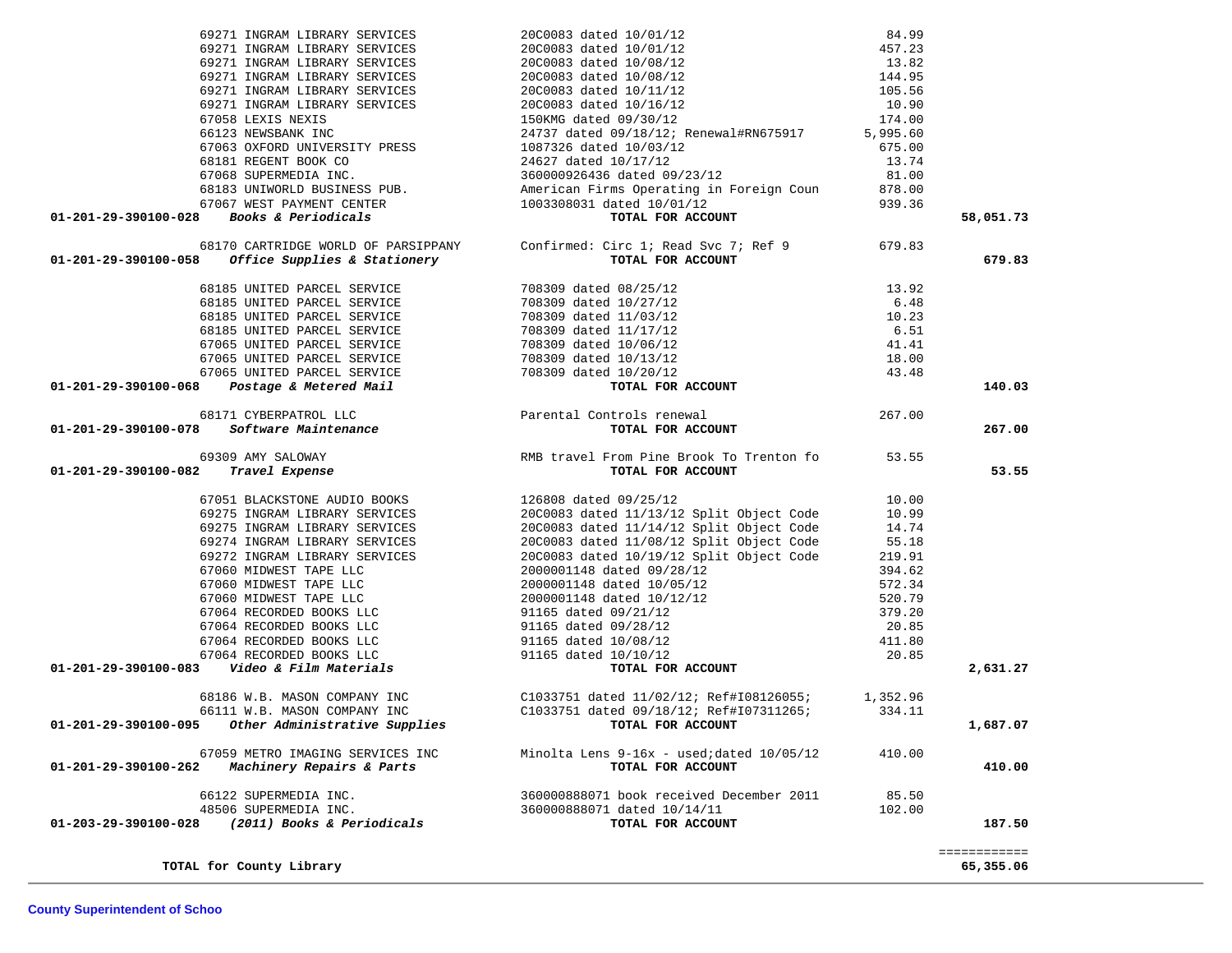| 01-201-29-392100-031                  | 69402 KATHLEEN SERAFINO<br>Cellular Phones/Pagers                        | REIMBURSEMENT FOR CELL PHONE USAGE 11-5-<br>TOTAL FOR ACCOUNT                        | 106.81               | 106.81                     |  |
|---------------------------------------|--------------------------------------------------------------------------|--------------------------------------------------------------------------------------|----------------------|----------------------------|--|
| 01-201-29-392100-059                  | 62297 ATLANTIC TOMORROWS OFFICE<br>Other General Expenses                | TASKALFA 400Ci SERIAL#QHY0704212 734 COL<br>TOTAL FOR ACCOUNT                        | 51.38                | 51.38                      |  |
|                                       | 69403 KATHLEEN SERAFINO                                                  | MILEAGE                                                                              | 114.10               |                            |  |
|                                       | 69403 KATHLEEN SERAFINO                                                  | PARKING                                                                              | 47.00                |                            |  |
| 01-201-29-392100-082                  | Travel Expense                                                           | TOTAL FOR ACCOUNT                                                                    |                      | 161.10                     |  |
|                                       | 68205 DEER PARK                                                          | 0434565933 8-15-12-9-14-12                                                           | 23.74                |                            |  |
|                                       | 68205 DEER PARK                                                          | 0434565933 9-15-12-10-14-12                                                          | 9.86                 |                            |  |
| 01-201-29-392100-162                  | Furniture & Fixtures                                                     | TOTAL FOR ACCOUNT                                                                    |                      | 33.60                      |  |
|                                       | TOTAL for County Superintendent of Schoo                                 |                                                                                      |                      | ============<br>352.89     |  |
| <b>Contribution to County College</b> |                                                                          |                                                                                      |                      |                            |  |
|                                       | 69367 COUNTY COLLEGE OF MORRIS                                           | 2ND HALF 12/12 OPERATING BUDGET                                                      | 398,409.91           |                            |  |
| 01-201-29-395100-090                  | Expenditures                                                             | TOTAL FOR ACCOUNT                                                                    |                      | 398,409.91                 |  |
|                                       | TOTAL for Contribution to County College                                 |                                                                                      |                      | ============<br>398,409.91 |  |
|                                       |                                                                          |                                                                                      |                      |                            |  |
| <b>Rutgers Extension Service</b>      |                                                                          |                                                                                      |                      |                            |  |
|                                       | 69600 RUTGERS THE STATE UNIVERSITY<br>69600 RUTGERS THE STATE UNIVERSITY | NITZSCHE, P.<br>LYONS, R.                                                            | 5,229.14<br>9,043.94 |                            |  |
| 01-201-29-396100-011                  | Salaries & Wages-Full Time                                               | TOTAL FOR ACCOUNT                                                                    |                      | 14,273.08                  |  |
|                                       |                                                                          |                                                                                      |                      |                            |  |
|                                       | 69043 STAPLES BUSINESS ADVANTAGE                                         | office supplies                                                                      | 278.09               |                            |  |
|                                       | 69043 STAPLES BUSINESS ADVANTAGE                                         | office supplies                                                                      | 5.10                 |                            |  |
| 01-201-29-396100-058                  | Office Supplies & Stationery                                             | TOTAL FOR ACCOUNT                                                                    |                      | 283.19                     |  |
|                                       | 69116 PETER NITZSCHE                                                     | Mileage, Conferences, Meetings                                                       | 343.27               |                            |  |
| 01-201-29-396100-082                  | Travel Expense                                                           | TOTAL FOR ACCOUNT                                                                    |                      | 343.27                     |  |
|                                       | 69067 DEER PARK                                                          | 0434680872 10-23-12-11-22-12                                                         | 18.97                |                            |  |
|                                       | 69007 DEER PARK                                                          | 0434680872 9-23-12-10-22-12                                                          | 18.22                |                            |  |
|                                       | 69116 PETER NITZSCHE                                                     | Administrative Supplies                                                              | 58.76                |                            |  |
| 01-201-29-396100-095                  | Other Administrative Supplies                                            | TOTAL FOR ACCOUNT                                                                    |                      | 95.95                      |  |
|                                       | TOTAL for Rutgers Extension Service                                      |                                                                                      |                      | ============<br>14,995.49  |  |
|                                       |                                                                          |                                                                                      |                      |                            |  |
| <b>Rmb Out of Cty Two Yr Coll</b>     |                                                                          |                                                                                      |                      |                            |  |
|                                       | 69410 ATLANTIC CAPE COMMUNITY COLL<br>69526 ESSEX COUNTY COLLEGE         | Billing for FY12 Audit Adjustment Charge<br>Chargeback for the Summer II, 2012 - Hir | 81.12<br>122.10      |                            |  |
|                                       | 69527 ESSEX COUNTY COLLEGE                                               | Chargeback for the Fall 2012 semester fo                                             | 2 322 20             |                            |  |

| 69526 ESSEX COUNTY COLLEGE                                                | Chargeback for the Summer II, 2012 - Hir | 122.10   |           |
|---------------------------------------------------------------------------|------------------------------------------|----------|-----------|
| 69527 ESSEX COUNTY COLLEGE                                                | Chargeback for the Fall 2012 semester fo | 2,322.20 |           |
| 69528 MERCER COUNTY COMMUNITY                                             | Summer 2012 Charge for Amy Romano        | 418.69   |           |
| 69529 MERCER COUNTY COMMUNITY                                             | Fall 2012 Chargeback for Amy Romano      | 1,574.00 |           |
| 69530 RARITAN VALLEY COMMUNITY                                            | Fall 2012 Chargeback for Chris Daguila & | 1,583.00 |           |
| 69531 SUSSEX COUNTY COMMUNITY COLLEGE                                     | Chargeback for FA12 for Michael campagna | 5,120.00 |           |
| 69525 SALEM COMMUNITY COLLEGE                                             | Fall 2012 Chargebacks for Christopher Cl | 2,373.00 |           |
| Rmb Out of Cty Two Yr Coll Expenditures<br>$01 - 201 - 29 - 397100 - 090$ | TOTAL FOR ACCOUNT                        |          | 13,594.11 |
|                                                                           |                                          |          |           |
| TOTAL for Rmb Out of Cty Two Yr Coll                                      |                                          |          | 13,594.11 |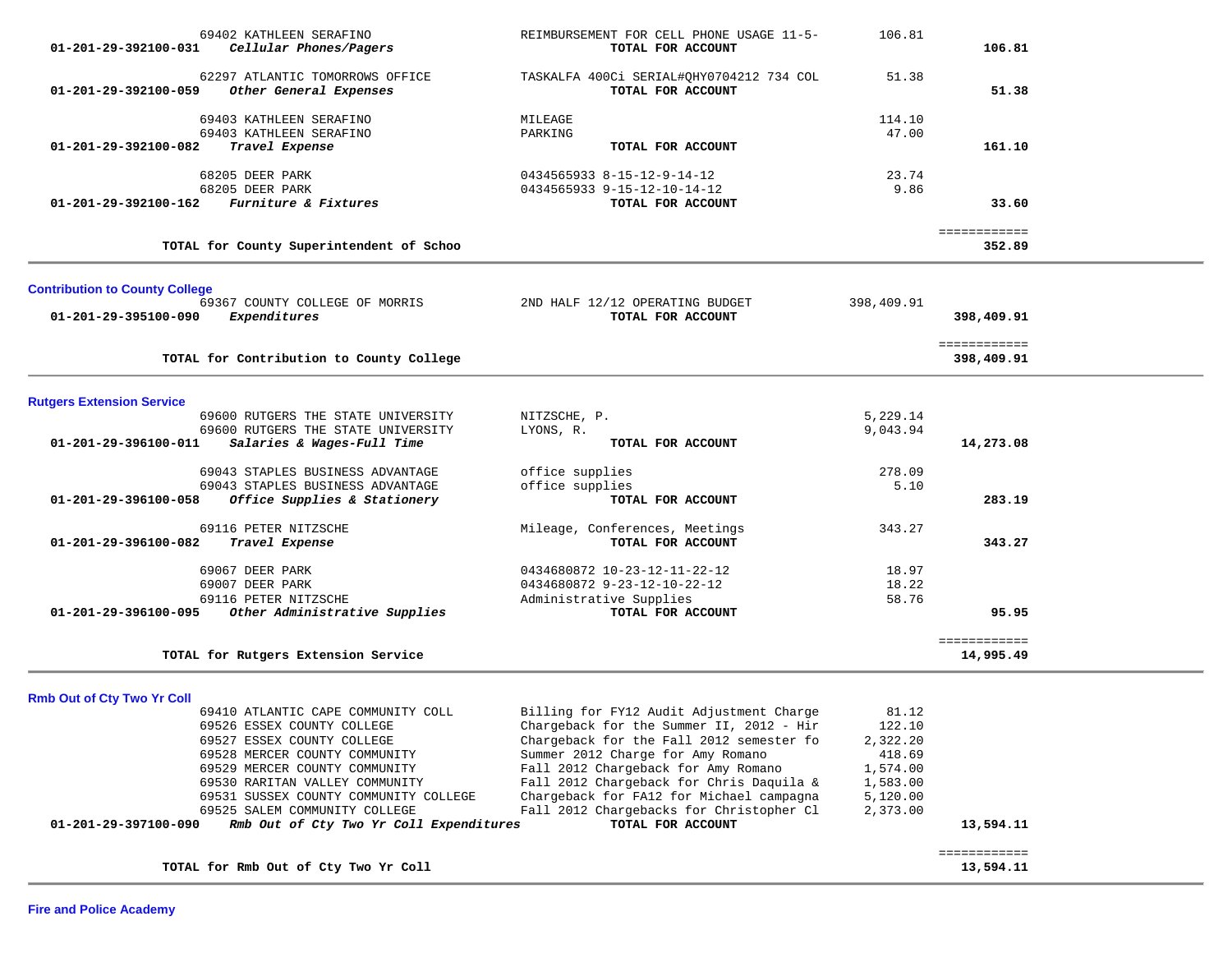| UI-201-29-40/100-143<br>RUDDISH & IIASH REMOVAI                                                                | TOTAL LOR WOOODL                                                                                                                                                                                                            |           | 444.95       |
|----------------------------------------------------------------------------------------------------------------|-----------------------------------------------------------------------------------------------------------------------------------------------------------------------------------------------------------------------------|-----------|--------------|
| 68980 FIRE FIGHTERS EQUIPMENT CO INC LABOR CHARGE<br>01-201-29-407100-223<br>Building Repairs                  | TOTAL FOR ACCOUNT                                                                                                                                                                                                           | 75.00     | 75.00        |
| 66507 AIRPOWER INTERNATIONAL INC.                                                                              | ZipNut Adapters                                                                                                                                                                                                             | 1,575.00  |              |
| 66507 AIRPOWER INTERNATIONAL INC.                                                                              | Shipping                                                                                                                                                                                                                    | 15.00     |              |
| 01-201-29-407100-291<br>Vehicle Repairs                                                                        | <sub>cers</sub><br>TOTAL FOR ACCOUNT                                                                                                                                                                                        |           | 1,590.00     |
|                                                                                                                |                                                                                                                                                                                                                             |           | ============ |
| TOTAL for Fire and Police Academy                                                                              |                                                                                                                                                                                                                             |           | 2,274.07     |
| <b>Utilities</b>                                                                                               |                                                                                                                                                                                                                             |           |              |
|                                                                                                                | 68144 NATIONAL FUEL OIL INC.<br>68144 NATIONAL FUEL OIL INC.<br>68144 NATIONAL FUEL OIL INC.<br>5005.0 GAL. DIESEL FUEL FOR THE HILL<br>4500.0 GAL. DIESEL FUEL FOR WHARTON GARA<br>14,839.65<br>FOR MATIONAL TARIONAL INC. |           |              |
|                                                                                                                |                                                                                                                                                                                                                             |           |              |
|                                                                                                                |                                                                                                                                                                                                                             |           |              |
| Diesel Fuel<br>01-201-31-430100-136                                                                            | TOTAL FOR ACCOUNT                                                                                                                                                                                                           |           | 51,317.57    |
| 69514 BOROUGH OF BUTLER                                                                                        | 8496-0 Rt 23 & Decker Ave<br>8495-1 Rt 23 Traffic Light<br>8495-0 Rt 23 So Light Pole 144                                                                                                                                   | 79.56     |              |
| 69514 BOROUGH OF BUTLER                                                                                        |                                                                                                                                                                                                                             | 120.54    |              |
| 69514 BOROUGH OF BUTLER                                                                                        |                                                                                                                                                                                                                             | 140.36    |              |
|                                                                                                                | 10-00-64-2465-3-9 Rt 53 & Diamond Spring                                                                                                                                                                                    | 31.57     |              |
| 68958 JERSEY CENTRAL POWER & LIGHT<br>69516 JERSEY CENTRAL POWER & LIGHT<br>69516 JERSEY CENTRAL POWER & LIGHT | 10-00-44-7627-6-1 Rt 46 & Canfield Ave                                                                                                                                                                                      | 33.16     |              |
| 69517 JERSEY CENTRAL POWER & LIGHT                                                                             | 10-00-84-5117-1-4 O Berkshire Valley Roa                                                                                                                                                                                    | 20.69     |              |
| 69518 JERSEY CENTRAL POWER & LIGHT                                                                             | 10-00-84-5137-1-0 O Berkshire Valley Roa                                                                                                                                                                                    | 21.19     |              |
| 69519 JERSEY CENTRAL POWER & LIGHT                                                                             | 20-00-00-0539-3-0 120 E Hanover Ave                                                                                                                                                                                         | 602.68    |              |
| 68308 TIOGA SOLAR MORRIS COUNTY 1 LLC                                                                          | 136242003/ RE: VOTING MACHINE                                                                                                                                                                                               | 627.79    |              |
| 68308 TIOGA SOLAR MORRIS COUNTY 1 LLC                                                                          | 136242003/ RE: SCHUYLER BLDG                                                                                                                                                                                                | 252.72    |              |
| 68308 TIOGA SOLAR MORRIS COUNTY 1 LLC                                                                          | 136242003/ RE: SCHUYLER GRG                                                                                                                                                                                                 | 379.10    |              |
| 68959 BOROUGH OF BUTLER                                                                                        | 8496-0 Rt 23 & Decker Ave<br>8495-1 Rt 23 traffic light<br>8495-0 Rt 23 So light pole in 1                                                                                                                                  | 73.54     |              |
| 68959 BOROUGH OF BUTLER                                                                                        |                                                                                                                                                                                                                             | 104.43    |              |
| 68959 BOROUGH OF BUTLER                                                                                        | 8495-0 Rt 23 So light pole #144                                                                                                                                                                                             | 79.95     |              |
|                                                                                                                |                                                                                                                                                                                                                             | 27.17     |              |
|                                                                                                                |                                                                                                                                                                                                                             | 83,142.00 |              |
| 01-201-31-430100-137                                                                                           | 68959 BOROUGH OF BUILLER<br>68957 JERSEY CENTRAL POWER & LIGHT<br>69212 JERSEY CENTRAL POWER & LIGHT<br>7 Electricity<br>7 Electricity<br>7 Electricity<br>7 Electricity                                                    |           | 85,736.45    |
|                                                                                                                | 69647 ALLIED OIL<br>69645 NATIONAL FUEL OIL INC.<br>69645 NATIONAL FUEL OIL INC.<br>11/12 FUEL CHARGES - CURRENT                                                                                                            | 6,585.59  |              |
|                                                                                                                |                                                                                                                                                                                                                             | 81,578.32 |              |
| $01 - 201 - 31 - 430100 - 140$<br>Gas Purchases                                                                | TOTAL FOR ACCOUNT                                                                                                                                                                                                           |           | 88,163.91    |
|                                                                                                                | 69416 N.J. NATURAL GAS COMPANY 06-1126-4174-12 RE: WHARTON OFF/ 10-29-1                                                                                                                                                     | 171.03    |              |
| 69208 HESS CORPORATION                                                                                         | 1316 - SUMMARY GROUP #/ MORRIS COUNTY (6                                                                                                                                                                                    | 22,089.98 |              |
| 69211 HESS CORPORATION                                                                                         | 1317 - SUMMARY GROUP #/ MORRIS COUNTY (6                                                                                                                                                                                    | 2,441.60  |              |
| 69388 N.J. NATURAL GAS COMPANY                                                                                 | 06-1126-4355-14 RE: WHARTON BRIDGES / 10                                                                                                                                                                                    | 1,307.91  |              |
| 69386 N.J. NATURAL GAS COMPANY                                                                                 | 06-1126-4370-18 RE: WHARTON ROADS/ 10-29                                                                                                                                                                                    | 590.32    |              |
| 69381 N.J. NATURAL GAS COMPANY                                                                                 | 12-1157-4515-09 RE: DOVER PROBATION/ 10-                                                                                                                                                                                    | 295.01    |              |
| 69378 N.J. NATURAL GAS COMPANY                                                                                 | 22-0009-8231-77 RE: WHARTON BRIDGE GEN/                                                                                                                                                                                     | 26.81     |              |
| 68553 SUBURBAN PROPANE -2347                                                                                   | Propane                                                                                                                                                                                                                     | 1,375.85  |              |
| 68553 SUBURBAN PROPANE -2347                                                                                   | Propane<br>Transportation Fee<br>Regulatory Fee<br>Less Credit of<br>Propane<br>Transportation Fee<br>Regulatory Fee                                                                                                        | 1.35      |              |
| 68553 SUBURBAN PROPANE -2347                                                                                   |                                                                                                                                                                                                                             | 9.62      |              |
| 68553 SUBURBAN PROPANE -2347                                                                                   |                                                                                                                                                                                                                             | $-687.29$ |              |
| 68553 SUBURBAN PROPANE -2347                                                                                   |                                                                                                                                                                                                                             | 878.06    |              |
| 68553 SUBURBAN PROPANE -2347                                                                                   |                                                                                                                                                                                                                             | 1.35      |              |
| 68553 SUBURBAN PROPANE -2347                                                                                   | Regulatory Fee                                                                                                                                                                                                              | 9.62      |              |

| 69348 MORRIS COUNTY ENGRAVING LLC                  | Certificate Plaque | 33.75        |  |
|----------------------------------------------------|--------------------|--------------|--|
| 69348 MORRIS COUNTY ENGRAVING LLC                  | Firearms Award     | 56.00        |  |
| 69348 MORRIS COUNTY ENGRAVING LLC                  | PT Award           | 56.00        |  |
| 69348 MORRIS COUNTY ENGRAVING LLC                  | Academic Award     | 58.85        |  |
| 69348 MORRIS COUNTY ENGRAVING LLC                  | Less 10% Discount  | $-20.46$     |  |
| 01-201-29-407100-059<br>Other General Expenses     | TOTAL FOR ACCOUNT  | 184.14       |  |
| 68481 M.C. MUNICIPAL UTILITIES                     | Tipping Fees 10/05 | 424.93       |  |
| 01-201-29-407100-143<br>Rubbish & Trash Removal    | TOTAL FOR ACCOUNT  | 424.93       |  |
| 68980 FIRE FIGHTERS EOUIPMENT CO INC               | LABOR CHARGE       | 75.00        |  |
| Building Repairs<br>$01 - 201 - 29 - 407100 - 223$ | TOTAL FOR ACCOUNT  | 75.00        |  |
| 66507 AIRPOWER INTERNATIONAL INC.                  | ZipNut Adapters    | 1,575.00     |  |
| 66507 AIRPOWER INTERNATIONAL INC.                  | Shipping           | 15.00        |  |
| 01-201-29-407100-291<br>Vehicle Repairs            | TOTAL FOR ACCOUNT  | 1,590.00     |  |
|                                                    |                    | ============ |  |
| TOTAL for Fire and Police Academy                  |                    | 2,274.07     |  |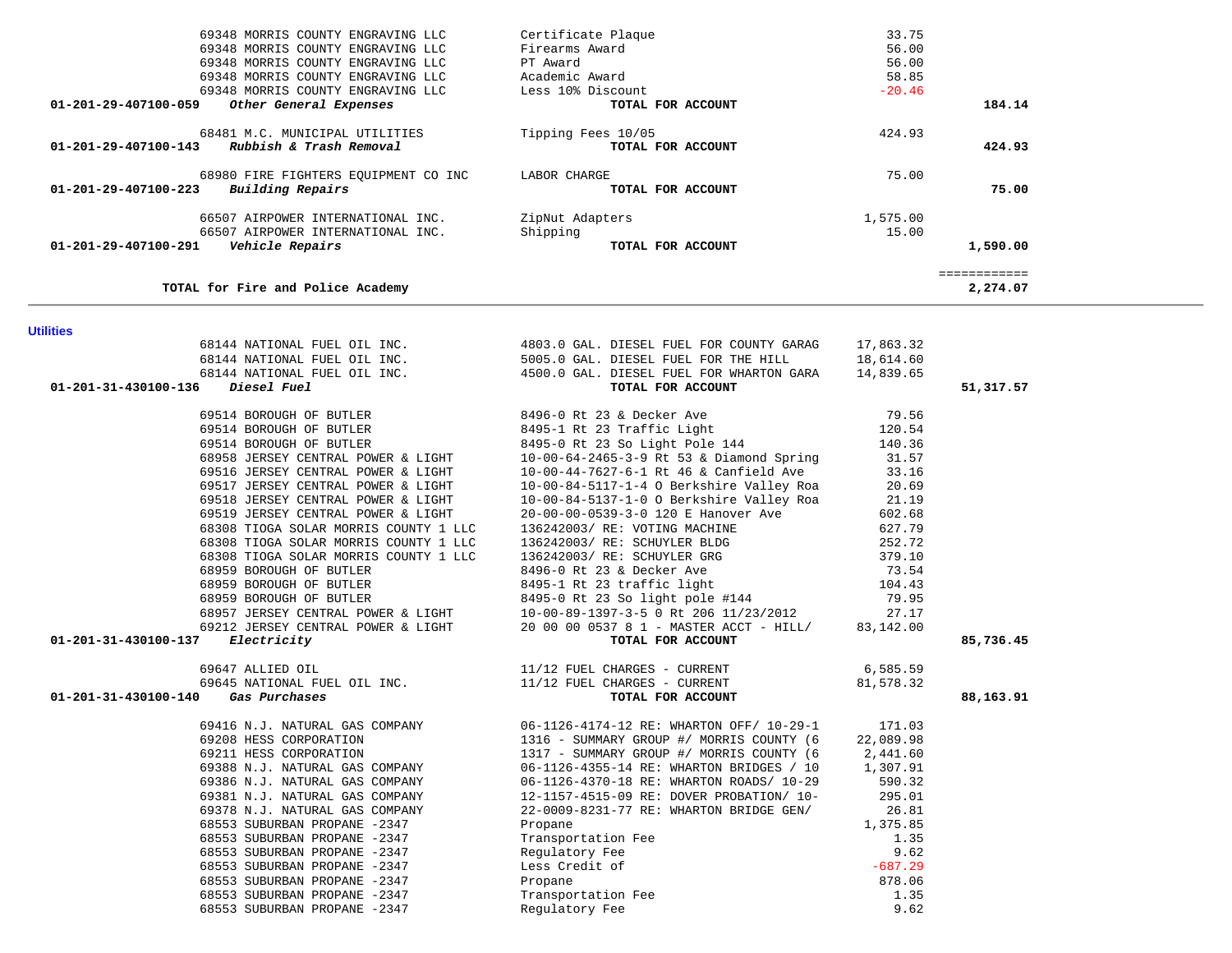| 01-201-41-716100-058 | 69396 STAPLES BUSINESS ADVANTAGE<br>Office Supplies & Stationery | Gloves Nitrile exam PF Lq.<br>TOTAL FOR ACCOUNT               | 45.56    | 45.56    |
|----------------------|------------------------------------------------------------------|---------------------------------------------------------------|----------|----------|
| 01-201-41-716100-059 | 69397 ESHA RESEARCH INC<br>Other General Expenses                | One Year Renewal, The Food Processor SOL<br>TOTAL FOR ACCOUNT | 200.00   | 200.00   |
|                      | 69647 ALLIED OIL                                                 | 11/12 FUEL CHARGES - NUTRITION                                | 428.87   |          |
|                      | 69645 NATIONAL FUEL OIL INC.                                     | 11/12 FUEL CHARGES - NUTRITION                                | 5,312.37 |          |
| 01-201-41-716100-140 | Gas Purchases                                                    | TOTAL FOR ACCOUNT                                             |          | 5,741.24 |

============

**TOTAL for Utilities 470,876.54**

 **01-201-31-430100-147** *Water* **TOTAL FOR ACCOUNT 189.73**

# **Nutrition**

|                                | 67863 VERIZON BUSINESS          | Y2618812, 10/10 for October Mgt Network 2,591.13                            |       |            |
|--------------------------------|---------------------------------|-----------------------------------------------------------------------------|-------|------------|
|                                | 69537 VERIZON                   | UTILITIES - TELEPHONE 27,964.43                                             |       |            |
|                                | 69536 VERIZON                   | UTILITIES - TELEPHONE 28,445.13                                             |       |            |
|                                | 68007 VERIZON                   | 201 Z43-6526 999 90Y 11/01/12 12,720.67                                     |       |            |
|                                | 68009 VERIZON                   | 201 V63-2073 999 44Y 11/01/12 4,331.21                                      |       |            |
|                                | 68006 VERIZON BUSINESS          | Bill Payer ID: Y2708834 1,211.81                                            |       |            |
|                                | 68008 VERIZON BUSINESS          |                                                                             |       |            |
|                                | 69338 VERIZON                   | Bill Payer ID Y2206770 11,752.52<br>201 243-6526 999 90Y 12/01/12 12,720.67 |       |            |
|                                | 69336 VERIZON                   | 201 V63-2073 999 44Y 12/01/12 4,057.74                                      |       |            |
|                                | 69334 VERIZON BUSINESS          | Bill Payer ID Y2206770 11,752.52                                            |       |            |
|                                | 69335 VERIZON BUSINESS          | Bill Payer ID: Y2708834 1,211.81                                            |       |            |
|                                | 68829 VERIZON                   | 973 267-4026 874 69Y 11/19/12 78.21                                         |       |            |
|                                | 68731 VERIZON                   | 973 539-6466 621 55y 11/16/12 65.50                                         |       |            |
|                                | 69368 CABLEVISION               | $07876 - 536684 - 01 - 1$ $11/15/12 - 12/14/12$ 239.90                      |       |            |
|                                | 67818 VERIZON CABS              | 201 M55-5534 968 11/26 E911fiber link (1 2,254.08                           |       |            |
|                                | 69395 VERIZON                   | 973 267-2255 164 81Y 11/19/12 34.06                                         |       |            |
| 01-201-31-430100-146 Telephone |                                 | TOTAL FOR ACCOUNT                                                           |       | 134,916.09 |
|                                | 69207 DOVER WATER COMMISSIONERS | DATED 11-30-12/ 07-31-12                                                    | 59.73 |            |
|                                | 69190 WHARTON WATER DEPARTMENT  | 10841 / 2465 - WHARTON OFFICE 2.50                                          |       |            |
|                                | 69190 WHARTON WATER DEPARTMENT  | 10859 / 2465A - WHARTON ROAD                                                | 43.80 |            |
|                                | 69190 WHARTON WATER DEPARTMENT  | 10866 / 2465B - WHARTON ROAD                                                | 26.10 |            |
|                                | 69190 WHARTON WATER DEPARTMENT  | 10873 / 2465C - WHARTON BRIDGE                                              | 57.60 |            |

### 68825 SUBURBAN PROPANE -2347 68825 SUBURBAN PROPANE -2347 68825 SUBURBAN PROPANE -2347 01-201-31-430100-141 **Natural Gas** 69688 TAX COLLECTOR 69688 TAX COLLECTOR 69688 TAX COLLECTOR 69688 TAX COLLECTOR 69688 TAX COLLECTOR 69688 TAX COLLECTOR 69688 TAX COLLECTOR 01-201-31-430100-144 *Sewer*

| 68553 SUBURBAN PROPANE -2347        | Propane                                           | 1,812.15    |           |
|-------------------------------------|---------------------------------------------------|-------------|-----------|
| 68553 SUBURBAN PROPANE -2347        | Transportation Fee                                | 1.35        |           |
| 68553 SUBURBAN PROPANE -2347        | Regulatory Fee                                    | 9.62        |           |
| 68825 SUBURBAN PROPANE -2347        | Propane                                           | 3,321.36    |           |
| 68825 SUBURBAN PROPANE -2347        | Transportation Fee                                | 0.95        |           |
| 68825 SUBURBAN PROPANE -2347        | Regulatory Fee                                    | 9.62        |           |
| Natural Gas<br>01-201-31-430100-141 | TOTAL FOR ACCOUNT                                 |             | 33,666.27 |
| 69688 TAX COLLECTOR                 | ACCOUNT#502-0                                     | 15,732.31   |           |
| 69688 TAX COLLECTOR                 | ACCOUNT#2083-0                                    | 9,548.46    |           |
| 69688 TAX COLLECTOR                 | ACCOUNT#513-0                                     | 127.19      |           |
| 69688 TAX COLLECTOR                 | ACCOUNT#2593-0                                    | 1,929.41    |           |
| 69688 TAX COLLECTOR                 | ACCOUNT#512-0                                     | 127.19      |           |
| 69688 TAX COLLECTOR                 | ACCOUNT#3688-0                                    | 112.84      |           |
| 69688 TAX COLLECTOR                 | ACCOUNT#5537-0                                    | 49,309.12   |           |
| 01-201-31-430100-144<br>Sewer       | TOTAL FOR ACCOUNT                                 |             | 76,886.52 |
| 69542 AT&T                          | UTILITIES - TELEPHONE                             | 1,339.00    |           |
| 69543 AT&T                          | UTILITIES - TELEPHONE                             | 1,344.07    |           |
| 67974 COPPER SERVICES               | Account 602217 DATED 10/31/2012                   | 68.10       |           |
| 69264 PTS                           | December 2012                                     | 600.00      |           |
| 68005 PTS                           | November 2012                                     | 600.00      |           |
| 67825 VERIZON BUSINESS              | Y2618812, 9/10/12 for September Mgt Netw 2,646.92 |             |           |
| 69598 VERIZON WIRELESS              | COUNTY WIDE 486023883-00001 OCT 22 - NO           | 6,886.61    |           |
| 67863 VERIZON BUSINESS              | Y2618812, 10/10 for October Mgt Network 2,591.13  |             |           |
| 69537 VERIZON                       | UTILITIES - TELEPHONE                             | 27,964.43   |           |
| 69536 VERIZON                       | UTILITIES - TELEPHONE                             | 28, 445. 13 |           |
| 68007 VERIZON                       | 201 Z43-6526 999 90Y 11/01/12                     | 12,720.67   |           |
| 68009 VERIZON                       | 201 V63-2073 999 44Y 11/01/12 4,331.21            |             |           |
| 68006 VERIZON BUSINESS              | Bill Payer ID: Y2708834                           | 1,211.81    |           |
| 68008 VERIZON BUSINESS              | Bill Payer ID Y2206770                            | 11,752.52   |           |
| 69338 VERIZON                       | 201 Z43-6526 999 90Y 12/01/12                     | 12,720.67   |           |
| 69336 VERIZON                       | 201 V63-2073 999 44Y 12/01/12                     | 4,057.74    |           |
| 69334 VERIZON BUSINESS              | Bill Payer ID Y2206770                            | 11,752.52   |           |

189.73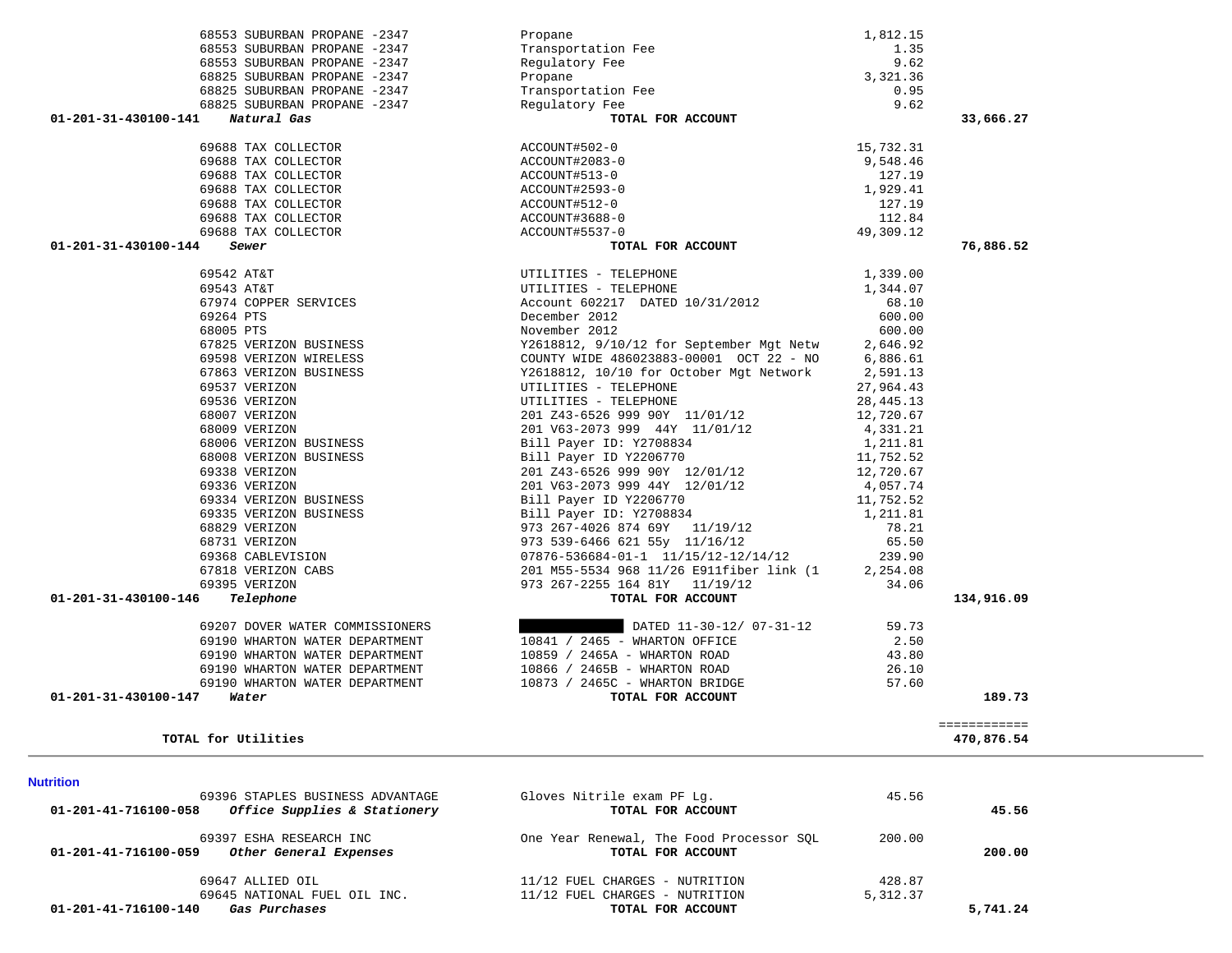| <b>Area Plan Grant</b> |                                |               |                                          |           |              |  |
|------------------------|--------------------------------|---------------|------------------------------------------|-----------|--------------|--|
|                        | 69503 CFCS - HOPE HOUSE        | OAA- Chore    | Period 10/1/12                           | 1,942.00  |              |  |
|                        | 69504 CFCS - HOPE HOUSE        |               | Fix-ItPeriod 10/1/12- 10/31/1231.25 unit | 2,000.00  |              |  |
|                        | 69046 VISITING NURSE ASSOC. OF | OAA CGI       | Period 7/1/12                            | 11,134.00 |              |  |
| 01-201-41-716110-090   | Expenditures                   |               | TOTAL FOR ACCOUNT                        |           | 15,076.00    |  |
|                        | 69369 NISIVOCCIA LLP           |               | additional billing for 2011 Single Audit | 1,850.00  |              |  |
| 01-203-41-716110-090   | (2011) Expenditures            |               | TOTAL FOR ACCOUNT                        |           | 1,850.00     |  |
|                        |                                |               |                                          |           | ============ |  |
|                        | TOTAL for Area Plan Grant      |               |                                          |           | 16,926.00    |  |
| <b>ALPN</b>            |                                |               |                                          |           |              |  |
|                        | 69505 CFCS - HOPE HOUSE        | PG 1203 Chore | Period $10/1/1$                          | 5,792.00  |              |  |
| 01-201-41-759000-063   | ALPN Peer Grouping             |               | TOTAL FOR ACCOUNT                        |           | 5,792.00     |  |
|                        |                                |               |                                          |           | ============ |  |
|                        | TOTAL for ALPN                 |               |                                          |           | 5,792.00     |  |

#### **Grant Fund**

| Bio-Terrorism Grant |  |
|---------------------|--|
|---------------------|--|

| TOTAL for Bio-Terrorism Grant  |                                           |                                          |        | 1,103.48 |
|--------------------------------|-------------------------------------------|------------------------------------------|--------|----------|
| $02 - 213 - 41 - 718305 - 391$ | Public Health Emer Grant (8/10/12-6/30/13 | TOTAL FOR ACCOUNT                        |        | 1,103.48 |
| 67349 GRAINGER                 |                                           | Item 13V435Acct # 866829369              | 112.46 |          |
| 67340 GRAINGER                 |                                           | Item 4W941                               | 304.30 |          |
|                                | 69379 STAPLES BUSINESS ADVANTAGE          | ITEM # 895616                            | 282.78 |          |
|                                | 69089 NAMITHA NARAYAN-REDDY               | Emerging Infectious Diseases Conference  | 150.00 |          |
| 69095 ARLENE STOLLER           |                                           | Mileage Reimbursement                    | 99.95  |          |
| 69083 CABLEVISION              |                                           | 07876 616465 01 8 Billing period 12/1/20 | 153.99 |          |

**TANF** 

| 68805 AT&T                           |                                         | 3.98      |
|--------------------------------------|-----------------------------------------|-----------|
| 68804 MANPOWER                       | Deborah Sexton; W/E 10/21/12.           | 330.60    |
| 68803 MANPOWER                       | Deborah Sexton; W/E 10/28/2012          | 352.64    |
| 68802 PRIME TIME PERSONNEL INC       |                                         | 52.40     |
| 68801 PRIME TIME PERSONNEL INC       |                                         | 58.40     |
| 68800 PRIME TIME PERSONNEL INC       | Erin Darvalics; $W/E$ 10/21/2012        | 913.50    |
| 68782 SMITH & SOLOMON                |                                         | 800.00    |
| 68812 SMITH & SOLOMON                |                                         | 3,200.00  |
| 68795 WARREN COUNTY TECHNICAL SCHOOL |                                         | 479.18    |
| 69524 MANPOWER                       | Deborah Sexton; W/E 11/11/12            | 407.74    |
| 69524 MANPOWER                       | Deborah Sexton; W/E 11/18/12            | 176.32    |
| 68878 MANPOWER                       | deborah sexton; w/e 1-29-12             | 1,020.06  |
| 68898 WORKFORCE ADVANTAGE            | Reimbursable Expenses for October 2012. | 2,002.31  |
| 68841 AT&T                           |                                         | 6.89      |
| 68949 COUNTY OF MORRIS               |                                         | 13,912.66 |
| 68902 MANPOWER                       |                                         | 633.00    |
| 68880 PRIME TIME PERSONNEL INC       |                                         | 42.22     |
| 68879 PRIME TIME PERSONNEL INC       | Erin Darvalics; W/E 10/28/2012          | 978.75    |
| 68879 PRIME TIME PERSONNEL INC       | Erin Darvalics; W/E 11/11/2012          | 805.80    |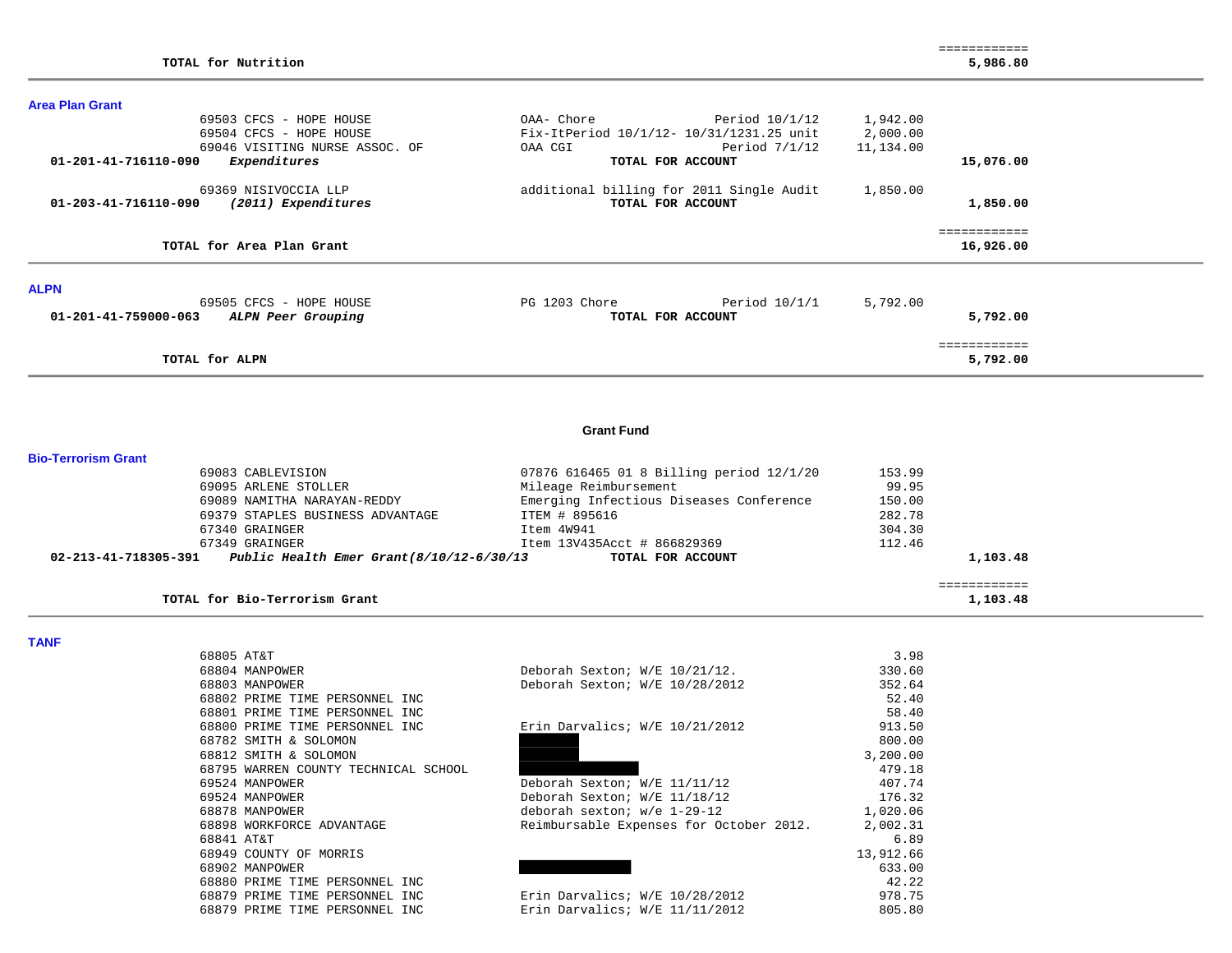| 68879 PRIME TIME PERSONNEL INC                                   | Erin Darvalics; W/E 11/18/2012            | 730.80               |                           |  |
|------------------------------------------------------------------|-------------------------------------------|----------------------|---------------------------|--|
| 68942 PRIME TIME PERSONNEL INC                                   |                                           | 100.25               |                           |  |
| 68881 PRIME TIME PERSONNEL INC<br>68896 PROJECT SELF SUFFICIENCY | Aug.-Sept. 2012 reimbursable expenses.    | 39.58<br>9,454.00    |                           |  |
| 68864 RUTGERS CENTER FOR CONTINUING                              |                                           | 986.00               |                           |  |
| 68859 STATE SHUTTTLE INC                                         | Transportation from Oct. 15th to 21st.    | 2,920.16             |                           |  |
| 68860 STATE SHUTTTLE INC                                         | Transportation Oct. 22-Oct. 28, 2012.     | 2,920.16             |                           |  |
| 68884 TELESEARCH INC                                             |                                           | 69.26                |                           |  |
| 68882 TELESEARCH INC                                             |                                           | 82.44                |                           |  |
| 68883 TELESEARCH INC                                             |                                           | 12.86                |                           |  |
| 68897 TECHNOFORCE LLC                                            |                                           | 325.70               |                           |  |
| 02-213-41-741015-392<br>TANF State Share                         | TOTAL FOR ACCOUNT                         |                      | 43,817.66                 |  |
| TOTAL for TANF                                                   |                                           |                      | ============<br>43,817.66 |  |
|                                                                  |                                           |                      |                           |  |
| <b>General Assistance</b><br>68805 AT&T                          |                                           | 2.98                 |                           |  |
| 68804 MANPOWER                                                   | Barry Laird; W/E 10/21/12                 | 1,008.00             |                           |  |
| 68803 MANPOWER                                                   | Barry Laird; W/E 10/28/2012               | 1,008.00             |                           |  |
| 68802 PRIME TIME PERSONNEL INC                                   |                                           | 39.30                |                           |  |
| 68801 PRIME TIME PERSONNEL INC                                   |                                           | 43.80                |                           |  |
| 68676 WARREN COUNTY TECHNICAL SCHOOL                             |                                           | 478.21               |                           |  |
| 68799 JOI BROWN                                                  | Travel reimbursement from 8/27/12 to 9/2  | 267.12               |                           |  |
| 69524 MANPOWER                                                   | Barry Laird; W/E 11/11/12                 | 806.40               |                           |  |
| 69524 MANPOWER                                                   | Barry Laird; W/E 11/18/12                 | 403.20               |                           |  |
| 68878 MANPOWER                                                   | Michael Kashmanian                        | 79.29                |                           |  |
| 68899 WORKFORCE ADVANTAGE                                        |                                           | 633.00               |                           |  |
| 68898 WORKFORCE ADVANTAGE                                        |                                           | 1,510.52             |                           |  |
| 68841 AT&T                                                       |                                           | 5.17<br>13,459.76    |                           |  |
| 68949 COUNTY OF MORRIS                                           |                                           | 31.67                |                           |  |
| 68880 PRIME TIME PERSONNEL INC<br>68942 PRIME TIME PERSONNEL INC |                                           | 75.19                |                           |  |
| 68881 PRIME TIME PERSONNEL INC                                   |                                           | 29.69                |                           |  |
| 68859 STATE SHUTTTLE INC                                         |                                           | 730.04               |                           |  |
| 68860 STATE SHUTTTLE INC                                         |                                           | 730.04               |                           |  |
| 68884 TELESEARCH INC                                             |                                           | 51.95                |                           |  |
| 68882 TELESEARCH INC                                             |                                           | 61.83                |                           |  |
| 68883 TELESEARCH INC                                             |                                           | 9.65                 |                           |  |
| 68897 TECHNOFORCE LLC                                            |                                           | 272.60               |                           |  |
| 02-213-41-741020-392<br>General Assistance State Share           | TOTAL FOR ACCOUNT                         |                      | 21,737.41                 |  |
| TOTAL for General Assistance                                     |                                           |                      | ============<br>21,737.41 |  |
|                                                                  |                                           |                      |                           |  |
| <b>WFNJ/WDP Supplemental</b>                                     |                                           |                      |                           |  |
| 68941 ANDERA ARGILA<br>68949 COUNTY OF MORRIS                    | Travel reimbursements from Mar. 2-Sept. 2 | 326.26               |                           |  |
| 02-213-41-741030-392                                             |                                           | 10,761.08            |                           |  |
| WFNJ/WDP Supplemental State Share                                | TOTAL FOR ACCOUNT                         |                      | 11,087.34                 |  |
| TOTAL for WFNJ/WDP Supplemental                                  |                                           |                      | ============<br>11,087.34 |  |
|                                                                  |                                           |                      |                           |  |
| <b>WIA: Adult</b>                                                |                                           |                      |                           |  |
| 68805 AT&T                                                       |                                           | 8.95                 |                           |  |
| 68807 AVTECH INSTITUTE<br>68844 INFORMATION & TECHNOLOGY         |                                           | 1,493.33<br>1,237.72 |                           |  |
| 68849 INFORMATION & TECHNOLOGY                                   |                                           | 990.00               |                           |  |
| 68848 INFORMATION & TECHNOLOGY                                   |                                           | 870.00               |                           |  |
| 68855 INFORMATION & TECHNOLOGY                                   |                                           | 870.00               |                           |  |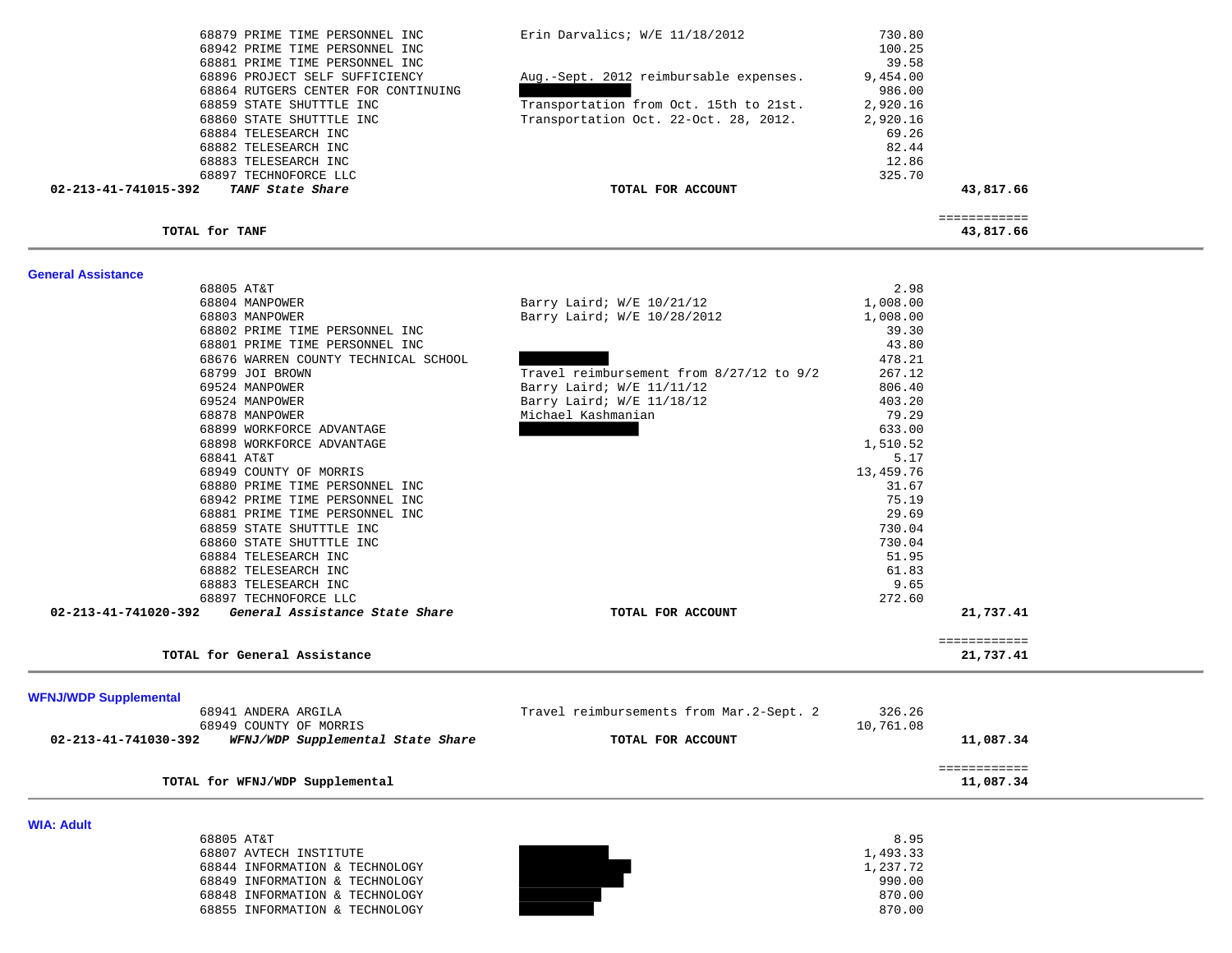|                      | 68850 INFORMATION & TECHNOLOGY       |                                          | 840.00    |
|----------------------|--------------------------------------|------------------------------------------|-----------|
|                      | 68919 INFORMATION & TECHNOLOGY       |                                          | 450.00    |
|                      | 68907 INFORMATION & TECHNOLOGY       |                                          | 390.00    |
|                      | 68906 INFORMATION & TECHNOLOGY       |                                          | 510.00    |
|                      | 68920 INFORMATION & TECHNOLOGY       |                                          | 880.44    |
|                      | 68813 INFORMATION & TECHNOLOGY       |                                          | 630.00    |
|                      | 68820 INFORMATION & TECHNOLOGY       |                                          | 990.00    |
|                      | 68817 INFORMATION & TECHNOLOGY       |                                          | 990.00    |
|                      | 68815 INFORMATION & TECHNOLOGY       |                                          | 1,020.00  |
|                      | 68802 PRIME TIME PERSONNEL INC       |                                          | 117.91    |
|                      | 68801 PRIME TIME PERSONNEL INC       |                                          | 131.41    |
|                      | 68681 WARREN COUNTY TECHNICAL SCHOOL |                                          | 492.76    |
|                      | 68680 WARREN COUNTY TECHNICAL SCHOOL |                                          | 674.88    |
|                      | 68679 WARREN COUNTY TECHNICAL SCHOOL |                                          | 674.88    |
|                      | 68677 WARREN COUNTY TECHNICAL SCHOOL |                                          | 486.94    |
|                      | 68852 LORI L. KINTNER                | Oct.2012                                 | 11.45     |
| 68878 MANPOWER       |                                      | michael kashmanian; w/e 2-5-12           | 237.88    |
| 68841 AT&T           |                                      |                                          | 15.51     |
|                      | 68277 COUNTY COLLEGE OF MORRIS       |                                          | 1,500.80  |
|                      | 68928 COUNTY COLLEGE OF MORRIS       |                                          | 120.20    |
|                      | 68914 CDM INSTITUTE                  |                                          | 3,200.00  |
|                      | 68949 COUNTY OF MORRIS               | 3rd qtr fringe benefit                   | 21,363.24 |
|                      | 68823 INFORMATION & TECHNOLOGY       |                                          | 960.00    |
|                      | 68769 INFORMATION & TECHNOLOGY       |                                          | 150.00    |
|                      | 68880 PRIME TIME PERSONNEL INC       |                                          | 95.00     |
|                      | 68942 PRIME TIME PERSONNEL INC       | $W/E$ 10/7/12 & 9/30                     | 225.56    |
|                      | 68881 PRIME TIME PERSONNEL INC       |                                          | 89.07     |
|                      | 69369 NISIVOCCIA LLP                 | additional billing for 2011 Single Audit | 5,366.83  |
|                      | 68901 RUTGERS CENTER FOR CONTINUING  |                                          | 1,090.00  |
|                      | 68866 RUTGERS CENTER FOR CONTINUING  |                                          | 534.04    |
|                      | 68884 TELESEARCH INC                 |                                          | 155.84    |
|                      | 68882 TELESEARCH INC                 |                                          | 185.49    |
|                      | 68883 TELESEARCH INC                 |                                          | 28.94     |
|                      | 68897 TECHNOFORCE LLC                |                                          | 704.84    |
|                      | 68845 WARREN COUNTY COMMUNITY COLL.  |                                          | 878.68    |
| 02-213-41-742005-391 | WTA: Adult Federal Share             | TOTAL FOR ACCOUNT                        |           |

|                      |                                                                  |                                          |                    | 51,662.59    |
|----------------------|------------------------------------------------------------------|------------------------------------------|--------------------|--------------|
|                      |                                                                  |                                          |                    | ============ |
| 02-213-41-742005-391 | WIA: Adult Federal Share                                         | TOTAL FOR ACCOUNT                        |                    | 51,662.59    |
|                      | 68845 WARREN COUNTY COMMUNITY COLL.                              |                                          | 878.68             |              |
|                      | 68897 TECHNOFORCE LLC                                            |                                          | 704.84             |              |
|                      | 68883 TELESEARCH INC                                             |                                          | 28.94              |              |
|                      | 68882 TELESEARCH INC                                             |                                          | 185.49             |              |
|                      | 68884 TELESEARCH INC                                             |                                          | 155.84             |              |
|                      | 68866 RUTGERS CENTER FOR CONTINUING                              |                                          | 534.04             |              |
|                      | 68901 RUTGERS CENTER FOR CONTINUING                              |                                          | 1,090.00           |              |
|                      | 69369 NISIVOCCIA LLP                                             | additional billing for 2011 Single Audit | 5,366.83           |              |
|                      | 68881 PRIME TIME PERSONNEL INC                                   |                                          | 89.07              |              |
|                      | 68942 PRIME TIME PERSONNEL INC                                   | W/E 10/7/12 & 9/30                       | 225.56             |              |
|                      | 68880 PRIME TIME PERSONNEL INC                                   |                                          | 95.00              |              |
|                      | 68769 INFORMATION & TECHNOLOGY                                   |                                          | 150.00             |              |
|                      | 68823 INFORMATION & TECHNOLOGY                                   |                                          | 960.00             |              |
|                      | 68949 COUNTY OF MORRIS                                           | 3rd qtr fringe benefit                   | 21,363.24          |              |
|                      | 68914 CDM INSTITUTE                                              |                                          | 3,200.00           |              |
|                      | 68928 COUNTY COLLEGE OF MORRIS                                   |                                          | 120.20             |              |
|                      | 68277 COUNTY COLLEGE OF MORRIS                                   |                                          | 1,500.80           |              |
|                      | 68841 AT&T                                                       |                                          | 15.51              |              |
|                      | 68878 MANPOWER                                                   | michael kashmanian; w/e 2-5-12           | 237.88             |              |
|                      | 68852 LORI L. KINTNER                                            | Oct.2012                                 | 11.45              |              |
|                      | 68677 WARREN COUNTY TECHNICAL SCHOOL                             |                                          | 486.94             |              |
|                      | 68679 WARREN COUNTY TECHNICAL SCHOOL                             |                                          | 674.88             |              |
|                      | 68680 WARREN COUNTY TECHNICAL SCHOOL                             |                                          | 674.88             |              |
|                      | 68681 WARREN COUNTY TECHNICAL SCHOOL                             |                                          | 492.76             |              |
|                      | 68801 PRIME TIME PERSONNEL INC                                   |                                          | 131.41             |              |
|                      | 68815 INFORMATION & TECHNOLOGY<br>68802 PRIME TIME PERSONNEL INC |                                          | 1,020.00<br>117.91 |              |
|                      |                                                                  |                                          |                    |              |
|                      | 68820 INFORMATION & TECHNOLOGY<br>68817 INFORMATION & TECHNOLOGY |                                          | 990.00<br>990.00   |              |
|                      |                                                                  |                                          |                    |              |
|                      | 68920 INFORMATION & TECHNOLOGY<br>68813 INFORMATION & TECHNOLOGY |                                          | 880.44<br>630.00   |              |
|                      | 68906 INFORMATION & TECHNOLOGY                                   |                                          | 510.00             |              |
|                      | 68907 INFORMATION & TECHNOLOGY                                   |                                          | 390.00             |              |
|                      | 68919 INFORMATION & TECHNOLOGY                                   |                                          | 450.00             |              |
|                      | 68850 INFORMATION & TECHNOLOGY                                   |                                          | 840.00             |              |

### **WIA: Disclocated Worker**

|            | 68853 CDM INSTITUTE                  |
|------------|--------------------------------------|
| 68862      | CDM INSTITUTE                        |
| 68840.     | <b>JERSEY TRACTOR-TRAILER</b>        |
| 68685      | STAPLES BUSINESS ADVANTAGE           |
| 68764      | AMERICAN INSTITUTE OF MEDICAL        |
|            | 68785 ASHLEY NORTON, INC.            |
| 68805 AT&T |                                      |
|            | 68809 AVTECH INSTITUTE               |
|            | 68684 AVTECH INSTITUTE               |
|            | 68683 AVTECH INSTITUTE               |
|            | 68808 AVTECH INSTITUTE               |
|            | 68786 CLINICAL RESEARCH ACADEMY      |
| 68811      | CDM INSTITUTE                        |
| 68796      | CDM INSTITUTE                        |
| 68863      | CDM INSTITUTE                        |
|            | 68792 FAIRLEIGH DICKINSON UNIVERSITY |
| 68810      | FORTIS INSTITUTE                     |
| 68843      | INFORMATION & TECHNOLOGY             |
| 68846      | INFORMATION & TECHNOLOGY             |
| 68854      | INFORMATION & TECHNOLOGY             |
| 68851      | INFORMATION & TECHNOLOGY             |

| WIA: Disclocated Worker |                                      |                                          |          |
|-------------------------|--------------------------------------|------------------------------------------|----------|
|                         | 68853 CDM INSTITUTE                  |                                          | 3,200.00 |
|                         | 68862 CDM INSTITUTE                  |                                          | 3,200.00 |
|                         | 68840 JERSEY TRACTOR-TRAILER         |                                          | 800.00   |
|                         | 68685 STAPLES BUSINESS ADVANTAGE     | Sony Cassette Recorder                   | 31.59    |
|                         | 68764 AMERICAN INSTITUTE OF MEDICAL  |                                          | 800.00   |
|                         | 68785 ASHLEY NORTON, INC.            |                                          | 3,580.00 |
|                         | 68805 AT&T                           | 0305158956001 9733831048 Newton office t | 26.37    |
|                         | 68809 AVTECH INSTITUTE               |                                          | 493.34   |
|                         | 68684 AVTECH INSTITUTE               |                                          | 1,888.00 |
|                         | 68683 AVTECH INSTITUTE               |                                          | 1,102.22 |
|                         | 68808 AVTECH INSTITUTE               |                                          | 960.00   |
|                         | 68786 CLINICAL RESEARCH ACADEMY      |                                          | 3,200.00 |
|                         | 68811 CDM INSTITUTE                  |                                          | 3,200.00 |
|                         | 68796 CDM INSTITUTE                  |                                          | 3,200.00 |
|                         | 68863 CDM INSTITUTE                  |                                          | 3,200.00 |
|                         | 68792 FAIRLEIGH DICKINSON UNIVERSITY |                                          | 639.87   |
|                         | 68810 FORTIS INSTITUTE               |                                          | 627.45   |
|                         | 68843 INFORMATION & TECHNOLOGY       |                                          | 1,173.84 |
|                         | 68846 INFORMATION & TECHNOLOGY       |                                          | 1,358.68 |
|                         | 68854 INFORMATION & TECHNOLOGY       |                                          | 960.00   |
|                         | 68851 INFORMATION & TECHNOLOGY       |                                          | 870.00   |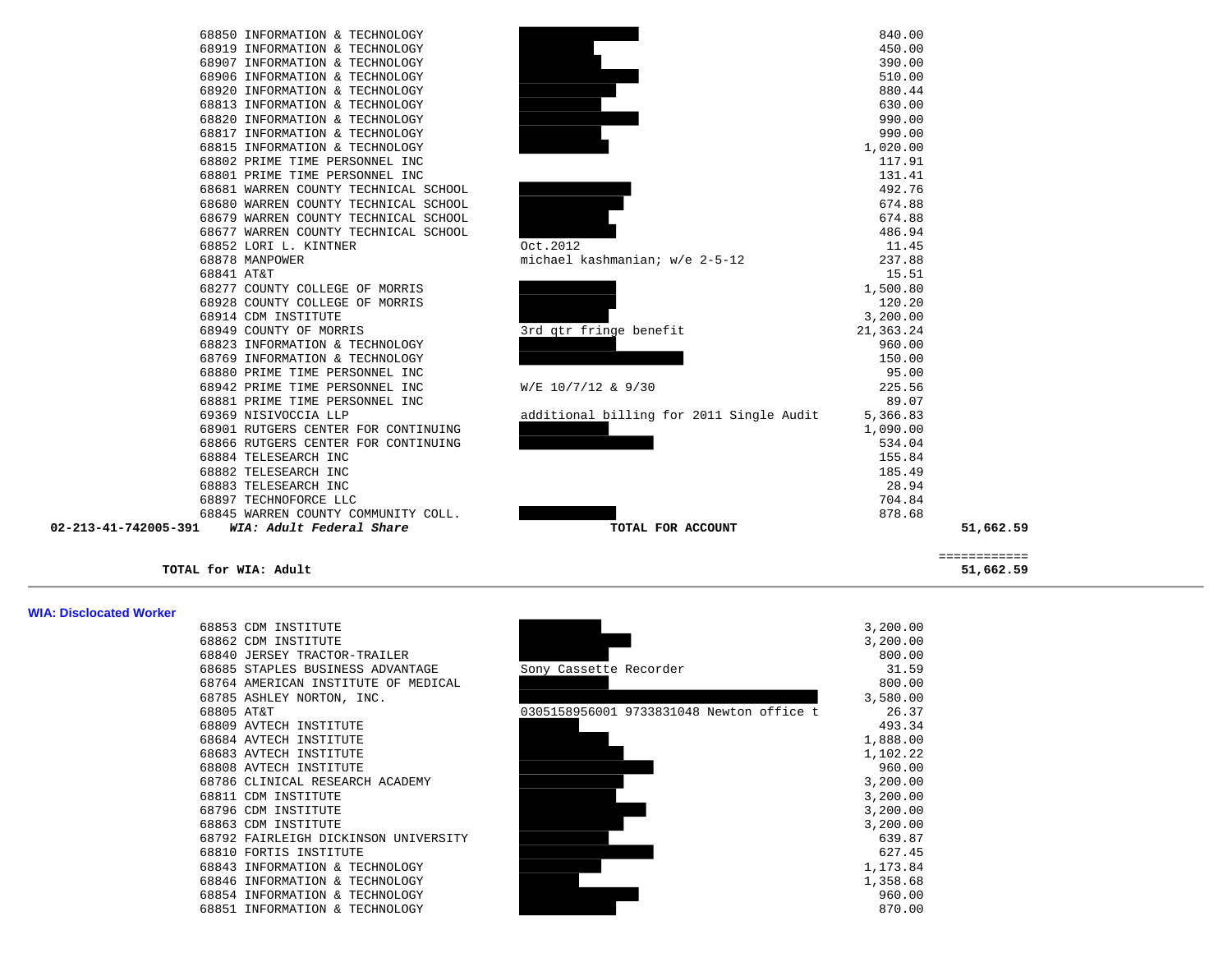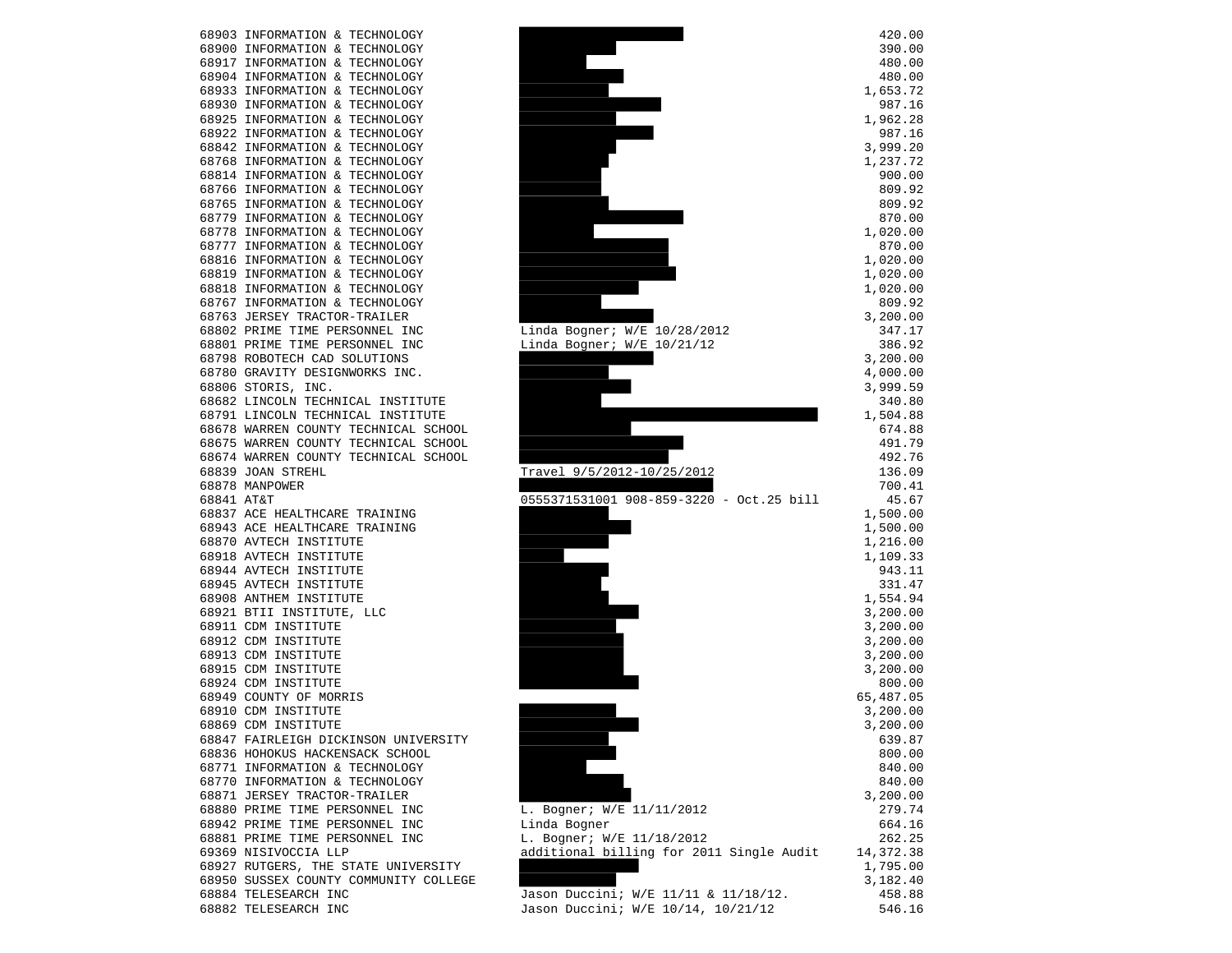| 68883 TELESEARCH INC<br>68897 TECHNOFORCE LLC<br>68909 WINSOR'S TRACTOR TRAILER<br>68861 WARREN COUNTY COMMUNITY COLL.<br>WIA: Disclocated Worker Federal Share<br>02-213-41-742010-391 | Jason Duccini; W/E 11/4/2012<br>Monitoring visits & reports; OJT visit &<br>TOTAL FOR ACCOUNT | 85.23<br>2,731.97<br>3,200.00<br>800.00 | 207,319.26                 |  |
|-----------------------------------------------------------------------------------------------------------------------------------------------------------------------------------------|-----------------------------------------------------------------------------------------------|-----------------------------------------|----------------------------|--|
| TOTAL for WIA: Disclocated Worker                                                                                                                                                       |                                                                                               |                                         | ============<br>207,319.26 |  |
| <b>WIA: Youth</b>                                                                                                                                                                       |                                                                                               |                                         |                            |  |
| 68805 AT&T                                                                                                                                                                              |                                                                                               | 7.46                                    |                            |  |
| 68775 NEWBRIDGE SERVICES INC                                                                                                                                                            |                                                                                               | 3,101.00                                |                            |  |
| 68774 NEWBRIDGE SERVICES INC                                                                                                                                                            |                                                                                               | 475.00                                  |                            |  |
| 68773 NEWBRIDGE SERVICES INC                                                                                                                                                            |                                                                                               | 4,190.00                                |                            |  |
| 68772 NEWBRIDGE SERVICES INC                                                                                                                                                            |                                                                                               | 718.00                                  |                            |  |
| 68784 NEWBRIDGE SERVICES INC                                                                                                                                                            |                                                                                               | 200.00                                  |                            |  |
| 68783 NEWBRIDGE SERVICES INC                                                                                                                                                            |                                                                                               | 718.00                                  |                            |  |
| 68776 NEWBRIDGE SERVICES INC                                                                                                                                                            |                                                                                               | 475.00                                  |                            |  |
| 68787 PROJECT SELF SUFFICIENCY                                                                                                                                                          |                                                                                               | 687.50                                  |                            |  |
| 68802 PRIME TIME PERSONNEL INC                                                                                                                                                          |                                                                                               | 98.26                                   |                            |  |
| 68801 PRIME TIME PERSONNEL INC                                                                                                                                                          |                                                                                               | 109.51                                  |                            |  |
| 68794 PROJECT SELF SUFFICIENCY                                                                                                                                                          |                                                                                               | 550.00                                  |                            |  |
| 68673 PROJECT SELF SUFFICIENCY                                                                                                                                                          |                                                                                               | 687.50                                  |                            |  |
| 68793 PROJECT SELF SUFFICIENCY                                                                                                                                                          |                                                                                               | 550.00                                  |                            |  |
| 68789 PROJECT SELF SUFFICIENCY                                                                                                                                                          |                                                                                               | 990.00                                  |                            |  |
| 68788 PROJECT SELF SUFFICIENCY                                                                                                                                                          |                                                                                               | 687.50                                  |                            |  |
| 68878 MANPOWER                                                                                                                                                                          | Michael Kashmanian; W/E 1/29/12                                                               | 198.23                                  |                            |  |
| 68841 AT&T                                                                                                                                                                              |                                                                                               | 12.92                                   |                            |  |
| 68949 COUNTY OF MORRIS                                                                                                                                                                  |                                                                                               | 9,818.24                                |                            |  |
| 68880 PRIME TIME PERSONNEL INC                                                                                                                                                          |                                                                                               | 79.17                                   |                            |  |
| 68942 PRIME TIME PERSONNEL INC                                                                                                                                                          | W/E 9/30/2012                                                                                 | 187.97                                  |                            |  |
| 68881 PRIME TIME PERSONNEL INC                                                                                                                                                          |                                                                                               | 74.22                                   |                            |  |
| 68923 PROJECT SELF SUFFICIENCY                                                                                                                                                          |                                                                                               | 275.00                                  |                            |  |
| 68857 PROJECT SELF SUFFICIENCY                                                                                                                                                          |                                                                                               | 82.50                                   |                            |  |
| 69369 NISIVOCCIA LLP                                                                                                                                                                    | additional billing for 2011 Single Audit                                                      | 5,560.79                                |                            |  |
| 68838 SUSSEX COUNTY TECH SCHOOL                                                                                                                                                         |                                                                                               | 657.92                                  |                            |  |
| 68884 TELESEARCH INC                                                                                                                                                                    |                                                                                               | 129.87                                  |                            |  |
| 68882 TELESEARCH INC                                                                                                                                                                    |                                                                                               | 154.58                                  |                            |  |
| 68883 TELESEARCH INC                                                                                                                                                                    |                                                                                               | 24.12                                   |                            |  |
| 68897 TECHNOFORCE LLC                                                                                                                                                                   |                                                                                               | 508.20                                  |                            |  |
| 68790 PROJECT SELF SUFFICIENCY                                                                                                                                                          |                                                                                               | 137.50                                  |                            |  |
| 02-213-41-742020-391<br>WIA: Youth Federal Share                                                                                                                                        | TOTAL FOR ACCOUNT                                                                             |                                         | 32,145.96                  |  |
|                                                                                                                                                                                         |                                                                                               |                                         |                            |  |
|                                                                                                                                                                                         |                                                                                               |                                         | ============               |  |
| TOTAL for WIA: Youth                                                                                                                                                                    |                                                                                               |                                         | 32,145.96                  |  |
| <b>DEPARTMENT 742135</b>                                                                                                                                                                |                                                                                               |                                         |                            |  |
| 68865 LINCOLN TECHNICAL INSTITUTE                                                                                                                                                       |                                                                                               | 441.22                                  |                            |  |
| WIA/Ntnl Emrgncy Grant (10/1/10-9/30/13)<br>02-213-41-742135-391                                                                                                                        | TOTAL FOR ACCOUNT                                                                             |                                         | 441.22                     |  |
|                                                                                                                                                                                         |                                                                                               |                                         |                            |  |
|                                                                                                                                                                                         |                                                                                               |                                         | ============               |  |
| TOTAL for DEPARTMENT 742135                                                                                                                                                             |                                                                                               |                                         | 441.22                     |  |
| <b>Reach Program</b>                                                                                                                                                                    |                                                                                               |                                         |                            |  |
| 68949 COUNTY OF MORRIS                                                                                                                                                                  |                                                                                               | 17,254.14                               |                            |  |
| 02-213-41-751305-392<br>Reach Program (7/1/12-6/30/13)                                                                                                                                  | TOTAL FOR ACCOUNT                                                                             |                                         | 17,254.14                  |  |
|                                                                                                                                                                                         |                                                                                               |                                         |                            |  |
|                                                                                                                                                                                         |                                                                                               |                                         | ============               |  |
| TOTAL for Reach Program                                                                                                                                                                 |                                                                                               |                                         | 17,254.14                  |  |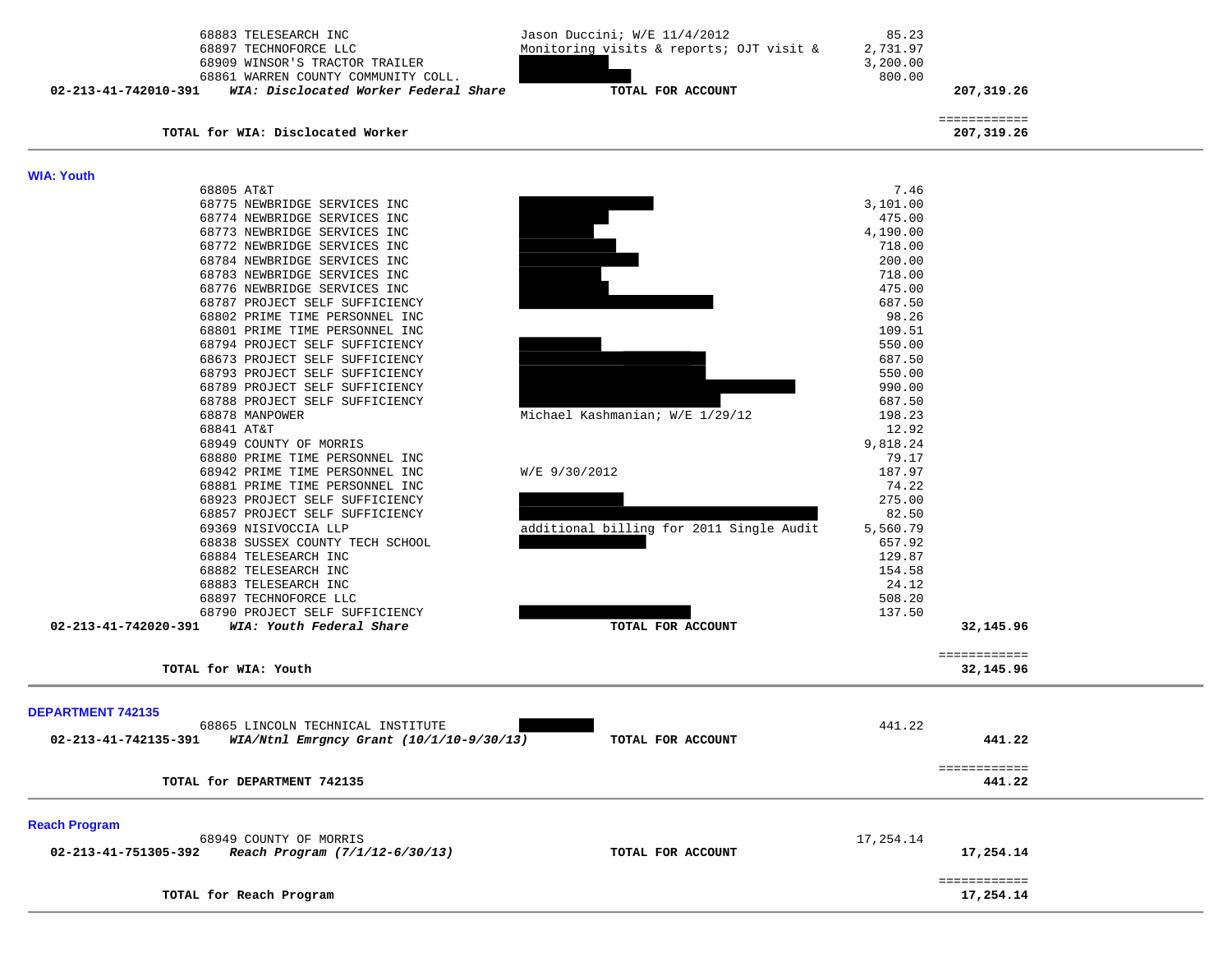| <b>DEPARTMENT 752220</b>       |                                         |                                          |                      |                           |  |
|--------------------------------|-----------------------------------------|------------------------------------------|----------------------|---------------------------|--|
|                                | 69468 MORRISTOWN NEIGHBORHOOD HOUSE     | 3rd Quarter pmt for Social Recreation pr | 5,569.35             |                           |  |
|                                | 69467 MORRISTOWN NEIGHBORHOOD HOUSE     | 3RD Quarter July- Sept 2012 KO BOXING CL | 3,900.00             |                           |  |
|                                | 69066 MORRIS COUNTY PREVENTION          | MENTORING FOR CLIENTS IN JULY- SEPT 2012 | 2,700.00             |                           |  |
|                                | 69064 NEW HOPE FOUNDATION INC.          | 1 CLIENT BED DAYS IN OCT. 2012           | 4,185.00             |                           |  |
|                                | 68689 THE EDUCATIONAL CENTER            | TEC HAS PROVIDED 14 STUDENTS WITH 25 COM | 13,804.00            |                           |  |
| 02-213-41-752220-392           | SCP-Program Services (1/1/12-12/31/12)  | TOTAL FOR ACCOUNT                        |                      | 30,158.35                 |  |
|                                |                                         |                                          |                      |                           |  |
|                                | TOTAL for DEPARTMENT 752220             |                                          |                      | ============<br>30,158.35 |  |
| <b>Chapter 51</b>              |                                         |                                          |                      |                           |  |
|                                | 68691 NEW HOPE FOUNDATION INC.          | client bed days                          | 3,876.00             |                           |  |
|                                | 68690 NEW HOPE FOUNDATION INC.          | For Subgrant CH51 1204, 5 CLIENTS, 81 CL | 10,935.00            |                           |  |
|                                | 68694 NEWBRIDGE SERVICES INC            | Reimbursement to Newbridge services for  | 4,848.00             |                           |  |
|                                | 69030 NEWBRIDGE SERVICES INC            | Reimbursement to Newbridge for services  | 5,438.00             |                           |  |
|                                | 68693 TURNING POINT, INC                | BED DAYS FOR CLIENT FROM OCT 10-OCT 14,  | 1,020.00             |                           |  |
|                                | 68693 TURNING POINT, INC                | BED DAYS FOR CLIENT FROM OCT 24-OCT 28,  | 1,020.00             |                           |  |
|                                | 68692 TURNING POINT, INC                | SERVICES FOR 3 CLIENTS                   | 660.00               |                           |  |
| 02-213-41-757205-392           | Chapter 51 (1/1/12-12/31/12)            | TOTAL FOR ACCOUNT                        |                      | 27,797.00                 |  |
|                                |                                         |                                          |                      |                           |  |
|                                |                                         |                                          |                      | ============              |  |
|                                | TOTAL for Chapter 51                    |                                          |                      | 27,797.00                 |  |
|                                |                                         |                                          |                      |                           |  |
| DEPARTMENT 758210              | 69029 MORRIS COUNTY PREVENTION          |                                          | 256.25               |                           |  |
|                                |                                         | Breakfast for the CADCA/CCSHM (SPF) trai |                      |                           |  |
|                                | 69045 TOWNSHIP OF ROXBURY               | Roxbury Municipal Alliance Q3 2012 expen | 3,286.62             |                           |  |
| 02-213-41-758210-392           | Municipal Alliance (1/1/12-12/31/12)    | TOTAL FOR ACCOUNT                        |                      | 3,542.87                  |  |
|                                | TOTAL for DEPARTMENT 758210             |                                          |                      | ============<br>3,542.87  |  |
|                                |                                         |                                          |                      |                           |  |
| <b>Vehicular Homicide Unit</b> |                                         |                                          |                      |                           |  |
|                                | 69385 TOWN OF BOONTON                   | Johnson 10/26/12                         | 275.00               |                           |  |
|                                | 69385 TOWN OF BOONTON                   | Gulla 10/6/12                            | 220.00               |                           |  |
|                                | 69385 TOWN OF BOONTON                   | Gulla 10/25/12                           | 220.00               |                           |  |
| 02-213-41-774205-391           | DRE Call Out (10/1/11-9/30/12)          | TOTAL FOR ACCOUNT                        |                      | 715.00                    |  |
|                                |                                         |                                          |                      | ============              |  |
|                                | TOTAL for Vehicular Homicide Unit       |                                          |                      | 715.00                    |  |
| <b>DEPARTMENT 777110</b>       |                                         |                                          |                      |                           |  |
|                                | 69593 W.B. MASON COMPANY INC            | 8x14 Paper-Ordered 12/5/12-Order #156411 | 879.80               |                           |  |
|                                | 69593 W.B. MASON COMPANY INC            | 8x11 Paper-Ordered 12/5/12-Order #156411 | 1,797.00             |                           |  |
|                                | 69593 W.B. MASON COMPANY INC            | 8x11 Paper-Ordered 11/29/12-Order #15626 |                      |                           |  |
|                                | 68972 DEIRDRE'S HOUSE                   | Educational DVD Purchase to provide Morr | 1,198.00<br>3,250.00 |                           |  |
|                                |                                         |                                          |                      |                           |  |
|                                | 69595 PATRICIA STEWART                  | Lamp for Victim Witness Interview Room - | 166.92               |                           |  |
| 02-213-41-777110-392           | Victim Wit AdvSupp(11/01/10-xt12/31/12) | TOTAL FOR ACCOUNT                        |                      | 7,291.72                  |  |
|                                | TOTAL for DEPARTMENT 777110             |                                          |                      | ============<br>7,291.72  |  |
|                                |                                         |                                          |                      |                           |  |
| <b>DEPARTMENT 784215</b>       |                                         |                                          |                      |                           |  |
|                                | 67800 GENERATOR JOE INC.                | Equipment per attached quote #12723 Date | 18,975.66            |                           |  |
|                                | 68437 TONY SANCHEZ LTD                  | 2009 Homeland Security                   | 11,653.61            |                           |  |
| 02-213-41-784215-391           | FFY09 Homeland Security                 | TOTAL FOR ACCOUNT                        |                      | 30,629.27                 |  |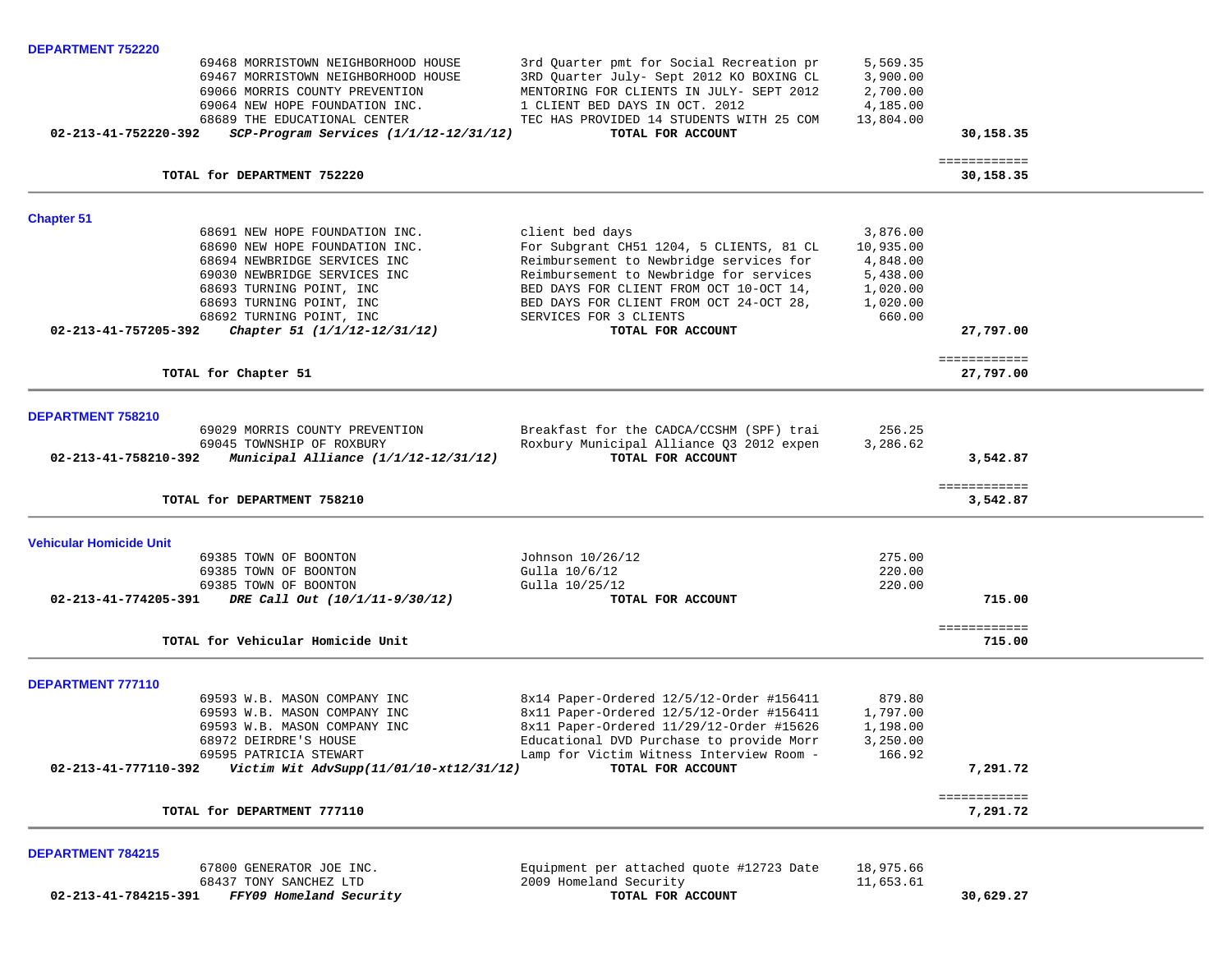| <b>DEPARTMENT 784230</b>                                                            |                                                               |                    |                            |
|-------------------------------------------------------------------------------------|---------------------------------------------------------------|--------------------|----------------------------|
| 44948 ICF INCORPORATED, LLC                                                         | Planning Support per proposal dated 8/25                      | 72,808.74          |                            |
| 68431 MOTOROLA SOLUTIONS INC                                                        | 2009 UASI                                                     | 45,237.00          |                            |
| 02-213-41-784230-391<br>FFY09 UASI                                                  | TOTAL FOR ACCOUNT                                             |                    | 118,045.74                 |
| TOTAL for DEPARTMENT 784230                                                         |                                                               |                    | ============<br>118,045.74 |
| <b>DEPARTMENT 784330</b>                                                            |                                                               |                    |                            |
| 68428 ROUTE 23 AUTO MALL LLC                                                        | Ford F550 Equipment Order Per Attached Q                      | 45,120.06          |                            |
| 68437 TONY SANCHEZ LTD                                                              | 2010 UASI                                                     | 8,879.94           |                            |
| 02-213-41-784330-391<br>FFY10 UASI (1/5/11-7/31/13)                                 | TOTAL FOR ACCOUNT                                             |                    | 54,000.00                  |
| TOTAL for DEPARTMENT 784330                                                         |                                                               |                    | ============<br>54,000.00  |
|                                                                                     |                                                               |                    |                            |
| <b>MAPS</b>                                                                         |                                                               |                    |                            |
| 69647 ALLIED OIL                                                                    | 11/12 FUEL CHARGES - PARATRANSIT                              | 953.22             |                            |
| 69645 NATIONAL FUEL OIL INC.<br>02-213-41-786205-392<br>MAPS(1/1/12-12/31/12)       | 11/12 FUEL CHARGES - PARATRANSIT<br>TOTAL FOR ACCOUNT         | 11,807.39          | 12,760.61                  |
|                                                                                     |                                                               |                    | ============               |
| TOTAL for MAPS                                                                      |                                                               |                    | 12,760.61                  |
| DEPARTMENT 792310                                                                   |                                                               |                    |                            |
| 68781 STATE SHUTTTLE INC                                                            | Transportation from Sept. 3rd, to Sept.9                      | 2,920.08           |                            |
| 02-213-41-792310-391<br>JARC Grant (7/1/11-12/31/12)                                | TOTAL FOR ACCOUNT                                             |                    | 2,920.08                   |
| TOTAL for DEPARTMENT 792310                                                         |                                                               |                    | ============<br>2,920.08   |
| <b>Body Armor Replacement-Sheriff</b>                                               |                                                               |                    |                            |
| 68422 ATLANTIC TACTICAL OF NJ, INC.                                                 | Vest - Protech Corrections Spike for STA                      | 316.25             |                            |
| 68422 ATLANTIC TACTICAL OF NJ, INC.                                                 | Vest - Protech Corrections Spike for ALL                      | 316.25             |                            |
| 68422 ATLANTIC TACTICAL OF NJ, INC.<br>02-213-41-801010-391<br>Body Armor - Sheriff | Vest - Protech Corrections Spike for FUC<br>TOTAL FOR ACCOUNT | 316.25             | 948.75                     |
|                                                                                     |                                                               |                    | ============               |
| TOTAL for Body Armor Replacement-Sheriff                                            |                                                               |                    | 948.75                     |
| <b>FY08 SCAAP</b>                                                                   |                                                               |                    |                            |
| 63737 DELL MARKETING L.P.                                                           | NETWORK SERVER THE CORRECTIONAL FACILITY                      | 9,719.91<br>710.96 |                            |
| 63738 DELL MARKETING L.P.<br>02-213-41-806815-391<br>FY08 SCAAP Federal Share       | SOFTWARE FOR NETWORK SERVER FOR THE CORR<br>TOTAL FOR ACCOUNT |                    | 10,430.87                  |
| TOTAL for FY08 SCAAP                                                                |                                                               |                    | ============<br>10,430.87  |
| <b>DEPARTMENT 860045</b>                                                            |                                                               |                    |                            |
| 68125 MOUNTAIN CREEK RESORT, INC.                                                   | Consignment Tickets Used                                      | 307.89             |                            |
| 02-213-41-860045-395<br>Youth Shelter Grants                                        | TOTAL FOR ACCOUNT                                             |                    | 307.89                     |

============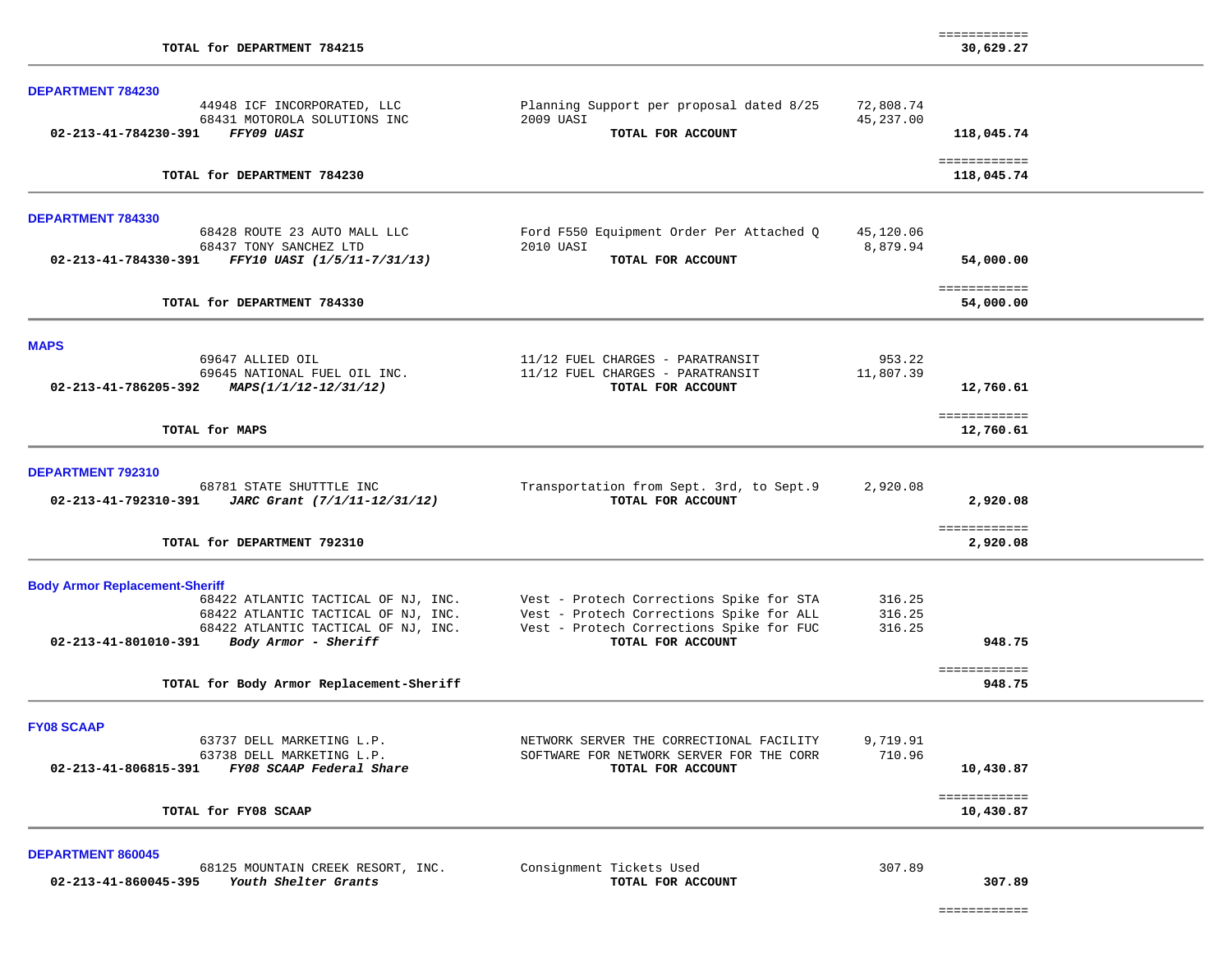|                            | TOTAL for DEPARTMENT 864405                                                                  |                                                                                      |                        | ============<br>6, 210, 40 |  |
|----------------------------|----------------------------------------------------------------------------------------------|--------------------------------------------------------------------------------------|------------------------|----------------------------|--|
| 02-213-41-864405-391       | CR 617/STP-0350(106)ROW(6/27/12-6/27/14)                                                     | TOTAL FOR ACCOUNT                                                                    |                        | 6,210.40                   |  |
|                            | 69470 WATERS, MCPHERSON, MCNEILL, P.C.<br>69470 WATERS, MCPHERSON, MCNEILL, P.C.             | Naomi Silverberg<br>Millbrook Plaza, LLC                                             | 240.00<br>1,141.60     |                            |  |
|                            | 69470 WATERS, MCPHERSON, MCNEILL, P.C.                                                       | Hebrew Congregation of Mt. Freedom                                                   | 337.40                 |                            |  |
|                            | 69470 WATERS, MCPHERSON, MCNEILL, P.C.                                                       | Sussex Randolph Bldg., LP                                                            | 276.00                 |                            |  |
|                            | 69470 WATERS, MCPHERSON, MCNEILL, P.C.                                                       | Brian Voynick                                                                        | 883.00                 |                            |  |
|                            | 69470 WATERS, MCPHERSON, MCNEILL, P.C.                                                       | Charles W. Winter                                                                    | 1,759.40               |                            |  |
|                            | 69470 WATERS, MCPHERSON, MCNEILL, P.C.<br>69470 WATERS, MCPHERSON, MCNEILL, P.C.             | GU Randolph, LLC<br>Evangelos Pappas                                                 | 36.00<br>168.00        |                            |  |
|                            | 69470 WATERS, MCPHERSON, MCNEILL, P.C.                                                       | First Morris Bank                                                                    | 324.00                 |                            |  |
|                            | 69470 WATERS, MCPHERSON, MCNEILL, P.C.                                                       | GRMAE, LLC                                                                           | 12.00                  |                            |  |
|                            | 69470 WATERS, MCPHERSON, MCNEILL, P.C.                                                       | Abraham Zion                                                                         | 372.00                 |                            |  |
|                            | 69470 WATERS, MCPHERSON, MCNEILL, P.C.                                                       | Randolph Town Ctr                                                                    | 144.00                 |                            |  |
|                            | 69041 CENTRAL JERSEY TITLE CO INC                                                            | Bl.101, Lots 6 & 7                                                                   | 517.00                 |                            |  |
| <b>DEPARTMENT 864405</b>   |                                                                                              |                                                                                      |                        |                            |  |
|                            |                                                                                              |                                                                                      |                        |                            |  |
|                            | TOTAL for DEPARTMENT 864295                                                                  |                                                                                      |                        | ============<br>15,916.67  |  |
|                            | 02-213-41-864295-391 2012 ATP - County Aid                                                   | TOTAL FOR ACCOUNT                                                                    |                        | 15,916.67                  |  |
| <b>DEPARTMENT 864295</b>   | 69454 SCHIFANO CONSTRUCTION CORP.                                                            | Labor, Materials and Services for the Mi                                             | 15,916.67              |                            |  |
|                            | TOTAL for DEPARTMENT 864205                                                                  |                                                                                      |                        | 6,319.10                   |  |
|                            |                                                                                              |                                                                                      |                        | ============               |  |
|                            | 69458 GREENMAN PEDERSEN INC<br>02-213-41-864205-391 MUTCD Traffic Sign $Inv(7/1/11-6/30/12)$ | Morris County MUTCD Retro Reflectivity T<br>TOTAL FOR ACCOUNT                        | 6,319.10               | 6,319.10                   |  |
| <b>DEPARTMENT 864205</b>   |                                                                                              |                                                                                      |                        |                            |  |
|                            | TOTAL for DEPARTMENT 864180                                                                  |                                                                                      |                        | ============<br>20,146.59  |  |
| 02-213-41-864180-391       | STP-C00S210 (8/31/11-8/31/14)                                                                | TOTAL FOR ACCOUNT                                                                    |                        | 20,146.59                  |  |
|                            | 69473 T.Y. LIN INTERNATIONAL                                                                 | Construction Support of Middle Valley Ro                                             | 7,547.85               |                            |  |
| <b>DEPARTMENT 864180</b>   | 69474 CHERRY WEBER & ASSOC. PC                                                               | Replacement of County Bridge No. 1401-20                                             | 12,598.74              |                            |  |
|                            |                                                                                              |                                                                                      |                        |                            |  |
|                            | TOTAL for NACCHO Grant                                                                       |                                                                                      |                        | ============<br>17.71      |  |
|                            | 02-213-41-862705-391 NACCHO Grant Federal Share                                              | TOTAL FOR ACCOUNT                                                                    |                        | 17.71                      |  |
| <b>NACCHO Grant</b>        | 69094 CYNTHIA BELLA                                                                          | Reimbursement for MRC Meeting supplies 1                                             | 17.71                  |                            |  |
|                            |                                                                                              |                                                                                      |                        |                            |  |
|                            | TOTAL for E-911 Consolidation                                                                |                                                                                      |                        | ============<br>21,020.00  |  |
| 02-213-41-860935-392       | State Share                                                                                  | TOTAL FOR ACCOUNT                                                                    |                        | 21,020.00                  |  |
|                            | 69424 USA ARCHITECTS PLANNERS &<br>69451 USA ARCHITECTS PLANNERS &                           | Prof. Architectural and Engineering Serv<br>Professional Architectural and Engineeri | 10,510.00<br>10,510.00 |                            |  |
| <b>E-911 Consolidation</b> |                                                                                              |                                                                                      |                        |                            |  |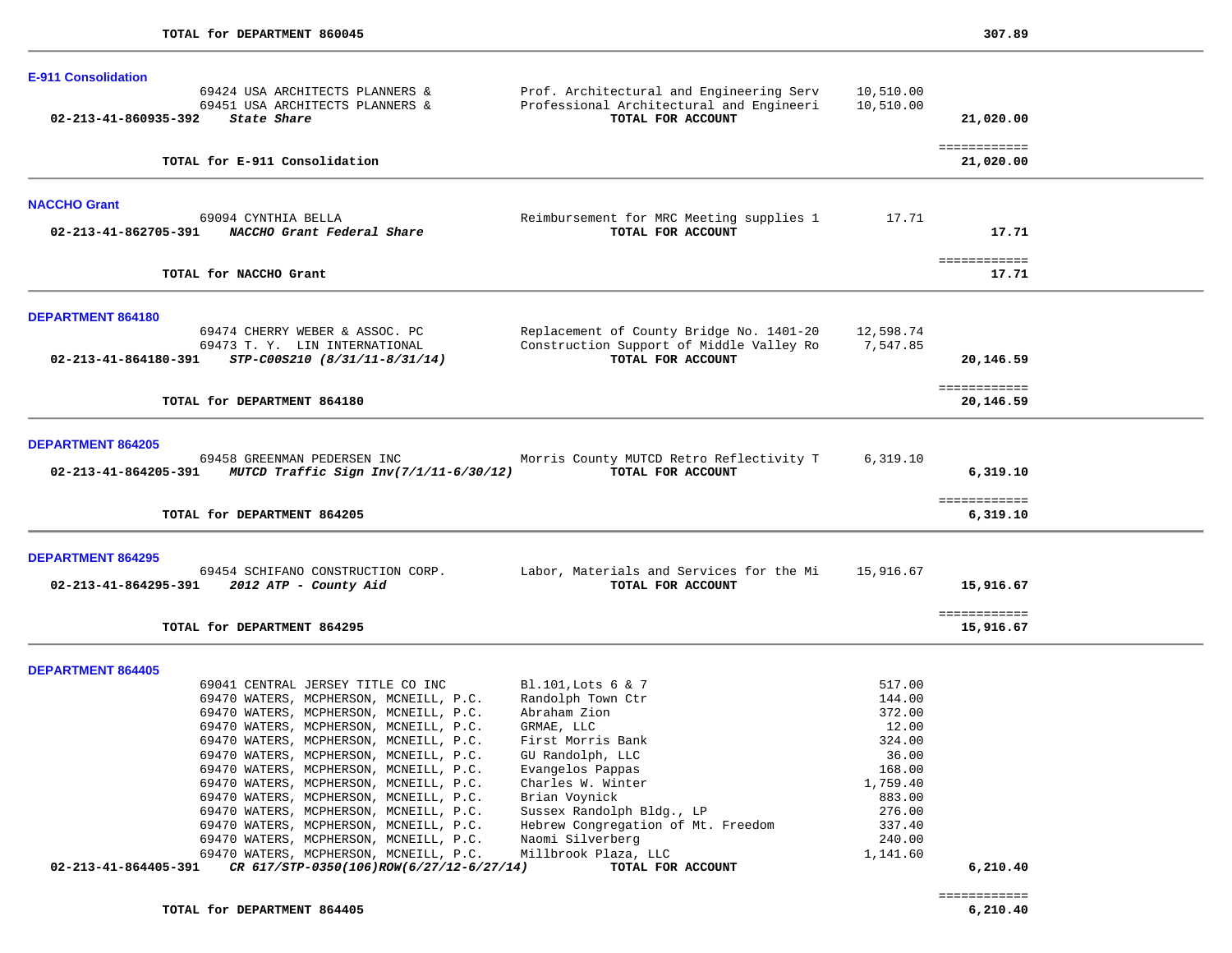## **County Capital**

| <b>Emerg Training Fac/Fire&amp;Police</b>                                             |                                                                         |                       |                           |  |
|---------------------------------------------------------------------------------------|-------------------------------------------------------------------------|-----------------------|---------------------------|--|
| 68313 WEBSTER PLUMBING &<br>04-216-55-953069-951<br>Building & Improvements           | RE: PSTA / 10-05-12<br>TOTAL FOR ACCOUNT                                | 1,547.03              | 1,547.03                  |  |
| TOTAL for Emerg Training Fac/Fire&Police                                              |                                                                         |                       | ============<br>1,547.03  |  |
|                                                                                       |                                                                         |                       |                           |  |
| <b>Rplmt generator-Adm/Rcrd Bld</b>                                                   |                                                                         |                       |                           |  |
| 69498 MANOR II ELECTRIC, INC.<br>04-216-55-953099-956<br>Machinery & Equipment        | Construction Svcs. and Materials rendere<br>TOTAL FOR ACCOUNT           | 24,309.35             | 24,309.35                 |  |
| TOTAL for Rplmt generator-Adm/Rcrd Bld                                                |                                                                         |                       | ============<br>24,309.35 |  |
| Analy dam condition, rehab dams                                                       |                                                                         |                       |                           |  |
| 69660 HATCH MOTT MACDONALD<br>69659 MORRIS COUNTY PARK COMMISSION                     | INSPECTIONS-HEDDEN POND DAM AND RESERVOI<br>ARTHUR VITALE DECEMBER 2012 | 4,500.00<br>11,038.00 |                           |  |
| 69658 MORRIS COUNTY PARK COMMISSION                                                   | LEDDELL'S POND                                                          | 15.00                 |                           |  |
| 69658 MORRIS COUNTY PARK COMMISSION<br>69658 MORRIS COUNTY PARK COMMISSION            | SAFFINPOND<br>ANTONUCCI                                                 | 1,245.00<br>1,332.05  |                           |  |
| 69692 CIVIL DYNAMICS INC<br>Miscellaneous - Other<br>04-216-55-953113-909             | PROFESSIONAL SERVICES CONTRACT<br>TOTAL FOR ACCOUNT                     | 3,200.00              | 21,330.05                 |  |
|                                                                                       |                                                                         |                       |                           |  |
| TOTAL for Analy dam condition, rehab dams                                             |                                                                         |                       | ============<br>21,330.05 |  |
| <b>Upgrd Fire/Sprnklr Sys-var fac</b>                                                 |                                                                         |                       |                           |  |
| 69663 GANNETT FLEMING<br>04-216-55-953132-909<br>Miscellaneous - Other                | 5003165655 MORRIS CO/FIRE ALARM SYSTEMS<br>TOTAL FOR ACCOUNT            | 2,757.75              | 2,757.75                  |  |
| 69005 R.D. SALES DOOR & HARDWARE LLC<br>04-216-55-953132-956<br>Machinery & Equipment | REMEDIATION OF FIRE CODE VIOLATIONS FOR<br>TOTAL FOR ACCOUNT            | 43,455.92             | 43,455.92                 |  |
|                                                                                       |                                                                         |                       | ============              |  |
| TOTAL for Upgrd Fire/Sprnklr Sys-var fac                                              |                                                                         |                       | 46,213.67                 |  |
| <b>Bridge DesignConstr varCty Loc</b>                                                 |                                                                         |                       |                           |  |
| 69472 T. Y. LIN INTERNATIONAL<br>Miscellaneous - Other<br>04-216-55-953137-909        | Eagle Rock Avenue Bridge over the Passai<br>TOTAL FOR ACCOUNT           | 2,449.70              | 2,449.70                  |  |
|                                                                                       |                                                                         |                       |                           |  |
| TOTAL for Bridge DesignConstr varCty Loc                                              |                                                                         |                       | ============<br>2,449.70  |  |
| <b>InstallCty Roadway Drain Imprv</b>                                                 |                                                                         |                       |                           |  |
| 47523 KELLER & KIRKPATRICK                                                            | Morris County 1400-694 Woodland Road con                                | 312.00                |                           |  |
| Miscellaneous - Other<br>04-216-55-953141-909                                         | TOTAL FOR ACCOUNT                                                       |                       | 312.00                    |  |
|                                                                                       |                                                                         |                       | ============<br>312.00    |  |
| TOTAL for InstallCty Roadway Drain Imprv                                              |                                                                         |                       |                           |  |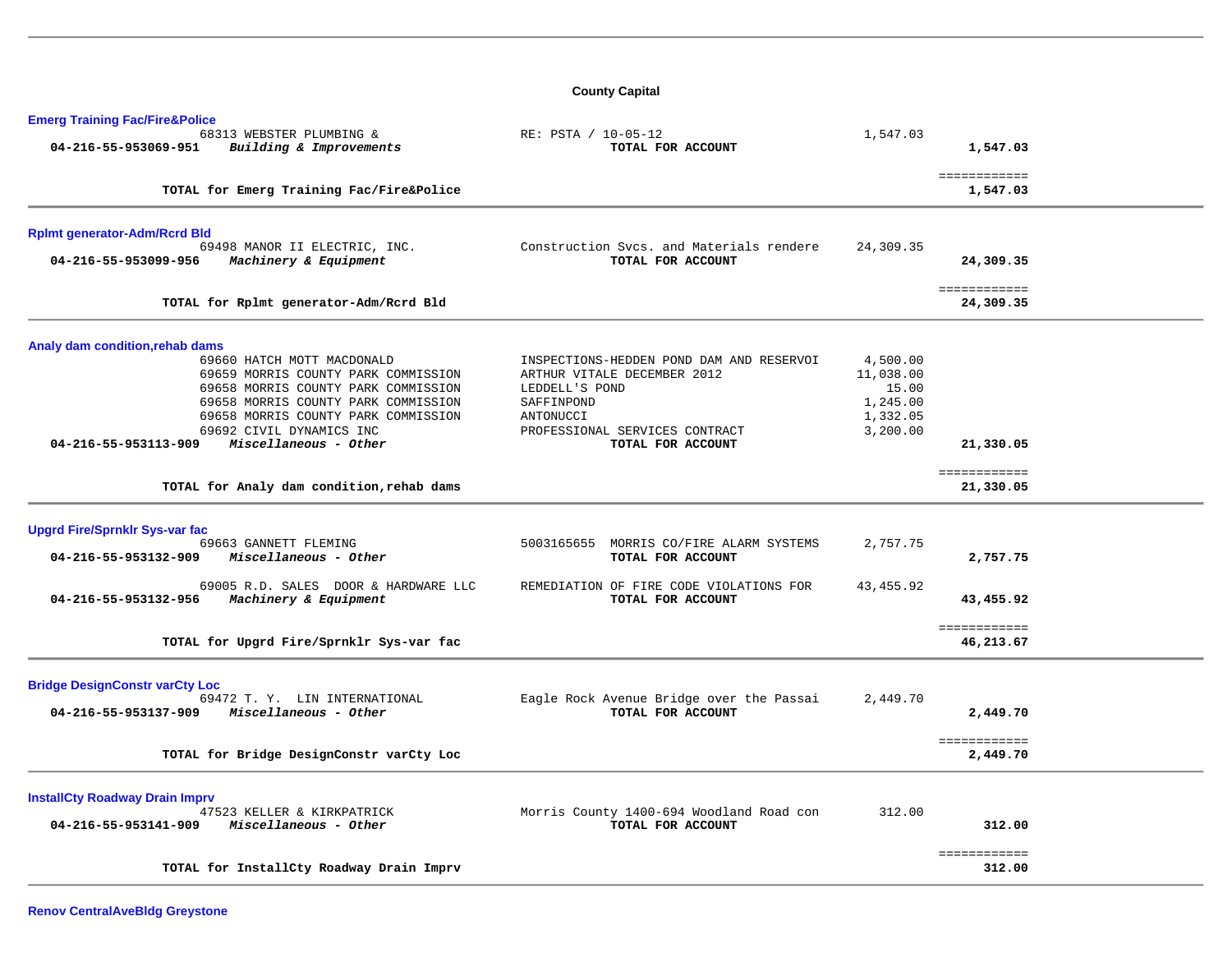| 69452 THE MUSIAL GROUP PA<br>Miscellaneous - Other<br>04-216-55-953146-909                                                                                                                    | Construction Inspectorfor Phase 2 Rehabi<br>TOTAL FOR ACCOUNT                                                 | 7,140.00                              | 7,140.00                   |  |
|-----------------------------------------------------------------------------------------------------------------------------------------------------------------------------------------------|---------------------------------------------------------------------------------------------------------------|---------------------------------------|----------------------------|--|
| TOTAL for Renov CentralAveBldg Greystone                                                                                                                                                      |                                                                                                               |                                       | ============<br>7,140.00   |  |
| <b>Road Design/Construction</b>                                                                                                                                                               |                                                                                                               |                                       |                            |  |
| 69469 WATERS, MCPHERSON, MCNEILL, P.C.<br>69425 WATERS, MCPHERSON, MCNEILL, P.C.<br>69425 WATERS, MCPHERSON, MCNEILL, P.C.<br>69082 KEY-TECH<br>Miscellaneous - Other<br>04-216-55-953165-909 | Johanson Holding<br>Stibinger<br>Nikhoo, LLC<br>Flanders Netcong RoadTownship of Mount O<br>TOTAL FOR ACCOUNT | 792.00<br>84.00<br>282.60<br>1,200.00 | 2,358.60                   |  |
| 69534 FOGGIA TRINITY ELECTRIC LLC<br>69454 SCHIFANO CONSTRUCTION CORP.                                                                                                                        | Intersection Improvementsvto Morris Stre                                                                      | 103,376.60<br>7,116.44                |                            |  |
| 04-216-55-953165-951<br>Building & Improvements                                                                                                                                               | TOTAL FOR ACCOUNT                                                                                             |                                       | 110,493.04                 |  |
| TOTAL for Road Design/Construction                                                                                                                                                            |                                                                                                               |                                       | ============<br>112,851.64 |  |
| <b>Roof Replacement Various Facil</b>                                                                                                                                                         |                                                                                                               |                                       |                            |  |
| 69200 PARETTE SOMJEN ARCHITECTS LLC<br>Miscellaneous - Other<br>04-216-55-953172-909                                                                                                          | Design & Construction Administration for<br>TOTAL FOR ACCOUNT                                                 | 550.00                                | 550.00                     |  |
| TOTAL for Roof Replacement Various Facil                                                                                                                                                      |                                                                                                               |                                       | ============<br>550.00     |  |
| <b>Rpl/Upgr Fire/Sprinkler Sys</b>                                                                                                                                                            |                                                                                                               |                                       |                            |  |
| 69005 R.D. SALES DOOR & HARDWARE LLC<br>04-216-55-953181-951<br>Building & Improvements                                                                                                       | BALANCE OF INVOICE #DH5220 (SEE ATTACHED<br>TOTAL FOR ACCOUNT                                                 | 14,924.08                             | 14,924.08                  |  |
| TOTAL for Rpl/Upgr Fire/Sprinkler Sys                                                                                                                                                         |                                                                                                               |                                       | ============<br>14,924.08  |  |
| <b>DEPARTMENT 953202</b>                                                                                                                                                                      |                                                                                                               |                                       |                            |  |
| 69689 COUNTY OF MORRIS<br>Road Resurfacing/Construction/Imprvments<br>04-216-55-953202-909                                                                                                    | 191 HOURS<br>TOTAL FOR ACCOUNT                                                                                | 5,339.00                              | 5,339.00                   |  |
| TOTAL for DEPARTMENT 953202                                                                                                                                                                   |                                                                                                               |                                       | ============<br>5,339.00   |  |
| <b>DEPARTMENT 953207</b><br>69080 T & M ASSOCIATES<br>69535 T & M ASSOCIATES<br>04-216-55-953207-909<br>Design Phase II Rec Fields-Central Park                                               | T&M Project: MOCY-00051Central Park of<br>Central Park of Morris PH IIDesign Resol<br>TOTAL FOR ACCOUNT       | 1,608.47<br>544.86                    | 2,153.33                   |  |
| TOTAL for DEPARTMENT 953207                                                                                                                                                                   |                                                                                                               |                                       | ============               |  |
|                                                                                                                                                                                               |                                                                                                               |                                       | 2,153.33                   |  |
| <b>DEPARTMENT 953215</b><br>69206 PANCIELLO CONSTRUCTION LLC<br>Restore BrickFacade/Sidewlks-BldgGrounds<br>04-216-55-953215-951                                                              | RE: VARIOUS COUNTY BLDGS - FORM, POUR &<br>TOTAL FOR ACCOUNT                                                  | 2,070.00                              | 2,070.00                   |  |
| TOTAL for DEPARTMENT 953215                                                                                                                                                                   |                                                                                                               |                                       | ============<br>2,070.00   |  |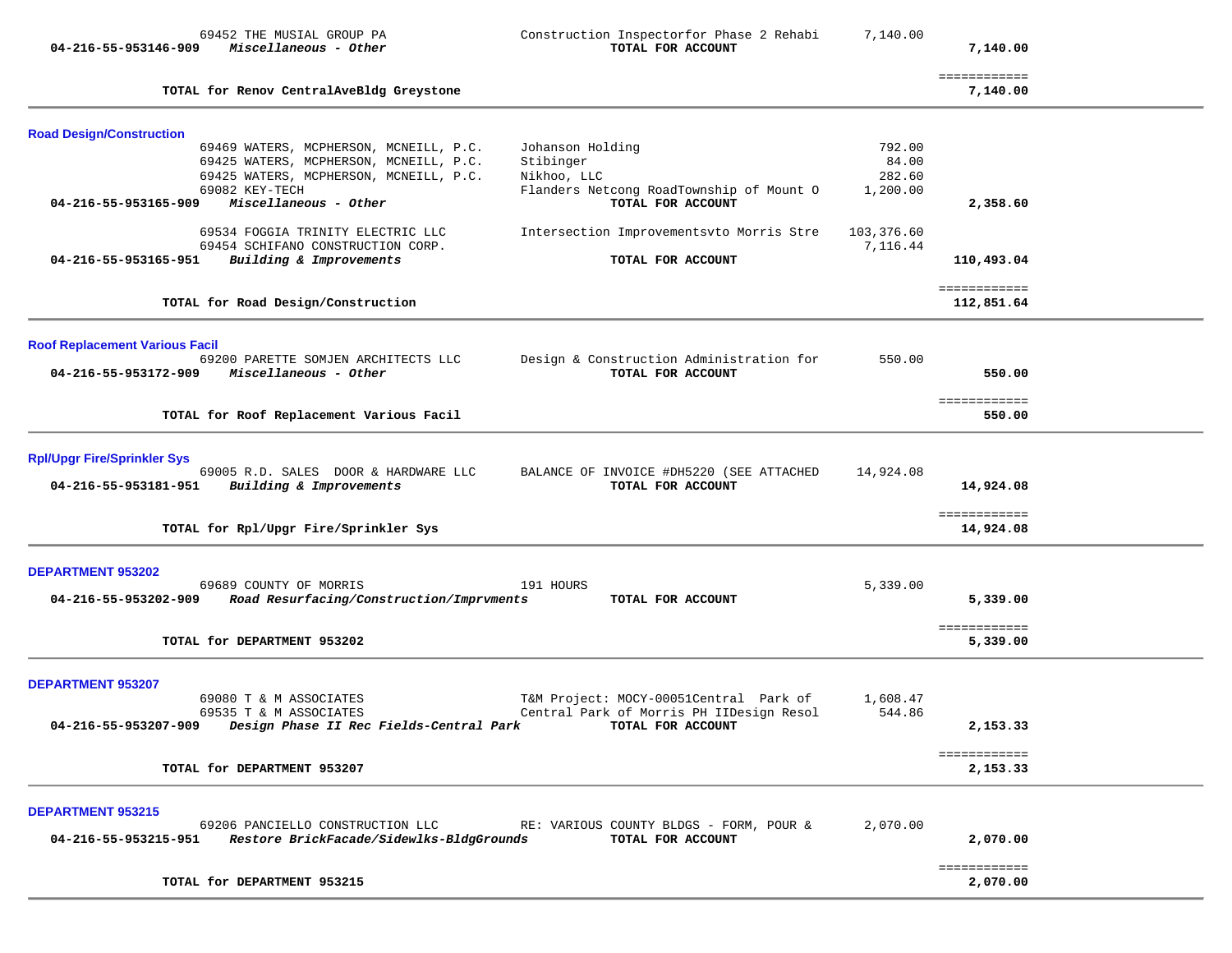| <b>DEPARTMENT 953217</b>                                                                                                                                                                                                                                                                                                             |                            |                            |  |
|--------------------------------------------------------------------------------------------------------------------------------------------------------------------------------------------------------------------------------------------------------------------------------------------------------------------------------------|----------------------------|----------------------------|--|
| 69363 BAYWAY LUMBER<br>WO67897/ RE: A & R - CH BRIDGE DROP CEIL<br>04-216-55-953217-951 Replace Lights/CeilingTiles-BldgsGrounds<br>TOTAL FOR ACCOUNT                                                                                                                                                                                | 1,829.10                   | 1,829.10                   |  |
| TOTAL for DEPARTMENT 953217                                                                                                                                                                                                                                                                                                          |                            | ============<br>1,829.10   |  |
| <b>DEPARTMENT 953225</b>                                                                                                                                                                                                                                                                                                             |                            |                            |  |
| 69533 SPARWICK CONTRACTING, INC. Replacement of Br 1400-386 on Whippany R<br>04-216-55-953225-951 Bridge Design, Renov, Construc - Var Loc<br>TOTAL FOR ACCOUNT                                                                                                                                                                      | 185,974.60                 | 185,974.60                 |  |
| TOTAL for DEPARTMENT 953225                                                                                                                                                                                                                                                                                                          |                            | ============<br>185,974.60 |  |
| <b>DEPARTMENT 953242</b>                                                                                                                                                                                                                                                                                                             |                            |                            |  |
| 68319 BAYWAY LUMBER<br>W066762/ RE: BRIDGES/ 11-05-12<br>68319 BAYWAY LUMBER<br>W0667631/ RE: SCHUYLER/ 11-05-12                                                                                                                                                                                                                     | 369.00<br>812.99           |                            |  |
| 04-216-55-953242-951 Replace Pedestrian/OverhdDoors-BldgGrnds<br>TOTAL FOR ACCOUNT                                                                                                                                                                                                                                                   |                            | 1,181.99                   |  |
| TOTAL for DEPARTMENT 953242                                                                                                                                                                                                                                                                                                          |                            | ============<br>1,181.99   |  |
| <b>DEPARTMENT 953259</b>                                                                                                                                                                                                                                                                                                             |                            |                            |  |
| 69466 COUNTY OF MORRIS<br>8 HOURS WORKED<br>16 HOURS                                                                                                                                                                                                                                                                                 | 200.00                     |                            |  |
| 69689 COUNTY OF MORRIS<br>04-216-55-953259-909<br>RenovCentrlAveComplx-StClare/NonprofMall<br>TOTAL FOR ACCOUNT                                                                                                                                                                                                                      | 400.00                     | 600.00                     |  |
| 69609 JG DRYWALL LLC<br>Central Avenue ComplexPhase II Rehabilit<br>04-216-55-953259-951 RenovCentrlAveComplx-StClare/NonprofMall<br>TOTAL FOR ACCOUNT                                                                                                                                                                               | 203,027.58                 | 203,027.58                 |  |
| TOTAL for DEPARTMENT 953259                                                                                                                                                                                                                                                                                                          |                            | ============<br>203,627.58 |  |
| <b>DEPARTMENT 953264</b>                                                                                                                                                                                                                                                                                                             |                            |                            |  |
| 69689 COUNTY OF MORRIS<br>8 HOURS<br>Design/Constr CentralAveFields-CentralPk<br>04-216-55-953264-909<br>TOTAL FOR ACCOUNT                                                                                                                                                                                                           | 200.00                     | 200.00                     |  |
| 69612 PETILLO INC.<br>Construction of Central Park of Morris C<br>Design/Constr CentralAveFields-CentralPk<br>04-216-55-953264-951<br>TOTAL FOR ACCOUNT                                                                                                                                                                              | 310,263.68                 | 310,263.68                 |  |
| TOTAL for DEPARTMENT 953264                                                                                                                                                                                                                                                                                                          |                            | ============<br>310,463.68 |  |
| <b>DEPARTMENT 953266</b>                                                                                                                                                                                                                                                                                                             |                            |                            |  |
| 69198 BIRDSALL SERVICES GROUP, INC. Safety and Loss Prevention Services 2012<br>Courthouse AsbestosAbatemnt-Public Works<br>TOTAL FOR ACCOUNT<br>04-216-55-953266-909                                                                                                                                                                | 1,194.98                   | 1,194.98                   |  |
| TOTAL for DEPARTMENT 953266                                                                                                                                                                                                                                                                                                          |                            | ============<br>1,194.98   |  |
| <b>DEPARTMENT 953282</b><br>68307 CAPOZZI OVERHEAD DOORS, INC.<br>RE: W & M/ 10-06-12<br>RE: BRIDGES/ 11-07-1<br>68307 CAPOZZI OVERHEAD DOORS, INC.<br>RE: BRIDGES/ 11-07-12<br>68307 CAPOZZI OVERHEAD DOORS, INC.<br>RE: CTY GRG/ 10-17-12<br>Door Replacmnt Var Facil-Bldgs & Grounds<br>04-216-55-953282-951<br>TOTAL FOR ACCOUNT | 907.16<br>195.00<br>340.60 | 1,442.76                   |  |
|                                                                                                                                                                                                                                                                                                                                      |                            |                            |  |

============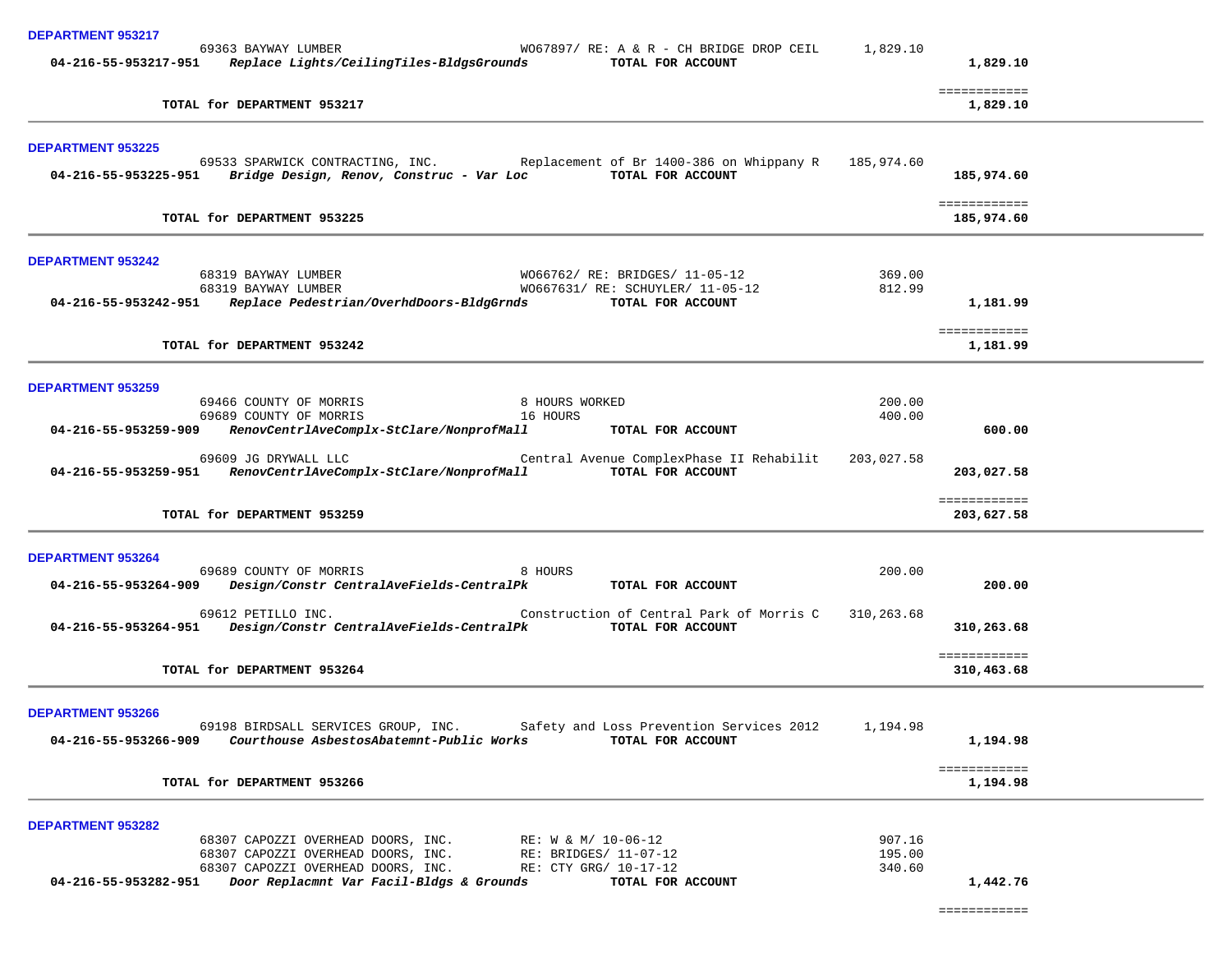| 69471 D.R. JOHNSON & ASSOCIATES, LLC<br>General Engineering Services for the per<br>Var Roadway Drainage Proj - Public Works<br>TOTAL FOR ACCOUNT<br>04-216-55-953291-909 |                                                       |                   | 1,931.80                       |  |
|---------------------------------------------------------------------------------------------------------------------------------------------------------------------------|-------------------------------------------------------|-------------------|--------------------------------|--|
| TOTAL for DEPARTMENT 953291                                                                                                                                               |                                                       |                   | ============<br>1,931.80       |  |
| <b>Various Bridge &amp; Facility Impr</b>                                                                                                                                 |                                                       |                   |                                |  |
| 65557 CONTECH CONTRUCTION                                                                                                                                                 | Bridge Plank 6x2 Galv 12 ga 24" 24'-00"               | 2,748.33          |                                |  |
| 65557 CONTECH CONTRUCTION<br>04-216-55-953644-940<br>Hard Costs                                                                                                           | Delivery Charge<br>TOTAL FOR ACCOUNT                  | 265.00            | 3,013.33                       |  |
|                                                                                                                                                                           |                                                       |                   |                                |  |
|                                                                                                                                                                           |                                                       |                   | ============                   |  |
| TOTAL for Various Bridge & Facility Impr                                                                                                                                  |                                                       |                   | 3,013.33                       |  |
|                                                                                                                                                                           |                                                       |                   |                                |  |
| <b>Cty Bridge Design &amp; Constructi</b><br>68740 CHERRY WEBER & ASSOC. PC                                                                                               | For the Clerk of Works Agreement for the              | 5,408.00          |                                |  |
| 68214 R.S. KNAPP CO. INC.                                                                                                                                                 | Plain Paper Copies40 Orig. 20 copy 36x24              | 759.95            |                                |  |
| 68739 KELLER & KIRKPATRICK                                                                                                                                                | West Central Avenue-WhartonProf Svcs fro              | 312.00            |                                |  |
| Miscellaneous - Other<br>04-216-55-953975-909                                                                                                                             | TOTAL FOR ACCOUNT                                     |                   | 6,479.95                       |  |
|                                                                                                                                                                           |                                                       |                   | ============                   |  |
| TOTAL for Cty Bridge Design & Constructi                                                                                                                                  |                                                       |                   | 6,479.95                       |  |
|                                                                                                                                                                           |                                                       |                   |                                |  |
| <b>Acq Ballistic Microscope CIS</b>                                                                                                                                       |                                                       |                   |                                |  |
| 60063 BLACKHEART INTERNATIONAL LLC<br>60063 BLACKHEART INTERNATIONAL LLC                                                                                                  | Tool Kit for ar-M16/M4, Item #BH-080-216-<br>SHIPPING | 1,145.00<br>27.07 |                                |  |
| 04-216-55-954169-956 Machinery & Equipment                                                                                                                                | TOTAL FOR ACCOUNT                                     |                   | 1,172.07                       |  |
|                                                                                                                                                                           |                                                       |                   |                                |  |
| TOTAL for Acq Ballistic Microscope CIS                                                                                                                                    |                                                       |                   | ============<br>1,172.07       |  |
|                                                                                                                                                                           |                                                       |                   |                                |  |
| <b>DEPARTMENT 954278</b>                                                                                                                                                  |                                                       |                   |                                |  |
| 68491 MAJOR POLICE SUPPLY                                                                                                                                                 | (6)-Viper Ext Red, (6)-Viper Ext Blue, (              | 10,882.25         |                                |  |
| 04-216-55-954278-957<br>Acq REplacmnt Vehicles - Sheriff K9 Unit                                                                                                          | TOTAL FOR ACCOUNT                                     |                   | 10,882.25                      |  |
|                                                                                                                                                                           |                                                       |                   | ============                   |  |
| TOTAL for DEPARTMENT 954278                                                                                                                                               |                                                       |                   | 10,882.25                      |  |
|                                                                                                                                                                           |                                                       |                   |                                |  |
| <b>DEPARTMENT 955201</b><br>69560 DIRECT SUPPLY INC                                                                                                                       | 29406,8/14/2012                                       | 5,939.99          |                                |  |
| Improvements to Morris View<br>04-216-55-955201-951                                                                                                                       | TOTAL FOR ACCOUNT                                     |                   | 5,939.99                       |  |
|                                                                                                                                                                           |                                                       |                   |                                |  |
| TOTAL for DEPARTMENT 955201                                                                                                                                               |                                                       |                   | <b>EEEEEEEEEEE</b><br>5,939.99 |  |
|                                                                                                                                                                           |                                                       |                   |                                |  |
| <b>DEPARTMENT 955244</b>                                                                                                                                                  |                                                       |                   |                                |  |
| 69611 R.D. SALES DOOR & HARDWARE LLC                                                                                                                                      | Fire Door Replacement on 2nd Floor, 4/26/             | 48,065.75         |                                |  |
| 69611 R.D. SALES DOOR & HARDWARE LLC                                                                                                                                      | Fire Door Replacement on 2nd Floor, 4/26/             | 2,834.25          |                                |  |
| 68023 R.D. SALES DOOR & HARDWARE LLC                                                                                                                                      | Door Repair, 10/08/2012                               | 270.00            |                                |  |
| 68023 R.D. SALES DOOR & HARDWARE LLC                                                                                                                                      | Door Repair, 10/23/2012                               | 475.00            |                                |  |
| 68023 R.D. SALES DOOR & HARDWARE LLC<br>04-216-55-955244-951<br>Improvements - Morris View HealthcareCtr                                                                  | Door Repair, 10/15/2012<br>TOTAL FOR ACCOUNT          | 270.00            | 51,915.00                      |  |
|                                                                                                                                                                           |                                                       |                   |                                |  |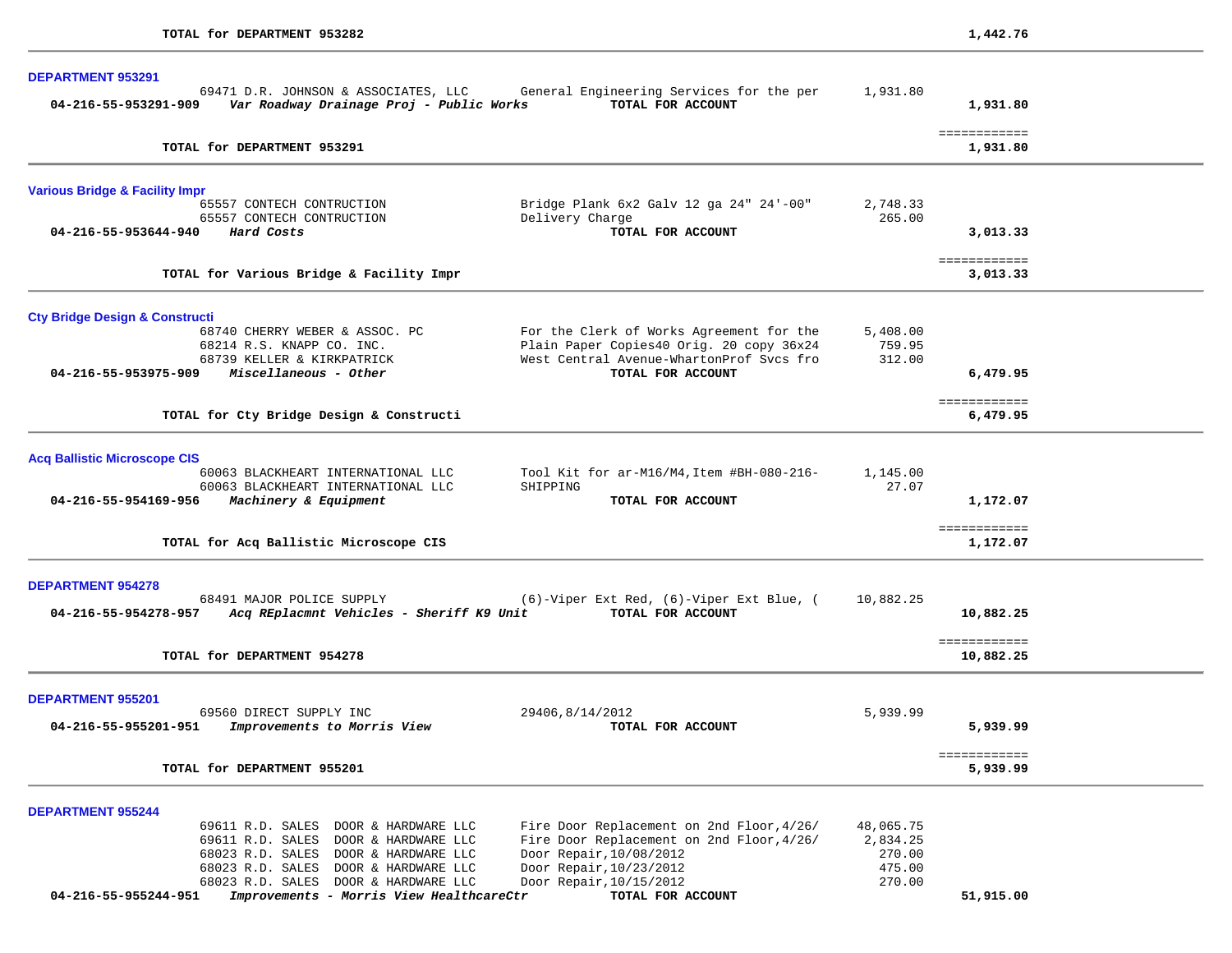| TOTAL for DEPARTMENT 955244                                                                                                                                                                                                                                                                             |                          | ============<br>51,915.00                |  |
|---------------------------------------------------------------------------------------------------------------------------------------------------------------------------------------------------------------------------------------------------------------------------------------------------------|--------------------------|------------------------------------------|--|
| DEPARTMENT 962230<br>69262 VERIZON SELECT SERVICES INC<br>FIBER INSTALLATION Invoice: JL000001216<br>Continue FiberProj-Library/Arboretm/Jail<br>TOTAL FOR ACCOUNT<br>04-216-55-962230-955                                                                                                              | 220,365.75               | 220,365.75                               |  |
| TOTAL for DEPARTMENT 962230                                                                                                                                                                                                                                                                             |                          | ============<br>220,365.75               |  |
| DEPARTMENT 962231<br>68332 STAPLES BUSINESS ADVANTAGE<br>iPad3 Case<br>04-216-55-962231-955 Acq New & Replacement Computers for IT<br>TOTAL FOR ACCOUNT                                                                                                                                                 | 119.97                   | 119.97                                   |  |
| TOTAL for DEPARTMENT 962231                                                                                                                                                                                                                                                                             |                          | ============<br>119.97                   |  |
| <b>DEPARTMENT 963248</b><br>44597 MOTOROLA SOLUTIONS INC<br>AS PER PROPOSAL DATED 5-10-11 ADDENDUM#1<br>AS PER PROPOSAL DATED 5-10-11 ADDENDUM#1<br>44597 MOTOROLA SOLUTIONS INC<br>04-216-55-963248-952    Replace Trunked Radio Sys-Law&PubSaftey<br>TOTAL FOR ACCOUNT<br>TOTAL for DEPARTMENT 963248 | 188,493.24<br>172,785.47 | 361,278.71<br>============<br>361,278.71 |  |
| <b>DEPARTMENT 964281</b><br>65211 BFI<br>Quote #0000219347 Morris County Prosecut<br>OfficeFurniture/Filing/Storage-Prosecutr<br>TOTAL FOR ACCOUNT<br>04-216-55-964281-953                                                                                                                              | 11,860.02                | 11,860.02                                |  |
| TOTAL for DEPARTMENT 964281                                                                                                                                                                                                                                                                             |                          | ============<br>11,860.02                |  |
| <b>DEPARTMENT 968288</b><br>68638 MC VOCATIONAL SCHOOL DISTRICT<br>Fire Alarm Upgrade project Alarm & Commu<br>TOTAL FOR ACCOUNT                                                                                                                                                                        | 26,704.50                | 26,704.50<br>============                |  |
| TOTAL for DEPARTMENT 968288                                                                                                                                                                                                                                                                             |                          | 26,704.50                                |  |
| <b>DEPARTMENT 969261</b><br>69068 COUNTY COLLEGE OF MORRIS<br>Ryan Fitzgeral Construction Inc.<br>69068 COUNTY COLLEGE OF MORRIS<br>Tilcon New York, Inc.<br>TOTAL FOR ACCOUNT<br>04-216-55-969261-951<br>Renov & Improvmnt to Academic Blgs at CCM                                                     | 5,000.00<br>529,264.52   | 534,264.52                               |  |
| TOTAL for DEPARTMENT 969261                                                                                                                                                                                                                                                                             |                          | ============<br>534,264.52               |  |

**Dedicated Trust** 

### 67169 OFFICE TEAM Professinal services w/e 10/5/12 633.15 67169 OFFICE TEAM Professional services w/e 10/12/12 506.52 67801 OFFICE TEAM Professional services w/e 10/19/12 633.15 67801 OFFICE TEAM Professional services w/e 10/12/12 651.24

**Tax Board**